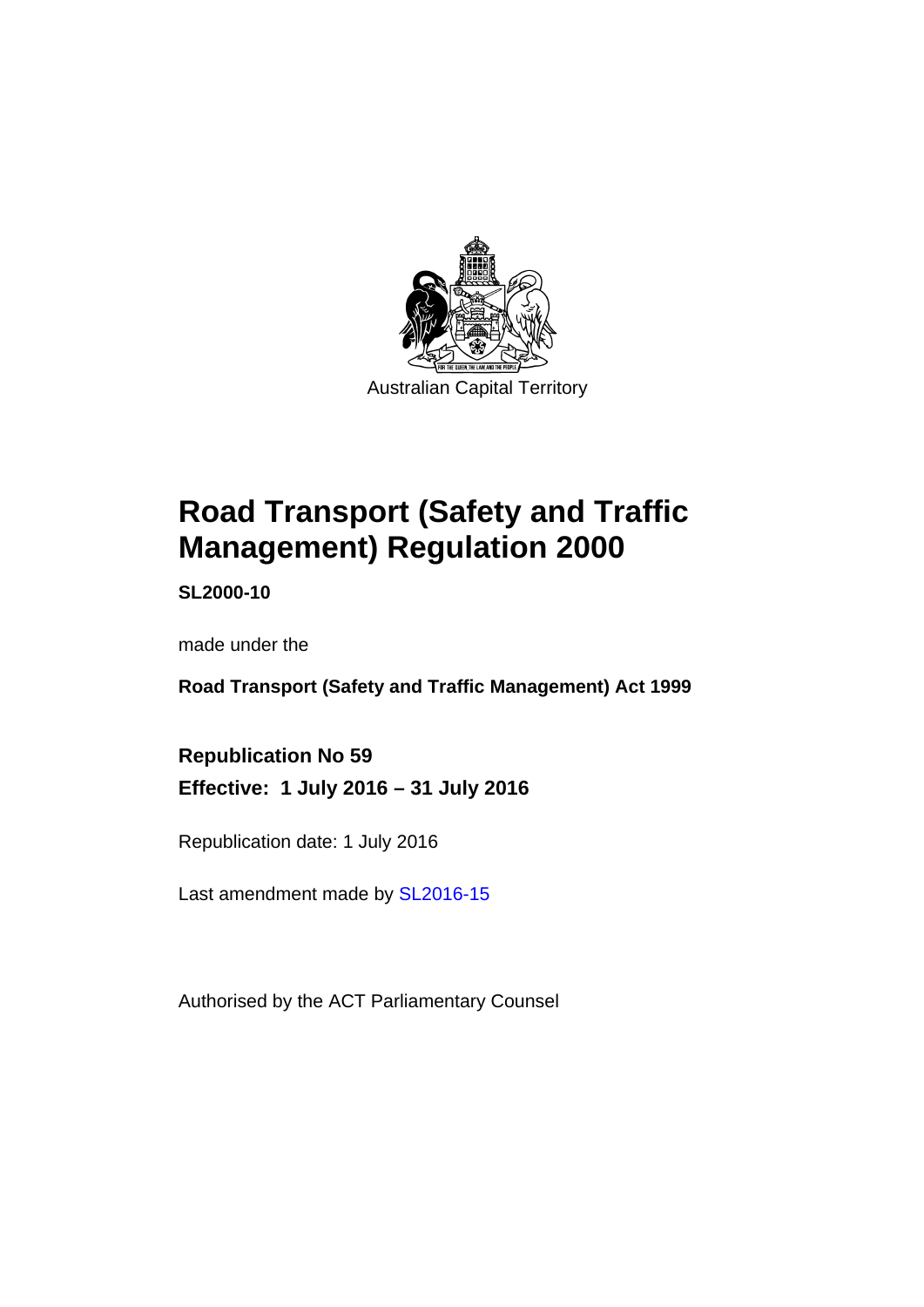#### **About this republication**

#### **The republished law**

This is a republication of the *Road Transport (Safety and Traffic Management) Regulation 2000*, made under the *Road Transport (Safety and Traffic Management) Act 1999* (including any amendment made under the *[Legislation Act 2001](http://www.legislation.act.gov.au/a/2001-14)*, part 11.3 (Editorial changes)) as in force on 1 July 2016*.* It also includes any commencement, amendment, repeal or expiry affecting this republished law to 1 July 2016.

The legislation history and amendment history of the republished law are set out in endnotes 3 and 4.

#### **Kinds of republications**

The Parliamentary Counsel's Office prepares 2 kinds of republications of ACT laws (see the ACT legislation register at [www.legislation.act.gov.au](http://www.legislation.act.gov.au/)):

- authorised republications to which the *[Legislation Act 2001](http://www.legislation.act.gov.au/a/2001-14)* applies
- unauthorised republications.

The status of this republication appears on the bottom of each page.

#### **Editorial changes**

The *[Legislation Act 2001](http://www.legislation.act.gov.au/a/2001-14)*, part 11.3 authorises the Parliamentary Counsel to make editorial amendments and other changes of a formal nature when preparing a law for republication. Editorial changes do not change the effect of the law, but have effect as if they had been made by an Act commencing on the republication date (see *[Legislation Act 2001](http://www.legislation.act.gov.au/a/2001-14)*, s 115 and s 117). The changes are made if the Parliamentary Counsel considers they are desirable to bring the law into line, or more closely into line, with current legislative drafting practice.

This republication includes amendments made under part 11.3 (see endnote 1).

#### **Uncommenced provisions and amendments**

If a provision of the republished law has not commenced, the symbol  $\mathbf{U}$  appears immediately before the provision heading. Any uncommenced amendments that affect this republished law are accessible on the ACT legislation register [\(www.legislation.act.gov.au](http://www.legislation.act.gov.au/)). For more information, see the home page for this law on the register.

#### **Modifications**

If a provision of the republished law is affected by a current modification, the symbol  $\mathbf{M}$ appears immediately before the provision heading. The text of the modifying provision appears in the endnotes. For the legal status of modifications, see the *[Legislation Act 2001](http://www.legislation.act.gov.au/a/2001-14)*, section 95.

#### **Penalties**

At the republication date, the value of a penalty unit for an offence against this law is \$150 for an individual and \$750 for a corporation (see *[Legislation Act 2001](http://www.legislation.act.gov.au/a/2001-14)*, s 133).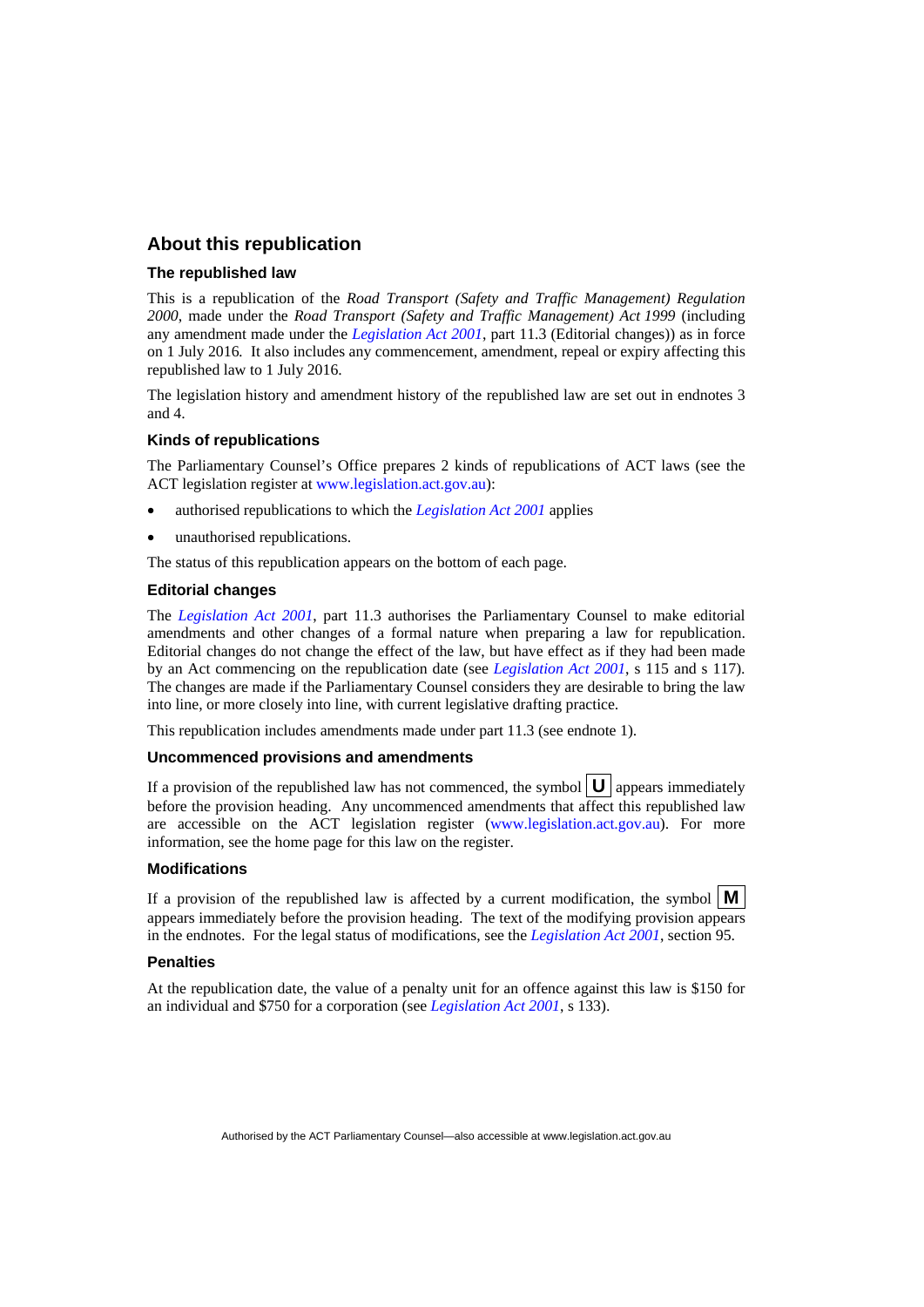

# **Road Transport (Safety and Traffic Management) Regulation 2000**

made under the

**Road Transport (Safety and Traffic Management) Act 1999** 

## **Contents**

Page

| <b>Chapter 1</b>            | <b>Preliminary</b>                                                       |            |
|-----------------------------|--------------------------------------------------------------------------|------------|
|                             | Name of regulation                                                       | 2          |
| 2                           | Dictionary                                                               | 2          |
| 3                           | Dictionary—application to Australian Road Rules                          | 2          |
| 3A                          | Road includes road related area                                          | 2          |
| 3B                          | Meaning of <i>park</i> and <i>stop</i>                                   | 3          |
| 4                           | <b>Notes</b>                                                             | 3          |
| 4A                          | Offences against regulation—application of Criminal Code etc             | 3          |
| 4B                          | Offences against regulation are strict liability offences                | 4          |
| R <sub>59</sub><br>01/07/16 | Road Transport (Safety and Traffic Management)<br><b>Regulation 2000</b> | contents 1 |
|                             | Effective: 01/07/16-31/07/16                                             |            |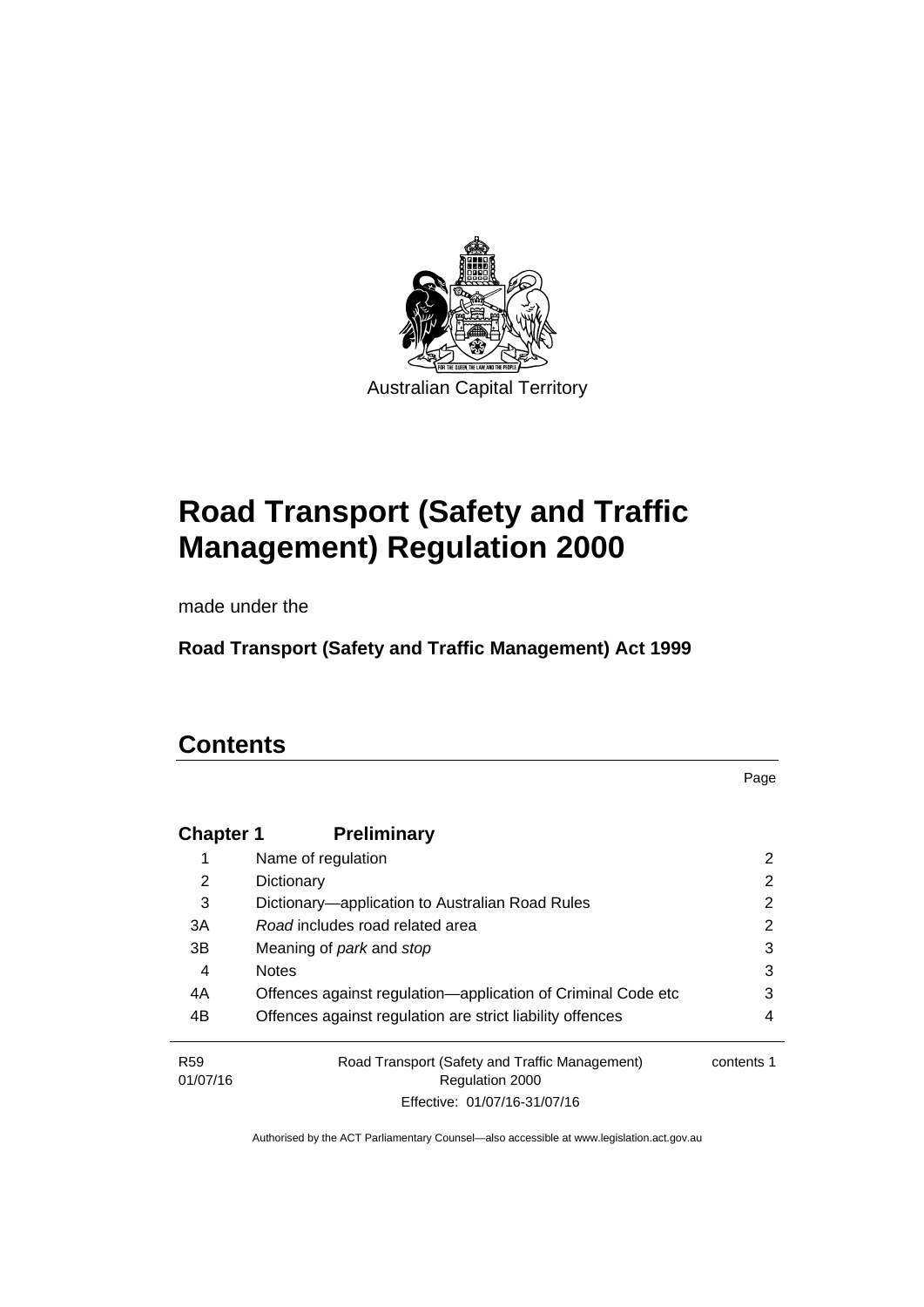| 4C               | General defence of accident or reasonable effort                                                  | Page<br>4                   |
|------------------|---------------------------------------------------------------------------------------------------|-----------------------------|
| <b>Chapter 2</b> | <b>Australian Road Rules</b>                                                                      |                             |
| <b>Part 2.1</b>  | <b>Incorporation into ACT law</b>                                                                 |                             |
| 5                | Meaning of Australian Road Rules                                                                  | 5                           |
| 6                | Incorporation of Australian Road Rules into ACT law                                               | 5                           |
| <b>Part 2.2</b>  | How the Australian Road Rules are<br>incorporated                                                 |                             |
| Division 2.2.1   | General                                                                                           |                             |
| 7                | References to another law of this jurisdiction etc                                                | $\overline{2}$              |
| Division 2.2.2   | Other provisions for the Australian Road Rules                                                    |                             |
| 8                | ARR r 10 (2)-penalties for offences                                                               | 2                           |
| 9                | ARR r 95—emergency stopping lane only signs                                                       | 3                           |
| 10               | ARR r 104-no truck signs                                                                          | 3                           |
| 11               | ARR r 151 (3) (b)—riding a motorbike or bicycle alongside more than<br>1 other rider              | 3                           |
| 12               | ARR r 158 (2) (c)-other vehicles permitted to travel in bus lanes                                 | 3                           |
| 13               | ARR r 179 (1) (c)—stopping in a loading zone—goods and permit<br>vehicles                         | 4                           |
| 13A              | ARR r 179 (1) (c) and (2) (c)-stopping in loading zone-taxis                                      | 4                           |
| 13B              | ARR r 183-stopping in a bus zone                                                                  | 5                           |
| 13BA             | ARR r 189-double parking-motorbikes                                                               | 6                           |
| 13C              | ARR r 195-stopping at or near a bus stop                                                          | 6                           |
| 14               | ARR r 199 (2)-stopping near postbox                                                               | 6                           |
| 15               | ARR r 206 (2) (b), (c)—time extension for people with disabilities<br>permit                      | 7                           |
| 16               | ARR r 207 (2) (a)—fees for parking in pay parking spaces                                          | 7                           |
| 16A              | ARR r 213 (5)-making a motor vehicle secure-exception                                             | 7                           |
| 17               | ARR r 215 (4)-lights required to be fitted to a vehicle                                           | 8                           |
| 18               | ARR r 216 (3)-towing a vehicle at night or in hazardous weather<br>conditions                     | 8                           |
| 19               | ARR r 220 (3)—using lights on vehicles that are stopped                                           | 8                           |
| contents 2       | Road Transport (Safety and Traffic Management)<br>Regulation 2000<br>Effective: 01/07/16-31/07/16 | R <sub>59</sub><br>01/07/16 |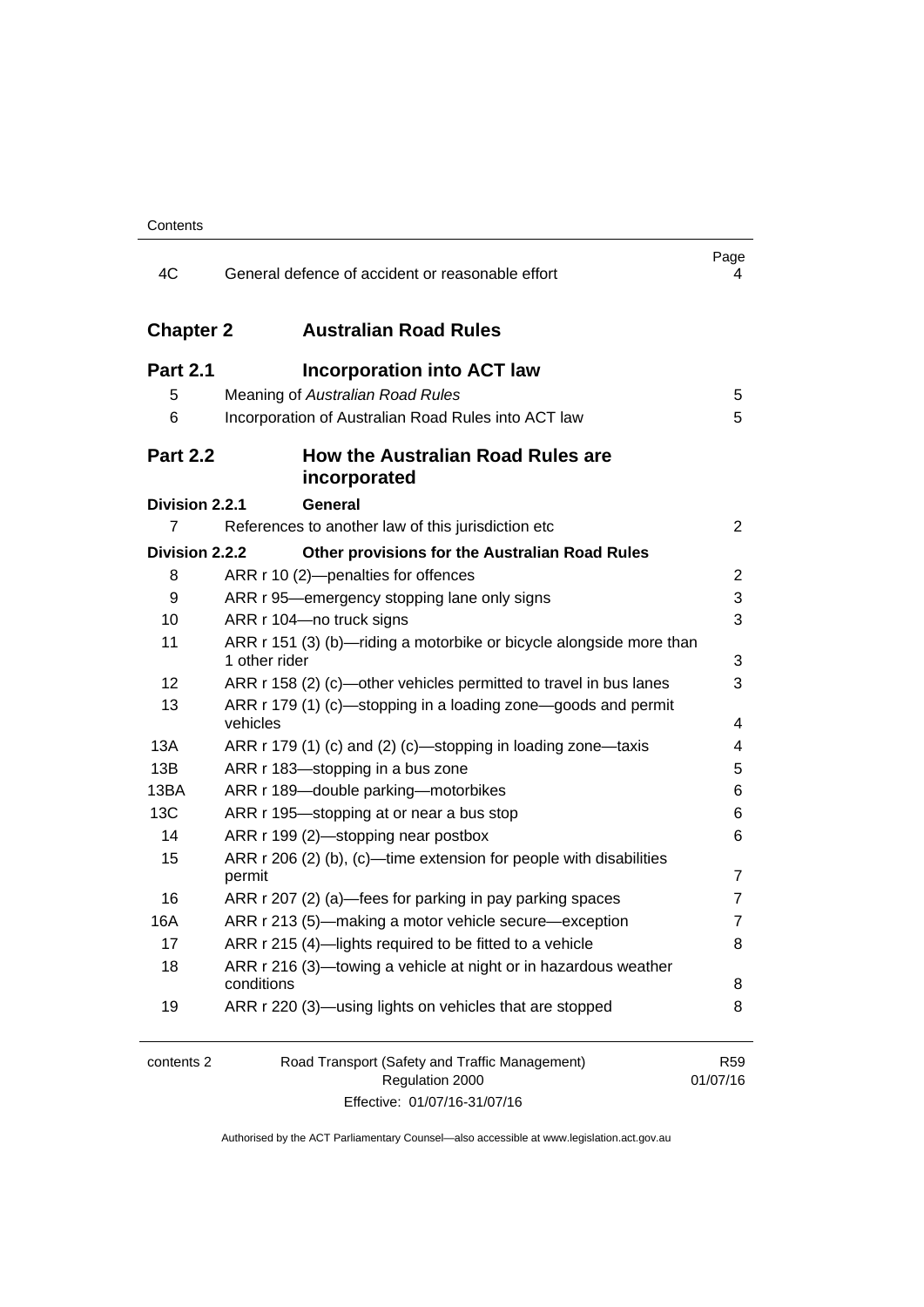| Contents |
|----------|
|----------|

|                 |                                                                              | Page       |
|-----------------|------------------------------------------------------------------------------|------------|
| 20              | ARR r 221 (f)—using hazard warning lights on buses carrying children         | 8          |
| 21              | ARR r 222—using warning lights on buses carrying children                    | 9          |
| 22              | ARR r 225-use of radar detectors                                             | 9          |
| 22A             | ARR r 236 (6)-hitchhiking, roadside commerce etc permitted                   | 9          |
| 23              | ARR r 244C-motorised scooters not to be used                                 | 10         |
| 24              | ARR r 266 (7)—wearing of seatbelts by passengers under 16 years<br>old       | 10         |
| 26              | ARR r 270 (3)—wearing motorbike helmets                                      | 10         |
| 27              | ARR r 271 (6)-riding on motorbikes                                           | 11         |
| 27A             | ARR r 280 (2) (a)—other vehicles to which B light rules apply                | 11         |
| 28              | ARR r 287 (3), (4)—duties of participants in crashes                         | 11         |
| 29              | ARR r 289 (1) (g)—driving on nature strip                                    | 12         |
| 30              | ARR r 298-driving with a person in or on trailer                             | 13         |
| 30A             | ARR r 299-television receivers and visual display units in motor<br>vehicles | 14         |
| 30 <sub>B</sub> | ARR r 300 (1) (c)—use of mobile phone                                        | 15         |
| 31              | ARR r 310 (3), (4)-exemption for road workers etc                            | 15         |
| 32              | ARR r 313-postal workers                                                     | 16         |
| 33              | ARR dict-definitions for dictionary                                          | 16         |
|                 |                                                                              |            |
| <b>Part 2.3</b> | <b>Additional ACT road rules</b>                                             |            |
| Division 2.3.1  | Noise and other nuisances                                                    |            |
| 37              | Making unnecessary engine noise                                              | 20         |
| 38              | Emission of waste oil or grease                                              | 20         |
| Division 2.3.1A | <b>Bicycle riders</b>                                                        |            |
| 38A             | Keeping safe lateral distance when passing bicycle rider                     | 21         |
| 38B             | Exceptions for passing bicycle rider                                         | 22         |
| 38C             | Riding across road on crossing                                               | 23         |
| 38D             | Application of ARRs to riders crossing road on crossing                      | 24         |
| Division 2.3.2  | Driver and passenger safety                                                  |            |
| 39              | Safety of persons on trailers                                                | 25         |
| 40              | Passengers in sidecars to be seated                                          | 26         |
| Division 2.3.3  | <b>Trailers and towing</b>                                                   |            |
| 41              | Number of vehicles that may be drawn                                         | 27         |
| R <sub>59</sub> | Road Transport (Safety and Traffic Management)                               | contents 3 |
| 01/07/16        | Regulation 2000                                                              |            |
|                 | Effective: 01/07/16-31/07/16                                                 |            |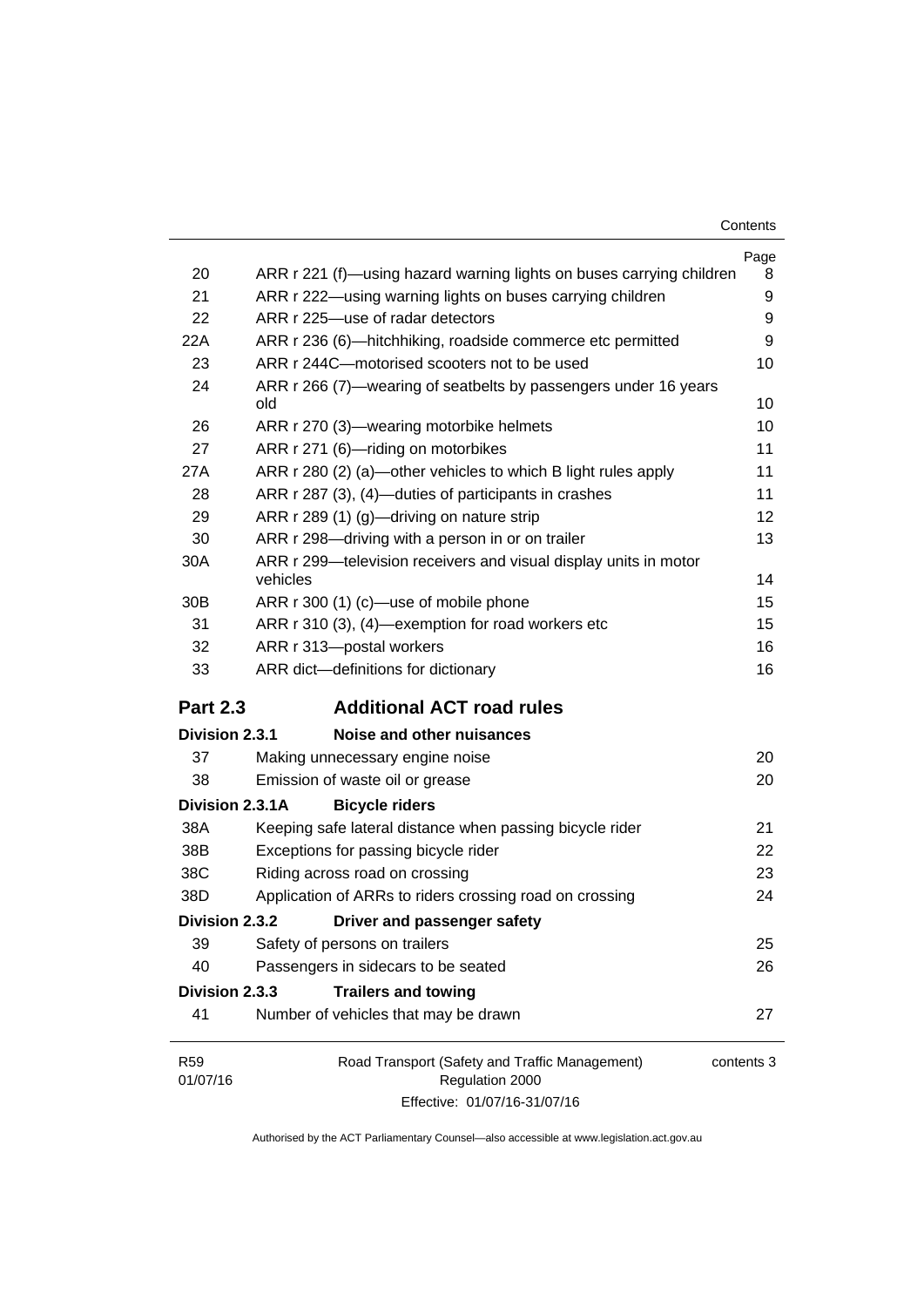#### **Contents**

| 42             | Towing by vehicles under 4.5t                                                  | Page<br>28 |
|----------------|--------------------------------------------------------------------------------|------------|
| Division 2.3.4 | <b>Lights on vehicles</b>                                                      |            |
| 43             | Lights on motor vehicles generally                                             | 30         |
| Division 2.3.5 | <b>Metered parking</b>                                                         |            |
| 44             | Metered parking-parking in spaces                                              | 31         |
| 44AA           | Metered parking-parking in spaces-motorbikes                                   | 32         |
| 44A            | Metered parking-parking fees                                                   | 32         |
| 44B            | Metered parking-maximum length of stay                                         | 33         |
| 45             | Metered parking-exceptions to s 44A and s 44B                                  | 33         |
| 46             | Temporary closure of metered parking spaces                                    | 34         |
| 47             | Misuse of parking meters                                                       | 35         |
| 48             | Interfering with parking meters etc                                            | 35         |
| Division 2.3.6 | <b>Ticket parking</b>                                                          |            |
| 49             | Ticket parking-parking in spaces                                               | 35         |
| 49AAA          | Ticket parking-parking in spaces-motorbikes                                    | 36         |
| 49A            | Ticket parking-display of tickets                                              | 37         |
| 49AA           | Ticket parking-e-payment                                                       | 39         |
| 49B            | Ticket parking-maximum length of stay                                          | 39         |
| 50             | Ticket parking-exceptions to s 49A and s 49B                                   | 40         |
| 51             | Temporary closure of ticket parking spaces and areas                           | 41         |
| 52             | Use of false or damaged parking tickets etc                                    | 42         |
| 53             | Misuse of parking ticket machines                                              | 42         |
| 54             | Interfering with parking ticket machines etc                                   | 43         |
| 55             | Interfering with parking tickets                                               | 43         |
| Division 2.3.7 | Other ACT road rules about stopping and parking                                |            |
| 56             | Unauthorised use of parking permits and mobility parking scheme<br>authorities | 44         |
| 56A            | Interfering with parking permits and mobility parking scheme<br>authorities    | 45         |
| 57A            | Stopping public buses in bus zones and at bus stops                            | 45         |
| 58             | Stopping in an emergency etc or to comply with another law                     | 46         |
| Division 2.3.8 | <b>Other ACT road rules</b>                                                    |            |
| 60             | Interrupting funeral processions etc                                           | 48         |
|                |                                                                                |            |
|                |                                                                                |            |

| contents 4 | Road Transport (Safety and Traffic Management) | R <sub>59</sub> |
|------------|------------------------------------------------|-----------------|
|            | Regulation 2000                                | 01/07/16        |
|            | Effective: 01/07/16-31/07/16                   |                 |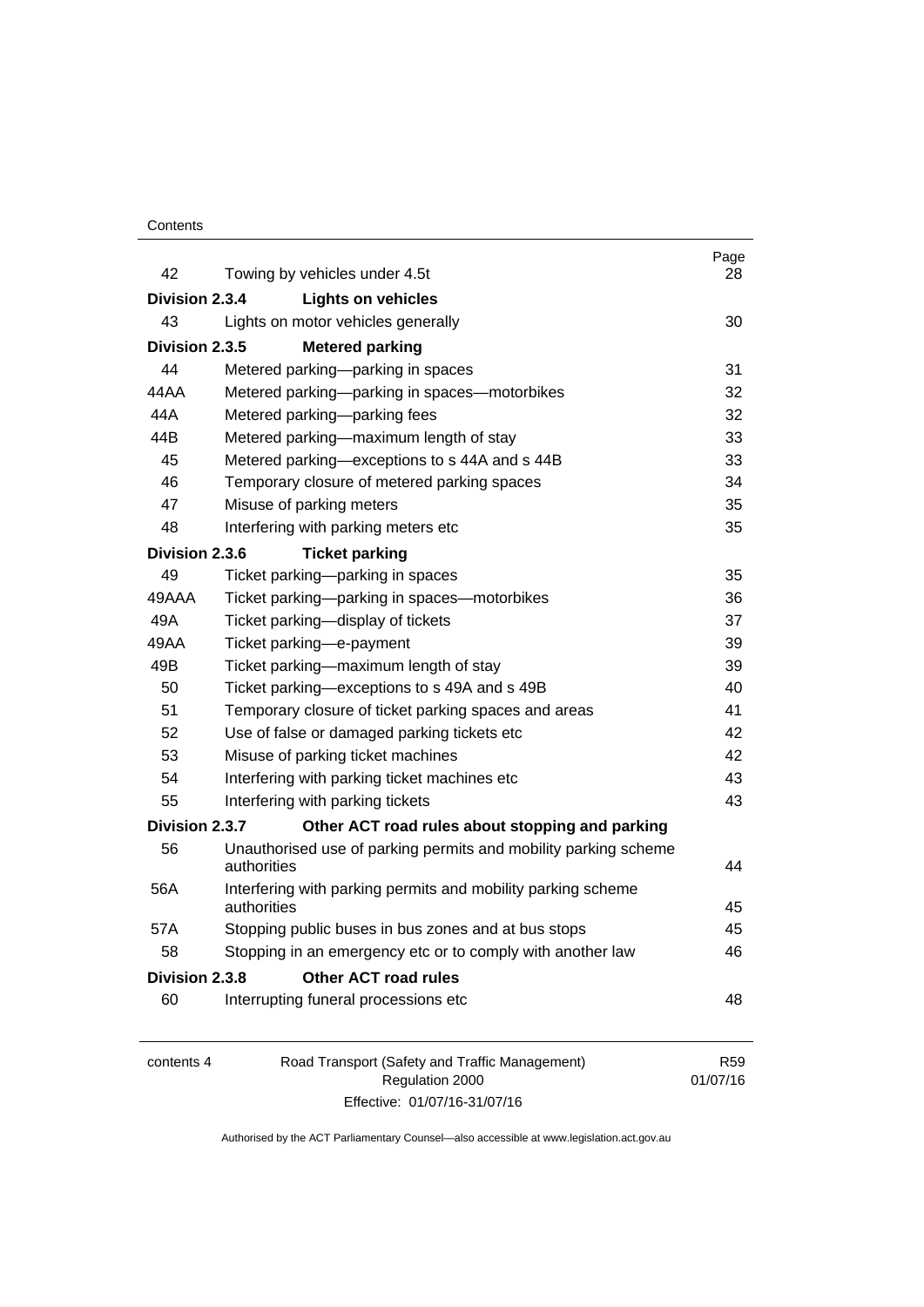| Contents |
|----------|
|----------|

| 61              | Driving on roads closed to traffic                                                                      | Page<br>48 |
|-----------------|---------------------------------------------------------------------------------------------------------|------------|
| 62              | Use of wheeled recreational devices and wheeled toys on roads                                           | 48         |
| <b>Part 2.4</b> | <b>Other provisions</b>                                                                                 |            |
| 63              | Devices that are prescribed traffic control devices—Act, dict, def<br>prescribed traffic control device | 49         |
| 64              | Preventing prescribed traffic control devices being clearly visible                                     | 49         |
| 65              | Use of do not overtake turning vehicle sign                                                             | 50         |
| 66              | Approvals etc by road transport authority                                                               | 50         |
| 67              | Exemption from requirement about riding on motorbikes                                                   | 51         |
| 68              | Defence of complying with direction of police officer or authorised<br>person                           | 51         |
| 69              | Exemption for driver of police vehicle—generally—Act, s 35                                              | 52         |
| 69A             | Exemption for driver of police vehicle—training and assessment                                          | 53         |
| 70              | Exemption for driver of emergency vehicles                                                              | 54         |
| 71              | Stopping and parking exemption for police and emergency vehicles<br>and authorised people               | 54         |

# **[Chapter 3](#page-72-0) Parking**

| Division 3.1.1 | <b>Metered parking schemes</b>                  |    |
|----------------|-------------------------------------------------|----|
| 72             | Metered parking schemes                         | 56 |
| 73             | Metered parking areas                           | 56 |
| 74             | Parking meters                                  | 56 |
| 75             | Metered parking spaces                          | 57 |
| Division 3.1.2 | <b>Ticket parking schemes</b>                   |    |
| 75A            | Parking authorities                             | 57 |
| 75B            | Parking authority guidelines                    | 58 |
| 76             | Ticket parking schemes—road transport authority | 58 |
| 76AA           | Approval of e-payment method                    | 58 |
| 76A            | Ticket parking schemes—parking authorities      | 59 |
| 77             | Ticket parking areas                            | 60 |
| 78             | Ticket parking spaces                           | 60 |

| R <sub>59</sub> | Road Transport (Safety and Traffic Management) | contents 5 |
|-----------------|------------------------------------------------|------------|
| 01/07/16        | Regulation 2000                                |            |
|                 | Effective: 01/07/16-31/07/16                   |            |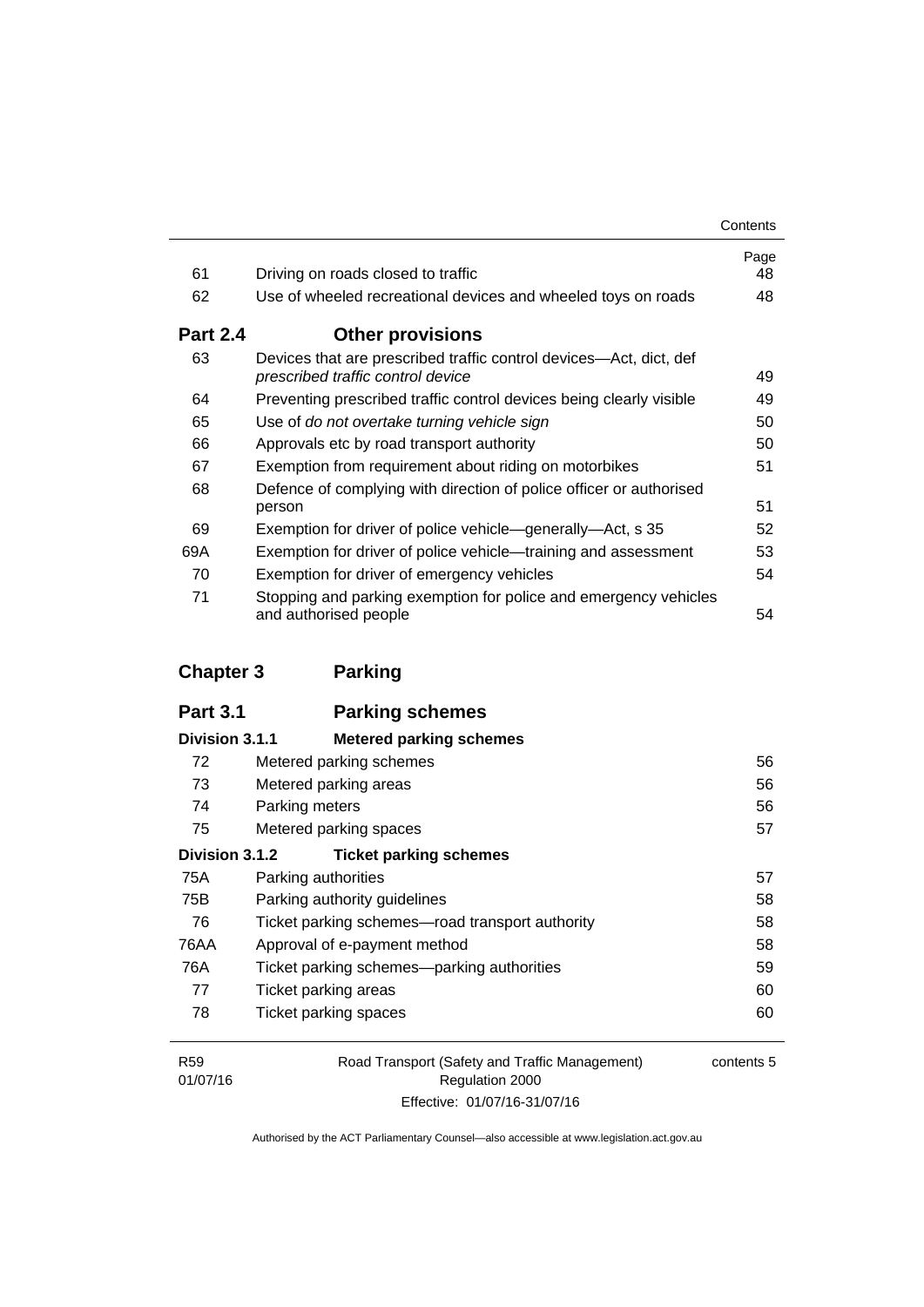| 79             |                                                                           | Page<br>60 |
|----------------|---------------------------------------------------------------------------|------------|
| 80             | <b>Ticket machines</b>                                                    |            |
| 81             | Parking tickets                                                           | 60<br>61   |
|                | Duration of parking tickets and e-payment parking period                  |            |
| Division 3.1.3 | <b>Heavy vehicle parking</b>                                              |            |
| 82             | Definitions-div 3.1.3                                                     | 61         |
| 83             | References in div 3.1.3 to land adjoining residential land                | 62         |
| 84             | Vehicle parked partly on residential land                                 | 62         |
| 85             | Parking of certain vehicles on residential land prohibited                | 62         |
| 85A            | No more than 1 heavy vehicle on residential land                          | 63         |
| 85B            | Heavy vehicles to be parked away from residential land boundaries         | 63         |
| 86             | Parking of certain vehicles on land adjoining residential land prohibited | 64         |
| 87             | Parking of certain commercial vehicles on land with multi-unit housing    | 64         |
| 87A            | No offence if reasonable necessity etc                                    | 65         |
| 87B            | Heavy vehicle refrigeration units not to be operated on residential land  | 65         |
| 87C            | Prohibition on night operation of heavy vehicle                           | 66         |
| 88             | Daily infringement                                                        | 66         |
|                | Division 3.1.3A<br>Heavy vehicle parking-enforcement                      |            |
| 89             | Meaning of occupier-div 3.1.3A                                            | 67         |
| 90             | Power to enter premises                                                   | 67         |
| 91             | Production of identity card                                               | 68         |
| 92             | Consent to entry                                                          | 68         |
| 93             | General powers on entry to premises                                       | 69         |
| 94             | Damage etc to be minimised                                                | 70         |
| 95             | Compensation for exercise of enforcement powers                           | 70         |
| Division 3.1.4 | <b>Miscellaneous</b>                                                      |            |
| 97A            | Other powers to provide pay parking                                       | 71         |
| 98             | Overlapping schemes                                                       | 71         |
| 98A            | Income from ticket parking scheme                                         | 71         |
| 98B            | Costs of ticket parking scheme                                            | 72         |
| 99             | Trailers not separately chargeable                                        | 72         |

contents 6 Road Transport (Safety and Traffic Management) Regulation 2000 Effective: 01/07/16-31/07/16

R59 01/07/16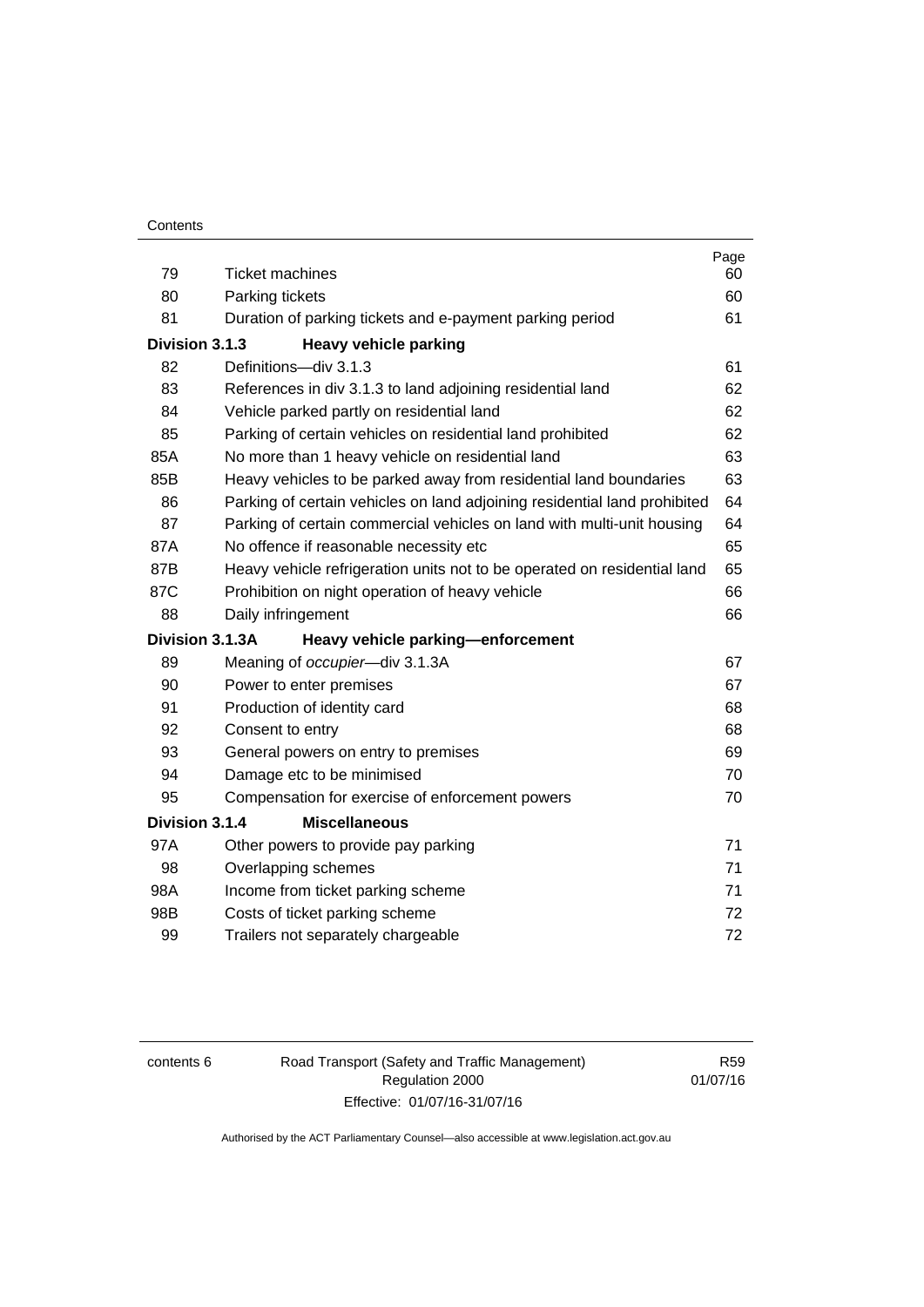| <b>Part 3.2</b><br>100<br>101<br>101A<br>101B        | Parking permits and mobility parking scheme<br><b>authorities</b><br>Parking permits<br>Mobility parking scheme authorities<br>Parking permits and mobility parking scheme authorities-cancellation<br>Parking permits and mobility parking scheme authorities-return when<br>cancelled | Page<br>73<br>74<br>75<br>76 |  |  |
|------------------------------------------------------|-----------------------------------------------------------------------------------------------------------------------------------------------------------------------------------------------------------------------------------------------------------------------------------------|------------------------------|--|--|
| <b>Part 3.3</b>                                      | <b>Parking-other provisions</b>                                                                                                                                                                                                                                                         |                              |  |  |
| 101C                                                 | Marking tyres by parking inspectors                                                                                                                                                                                                                                                     | 77                           |  |  |
| <b>Chapter 4</b>                                     | <b>Traffic offence detection devices</b>                                                                                                                                                                                                                                                |                              |  |  |
| 102                                                  | Definitions-ch 4                                                                                                                                                                                                                                                                        | 78                           |  |  |
| 103                                                  | Approved traffic offence detection devices                                                                                                                                                                                                                                              | 80                           |  |  |
| 103A                                                 | Approval of police vehicle speedometers                                                                                                                                                                                                                                                 | 81                           |  |  |
| 103B                                                 | Average speed detection systems—Act, s 22AA, s 23B and s 24 (2)                                                                                                                                                                                                                         | 81<br>85                     |  |  |
| 104                                                  | Major testing of laser speed measuring devices                                                                                                                                                                                                                                          |                              |  |  |
| 104A                                                 | Major testing of other traffic offence detection devices                                                                                                                                                                                                                                |                              |  |  |
| 104B                                                 | Certification and sealing of traffic offence detection devices                                                                                                                                                                                                                          | 88                           |  |  |
| 105                                                  | Use of certain digital camera detection devices                                                                                                                                                                                                                                         |                              |  |  |
| 105A<br>Use of certain laser speed measuring devices |                                                                                                                                                                                                                                                                                         | 90                           |  |  |
| 105B                                                 | Use of certain radar speed measuring devices                                                                                                                                                                                                                                            | 91                           |  |  |
| 106                                                  | Approved people—testing and sealing                                                                                                                                                                                                                                                     | 92                           |  |  |
| 107                                                  | Approved people-use                                                                                                                                                                                                                                                                     | 92                           |  |  |
| 107A                                                 | Recording of camera detection device image files—Act, s 23 (2) (c) (ii)                                                                                                                                                                                                                 | 92                           |  |  |
| 107B                                                 | Verification of camera detection device image files-Act,<br>s 23 (2) (c) (iii)                                                                                                                                                                                                          | 93                           |  |  |
| 108                                                  | Meaning of codes etc on image taken by approved camera detection<br>device or approved average speed detection system—Act, s 24 (2) (a)                                                                                                                                                 | 94                           |  |  |
| <b>Chapter 5</b>                                     | <b>Miscellaneous</b>                                                                                                                                                                                                                                                                    |                              |  |  |
| 109                                                  | Additional police powers-removing parked cars                                                                                                                                                                                                                                           | 98                           |  |  |
| 110                                                  | Prohibition on car minding                                                                                                                                                                                                                                                              | 98                           |  |  |
| <b>R59</b><br>01/07/16                               | Road Transport (Safety and Traffic Management)<br>contents 7<br>Regulation 2000                                                                                                                                                                                                         |                              |  |  |

Effective: 01/07/16-31/07/16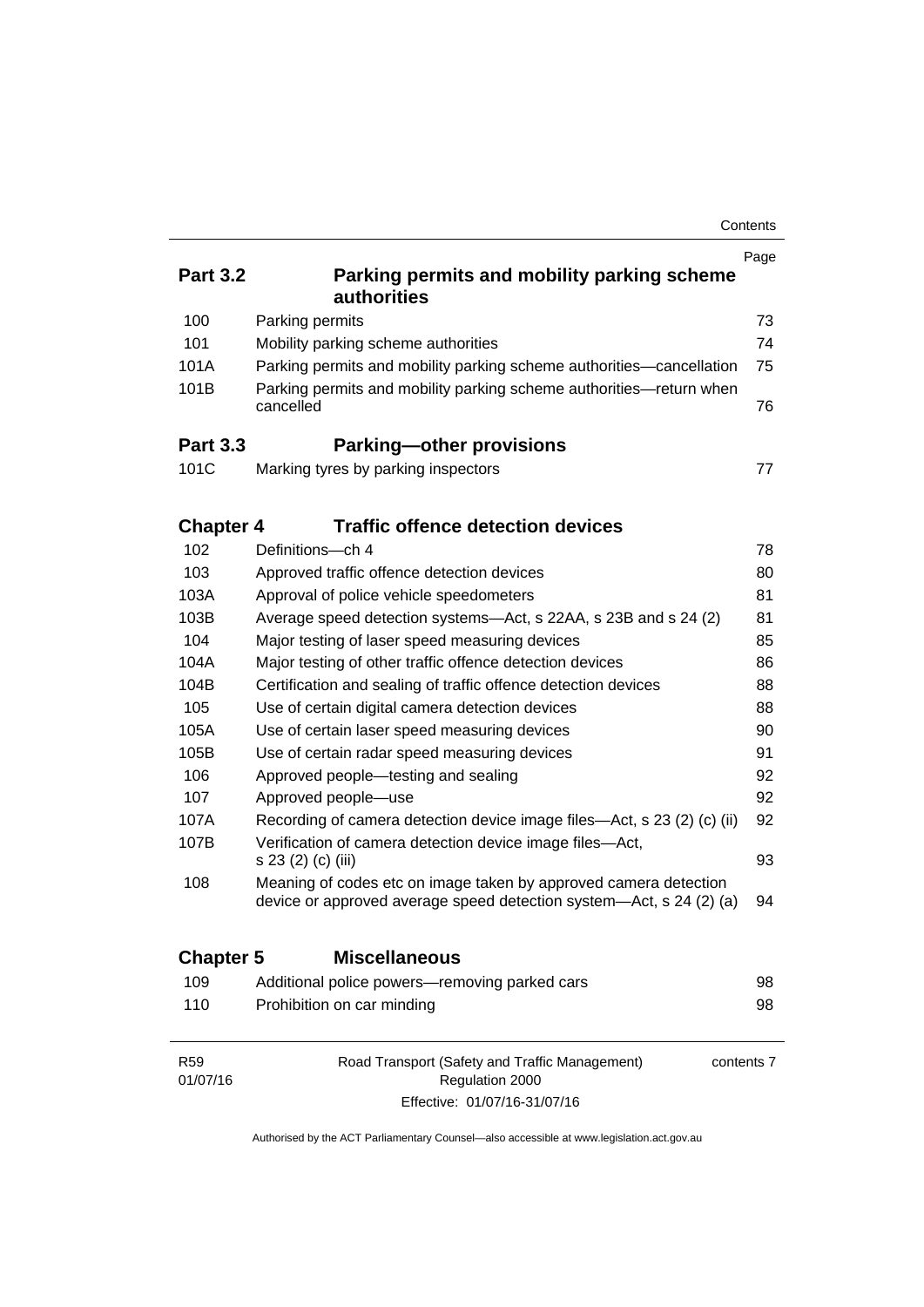| Contents |                                                    |            |
|----------|----------------------------------------------------|------------|
| 111      | Removal of unattended vehicles—Act, s 32 (1) (c)   | Page<br>99 |
| 112      | Disposal of impounded vehicles—Act, s 10K          | 99         |
| 112A     | Disposal of forfeited vehicles—Act, s 10K          | 101        |
| 113      | Responsible person to inspect driver licence       | 101        |
| 114      | Responsible person's consent                       | 101        |
| 115      | Standards for safe carriage of loads—Act, s 14 (2) | 101        |
| 116      | Tracked vehicle—Act, dict, def vehicle, par (b)    | 102        |
| 117      | Review of div 2.3.1A                               | 102        |

## **Dictionary** [103](#page-119-0)

| <b>Endnotes</b> |                        |     |
|-----------------|------------------------|-----|
|                 | About the endnotes     | 113 |
| 2               | Abbreviation key       | 113 |
| 3               | Legislation history    | 114 |
| 4               | Amendment history      | 124 |
| 5               | Earlier republications | 143 |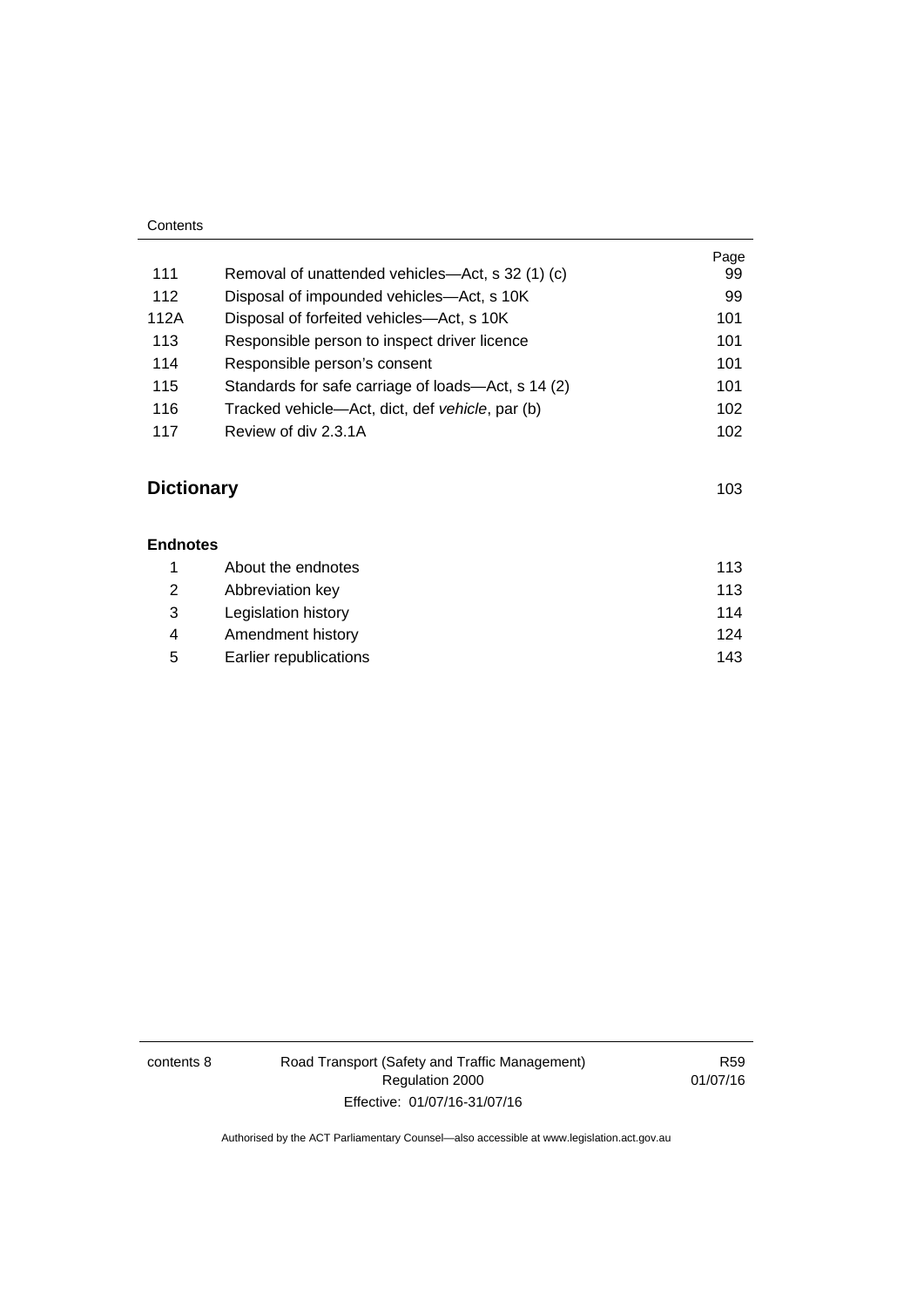

# **Road Transport (Safety and Traffic Management) Regulation 2000**

made under the

**[Road Transport \(Safety and Traffic Management\) Act 1999](http://www.legislation.act.gov.au/a/1999-80)**

R59 01/07/16

l

Road Transport (Safety and Traffic Management) Regulation 2000 Effective: 01/07/16-31/07/16

page 1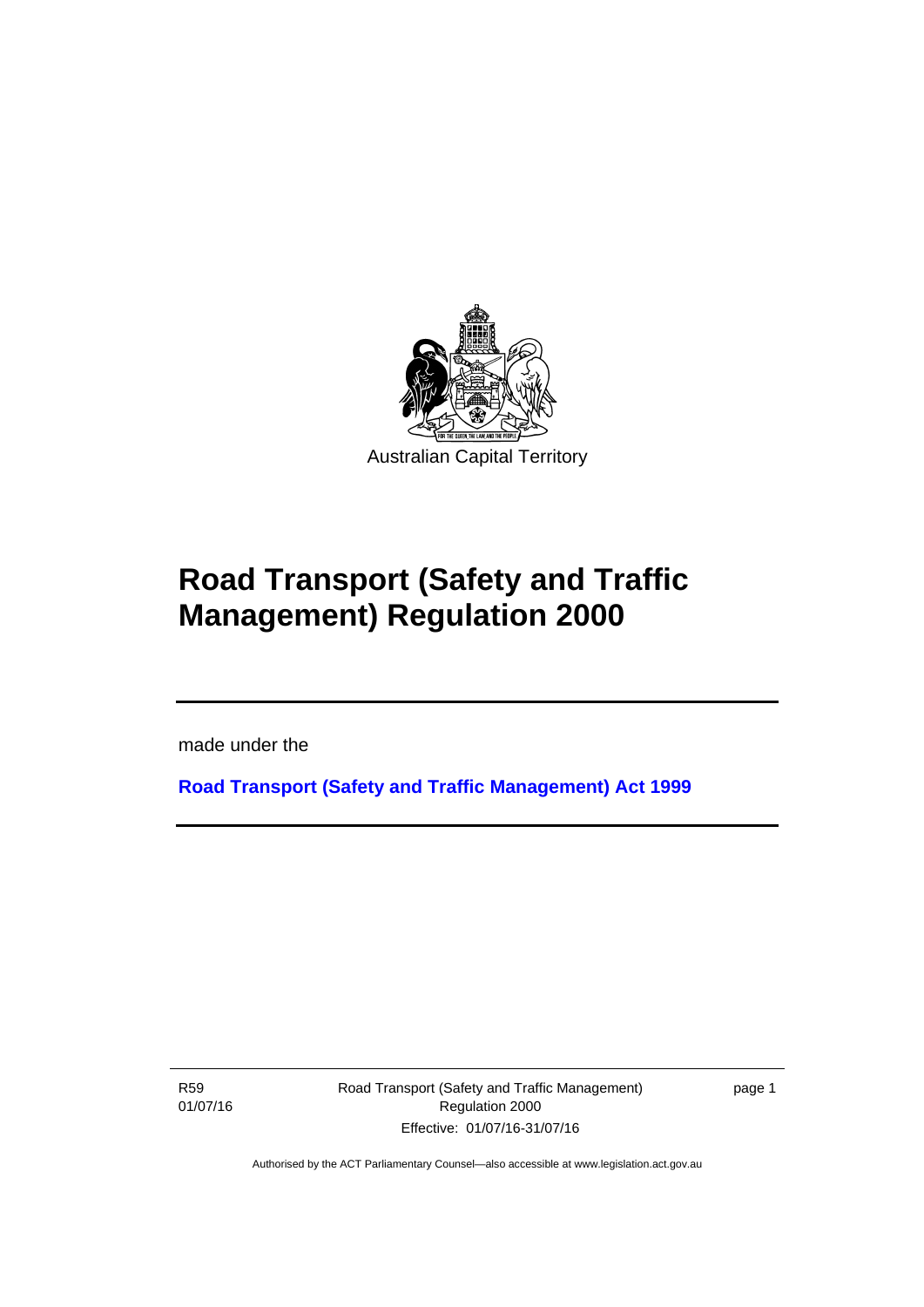# <span id="page-11-0"></span>**Chapter 1** Preliminary

#### <span id="page-11-1"></span>**1 Name of regulation**

This regulation is the *Road Transport (Safety and Traffic Management) Regulation 2000*.

#### <span id="page-11-2"></span>**2 Dictionary**

The dictionary at the end of this regulation is part of the regulation.

*Note 1* The dictionary at the end of this regulation defines certain terms used in this regulation, and includes references (*signpost definitions*) to other terms defined elsewhere.

> For example, the signpost definition '*semitrailer*—see the *[Road](http://www.legislation.act.gov.au/sl/2000-12)  [Transport \(Vehicle Registration\) Regulation 2000](http://www.legislation.act.gov.au/sl/2000-12)*, dictionary.' means that the term 'semitrailer' is defined in that dictionary and the definition applies to this regulation.

*Note 2* A definition in the dictionary (including a signpost definition) applies to the entire regulation unless the definition, or another provision of the regulation, provides otherwise or the contrary intention otherwise appears (see [Legislation Act,](http://www.legislation.act.gov.au/a/2001-14) s 155 and s 156 (1)).

#### <span id="page-11-3"></span>**3 Dictionary—application to Australian Road Rules**

The definitions in the dictionary do not apply to the Australian Road [Rules](http://www.legislation.act.gov.au//ni/db_37271/default.asp) unless this regulation provides otherwise.

*Note* See div 2.2.1, note 2 for the relevant provisions of this regulation.

#### <span id="page-11-4"></span>**3A** *Road* **includes road related area**

In this regulation:

*road* includes a road related area.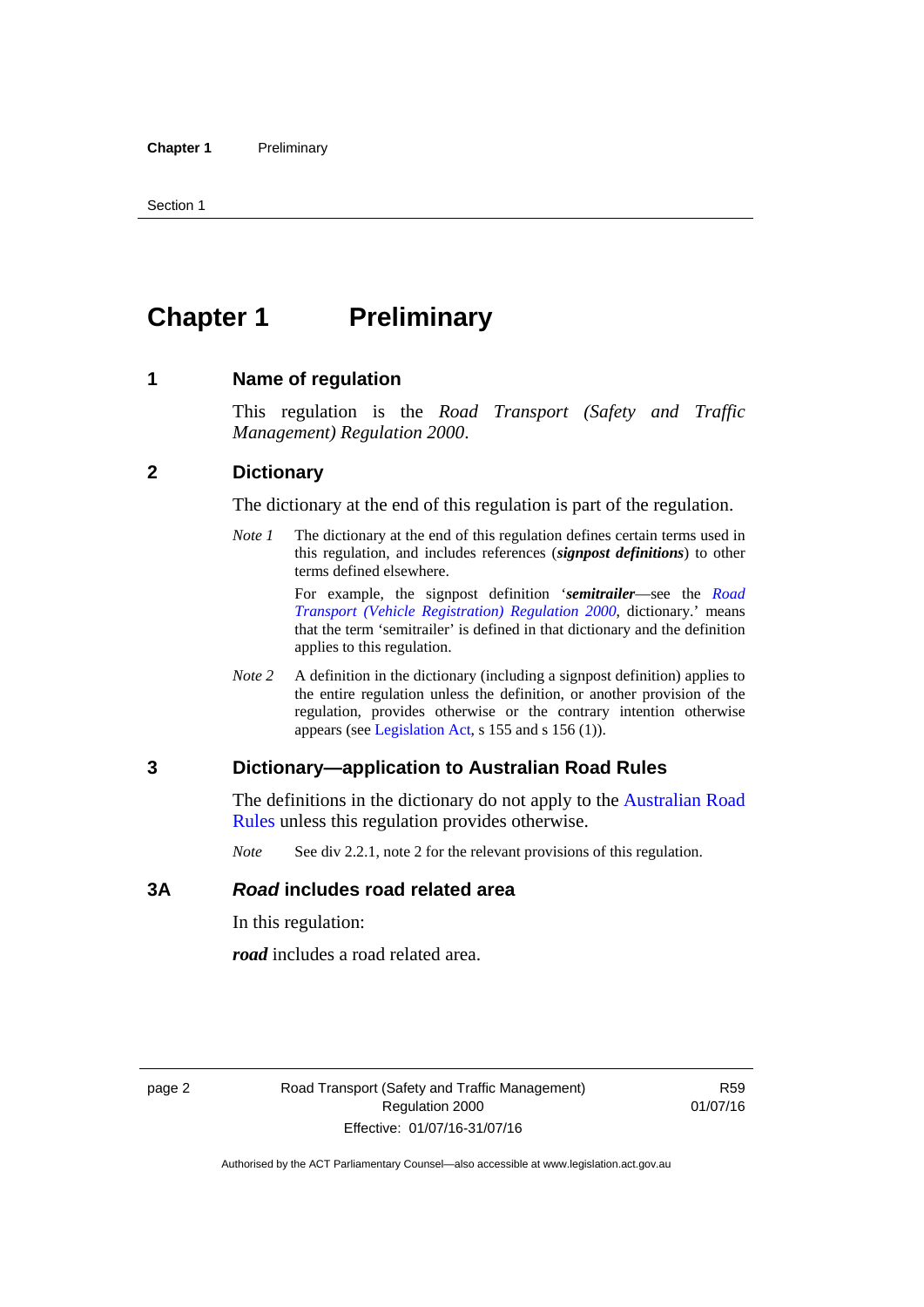### <span id="page-12-0"></span>**3B Meaning of** *park* **and** *stop*

In this regulation:

*park*, in relation to a driver, includes stop and allow the driver's vehicle to stay (whether or not the driver leaves the vehicle).

*stop*, for a driver, includes park, but does not include stop to reverse the driver's vehicle into a parking bay or other parking space.

#### <span id="page-12-1"></span>**4 Notes**

A note in this regulation is explanatory and is not part of this regulation.

*Note* See the [Legislation Act,](http://www.legislation.act.gov.au/a/2001-14) s 127 (1), (4) and (5) for the legal status of notes.

#### <span id="page-12-2"></span>**4A Offences against regulation—application of Criminal Code etc**

Other legislation applies in relation to offences against this regulation (including the [Australian Road Rules](http://www.legislation.act.gov.au//ni/db_37271/default.asp)).

*Note 1 Criminal Code* The [Criminal Code,](http://www.legislation.act.gov.au/a/2002-51) ch 2 applies to an offence against this regulation (see Code, pt 2.1).

> The chapter sets out the general principles of criminal responsibility (including burdens of proof and general defences), and defines terms used for offences to which the Code applies (eg *conduct*, *intention*, *recklessness* and *strict liability*).

#### *Note 2 Penalty units*

The [Legislation Act](http://www.legislation.act.gov.au/a/2001-14), s 133 deals with the meaning of offence penalties that are expressed in penalty units.

*Note 3* The [Australian Road Rules](http://www.legislation.act.gov.au//ni/db_37271/default.asp) are to be read with, and as if they formed part of, this regulation (see s 6).

R59 01/07/16 page 3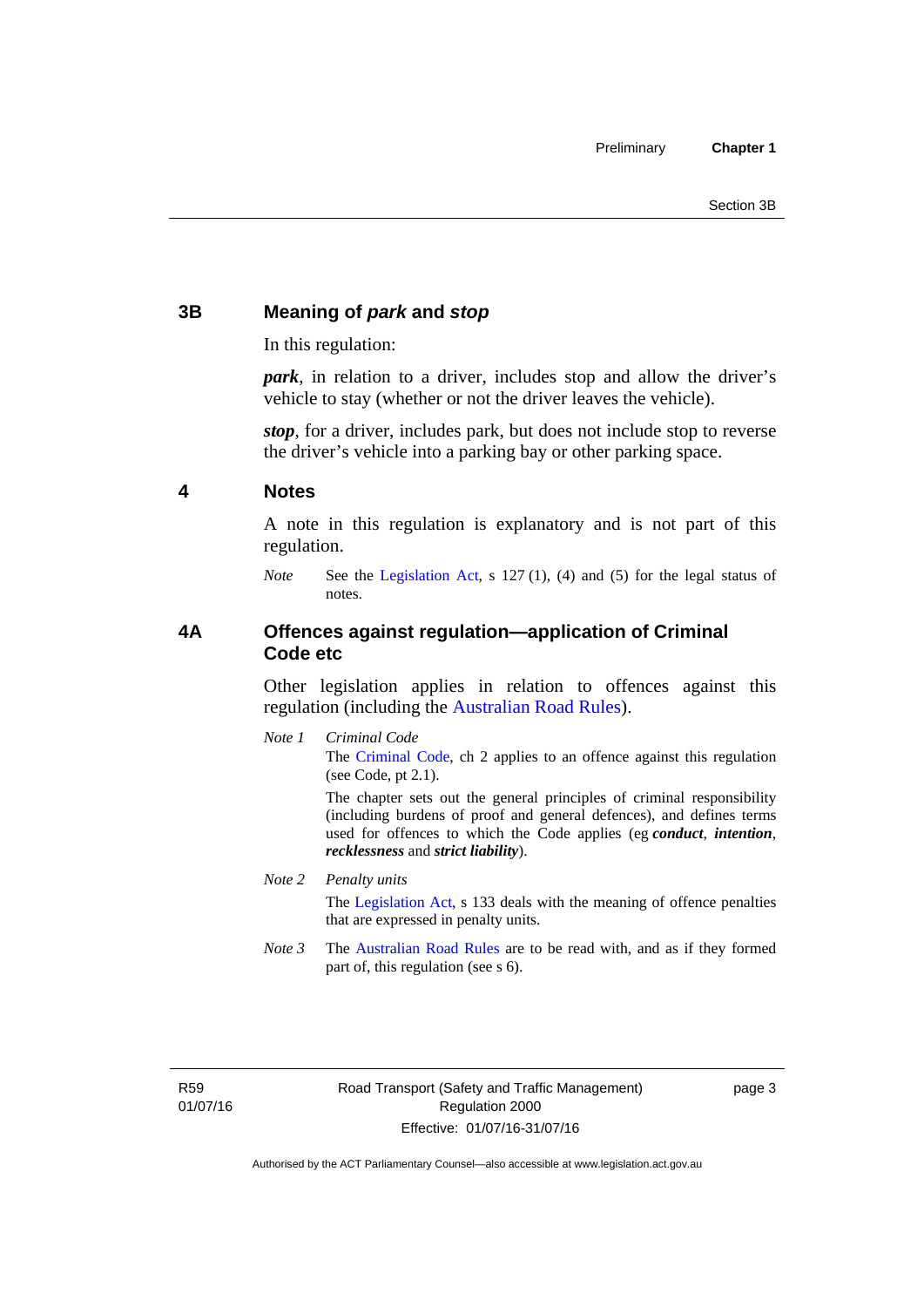#### **Chapter 1** Preliminary

Section 4B

#### <span id="page-13-0"></span>**4B Offences against regulation are strict liability offences**

An offence against this regulation (including the [Australian Road](http://www.legislation.act.gov.au//ni/db_37271/default.asp)  [Rules](http://www.legislation.act.gov.au//ni/db_37271/default.asp)) is a strict liability offence.

#### <span id="page-13-1"></span>**4C General defence of accident or reasonable effort**

Without limiting any other defence, it is a defence to an offence against this regulation (including the [Australian Road Rules\)](http://www.legislation.act.gov.au//ni/db_37271/default.asp) if the defendant proves that the offence—

- (a) was the result of an accident; or
- (b) could not have been avoided by any reasonable efforts by the defendant.

page 4 Road Transport (Safety and Traffic Management) Regulation 2000 Effective: 01/07/16-31/07/16

R59 01/07/16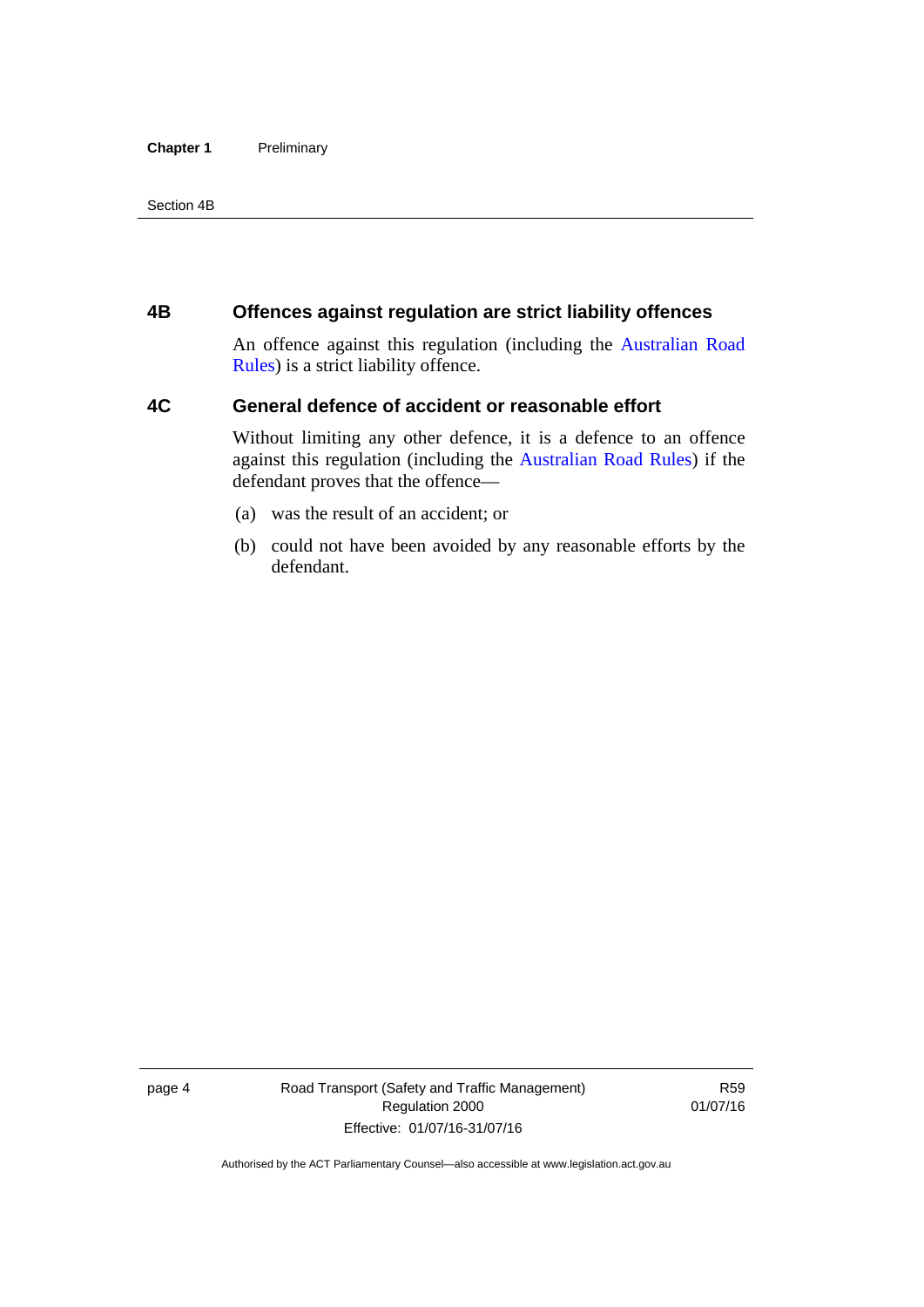# <span id="page-14-0"></span>**Chapter 2 Australian Road Rules**

## <span id="page-14-1"></span>**Part 2.1 Incorporation into ACT law**

#### <span id="page-14-2"></span>**5 Meaning of** *Australian Road Rules*

In this regulation:

*Australian Road Rules* means that part of the publication known as the [Australian Road Rules](http://www.legislation.act.gov.au//ni/db_37271/default.asp), ISBN 0 7240 8874 1 published by the National Transport Commission in February 2012 that consists of the rules approved by the Australian Transport Council under the *[National Transport Commission Act 2003](http://www.comlaw.gov.au/Series/C2004A01166)* (Cwlth).

*Note* The [Australian Road Rules](http://www.legislation.act.gov.au//ni/db_37271/default.asp) are accessible at [www.legislation.act.gov.au](http://www.legislation.act.gov.au/).

#### <span id="page-14-3"></span>**6 Incorporation of Australian Road Rules into ACT law**

- (1) The [Australian Road Rules](http://www.legislation.act.gov.au//ni/db_37271/default.asp) (other than rule 2) are to be read with, and as if they formed part of, this regulation.
- (2) Subsection (1) has effect subject to this regulation.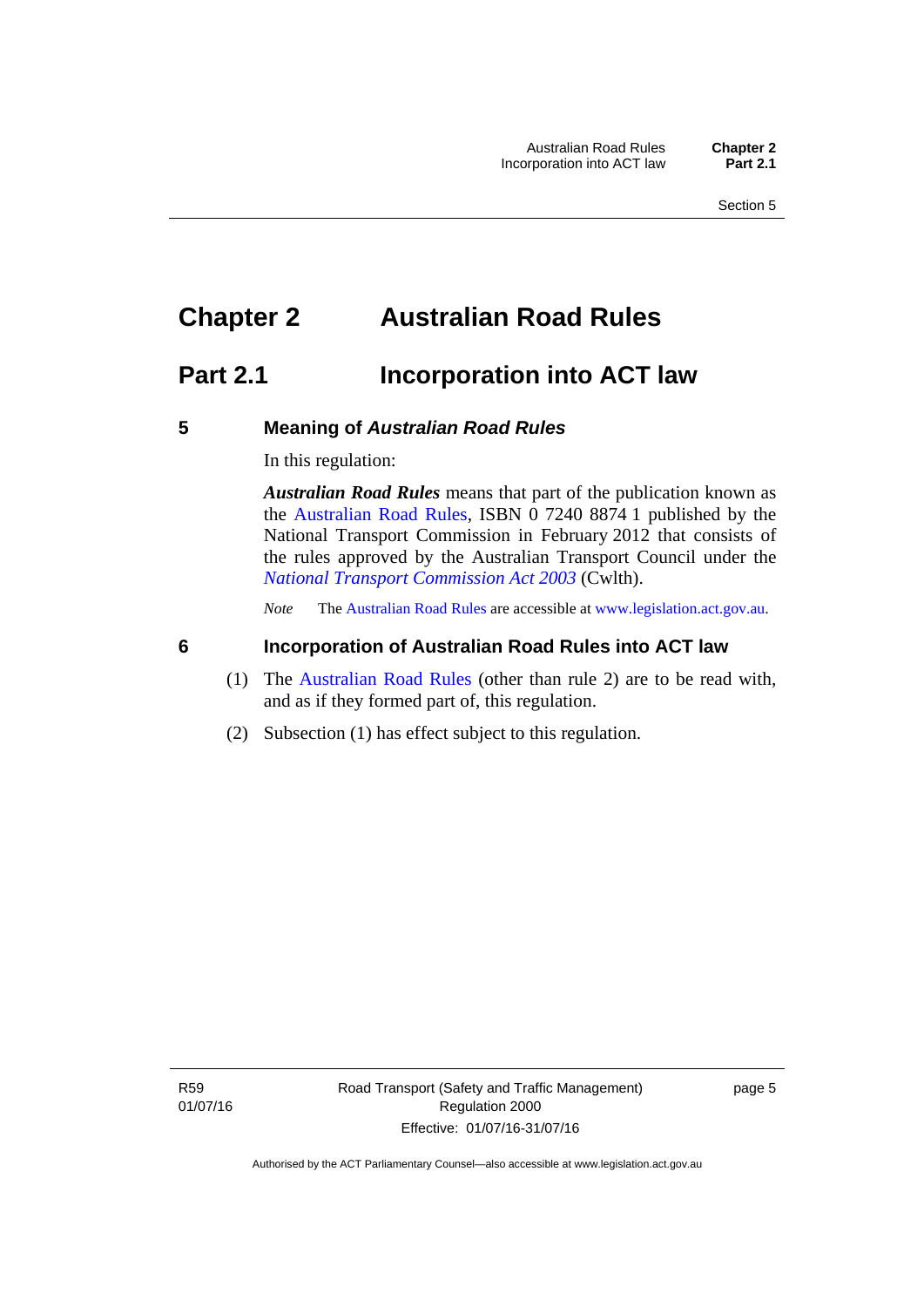# <span id="page-15-0"></span>**Part 2.2 How the Australian Road Rules are incorporated**

#### <span id="page-15-1"></span>**Division 2.2.1 General**

*Note 1* The [Australian Road Rules](http://www.legislation.act.gov.au//ni/db_37271/default.asp) are not completely self-contained and need to be read with associated laws of each jurisdiction. Many of the rules provide for 'another law of this jurisdiction' to define terms used in the [Australian Road Rules](http://www.legislation.act.gov.au//ni/db_37271/default.asp) for application of the [Australian Road Rules](http://www.legislation.act.gov.au//ni/db_37271/default.asp) in the ACT, to permit things to be done in the ACT otherwise prohibited by the [Australian Road Rules](http://www.legislation.act.gov.au//ni/db_37271/default.asp) or to exempt persons in the ACT from complying with the [Australian Road Rules.](http://www.legislation.act.gov.au//ni/db_37271/default.asp)

| column 1<br>item | column 2<br><b>ARR</b> provision | column 3<br>provision of this regulation |
|------------------|----------------------------------|------------------------------------------|
| 1                | 10(2)                            | 8                                        |
| $\mathbf{2}$     | 95                               | 9                                        |
| $\mathfrak{Z}$   | 104                              | 10                                       |
| 4                | 151(3)(b)                        | 11                                       |
| 5                | 158(2)(c)                        | 12                                       |
| 6                | 179(1)(c)                        | 13                                       |
| 7                | 179 $(1)$ $(c)$ and $(2)$ $(c)$  | 13A                                      |
| 8                | 183(1)                           | 13B                                      |
| 9                | 195(1)                           | 13C                                      |
| 10               | 199(2)                           | 14                                       |
| 11               | $206(2)$ (b) and (c)             | 15                                       |
| 12               | 207(2)(a)                        | 16                                       |
| 13               | 213(5)                           | 16A                                      |
| 14               | 215(4)                           | 17                                       |

*Note 2* The following table sets out the provisions of the [Australian Road Rules](http://www.legislation.act.gov.au//ni/db_37271/default.asp) for which provision is made by this part:

page 6 Road Transport (Safety and Traffic Management) Regulation 2000 Effective: 01/07/16-31/07/16

R59 01/07/16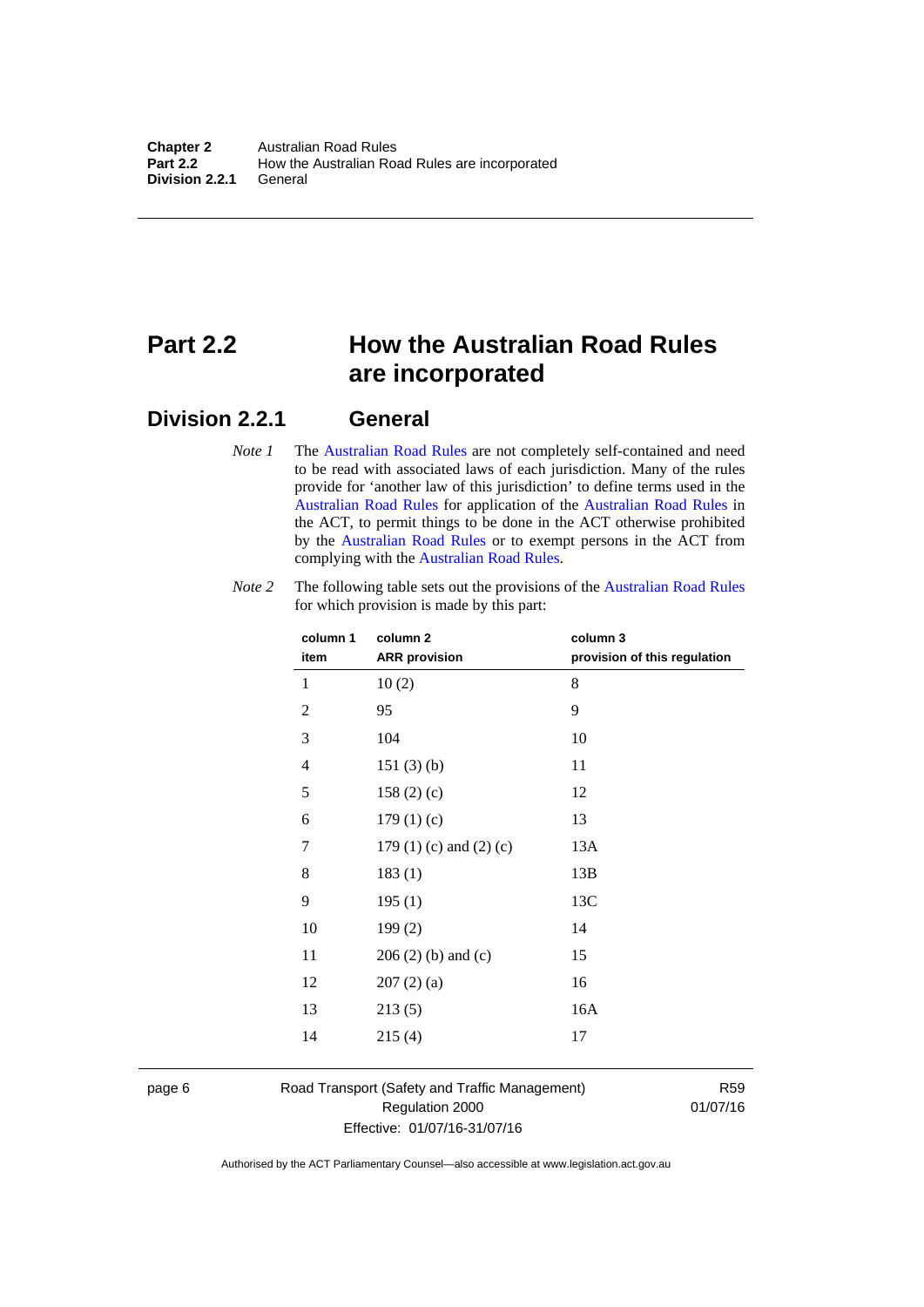| column 1<br>item | column <sub>2</sub><br><b>ARR</b> provision | column 3<br>provision of this regulation |
|------------------|---------------------------------------------|------------------------------------------|
| 15               | 216(3)                                      | 18                                       |
| 16               | 220(3)                                      | 19                                       |
| 17               | 221(f)                                      | 20                                       |
| 18               | 222                                         | 21                                       |
| 19               | 225                                         | 22                                       |
| 20               | 236(6)                                      | 22A                                      |
| 21               | 244C                                        | 23                                       |
| 22               | 266(7)                                      | 24                                       |
| 23               | 270(3)                                      | 26                                       |
| 24               | 271(6)                                      | 27                                       |
| 25               | 280(2)(a)                                   | 27A                                      |
| 26               | $287(3)$ (e) and (4)                        | 28                                       |
| 27               | 289(1)(g)                                   | 29                                       |
| 28               | 298                                         | 30                                       |
| 29               | 299                                         | 30A                                      |
| 30               | 300                                         | 30B                                      |
| 31               | $310(3)$ and $(4)$                          | 31                                       |
| 32               | 313                                         | 32                                       |
| 33               | dict, def approved bicycle<br>helmet        | 33(1)                                    |
| 34               | dict, def approved seatbelt                 | 33(1)                                    |
| 35               | dict, def <i>authorised</i> person          | 33(1)                                    |
| 36               | dict, def emergency worker                  | 33(1)                                    |
| 37               | dict, def GVM                               | 33(2)                                    |
| 38               | dict, def hazard warning<br>lights          | 33(3)                                    |

R59 01/07/16 Road Transport (Safety and Traffic Management) Regulation 2000 Effective: 01/07/16-31/07/16

page 7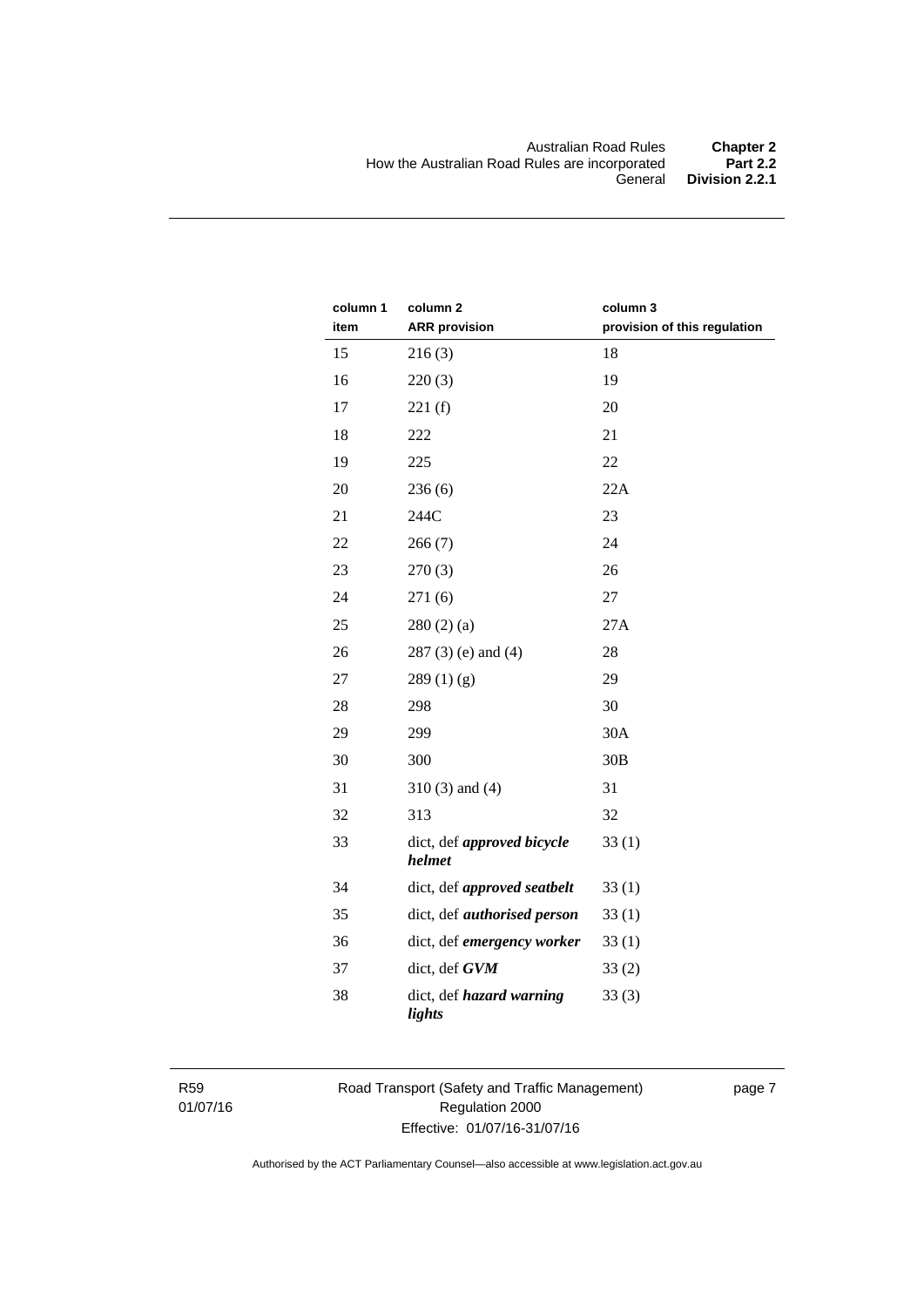| column 1<br>item | column 2<br><b>ARR</b> provision                 | column 3<br>provision of this regulation |
|------------------|--------------------------------------------------|------------------------------------------|
| 39               | dict. def <i>mechanical</i><br>signalling device | 33(1)                                    |
| 40               | dict, def oversize vehicle                       | 33(1)                                    |
| 41               | dict, def <i>police</i> officer                  | 33(1)                                    |
| 42               | dict, def portable warning<br>triangle           | 33(4)                                    |
| 43               | dict, def <i>postal</i> worker                   | 33(1)                                    |
| 44               | dict, def <i>public</i> bus                      | 33(1)                                    |
| 45               | dict, def taxi                                   | 33(1)                                    |

*Note 3* The following table sets out other provisions of the Australian Road [Rules](http://www.legislation.act.gov.au//ni/db_37271/default.asp) for which provision is made by other territory laws (including provisions in other parts of this regulation):

| column 1<br>item | column 2<br><b>ARR</b> provision | column 3<br>other law                                            |
|------------------|----------------------------------|------------------------------------------------------------------|
| 1                | 12(2)                            | Road Transport (General) Act 1999,<br>s 12                       |
| 2                | 13(2)                            | Road Transport (General) Act 1999,<br>s 12                       |
| 3                | $28(2)$ , n 3                    | this regulation, s 65                                            |
| $\overline{4}$   | $32(2)$ , n 3                    | this regulation, s 65                                            |
| 5                | 65                               | this regulation, $s$ 38D (1)                                     |
| 6                | 80                               | this regulation, $s$ 38D $(2)$                                   |
| 7                | 81                               | this regulation, $s$ 38D $(3)$                                   |
| 8                | 185(1)                           | this regulation, s 100                                           |
| 9                | 248                              | this regulation, $s$ 38D $(5)$                                   |
| 10               | 262                              | this regulation, $s$ 38D (4)                                     |
| 11               | $287(1)$ , n 2                   | Road Transport (Safety and Traffic<br>Management) Act 1999, s 16 |

page 8 Road Transport (Safety and Traffic Management) Regulation 2000 Effective: 01/07/16-31/07/16

R59 01/07/16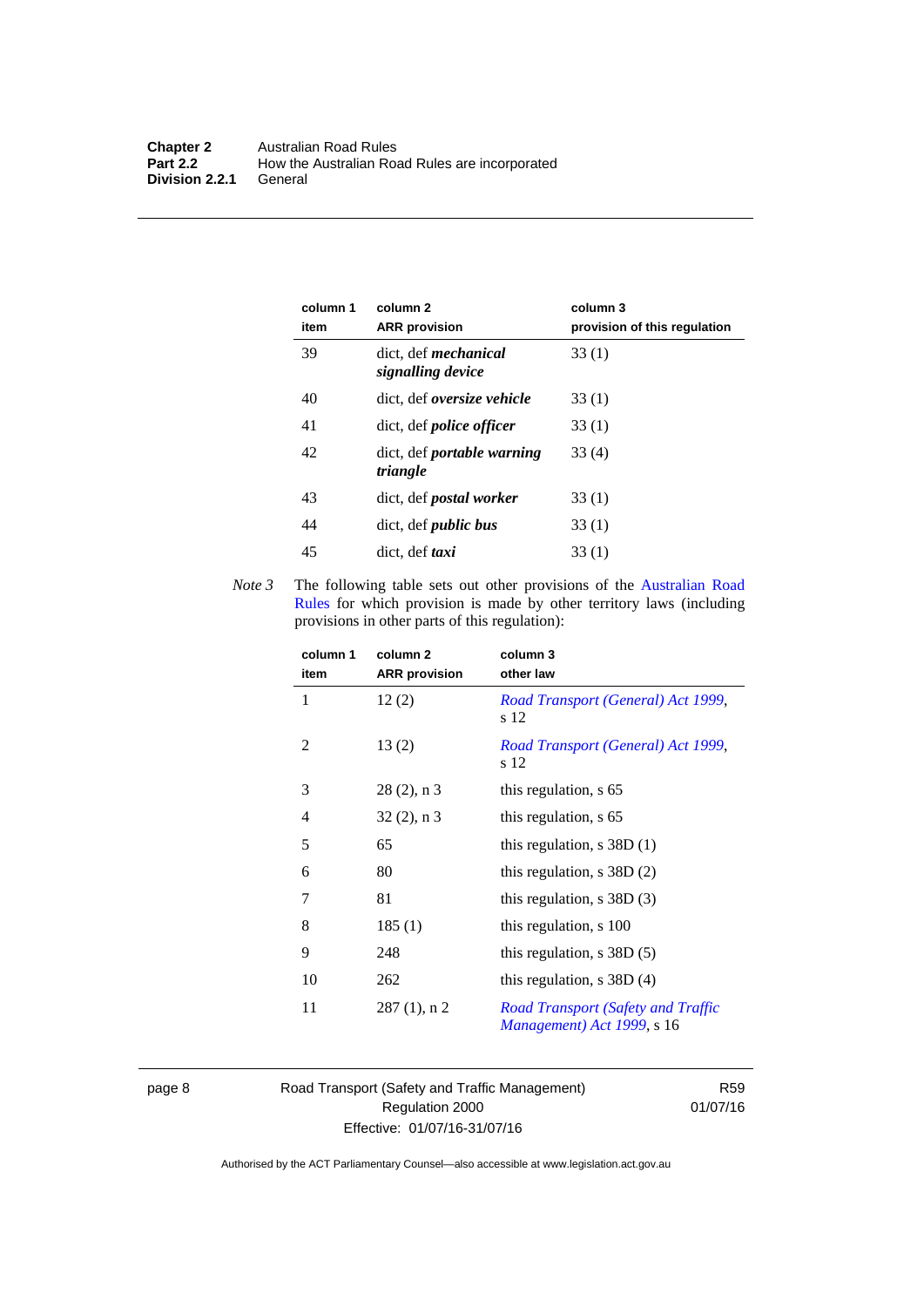| <b>Chapter 2</b> | <b>Australian Road Rules</b>                   |
|------------------|------------------------------------------------|
| <b>Part 2.2</b>  | How the Australian Road Rules are incorporated |
| Division 2.2.2   | Other provisions for the Australian Road Rules |

Section 7

| column 1<br>item | column 2<br><b>ARR</b> provision                                      | column 3<br>other law                                                                    |
|------------------|-----------------------------------------------------------------------|------------------------------------------------------------------------------------------|
| 12               | 304                                                                   | <b>Road Transport (General)</b><br><i>Regulation 2000</i> , s 6 and s 7                  |
| 13               | 311(1)(c)                                                             | <i>Heavy Vehicle National Law (ACT)</i>                                                  |
| 14               | 312(3)(c)                                                             | <b>Road Transport (Safety and Traffic</b><br><i>Management</i> ) Act 1999, s 31 and s 32 |
| 15               | dict, def <i>parking</i><br>permit for<br>people with<br>disabilities | this regulation, s 101                                                                   |
| 16               | dict, def <i>bicycle</i>                                              | Road Transport (General) Act 1999,<br>dict, def <i>bicycle</i>                           |

#### <span id="page-18-0"></span>**7 References to another law of this jurisdiction etc**

- (1) In the [Australian Road Rules,](http://www.legislation.act.gov.au//ni/db_37271/default.asp) a reference to *another law of this jurisdiction* includes a reference to the Act.
	- *Note* A reference to an Act includes a reference to the statutory instruments made or in force under the Act, including any regulation (see [Legislation Act,](http://www.legislation.act.gov.au/a/2001-14) s 104).
- (2) In the [Australian Road Rules](http://www.legislation.act.gov.au//ni/db_37271/default.asp):

*law of this jurisdiction* means a territory law or a law applying as a territory law.

*this jurisdiction* means the Australian Capital Territory.

### <span id="page-18-1"></span>**Division 2.2.2 Other provisions for the Australian Road Rules**

#### <span id="page-18-2"></span>**8 ARR r 10 (2)—penalties for offences**

For the [Australian Road Rules,](http://www.legislation.act.gov.au//ni/db_37271/default.asp) rule 10 (2), the penalty for an offence against the [Australian Road Rules](http://www.legislation.act.gov.au//ni/db_37271/default.asp) is a maximum penalty of 20 penalty units.

|--|--|

Road Transport (Safety and Traffic Management) Regulation 2000 Effective: 01/07/16-31/07/16

R59 01/07/16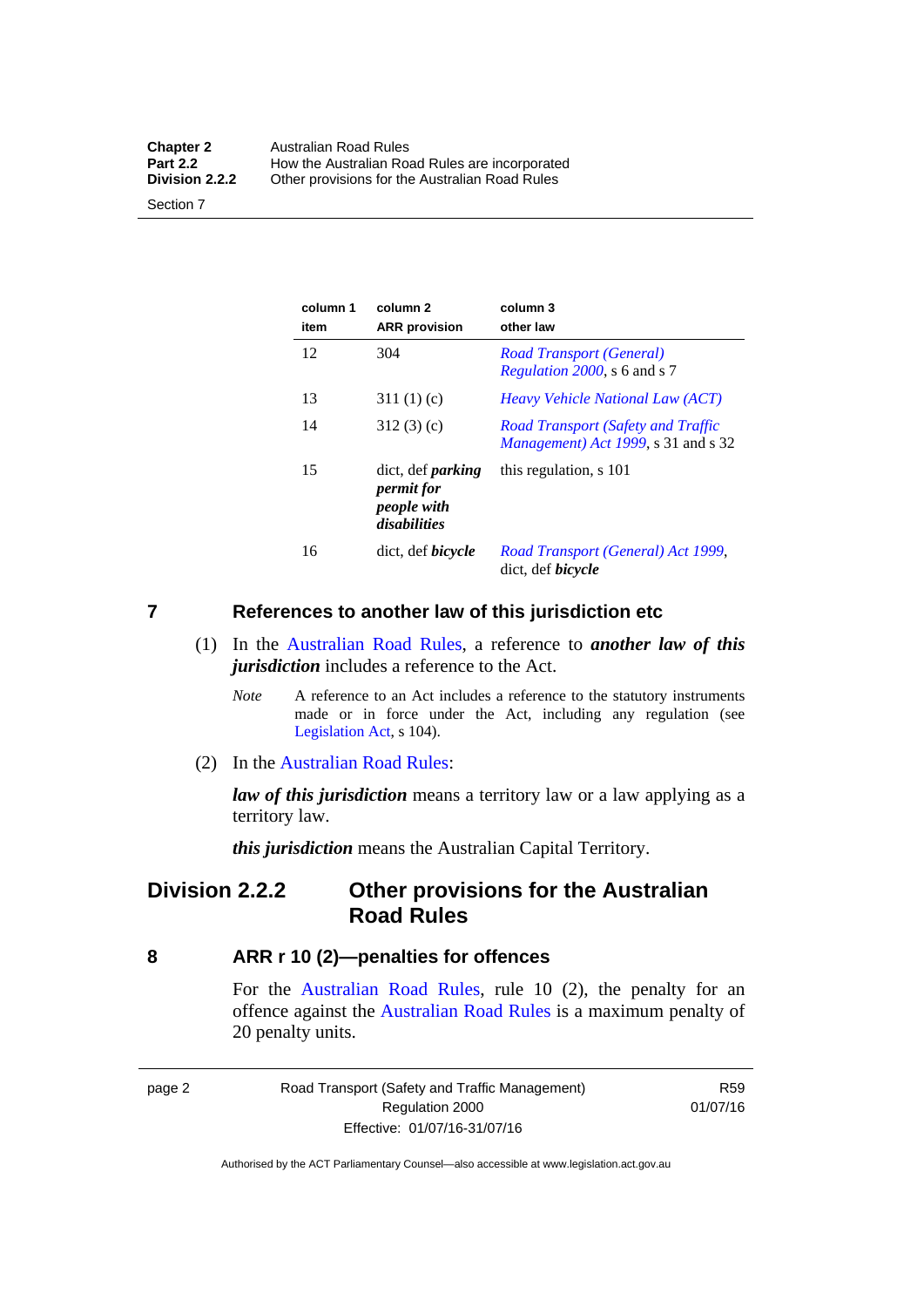#### <span id="page-19-0"></span>**9 ARR r 95—emergency stopping lane only signs**

For the [Australian Road Rules,](http://www.legislation.act.gov.au//ni/db_37271/default.asp) rule 95, the driver of a police vehicle or emergency vehicle is permitted to drive in an emergency stopping lane.

#### <span id="page-19-1"></span>**10 ARR r 104—no truck signs**

For the [Australian Road Rules,](http://www.legislation.act.gov.au//ni/db_37271/default.asp) rule 104, a driver is permitted to drive the vehicle on a road (or a bridge, causeway, ramp or similar structure forming part of a road) past a *no trucks sign* mentioned in rule 104 (1), (2) or (3) if the destination of the driver's vehicle is a place on or reached from the road (or structure) and there is no alternative route by which to reach the destination.

#### <span id="page-19-2"></span>**11 ARR r 151 (3) (b)—riding a motorbike or bicycle alongside more than 1 other rider**

For the [Australian Road Rules](http://www.legislation.act.gov.au//ni/db_37271/default.asp), rule 151 (3) (b), the rider of a motorbike or bicycle is permitted to ride alongside more than 1 rider if each of the riders is taking part in an event approved by the road transport authority for this section.

#### <span id="page-19-3"></span>**12 ARR r 158 (2) (c)—other vehicles permitted to travel in bus lanes**

The drivers of the following vehicles are permitted to drive in a bus lane:

- (a) taxis;
- (b) hire cars;
- (c) demand responsive service vehicles;
- (d) motorbikes.
- *Note* Section 27A applies the B light rules to drivers of taxis, hire cars, demand responsive service vehicles and motorbikes.

R59 01/07/16 page 3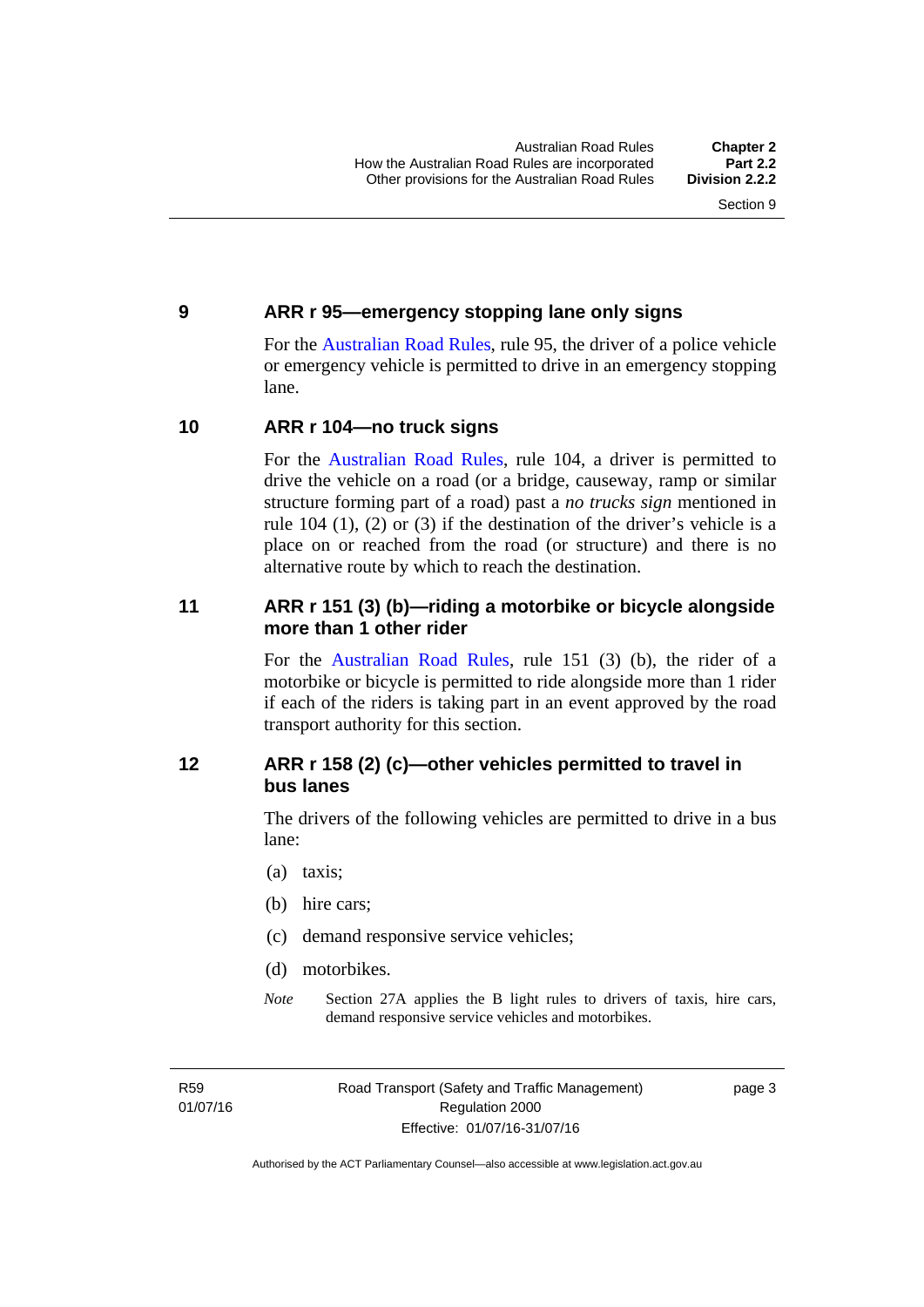### <span id="page-20-0"></span>**13 ARR r 179 (1) (c)—stopping in a loading zone—goods and permit vehicles**

- (1) For the [Australian Road Rules,](http://www.legislation.act.gov.au//ni/db_37271/default.asp) rule 179 (1) (c), the following vehicles are permitted to stop in a loading zone:
	- (a) a motor vehicle that is built mainly for the transport of goods if the vehicle is dropping off, or picking up, goods;
	- (b) a vehicle displaying a current loading zone permit if the vehicle is complying with the conditions of the permit.
- (2) In this section:

Section 13

*loading zone permit* means a loading zone permit issued under section 100.

#### <span id="page-20-1"></span>**13A ARR r 179 (1) (c) and (2) (c)—stopping in loading zone taxis**

- (1) For the [Australian Road Rules,](http://www.legislation.act.gov.au//ni/db_37271/default.asp) rule 179 (1) (c), a taxi that is dropping off, or picking up, a passenger is permitted to stop in a loading zone if—
	- (a) the driver of the taxi does not leave the taxi unattended, otherwise than to comply with a passenger assistance requirement; and
	- (b) the driver complies with subsection (2).
- (2) For the [Australian Road Rules,](http://www.legislation.act.gov.au//ni/db_37271/default.asp) rule 179 (2) (c), the driver must complete the dropping off, or picking up, of the passenger, and drive on—
	- (a) within 2 minutes; or
	- (b) if the driver is required to comply with a passenger assistance requirement—as soon as possible after the driver complies with the requirement.

R59 01/07/16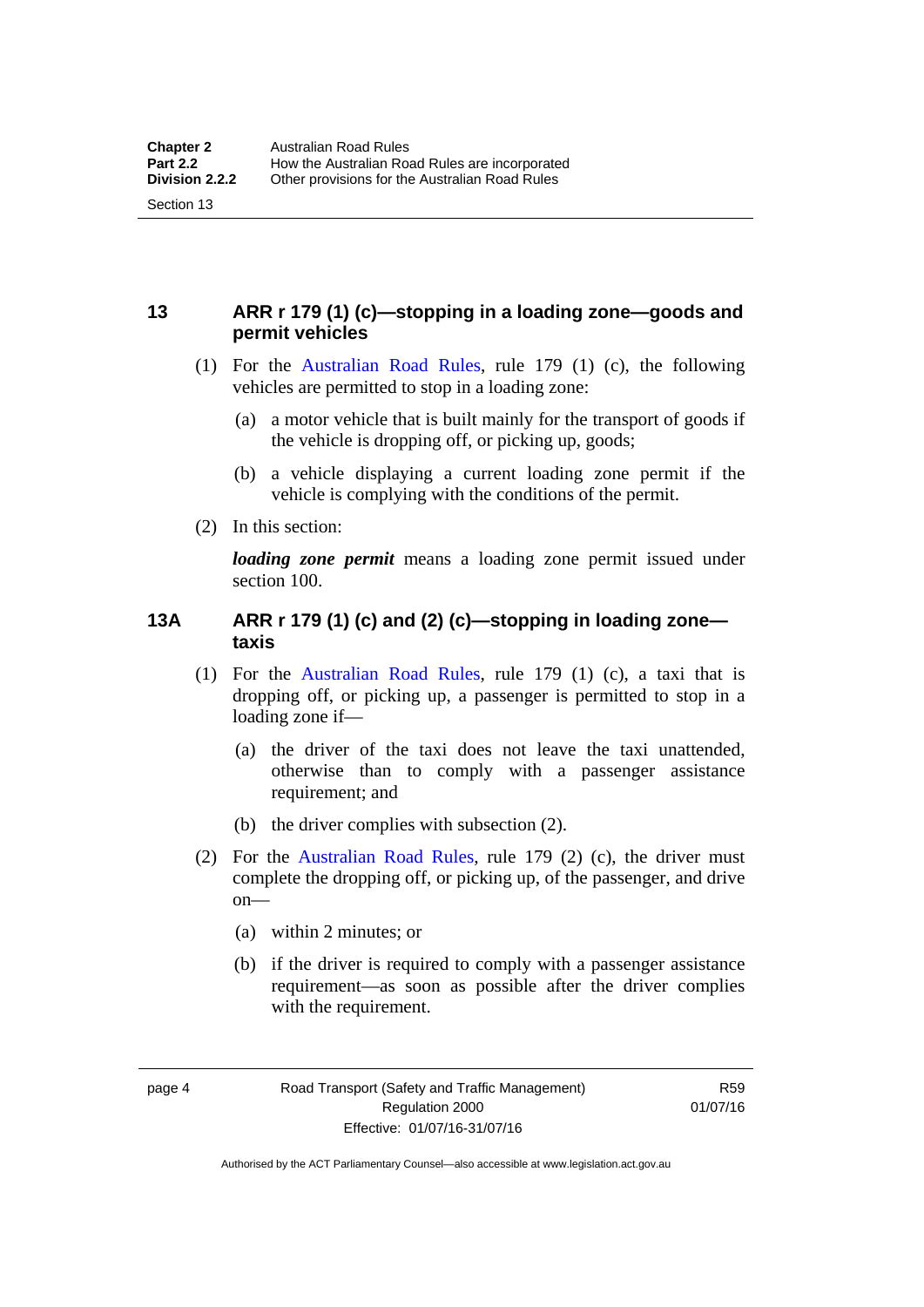(3) In this section:

*passenger assistance requirement* means a requirement under the *[Road Transport \(Public Passenger Services\) Regulation 2002](http://www.legislation.act.gov.au/sl/2002-3)*—

- (a) section 132 (5) (which requires the driver of a wheelchair-accessible taxi to provide reasonable assistance in loading and unloading a wheelchair, or a person in a wheelchair, into or from the taxi); or
- (b) section 135 (5) (which requires a taxi driver to provide reasonable assistance with a passenger's goods).
	- *Note Goods* includes luggage (see *[Road Transport \(Public Passenger](http://www.legislation.act.gov.au/sl/2002-3)  [Services\) Regulation 2002](http://www.legislation.act.gov.au/sl/2002-3)*, dict).

*unattended*—a driver leaves a taxi *unattended* if the driver leaves the taxi so the driver is over 3m from the closest point of the taxi.

#### <span id="page-21-0"></span>**13B ARR r 183—stopping in a bus zone**

- (1) Despite the [Australian Road Rules](http://www.legislation.act.gov.au//ni/db_37271/default.asp), rule 183 (1), the driver of a demand responsive service vehicle may stop in a bus zone if—
	- (a) the driver is dropping off, or picking up, a passenger; and
	- (b) the vehicle is authorised to stop in the bus zone.
- (2) In this section:

*authorised to stop*, in a bus zone, for a DRS vehicle, means a bus zone that the demand responsive service vehicle is authorised to stop in under an authority under the *[Road Transport \(Public](http://www.legislation.act.gov.au/sl/2002-3)  [Passenger Services\) Regulation 2002](http://www.legislation.act.gov.au/sl/2002-3)*, section 305 (1) (DRS vehicles—bus stop and bus zone authorities).

page 5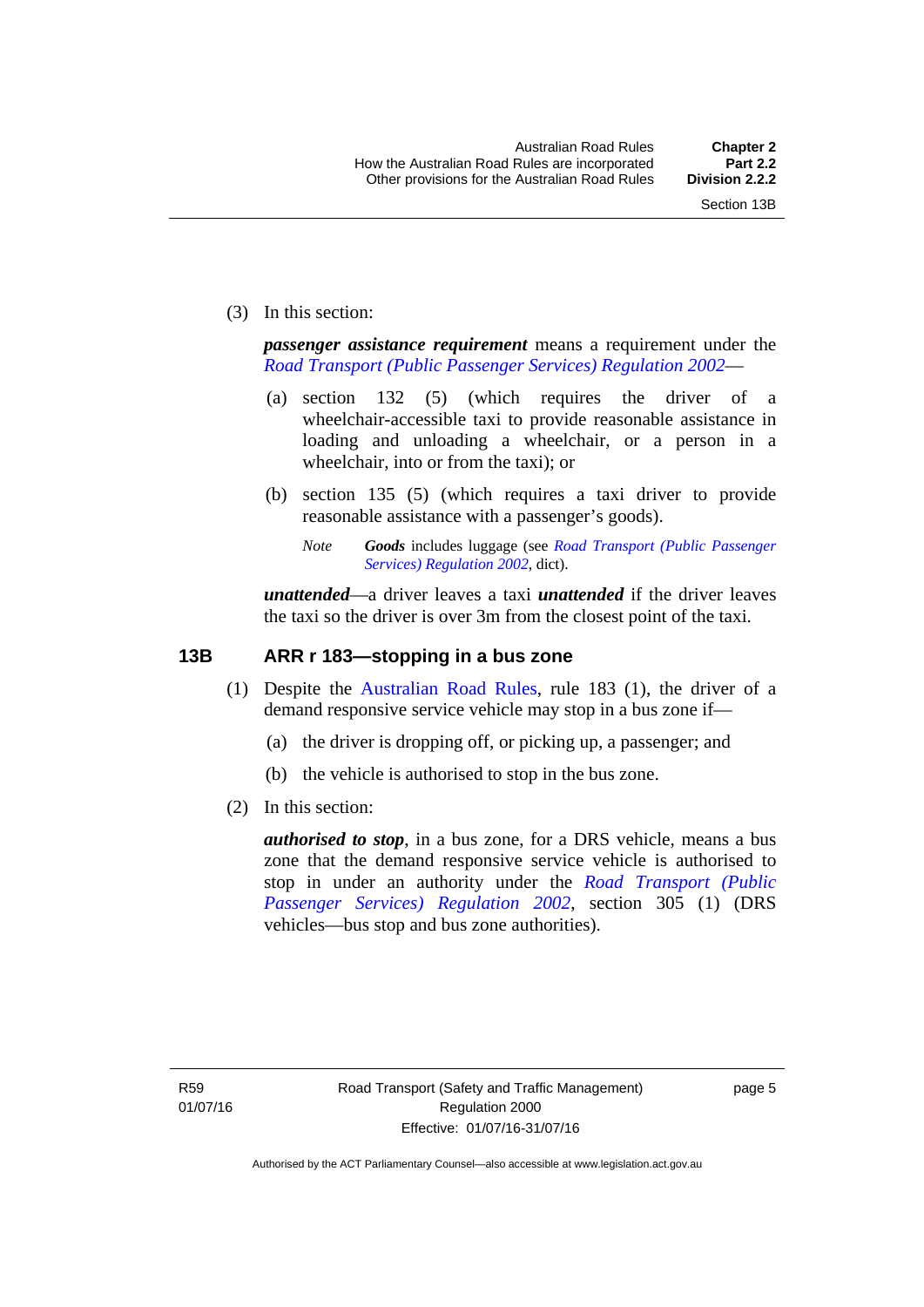<span id="page-22-0"></span>**13BA ARR r 189—double parking—motorbikes** 

Despite the [Australian Road Rules](http://www.legislation.act.gov.au//ni/db_37271/default.asp), rule 189 (1), the rider of a motorbike may stop on the road with part of the motorbike between another motorbike that is parked on the road and the centre of the road if both motorbikes are parked within the same parking bay.

#### <span id="page-22-1"></span>**13C ARR r 195—stopping at or near a bus stop**

- (1) Despite the [Australian Road Rules](http://www.legislation.act.gov.au//ni/db_37271/default.asp), rule 195 (1), the driver of a demand responsive service vehicle may stop at a bus stop, or on the road, within 20m before a sign on the road that indicates the bus stop, and 10m after the sign, if—
	- (a) the driver stops at a place on a length of road, or in an area, to which a parking control sign applies and the driver is permitted to stop at that place under the [Australian Road Rules;](http://www.legislation.act.gov.au//ni/db_37271/default.asp) or
	- (b) the driver is dropping off, or picking up, passengers and the vehicle is authorised to stop at the bus stop.
- (2) In this section:

*authorised to stop*, at a bus stop, for a DRS vehicle, means a bus stop that the demand responsive service vehicle is authorised to stop at under an authority under the *[Road Transport \(Public Passenger](http://www.legislation.act.gov.au/sl/2002-3)  [Services\) Regulation 2002](http://www.legislation.act.gov.au/sl/2002-3)*, section 305 (1) (DRS vehicles—bus stop and bus zone authorities).

#### <span id="page-22-2"></span>**14 ARR r 199 (2)—stopping near postbox**

For the [Australian Road Rules,](http://www.legislation.act.gov.au//ni/db_37271/default.asp) rule 199 (2):

*public postbox* means a postbox erected, maintained or used by Australia Post.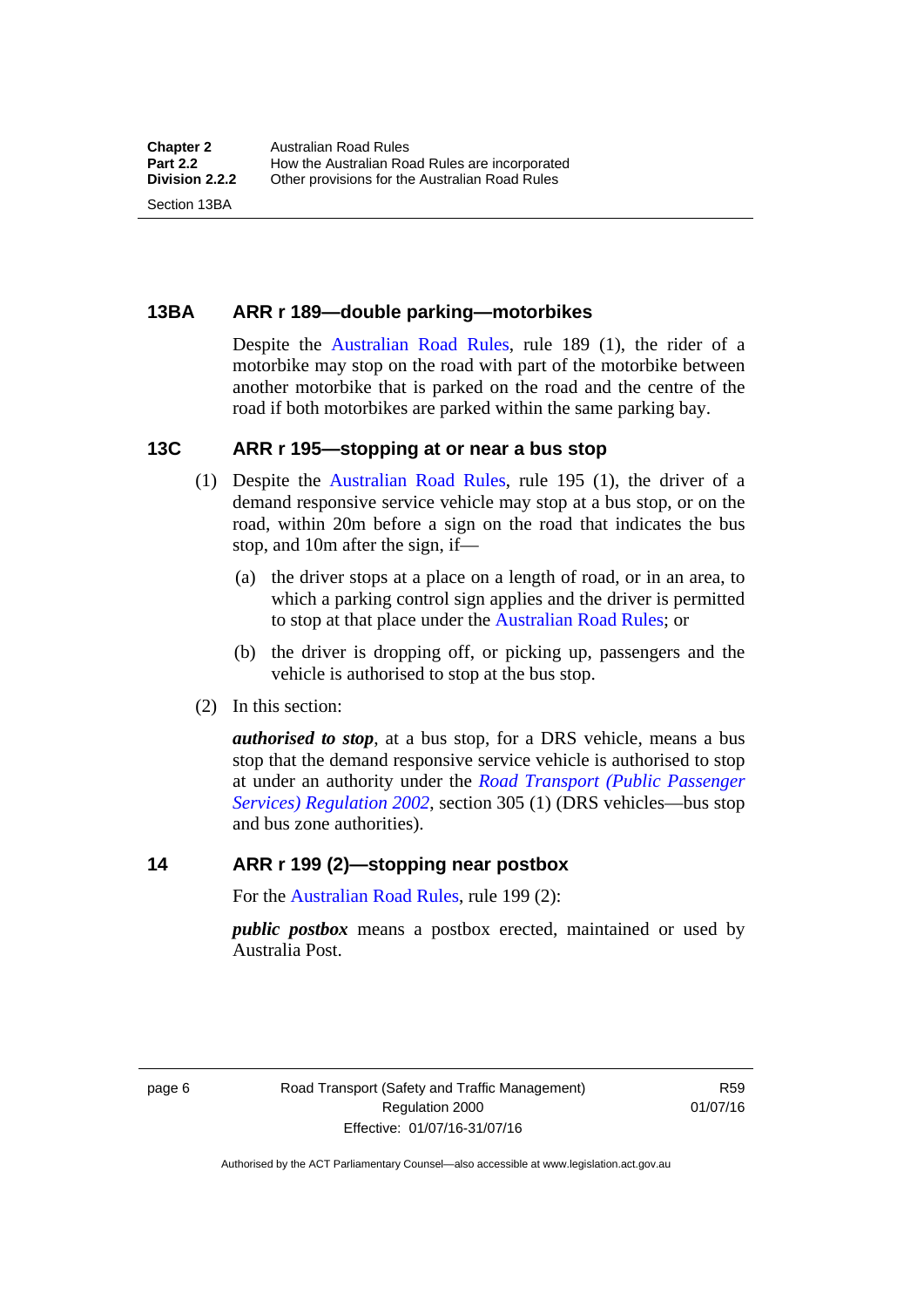### <span id="page-23-0"></span>**15 ARR r 206 (2) (b), (c)—time extension for people with disabilities permit**

- (1) For the [Australian Road Rules,](http://www.legislation.act.gov.au//ni/db_37271/default.asp) rule 206 (2) (b), a driver to whom the [Australian Road Rules,](http://www.legislation.act.gov.au//ni/db_37271/default.asp) rule 206 applies may park for not longer than 2 hours on a length of road, or in an area, to which a *permissive parking sign* applies if the maximum period of parking allowed by the sign is not longer than 30 minutes.
- (2) For the [Australian Road Rules,](http://www.legislation.act.gov.au//ni/db_37271/default.asp) rule 206 (2) (c), a driver to whom the [Australian Road Rules](http://www.legislation.act.gov.au//ni/db_37271/default.asp), rule 206 applies may park for an unlimited period on a length of road, or in an area, to which a *permissive parking sign* applies if the maximum period of parking allowed by the sign is longer than 30 minutes.

#### <span id="page-23-1"></span>**16 ARR r 207 (2) (a)—fees for parking in pay parking spaces**

- (1) For the [Australian Road Rules,](http://www.legislation.act.gov.au//ni/db_37271/default.asp) rule 207 (2) (a), if a *permissive parking sign* applies to a length of road or area that is (or is part of) a pay parking area, the relevant parking fee is payable for parking in a pay parking space on the road or in the area.
- (2) For this section, the relevant parking fee does not become payable under subsection (1) until immediately after a vehicle is parked in the pay parking space concerned.
	- *Note* Pt 3.1 of this regulation makes provision for the administration of pay parking schemes (including the designation of pay parking areas by the erection of permissive parking signs and the fixing of fees).

#### <span id="page-23-2"></span>**16A ARR r 213 (5)—making a motor vehicle secure exception**

Every driver is exempt from the [Australian Road Rules](http://www.legislation.act.gov.au//ni/db_37271/default.asp), rule 213 (5).

R59 01/07/16 page 7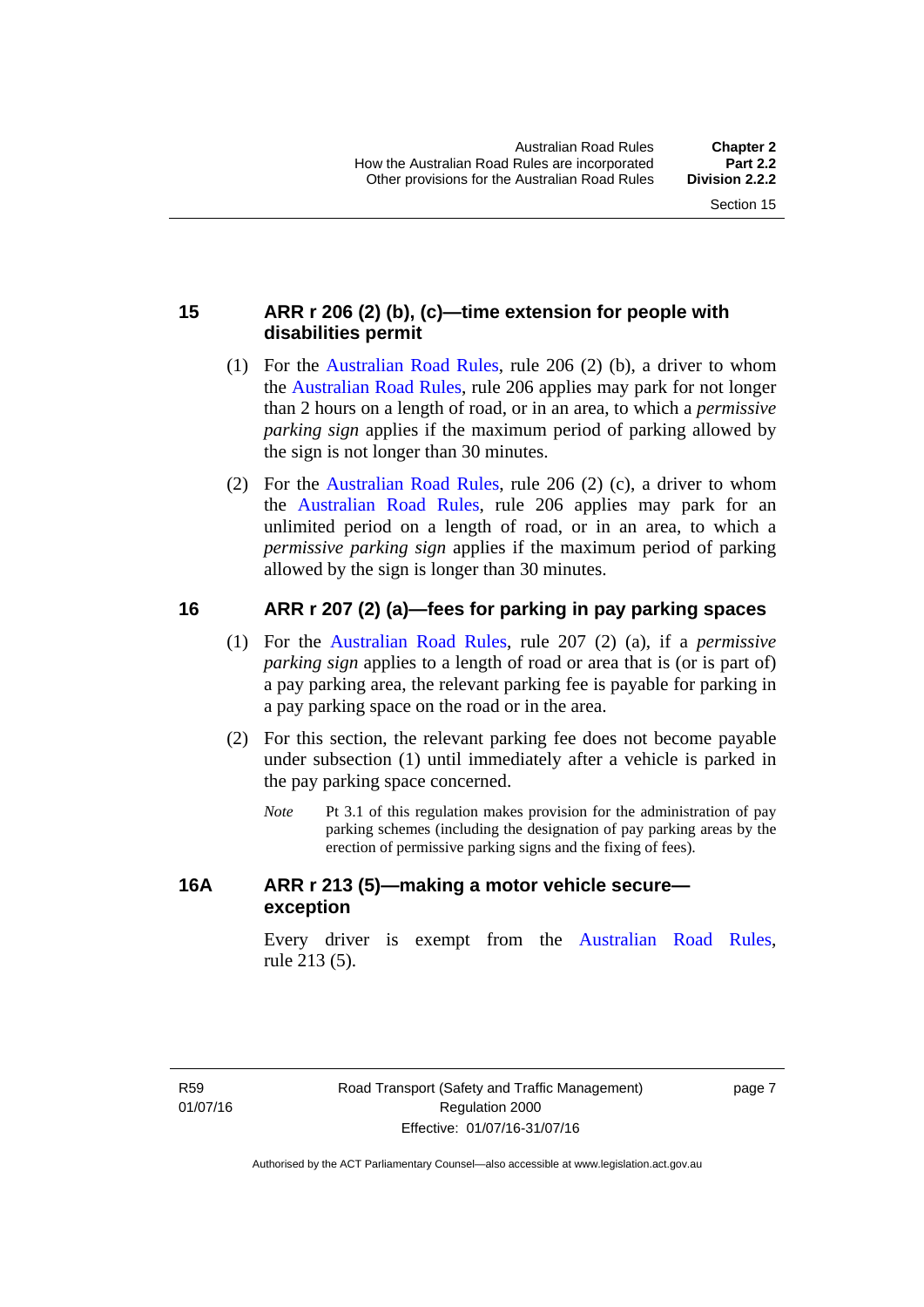#### <span id="page-24-0"></span>**17 ARR r 215 (4)—lights required to be fitted to a vehicle**

For the [Australian Road Rules,](http://www.legislation.act.gov.au//ni/db_37271/default.asp) rule 215 (4), the lights required to be fitted to a vehicle are the lights required to be fitted to the vehicle under the *[Road Transport \(Vehicle Registration\) Regulation 2000](http://www.legislation.act.gov.au/sl/2000-12),*  schedule 1.

#### <span id="page-24-1"></span>**18 ARR r 216 (3)—towing a vehicle at night or in hazardous weather conditions**

For the [Australian Road Rules,](http://www.legislation.act.gov.au//ni/db_37271/default.asp) rule 216 (3):

*dangerous goods*—see the *[Dangerous Goods \(Road Transport\)](http://www.legislation.act.gov.au/a/2009-34)  [Act 2009](http://www.legislation.act.gov.au/a/2009-34)*, dictionary.

*placard load*—see the *[Dangerous Goods \(Road Transport\)](http://www.legislation.act.gov.au/a/2009-34)  [Act 2009](http://www.legislation.act.gov.au/a/2009-34)*, dictionary.

#### <span id="page-24-2"></span>**19 ARR r 220 (3)—using lights on vehicles that are stopped**

For the [Australian Road Rules](http://www.legislation.act.gov.au//ni/db_37271/default.asp), rule 220 (3), a light of a kind required to be fitted to a vehicle is a light of that kind required to be fitted to the vehicle under the *[Road Transport \(Vehicle Registration\)](http://www.legislation.act.gov.au/sl/2000-12)  [Regulation 2000](http://www.legislation.act.gov.au/sl/2000-12)*, schedule 1.

#### <span id="page-24-3"></span>**20 ARR r 221 (f)—using hazard warning lights on buses carrying children**

- (1) This section applies to a bus that is carrying children and is fitted with hazard warning lights in accordance with the *[Road Transport](http://www.legislation.act.gov.au/sl/2000-12)  [\(Vehicle Registration\) Regulation 2000](http://www.legislation.act.gov.au/sl/2000-12)*, schedule 1, but is not fitted with any other warning lights in accordance with that schedule.
- (2) For the [Australian Road Rules](http://www.legislation.act.gov.au//ni/db_37271/default.asp), rule 221 (f), if the driver of the bus stops the bus to drop off or pick up a child, the driver is permitted to operate the hazard warning lights.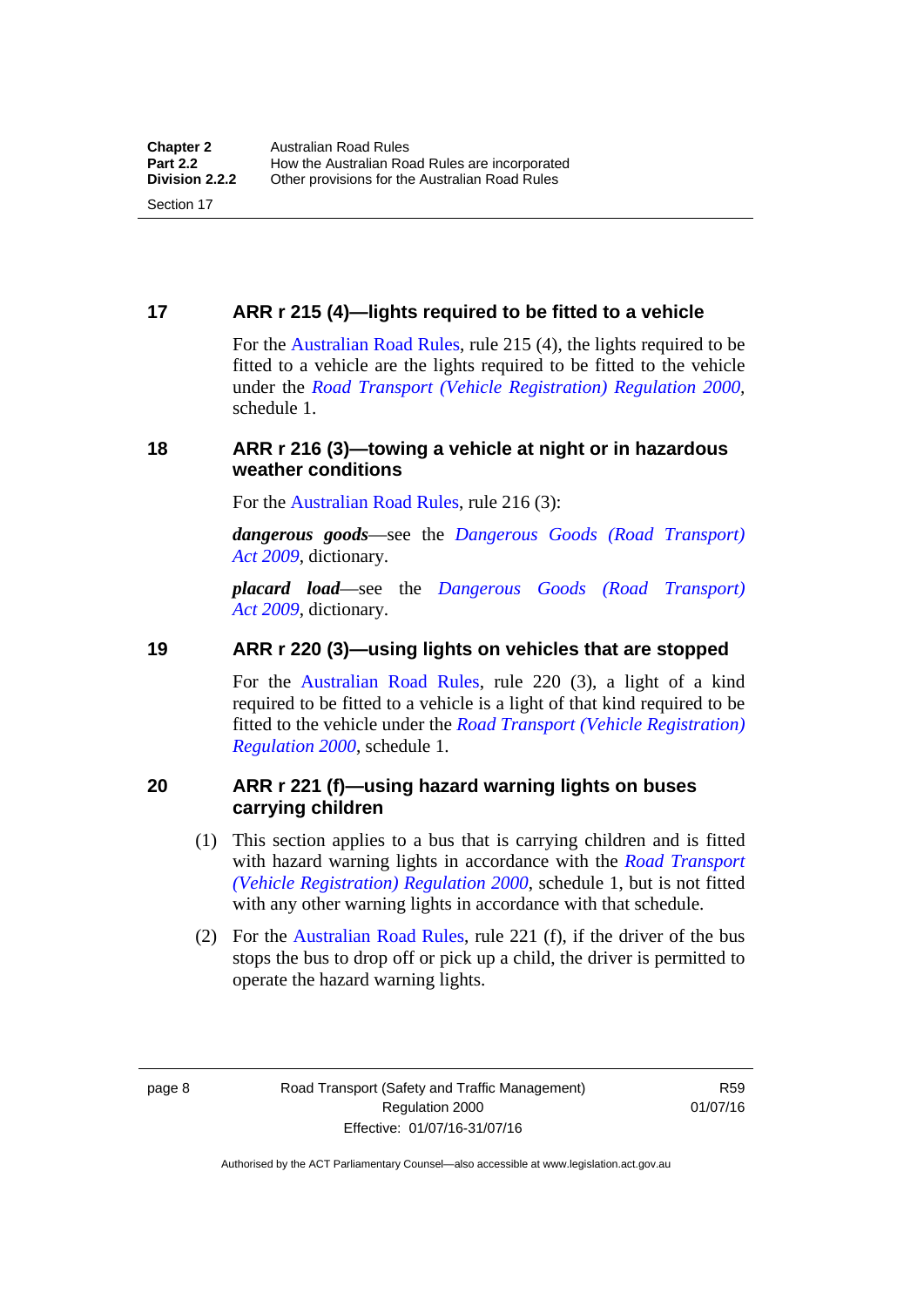#### <span id="page-25-0"></span>**21 ARR r 222—using warning lights on buses carrying children**

- (1) This section applies to a bus that is carrying children and is fitted with warning lights (other than hazard warning lights) in accordance with the *[Road Transport \(Vehicle Registration\) Regulation 2000](http://www.legislation.act.gov.au/sl/2000-12)*, schedule 1.
- (2) For the [Australian Road Rules](http://www.legislation.act.gov.au//ni/db_37271/default.asp), rule 222, the driver of the bus must operate the warning lights by activating them.

#### <span id="page-25-1"></span>**22 ARR r 225—use of radar detectors**

Every driver is exempt from rule 225 of the [Australian Road Rules.](http://www.legislation.act.gov.au//ni/db_37271/default.asp)

*Note* The [Australian Road Rules](http://www.legislation.act.gov.au//ni/db_37271/default.asp), r 225 is superfluous in the ACT because the [Act,](http://www.legislation.act.gov.au/a/1999-80/default.asp) s 9 (2) makes it an offence for a person to drive or park a motor vehicle on a road or road related area if a traffic offence evasion device is fitted to, applied to, or carried in the vehicle.

#### <span id="page-25-2"></span>**22A ARR r 236 (6)—hitchhiking, roadside commerce etc permitted**

- (1) For the [Australian Road Rules](http://www.legislation.act.gov.au//ni/db_37271/default.asp), rule 236 (6)—
	- (a) a pedestrian may stand on, or move onto, a road to—
		- (i) solicit contributions, employment or business from an occupant of a vehicle; or
		- (ii) hitchhike; or
		- (iii) display an advertisement; or
		- (iv) sell or offer articles for sale; or
		- (v) wash or clean, or offer to clean, the windscreen of a vehicle; and
	- (b) a person in a vehicle may buy, or offer to buy, an article or service from a person standing on a road.

R59 01/07/16 page 9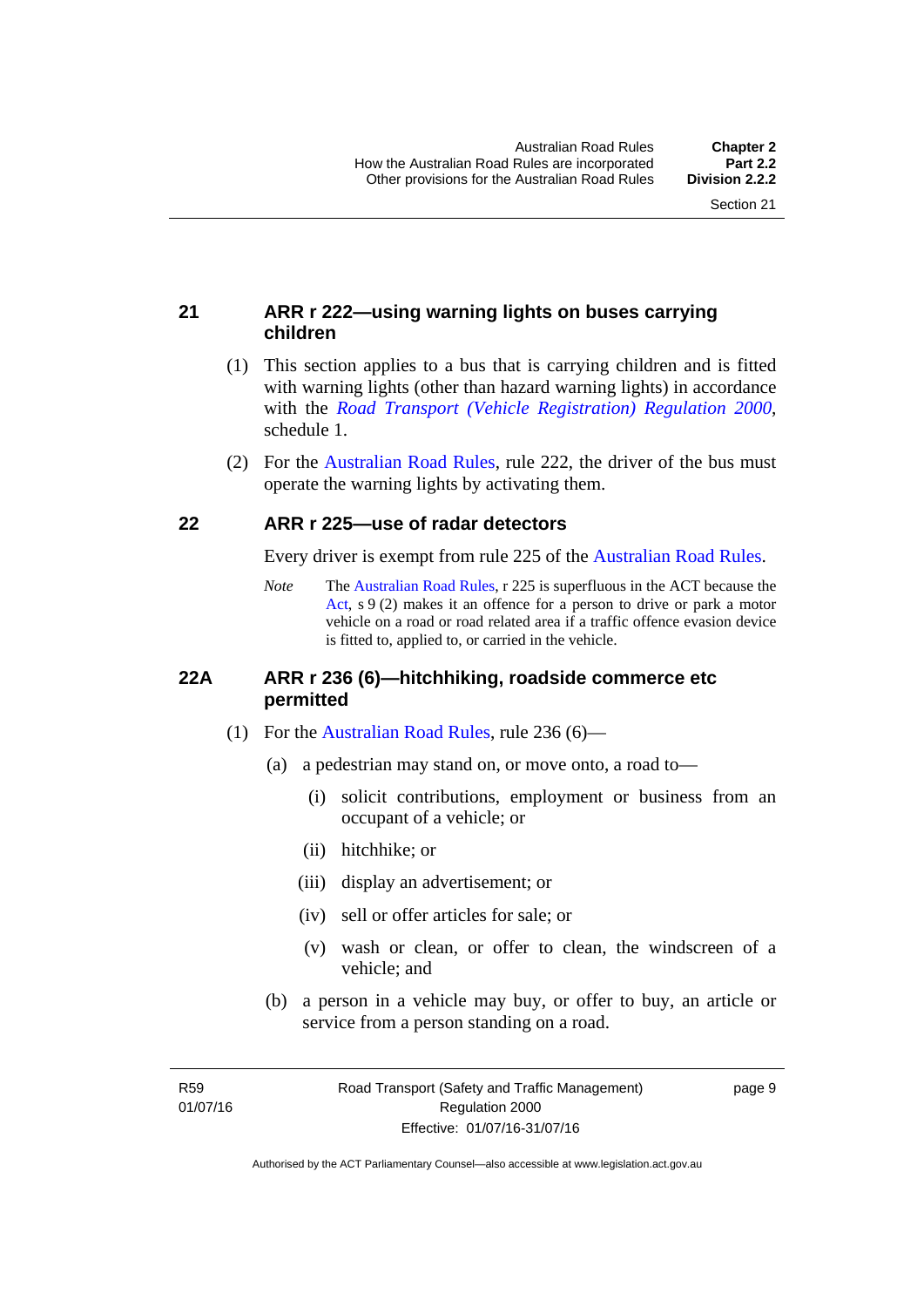(2) In this section:

*road* includes any shoulder of the road, and any median strip, painted island or traffic island, but does not include any other roadrelated area.

*Note Median strip*, *painted island* and *traffic island* are defined in the [Australian Road Rules](http://www.legislation.act.gov.au//ni/db_37271/default.asp), dictionary, *shoulder* is defined in [ARR,](http://www.legislation.act.gov.au//ni/db_37271/default.asp) r 12, and *road-related area* is defined in the [ARR,](http://www.legislation.act.gov.au//ni/db_37271/default.asp) r 13.

#### <span id="page-26-0"></span>**23 ARR r 244C—motorised scooters not to be used**

For the [Australian Road Rules](http://www.legislation.act.gov.au//ni/db_37271/default.asp), rule 244C, a person must not use a motorised scooter on a road or road related area.

#### <span id="page-26-1"></span>**24 ARR r 266 (7)—wearing of seatbelts by passengers under 16 years old**

For the [Australian Road Rules,](http://www.legislation.act.gov.au//ni/db_37271/default.asp) rule 266 (7):

*approved booster seat* means a booster seat that is approved by the road transport authority under section 66 (1) (b) (Approvals etc by road transport authority).

*approved child restraint* means a child restraint that is approved by the road transport authority under section 66 (1) (c) (Approvals etc by road transport authority).

*approved child safety harness* means a child safety harness that is approved by the road transport authority under section 66 (1) (d) (Approvals etc by road transport authority).

#### <span id="page-26-2"></span>**26 ARR r 270 (3)—wearing motorbike helmets**

For the [Australian Road Rules,](http://www.legislation.act.gov.au//ni/db_37271/default.asp) rule 270 (3):

*approved motor bike helmet* means a protective helmet for motorbike riders that is approved by the road transport authority under section 66 (1) (e) (Approvals etc by road transport authority).

page 10 Road Transport (Safety and Traffic Management) Regulation 2000 Effective: 01/07/16-31/07/16

R59 01/07/16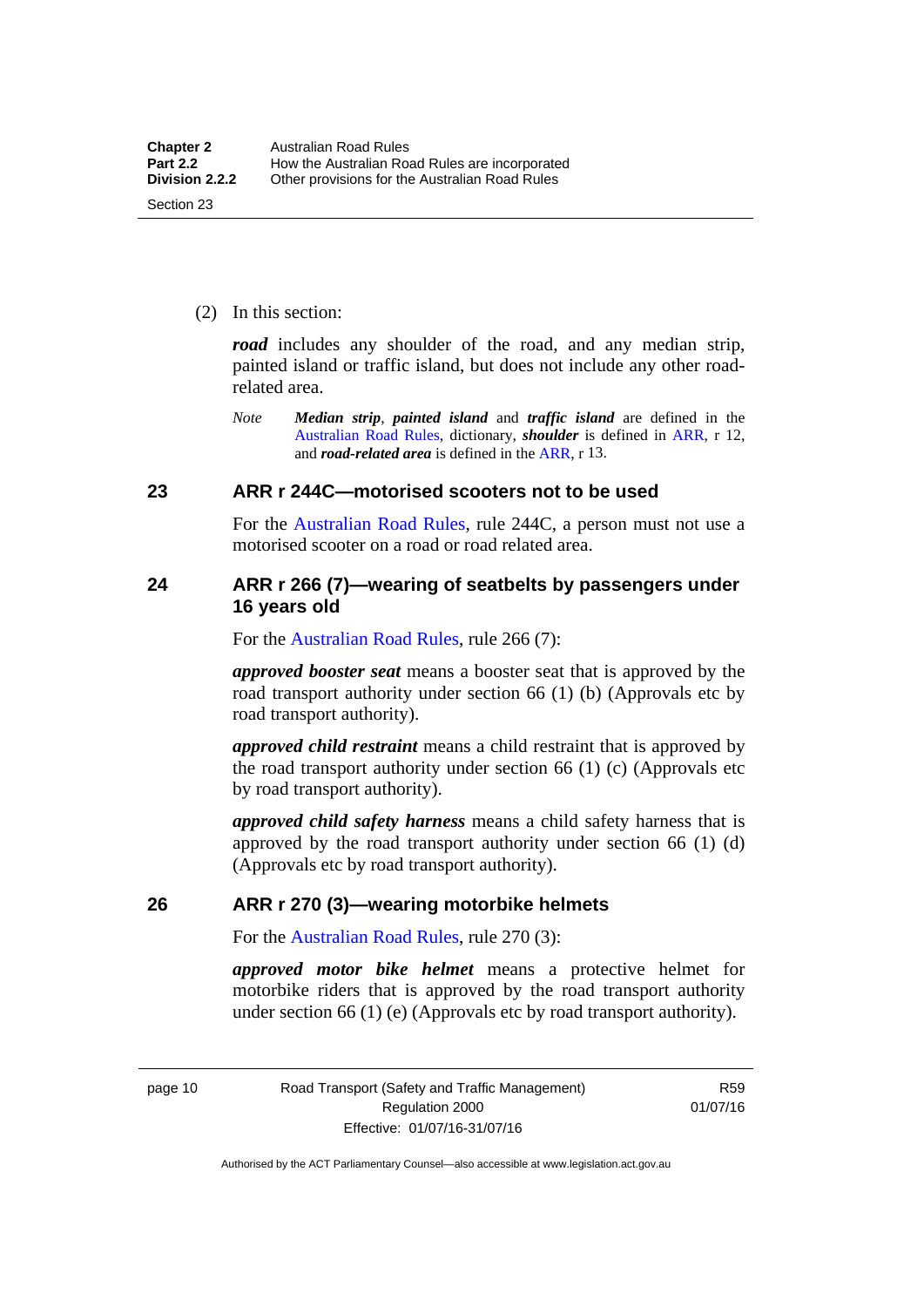### <span id="page-27-0"></span>**27 ARR r 271 (6)—riding on motorbikes**

For the [Australian Road Rules](http://www.legislation.act.gov.au//ni/db_37271/default.asp), rule 271 (6):

- (a) the [Australian Road Rules,](http://www.legislation.act.gov.au//ni/db_37271/default.asp) rule 271 (2) does not apply to a passenger on a motorbike to the extent that the passenger is exempt from the subrule under section 67 (Exemption from requirement about riding on motorbikes); and
- (b) the [Australian Road Rules](http://www.legislation.act.gov.au//ni/db_37271/default.asp), rule 271 (3) does not apply to the rider of a motorbike in relation to a passenger to the extent that, under paragraph (a), rule 271 (2) does not apply to the passenger.

### <span id="page-27-1"></span>**27A ARR r 280 (2) (a)—other vehicles to which B light rules apply**

The following classes of vehicles are specified:

- (a) taxis;
- (b) hire cars;
- (c) demand responsive service vehicles;
- (d) motorbikes.
- *Note* This section applies the B light rules to drivers of taxis, hire cars, demand responsive service vehicles and riders of motorbikes who, under s 12, are allowed to drive in bus lanes.

#### <span id="page-27-2"></span>**28 ARR r 287 (3), (4)—duties of participants in crashes**

 (1) For the [Australian Road Rules,](http://www.legislation.act.gov.au//ni/db_37271/default.asp) rule 287 (3), a driver of a motor vehicle involved in a crash is taken to have given the driver's required particulars to a police officer if the driver supplies the particulars in accordance with the requirements of the crash reporting website.

page 11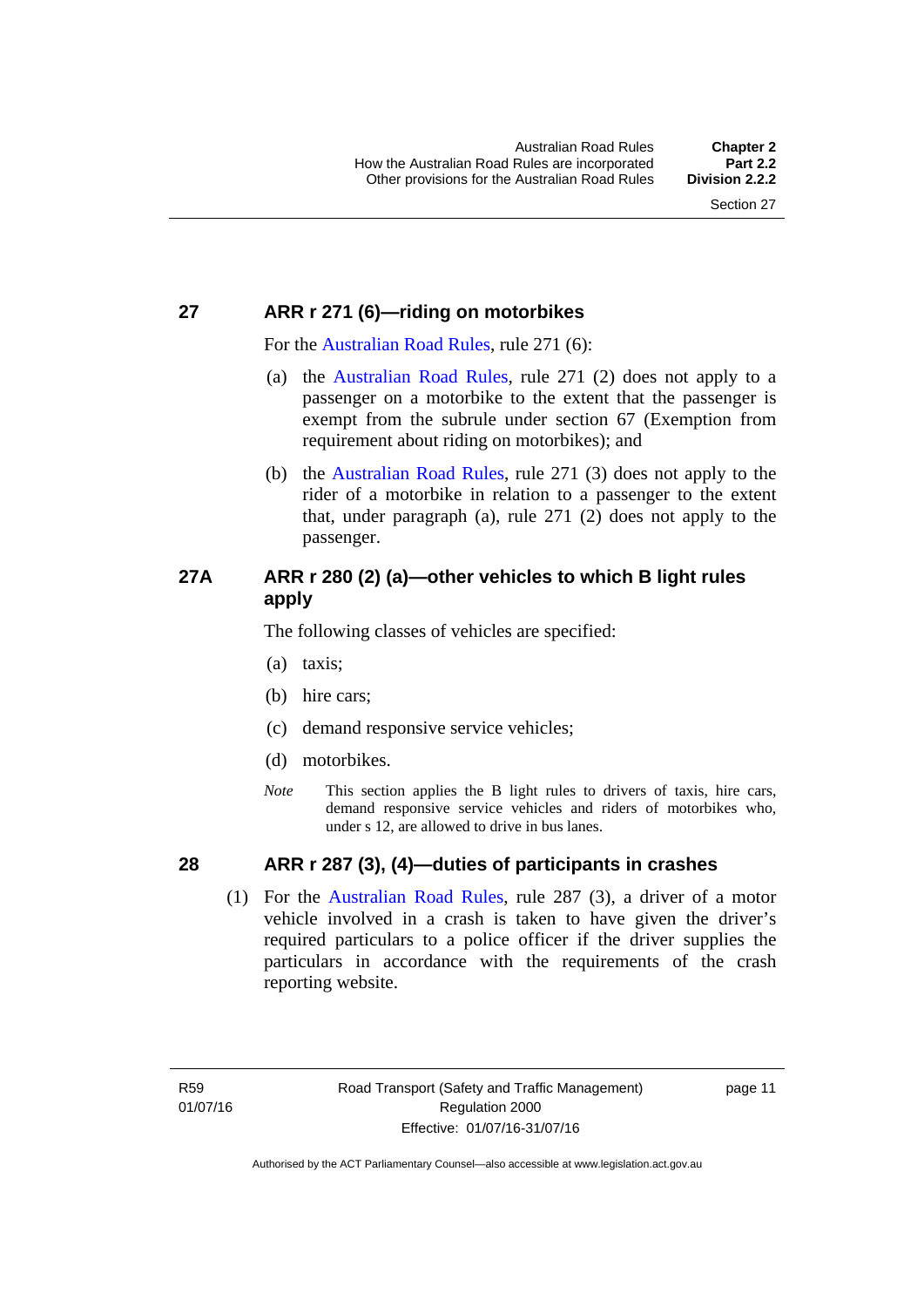- (2) For the [Australian Road Rules](http://www.legislation.act.gov.au//ni/db_37271/default.asp), rule 287 (3) (e), every crash not mentioned in the [Australian Road Rules,](http://www.legislation.act.gov.au//ni/db_37271/default.asp) rule 287 (3) (a) to (d) must be reported to a police officer.
	- *Note* The [Australian Road Rules](http://www.legislation.act.gov.au//ni/db_37271/default.asp), r 287 (3) (e) requires the driver (or the driver's representative) to give the driver's required particulars, within the required time, about a crash to a police officer if the crash is required to be reported to a police officer under another law of this jurisdiction.
- (3) For the [Australian Road Rules](http://www.legislation.act.gov.au//ni/db_37271/default.asp), rule 287 (4), definition of *required particulars*, information required to be given to a police officer about a crash includes an explanation of the circumstances of the crash.
- (4) In this section:

Section 29

*crash reporting website* means the website operated by the Territory for the purpose of receiving information about crashes.

*Note* The crash reporting website can be accessed through the Canberra Connect website [\(www.canberraconnect.act.gov.au](http://www.canberraconnect.act.gov.au/)). The website can also be accessed through the website for police services in the ACT [\(www.afp.gov.au\)](http://www.afp.gov.au/).

#### <span id="page-28-0"></span>**29 ARR r 289 (1) (g)—driving on nature strip**

For the [Australian Road Rules](http://www.legislation.act.gov.au//ni/db_37271/default.asp), rule 289 (1) (g), a driver may drive the driver's vehicle on a nature strip adjacent to a length of road in a built-up area if the vehicle—

- (a) is a motor vehicle (other than a ride-on lawnmower) that is built and used solely for cutting grass, or for purposes incidental to cutting grass; or
- (b) is a motor vehicle that is designed for cleaning footpaths and is being driven on the nature strip for the purpose of cleaning a footpath and is displaying an amber flashing light; or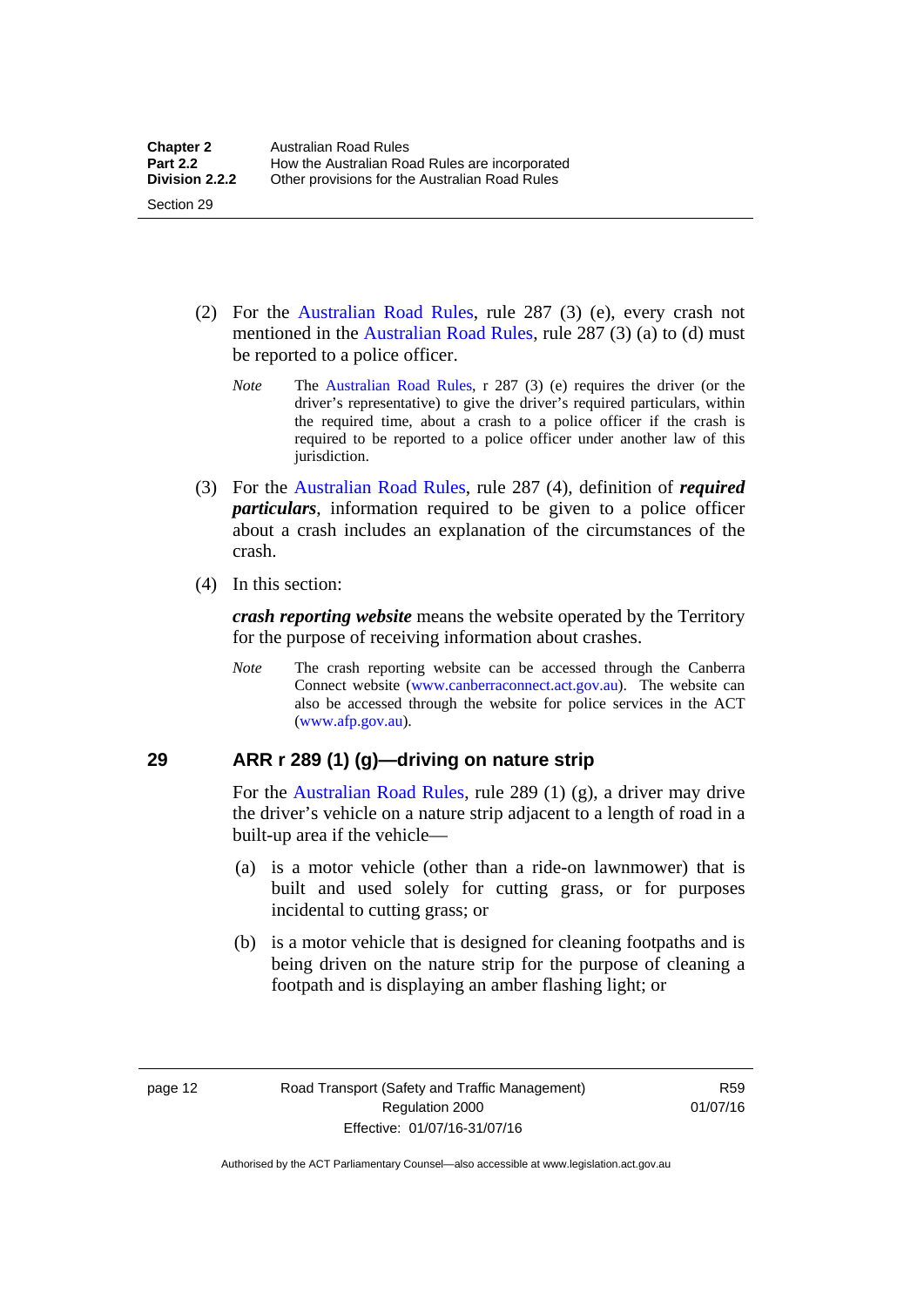- (c) is being used to transport goods or materials for use in (or for the purposes of) the construction or maintenance of roads by or on behalf of the Territory; or
- (d) is a postal vehicle that is  $-$ 
	- (i) a motorbike with an engine capacity of not more than 110mL; and
	- (ii) being driven at a speed of not more than 10km/h.
- (e) is being used by a person in the course of his or her duties as a person authorised under this regulation to use a traffic offence detection device.

#### <span id="page-29-0"></span>**30 ARR r 298—driving with a person in or on trailer**

- (1) For the [Australian Road Rules](http://www.legislation.act.gov.au//ni/db_37271/default.asp), rule 298, a trailer is exempt if—
	- (a) the trailer is being towed by a police vehicle or emergency vehicle; or
	- (b) the carriage of passengers is permitted in a part of the trailer and anyone in the trailer is in that part; or
	- (c) anyone who is in the trailer is engaged in the door-to-door delivery or collection of goods, or in the collection of waste or garbage, and the trailer is not travelling faster than 25 km/h; or
	- (d) in all the circumstances, there is no reasonable danger of anyone in the trailer falling from the trailer or being injured.
- (2) For this section, the carriage of passengers is permitted in a part of a trailer if the part is designed primarily for—
	- (a) the carriage of passengers; or
	- (b) the carriage of goods, but is enclosed.

page 13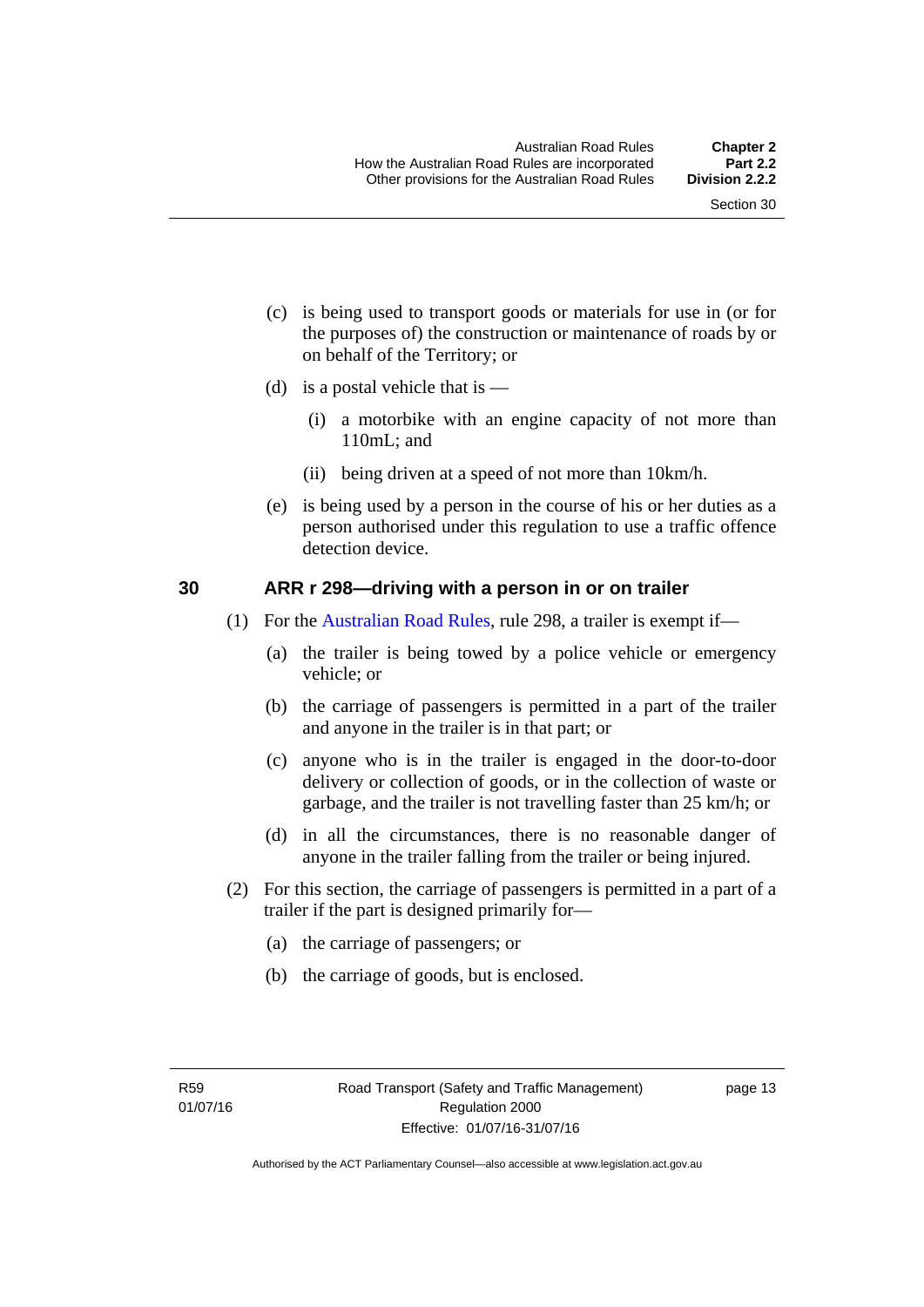(3) In this section:

*enclosed*, for a part of a trailer, means enclosed by—

- (a) the structure of the trailer; or
- (b) a canopy, cage or other device fitted to the trailer that is of a kind approved by the road transport authority under section 66 (1) (f) (Approvals etc by road transport authority).

*in* includes on.

#### <span id="page-30-0"></span>**30A ARR r 299—television receivers and visual display units in motor vehicles**

- (1) For the [Australian Road Rules](http://www.legislation.act.gov.au//ni/db_37271/default.asp), rule 299 (2) (c), a driver and vehicle are exempt if the visual display unit is, or is part of, a driver's aid that is—
	- (a) an integrated part of the vehicle design; or
	- (b) secured in a mounting affixed to the vehicle while being used.
- (2) For subsection (1), a visual display unit is secured in a mounting affixed to the vehicle if, and only if—
	- (a) the mounting is commercially designed and manufactured for that purpose; and
	- (b) the visual display unit is secured in the mounting, and the mounting is affixed to the vehicle, in the manner intended by the manufacturer.
- (3) The [Australian Road Rules](http://www.legislation.act.gov.au//ni/db_37271/default.asp), rule 299 (2) (aa), rule 299 (2) (b) and rule 299 (3) do not apply.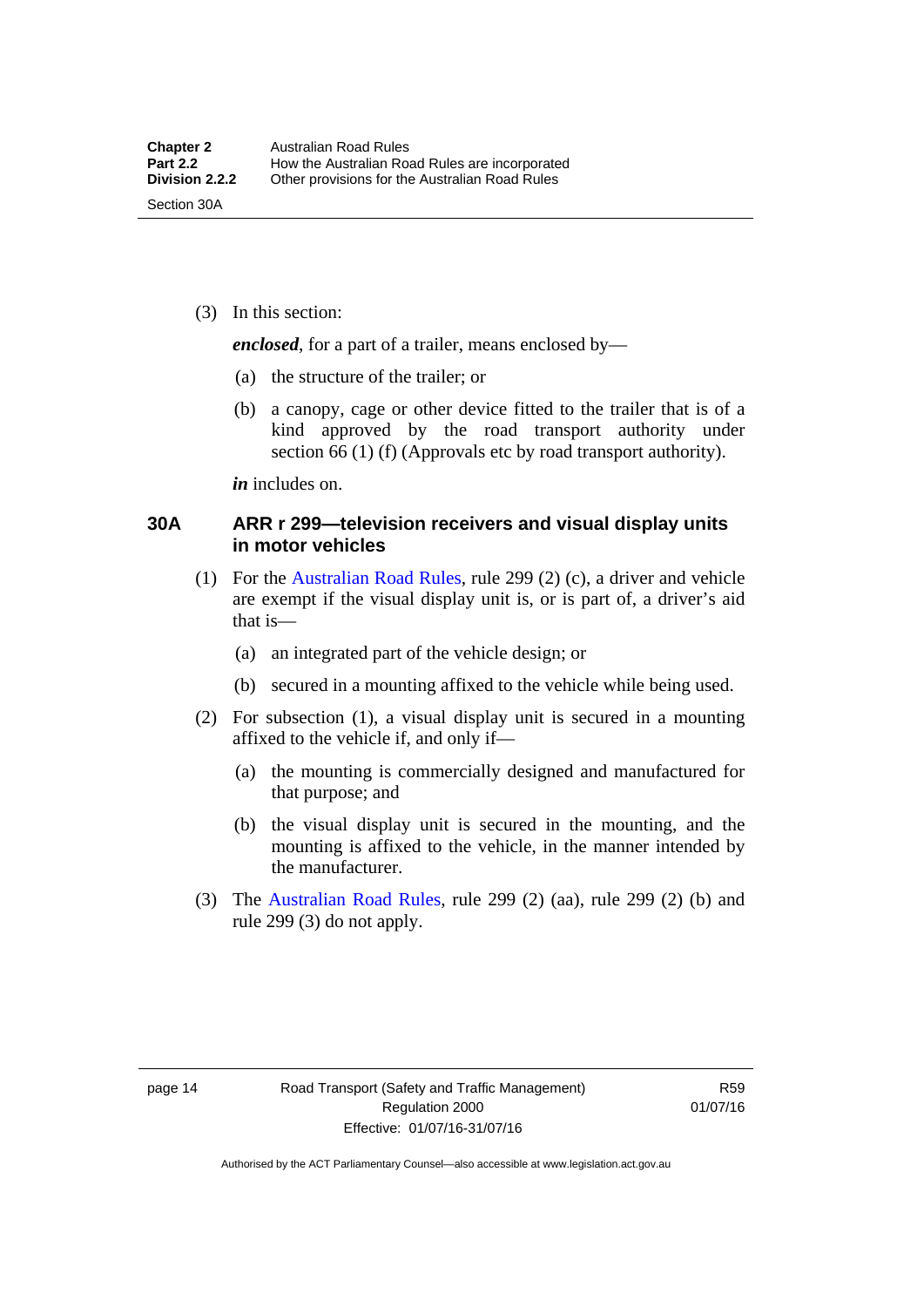#### <span id="page-31-0"></span>**30B ARR r 300 (1) (c)—use of mobile phone**

- (1) For the [Australian Road Rules,](http://www.legislation.act.gov.au//ni/db_37271/default.asp) rule 300 (1) (c), a driver may use a mobile phone while the vehicle is moving, or is stationary but not parked, if the phone is—
	- (a) being used to perform a navigational or intelligent highway and vehicle system function; and
	- (b) secured in a mounting affixed to the vehicle.
- (2) For subsection (1), a mobile phone is secured in a mounting affixed to the vehicle if, and only if—
	- (a) the mounting is commercially designed and manufactured for that purpose; and
	- (b) the mobile phone is secured in the mounting, and the mounting is affixed to the vehicle, in the manner intended by the manufacturer.

#### <span id="page-31-1"></span>**31 ARR r 310 (3), (4)—exemption for road workers etc**

- (1) For the [Australian Road Rules](http://www.legislation.act.gov.au//ni/db_37271/default.asp), rule 310 (3) (b), the road transport authority may authorise a person to engage in speed zoning tests.
- (2) For the [Australian Road Rules](http://www.legislation.act.gov.au//ni/db_37271/default.asp), rule 310 (4), definition of *roadworks*, the road transport authority may authorise—
	- (a) installation or maintenance work on, above or below a road; or
	- (b) installation or maintenance of a traffic control device; or
	- (c) a traffic survey.
- (3) This section is additional to, and does not limit, any other power of the road transport authority or anyone else under a territory law to authorise something mentioned in this section.
	- *Note* Under the Act, the road transport authority can authorise a person to install or display (or to interfere with, change or remove) a prescribed traffic control device.

R59 01/07/16 Road Transport (Safety and Traffic Management) Regulation 2000 Effective: 01/07/16-31/07/16

page 15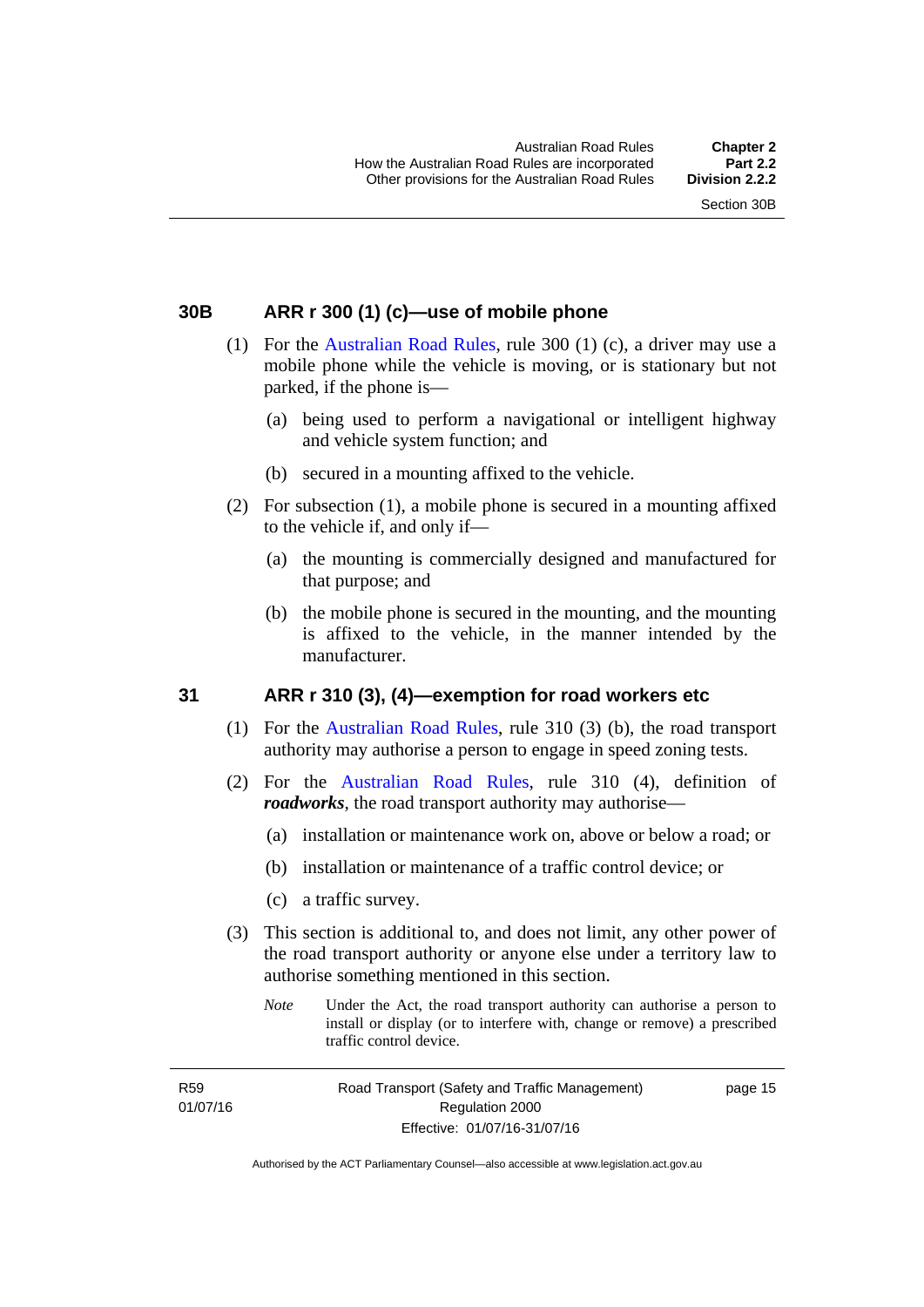#### <span id="page-32-0"></span>**32 ARR r 313—postal workers**

For the [Australian Road Rules,](http://www.legislation.act.gov.au//ni/db_37271/default.asp) rule 313—

- (a) the [Australian Road Rules,](http://www.legislation.act.gov.au//ni/db_37271/default.asp) rule 186 (Stopping in a mail zone) does not apply to the driver of a postal vehicle; and
- (b) the [Australian Road Rules](http://www.legislation.act.gov.au//ni/db_37271/default.asp), rule 288 (Driving on a path) does not apply to the driver of a postal vehicle if—
	- (i) the vehicle is a motorbike with an engine capacity of not more than 110mL; and
	- (ii) the vehicle is being driven at a speed of not more than 10km/h.

#### <span id="page-32-1"></span>**33 ARR dict—definitions for dictionary**

(1) For the [Australian Road Rules,](http://www.legislation.act.gov.au//ni/db_37271/default.asp) dictionary:

*approved bicycle helmet* means a protective helmet for bicycle riders that is approved by the road transport authority under section 66 (1) (a) (Approvals etc by road transport authority).

*approved seatbelt* means a seatbelt that complies with ADR 4 or ADR 68.

*authorised person,* for a provision of the [Australian Road Rules](http://www.legislation.act.gov.au//ni/db_37271/default.asp), means a person who is appointed as, or prescribed to be, an authorised person under the *[Road Transport \(General\) Act 1999](http://www.legislation.act.gov.au/a/1999-77)* for the [Australian Road Rules](http://www.legislation.act.gov.au//ni/db_37271/default.asp) or the provision.

#### *emergency worker* means—

 (a) a member of the ambulance service rendering or providing transport for sick or injured people; or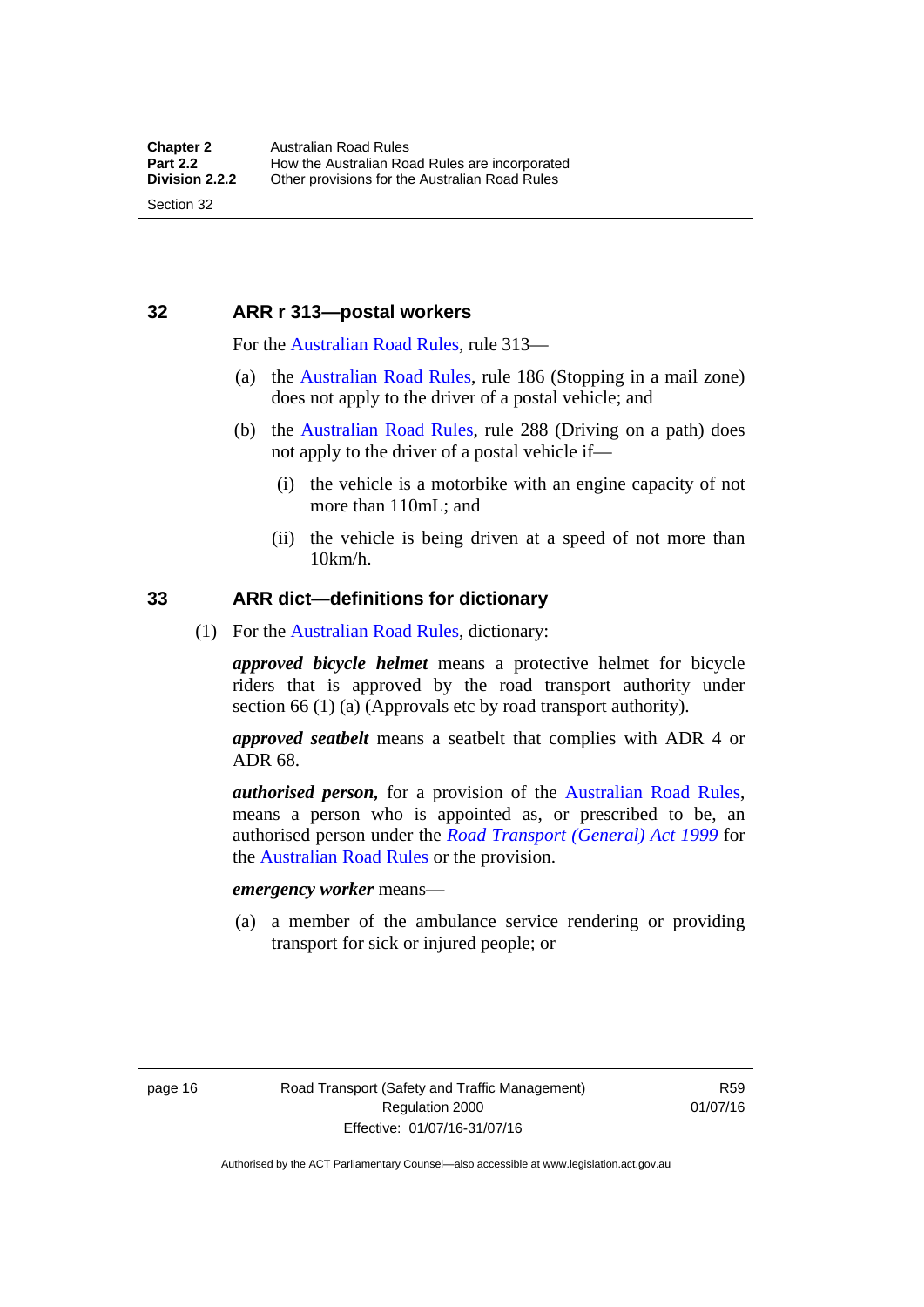- (b) a member of the ambulance service, the fire and rescue service, the rural fire service or the SES providing transport in an emergency; or
- (c) a person who is declared by the road transport authority under section 66 (1) (g) (Approvals etc by road transport authority) to be an emergency worker.

*mechanical signalling device*, in relation to a vehicle, means a device that—

- (a) is fitted to the vehicle; and
- (b) is a mechanical signalling device or turn signal that complies with the *[Road Transport \(Vehicle Registration\)](http://www.legislation.act.gov.au/sl/2000-12)  [Regulation 2000](http://www.legislation.act.gov.au/sl/2000-12)*, schedule 1.

*oversize vehicle* means a vehicle with a dimension that, including the dimension of any load, exceeds a relevant dimension limit under—

- (a) the *[Heavy Vehicle National Law \(ACT\)](http://www.legislation.act.gov.au/a/db_49155/default.asp)*; or
- (b) the *[Road Transport \(Vehicle Registration\) Regulation 2000](http://www.legislation.act.gov.au/sl/2000-12)*.
- *Note* A reference to an Act includes a reference to the statutory instruments made or in force under the Act, including any regulation (see [Legislation Act,](http://www.legislation.act.gov.au/a/2001-14) s 104).

*police officer*—see the [Legislation Act](http://www.legislation.act.gov.au/a/2001-14), dictionary, part 1.

*postal worker* means an employee of Australia Post or anyone else engaged by Australia Post to deliver post.

*public bus*—see the *[Road Transport \(Public Passenger Services\)](http://www.legislation.act.gov.au/a/2001-62)  [Act 2001](http://www.legislation.act.gov.au/a/2001-62)*, dictionary.

page 17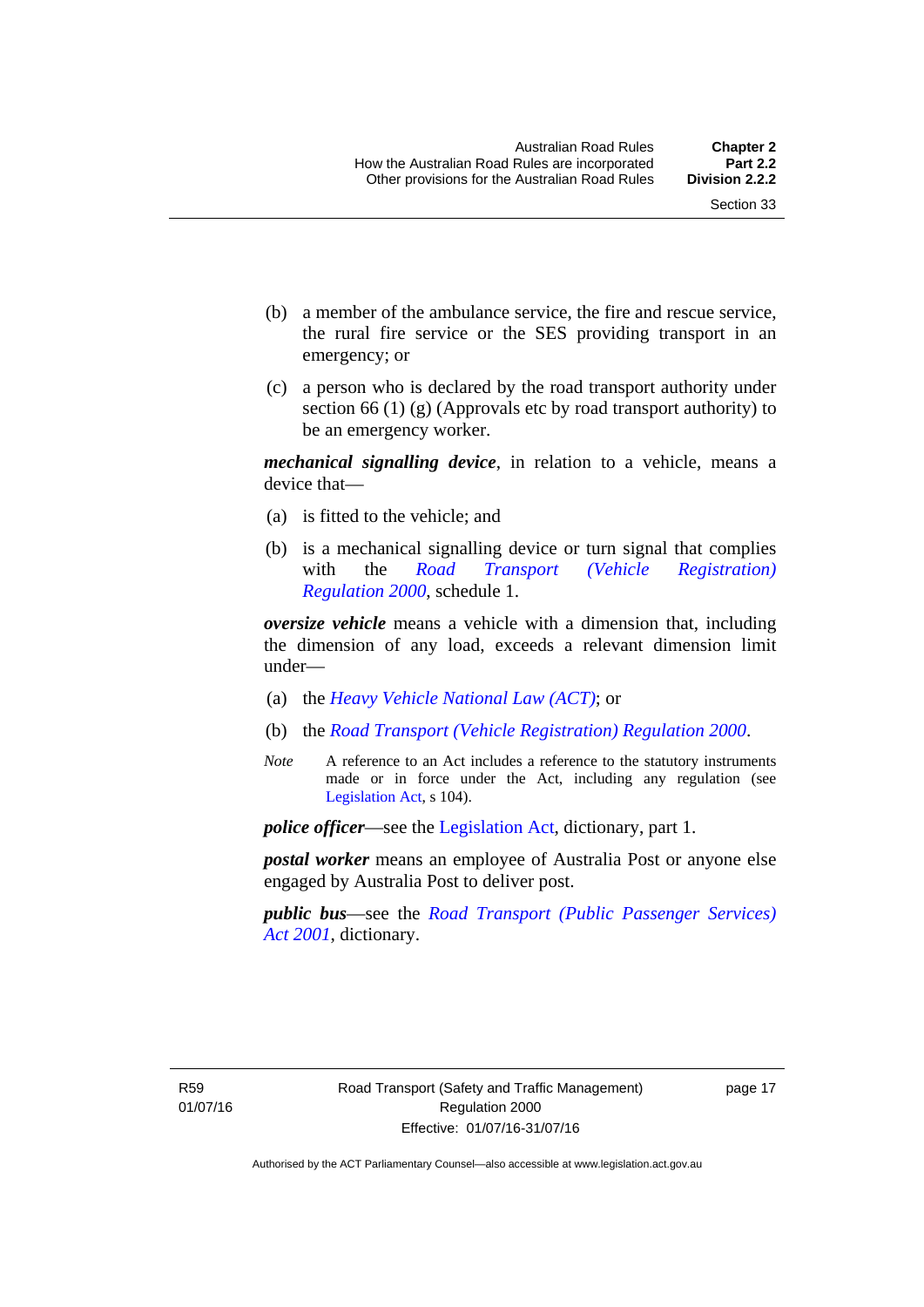#### *taxi*—

Section 33

- (a) see the *[Road Transport \(Public Passenger Services\) Act 2001](http://www.legislation.act.gov.au/a/2001-62)*, section 45 (Meaning of *taxi*); and
- (b) except in the [Australian Road Rules,](http://www.legislation.act.gov.au//ni/db_37271/default.asp) rule 182 (which is about stopping in taxi zones), includes a hire car.
- (2) For the [Australian Road Rules](http://www.legislation.act.gov.au//ni/db_37271/default.asp), dictionary, definition of *GVM*, paragraph (b):

*vehicle registration authority* means:

- (a) the road transport authority; or
- (b) the corresponding authority of another jurisdiction.
- (3) For the [Australian Road Rules](http://www.legislation.act.gov.au//ni/db_37271/default.asp), dictionary, definition of *hazard warning lights*:

*another law of this jurisdiction* means the *[Road Transport \(Vehicle](http://www.legislation.act.gov.au/sl/2000-12)  [Registration\) Regulation 2000](http://www.legislation.act.gov.au/sl/2000-12)*, schedule 1.

- (4) For the [Australian Road Rules](http://www.legislation.act.gov.au//ni/db_37271/default.asp), dictionary, definition of *portable warning triangle*, a portable warning triangle is approved if it—
	- (a) is in the form of an equilateral triangle; and
	- (b) has a minimum height of 300mm; and
	- (c) has, on the front and back, red reflecting sheeting or material, or 9 red reflectors arranged in a triangular shape, causing a red reflection that would be clearly visible to a driver at night when the upper beam of light from any headlight on the vehicle (complying with the relevant provisions to the *[Road](http://www.legislation.act.gov.au/sl/2000-12)  [Transport \(Vehicle Registration\) Regulation 2000](http://www.legislation.act.gov.au/sl/2000-12)*), schedule 1 is projected directly onto the sign from a distance of 200m; and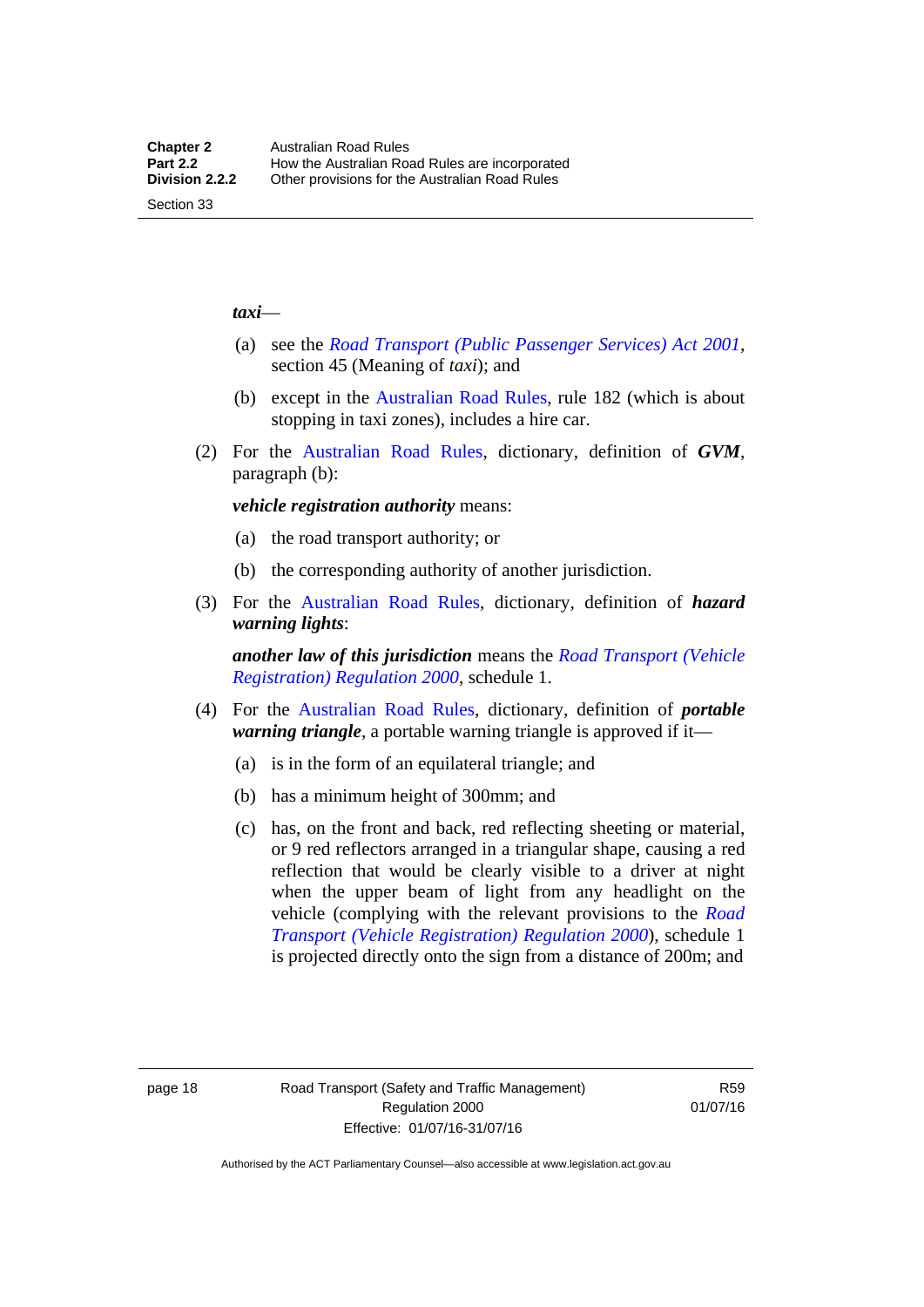- (d) is of a robust and durable construction, capable of being readily erected to stand in an upright position and capable of remaining unaffected (to any material degree) by any reasonable force of wind or variation in weather conditions.
- (5) In this section:

*ADR* (or *Australian Design Rule*)—see the *[Road Transport](http://www.legislation.act.gov.au/sl/2000-12)  [\(Vehicle Registration\) Regulation 2000](http://www.legislation.act.gov.au/sl/2000-12)*, schedule 1, section 1.11 and section 1.13.

*Note* The *[Road Transport \(Vehicle Registration\) Regulation 2000](http://www.legislation.act.gov.au/sl/2000-12)* defines *ADR* as a national standard under the *[Motor Vehicle Standards](http://www.comlaw.gov.au/Series/C2004A03813)  [Act 1989](http://www.comlaw.gov.au/Series/C2004A03813)* (Cwlth).

R59 01/07/16 Road Transport (Safety and Traffic Management) Regulation 2000 Effective: 01/07/16-31/07/16

page 19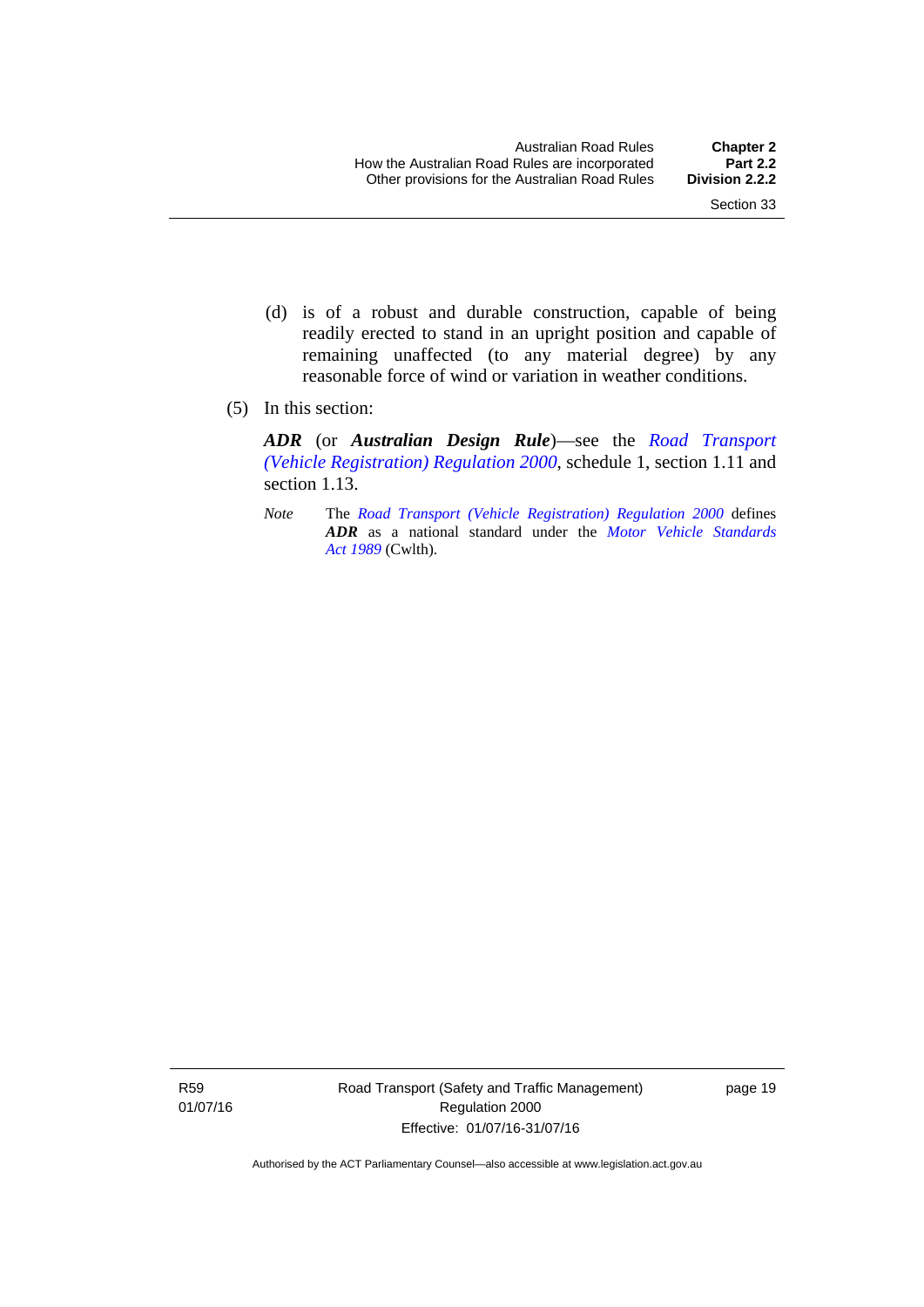**Chapter 2 Australian Road Rules**<br>**Part 2.3 Additional ACT road rules Part 2.3** Additional ACT road rules<br>**Division 2.3.1** Noise and other nuisances **Division 2.3.1** Noise and other nuisances

Section 37

# **Part 2.3 Additional ACT road rules**

*Note* The [Australian Road Rules](http://www.legislation.act.gov.au//ni/db_37271/default.asp) are not completely self-contained and need to be read with associated laws of each jurisdiction. This part sets out some of the associated laws that are particular to the ACT. Provisions of Acts and other regulations included in the road transport legislation contain other provisions that are particular to the ACT.

## **Division 2.3.1 Noise and other nuisances**

#### **37 Making unnecessary engine noise**

The driver of a motor vehicle on a road must not make unnecessary noise by turning on, running or failing to turn off the vehicle's engine.

Maximum penalty: 20 penalty units.

*Note* Under the [Australian Road Rules,](http://www.legislation.act.gov.au//ni/db_37271/default.asp) r 291 it is an offence to start or drive a vehicle in a way that makes unnecessary noise or smoke.

#### **38 Emission of waste oil or grease**

 (1) A person must not use a motor vehicle or trailer on a road unless adequate precautions have been taken to prevent waste oil or grease from the machinery or from any other part of the vehicle from dropping onto the roadway.

Maximum penalty: 20 penalty units.

- *Note* The [Australian Road Rules,](http://www.legislation.act.gov.au//ni/db_37271/default.asp) r 293 requires the driver of a vehicle to remove oil or grease that falls from the vehicle in certain circumstances.
- (2) Without limiting the liability of anyone else, the responsible person for a motor vehicle or trailer must take reasonable steps to prevent a contravention of subsection (1) in relation to the vehicle.

Maximum penalty: 20 penalty units.

page 20 Road Transport (Safety and Traffic Management) Regulation 2000 Effective: 01/07/16-31/07/16

R59 01/07/16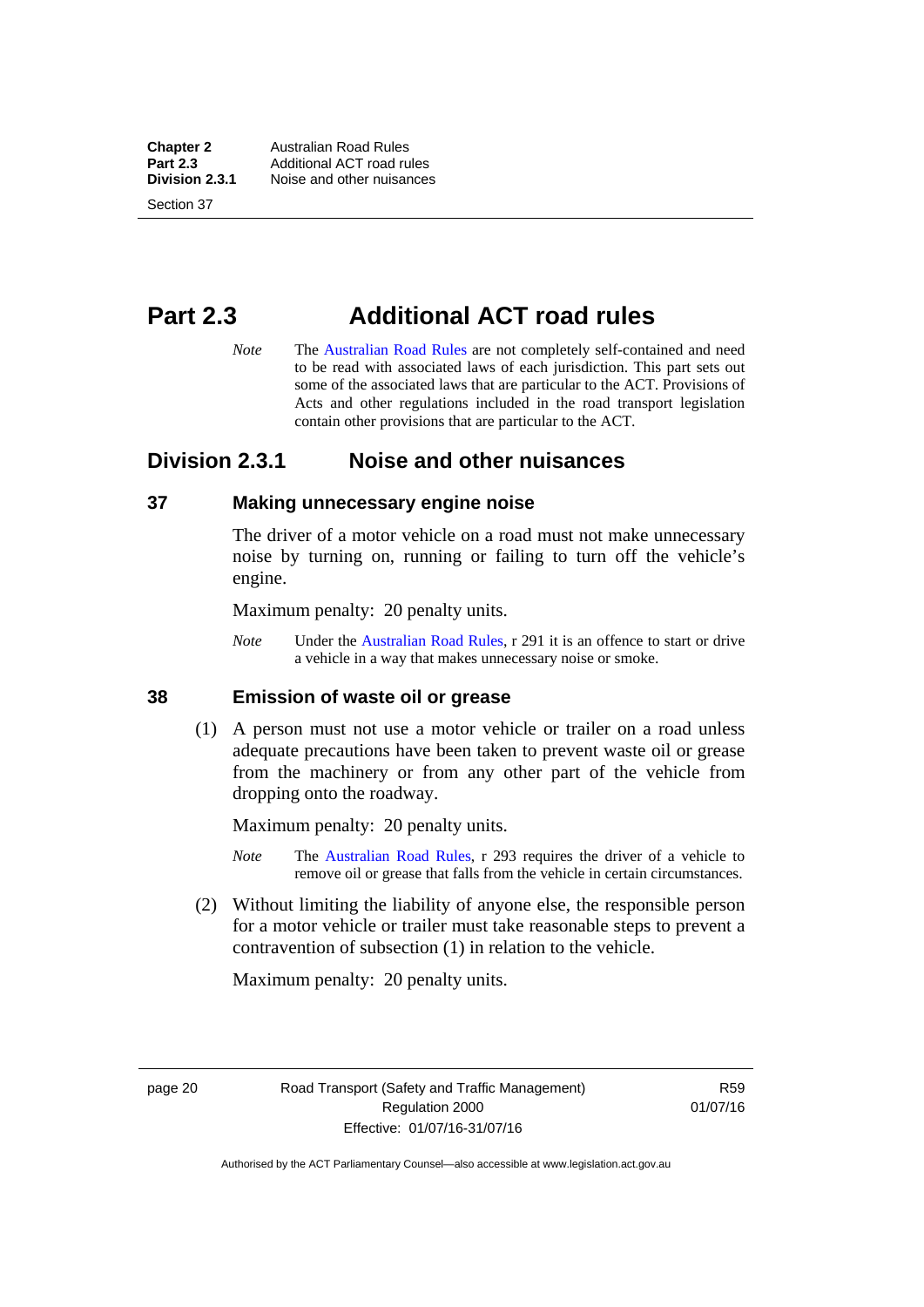# **Division 2.3.1A Bicycle riders**

#### **38A Keeping safe lateral distance when passing bicycle rider**

- (1) The driver of a motor vehicle passing the rider of a bicycle that is travelling in the same direction as the driver must pass the bicycle at a sufficient distance from—
	- (a) the bicycle; or
	- (b) if the rider is riding alongside another rider—the bicycle furthest to the right.

Maximum penalty: 20 penalty units.

- *Note* **The [Australian Road Rules](http://www.legislation.act.gov.au//ni/db_37271/default.asp), r 129 requires the rider of a bicycle on a** road, other than a multi-lane road, to ride as near as practicable to the far left side of the road.
- (2) For this section—
	- (a) a driver passes a bicycle at a *sufficient distance from the bicycle* if the driver passes at a lateral distance from the bicycle of—
		- (i) if the applicable speed limit at the point the driver passes the bicycle is not more than 60km/h—at least 1m; or
		- (ii) if the applicable speed limit at the point the driver passes the bicycle is more than 60km/h—at least 1.5m; and
	- (b) the *lateral distance* between a motor vehicle passing a bicycle and the bicycle is the distance between—
		- (i) the most distant point to the left—
			- (A) on the driver's vehicle; or
			- (B) on any projection from the vehicle (whether or not attached to the vehicle); and

R59 01/07/16 page 21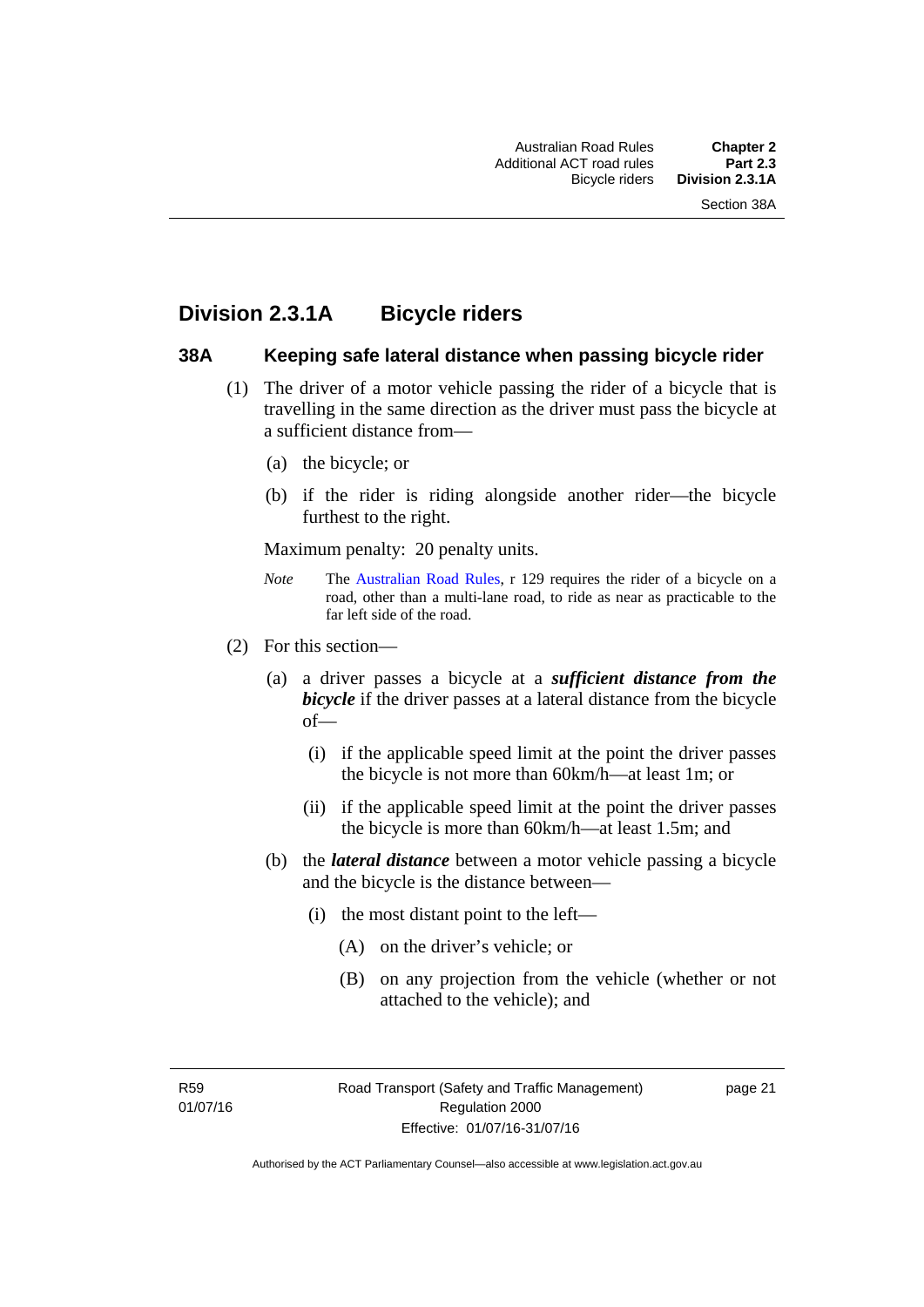Section 38B

- (ii) the most distant point to the right—
	- (A) on the bicycle (or any part of the bicycle); or
	- (B) on a rider of the bicycle; or
	- (C) on any bicycle trailer towed by the bicycle; or
	- (D) on any passenger in or on any bicycle trailer.

#### **Examples—part of a bicycle**

basket, pannier bags

#### **Example—not part of a bicycle**

a flag or stick, whether or not flexible, attached to the bicycle, that projects sideways from the bicycle

*Note* An example is part of the regulation, is not exhaustive and may extend, but does not limit, the meaning of the provision in which it appears (see [Legislation Act](http://www.legislation.act.gov.au/a/2001-14), s 126 and s 132).

#### **38B Exceptions for passing bicycle rider**

- (1) The driver of a motor vehicle passing the rider of a bicycle that is travelling in the same direction as the driver may make a permitted manoeuvre to pass the rider if—
	- (a) the driver has a clear view of any approaching traffic; and
	- (b) the permitted manoeuvre is necessary to comply with section 38A; and
	- (c) the driver can do so safely.
- (2) In this section:

#### *permitted manoeuvre* means—

 (a) if the driver is driving on a two-way road without a dividing line or median strip—drive to the right of the centre of the road; or

page 22 Road Transport (Safety and Traffic Management) Regulation 2000 Effective: 01/07/16-31/07/16

R59 01/07/16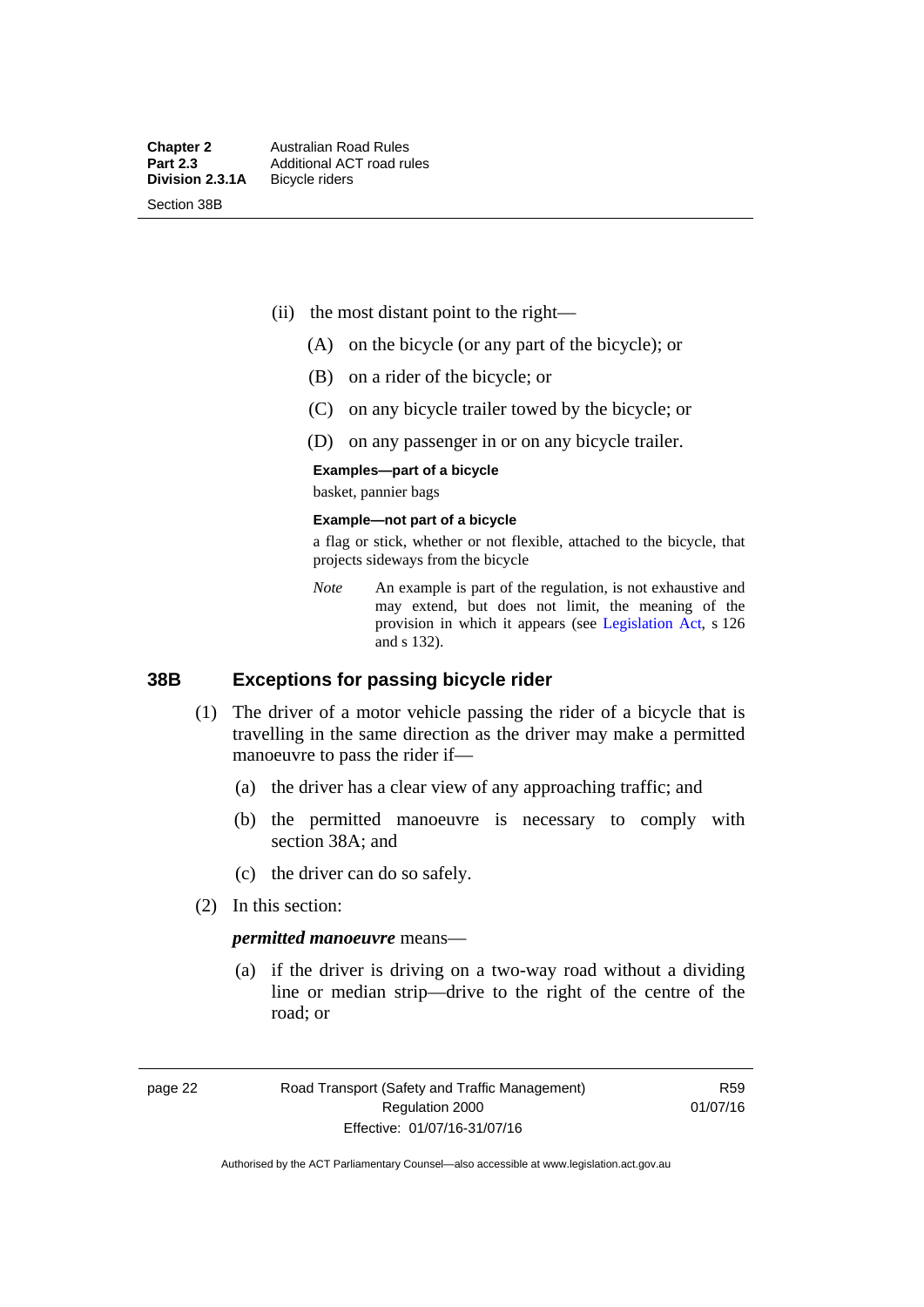- (b) if the driver is driving on a road with a dividing line—drive to the right of the dividing line; or
- (c) drive on a dividing strip that is at the same level as the road; or
- (d) drive on or over a single continuous line; or
- (e) drive on or over 2 parallel lines; or
- (f) drive along a side, or surrounding, of a painted island.
- *Note* See the [Australian Road Rules,](http://www.legislation.act.gov.au//ni/db_37271/default.asp) r 46 or r 48 for the requirement to give left or right change of direction signal.

#### **38C Riding across road on crossing**

- (1) The rider of a bicycle may ride across a road, or part of a road, on the following (a *crossing*) if the rider complies with this section:
	- (a) a children's crossing; or
	- (b) a marked foot crossing; or
	- (c) a pedestrian crossing.
- (2) The rider of the bicycle may only ride across a road, or part of a road, on a crossing if—
	- (a) the rider approaches the crossing no faster than 10km/h; and
	- (b) before riding on the crossing, the rider looks for approaching traffic and is prepared to stop; and
	- (c) the rider rides no faster than 10km/h on the crossing; and
	- (d) the rider gives way to pedestrians on the crossing; and
	- (e) the rider keeps to the left of any oncoming bicycle or pedestrian; and
	- (f) on a marked foot crossing with bicycle crossing lights—the crossing is showing a green bicycle crossing light; and

page 23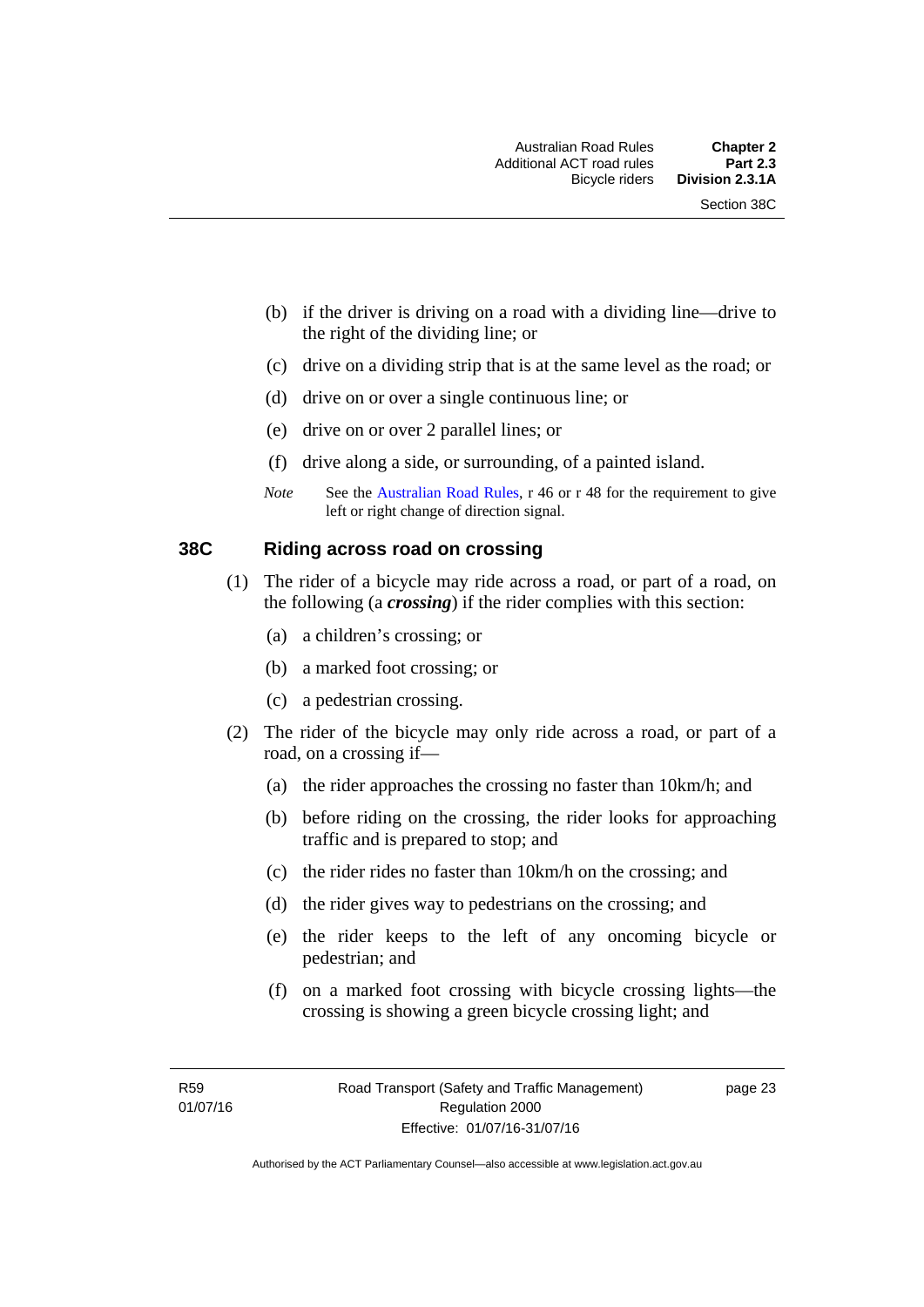(g) on a marked foot crossing without bicycle crossing lights—the crossing is showing a green pedestrian crossing light.

Maximum penalty: 20 penalty units.

*Note* See the [Australian Road Rules](http://www.legislation.act.gov.au//ni/db_37271/default.asp), r 260 and r 262 for the circumstances in which a rider of a bicycle is allowed to cross a road at bicycle crossing lights.

#### **38D Application of ARRs to riders crossing road on crossing**

- (1) The [Australian Road Rules,](http://www.legislation.act.gov.au//ni/db_37271/default.asp) rule 65 (Giving way at a marked foot crossing (except at an intersection) with a flashing yellow traffic light) applies as if a reference to a pedestrian on the crossing also includes a reference to a rider of a bicycle on the crossing.
- (2) The [Australian Road Rules](http://www.legislation.act.gov.au//ni/db_37271/default.asp), rule 80 (Stopping at a children's crossing) applies as if a reference to a pedestrian on the crossing also includes a reference to a rider of a bicycle on the crossing.
- (3) The [Australian Road Rules,](http://www.legislation.act.gov.au//ni/db_37271/default.asp) rule 81 (Giving way at a pedestrian crossing) applies as if a reference to a pedestrian on the crossing also includes a reference to a rider of a bicycle on the crossing.
- (4) The [Australian Road Rules](http://www.legislation.act.gov.au//ni/db_37271/default.asp), rule 262 (Proceeding when bicycle crossing lights change to yellow or red) applies to a rider of a bicycle crossing a marked foot crossing without bicycle lights when the crossing shows a green pedestrian crossing light as if a reference to a bicycle crossing light were a reference to a pedestrian crossing light.
- (5) The [Australian Road Rules](http://www.legislation.act.gov.au//ni/db_37271/default.asp), rule 248 (No riding across a road on a crossing) does not apply.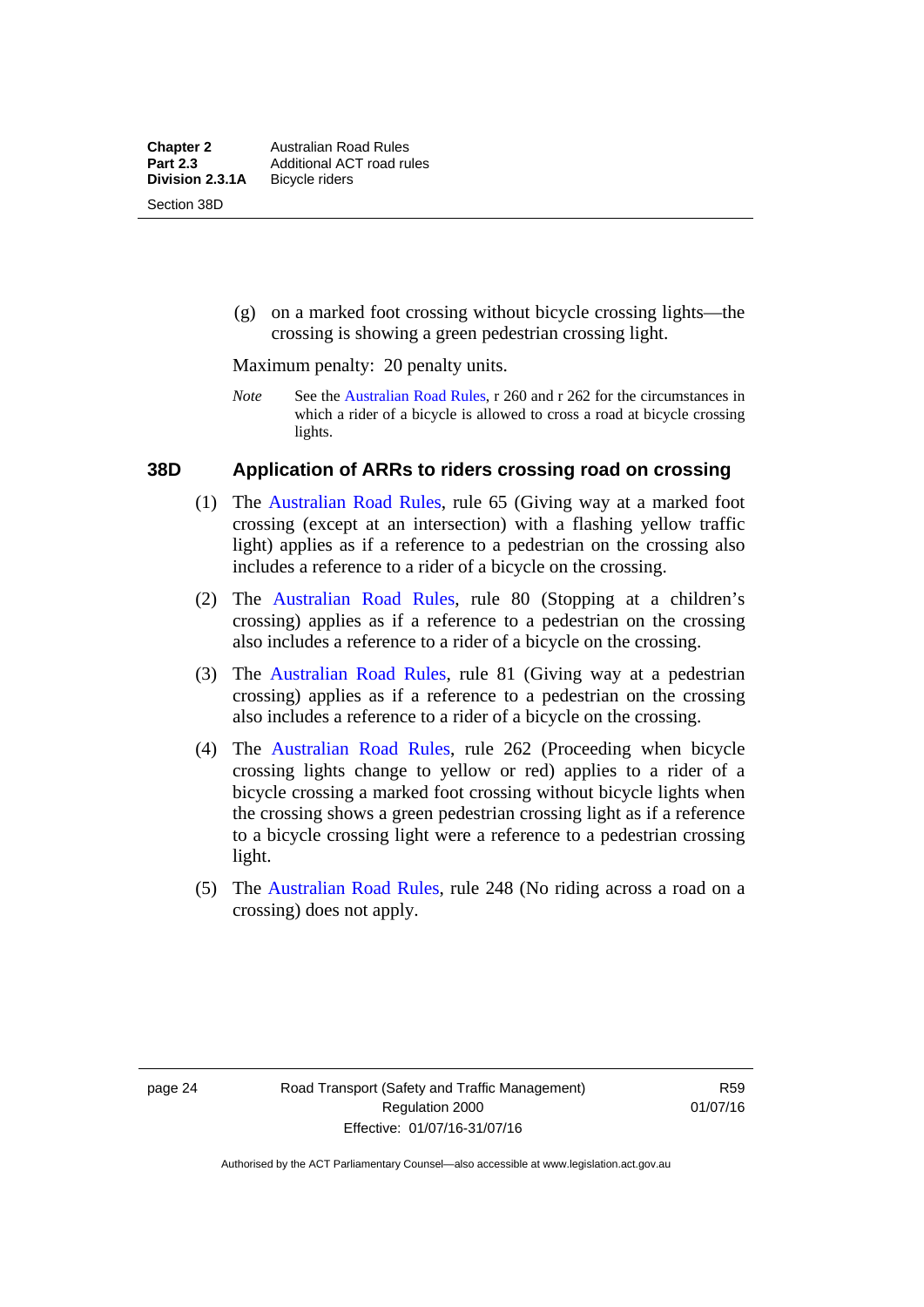# **Division 2.3.2 Driver and passenger safety**

## **39 Safety of persons on trailers**

 (1) A person must not travel on a road in or on any part of a trailer that is not a part designed primarily for the carriage of passengers or goods.

Maximum penalty: 20 penalty units.

 (2) A person must not travel on a road in or on any part of a trailer that is a part designed primarily for the carriage of goods if the part is not enclosed.

Maximum penalty: 20 penalty units.

- (3) This section does not apply to a person—
	- (a) who is in or on a police vehicle or emergency vehicle; or
	- (b) engaged in the door-to-door delivery or collection of goods, or in the collection of waste or garbage, in or on a trailer that is not travelling faster than 25km/h; or
	- (c) if, in all the circumstances, there is a no reasonable danger of the person falling or being thrown from the trailer, or being injured, because the person is travelling in a way prohibited by this section.
- (4) In this section:

*enclosed*, for a part of a trailer, means enclosed by—

(a) the structure of the trailer; or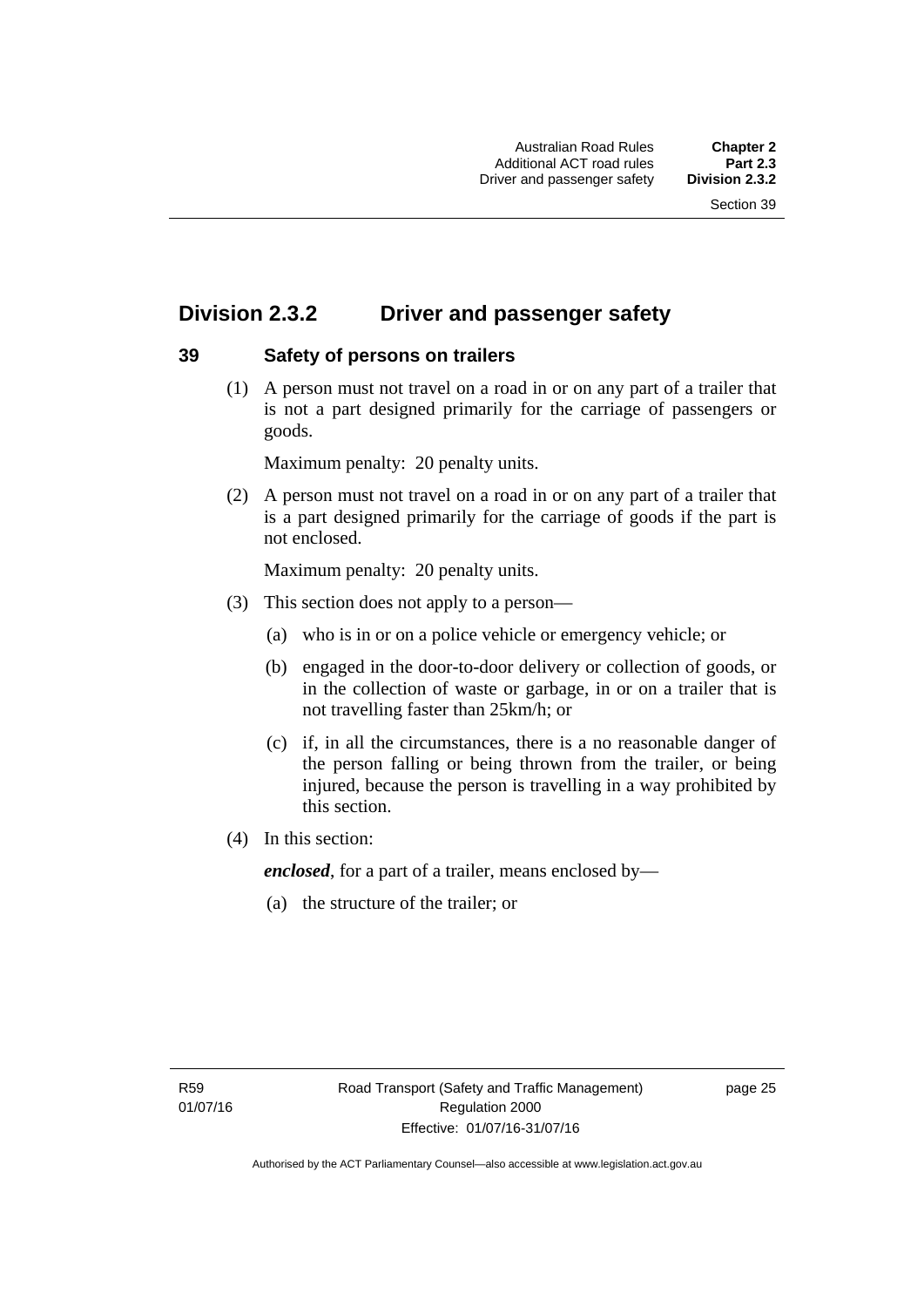Section 40

 (b) a canopy, cage or other device fitted to the trailer that is of a kind approved by the road transport authority under section 66 (1) (f) (Approvals etc by road transport authority).

*Note* The [Australian Road Rules](http://www.legislation.act.gov.au//ni/db_37271/default.asp), r 298 prohibits a driver from driving a motor vehicle towing a trailer with a person in or on the trailer, unless the trailer is exempt from the rule under another law of this jurisdiction. Section 30 provides the exemption from the rule.

#### **40 Passengers in sidecars to be seated**

 (1) A passenger in a sidecar attached to a motorbike that is moving, or is stationary but not parked, on a road must sit in a place in the sidecar designed for use by a passenger.

Maximum penalty: 20 penalty units.

 (2) The rider of a motorbike must not ride with a passenger in a sidecar unless the passenger complies with subsection (1).

Maximum penalty: 20 penalty units.

## **Division 2.3.3 Trailers and towing**

- *Note* The following rules of the [Australian Road Rules](http://www.legislation.act.gov.au//ni/db_37271/default.asp) apply to the towing of vehicles:
	- r 216 (which is about the lights that must be used when towing a vehicle at night or in hazardous weather conditions)
	- r 254 (which is about the towing of bicycles)
	- r 257 (which is about riding with a person on a bicycle trailer)
	- r 292 (which is about towing a vehicle with an insecure or overhanging load)
	- r 294 (which is about keeping control of a motor vehicle or trailer being towed)
	- r 295 (which is about towing another vehicle with a towline)
	- r 298 (which is about driving with a person in a trailer)
	- r 312 (which provides certain exemptions for tow truck drivers).

page 26 Road Transport (Safety and Traffic Management) Regulation 2000 Effective: 01/07/16-31/07/16

R59 01/07/16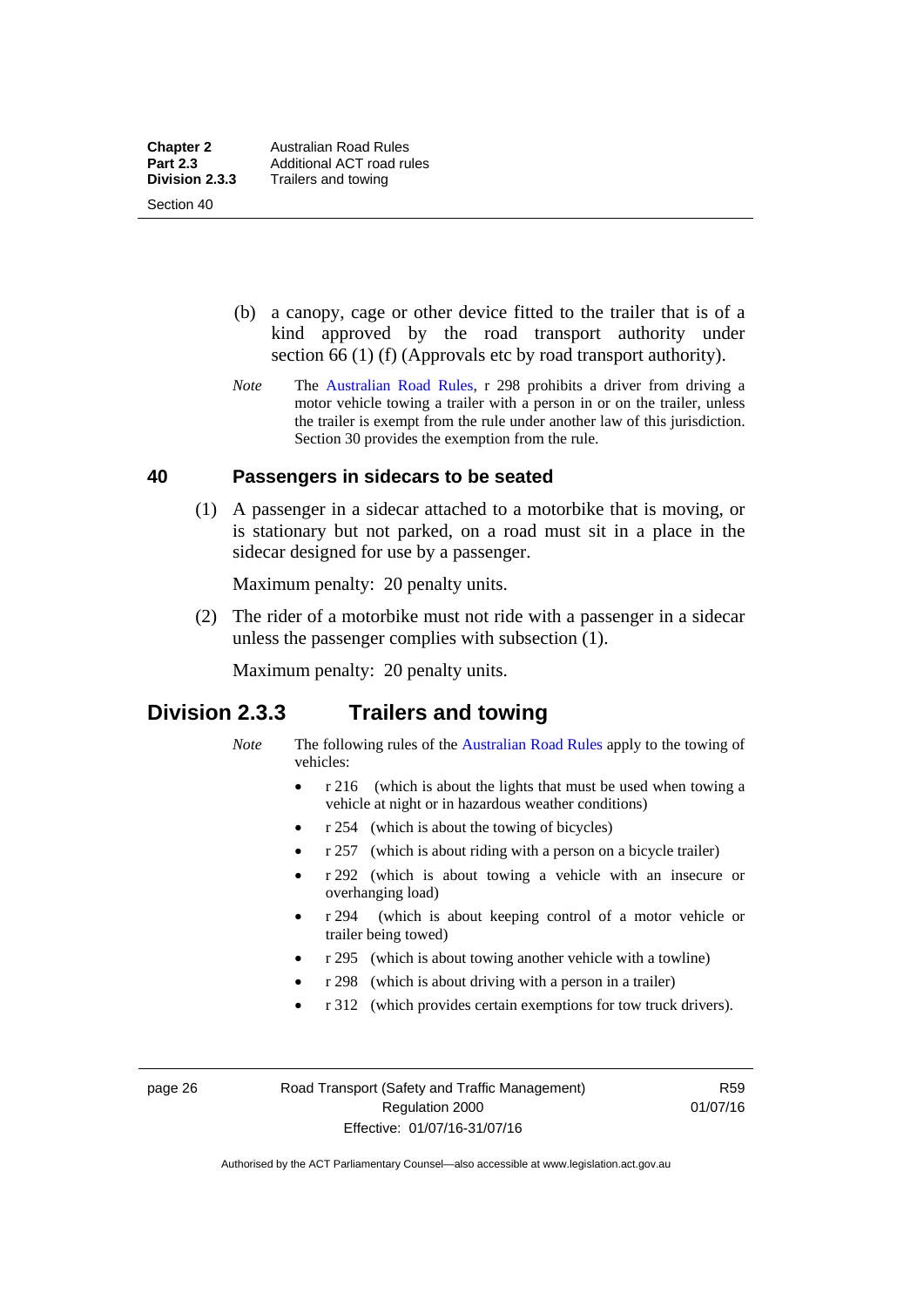### **41 Number of vehicles that may be drawn**

 (1) The driver of an articulated vehicle must not tow any other vehicle on a road.

Maximum penalty: 20 penalty units.

 (2) The driver of a motor vehicle must not tow more than 1 other vehicle on a road.

Maximum penalty: 20 penalty units.

- (3) The road transport authority may exempt a vehicle or person from subsection (1) or (2).
- (4) Subsection (2) does not apply in relation to a tow truck that is towing an articulated vehicle (other than a B-double or road train) if—
	- (a) the articulated vehicle has broken down on a road and it is necessary for it to be towed away; or
	- (b) the articulated vehicle has been involved in a crash on a road and it is necessary for it to be towed away.
- (5) Subsection (2) does not apply to a motor vehicle that is towing another vehicle using a lift and tow trailer if—
	- (a) the other vehicle is partly supported by the lift and tow trailer; and
	- (b) the vehicle is not towed at faster than 60 km/h; and
	- (c) the combined weight of the towed vehicle and the lift and tow trailer is not more than the unladen weight of the towing vehicle.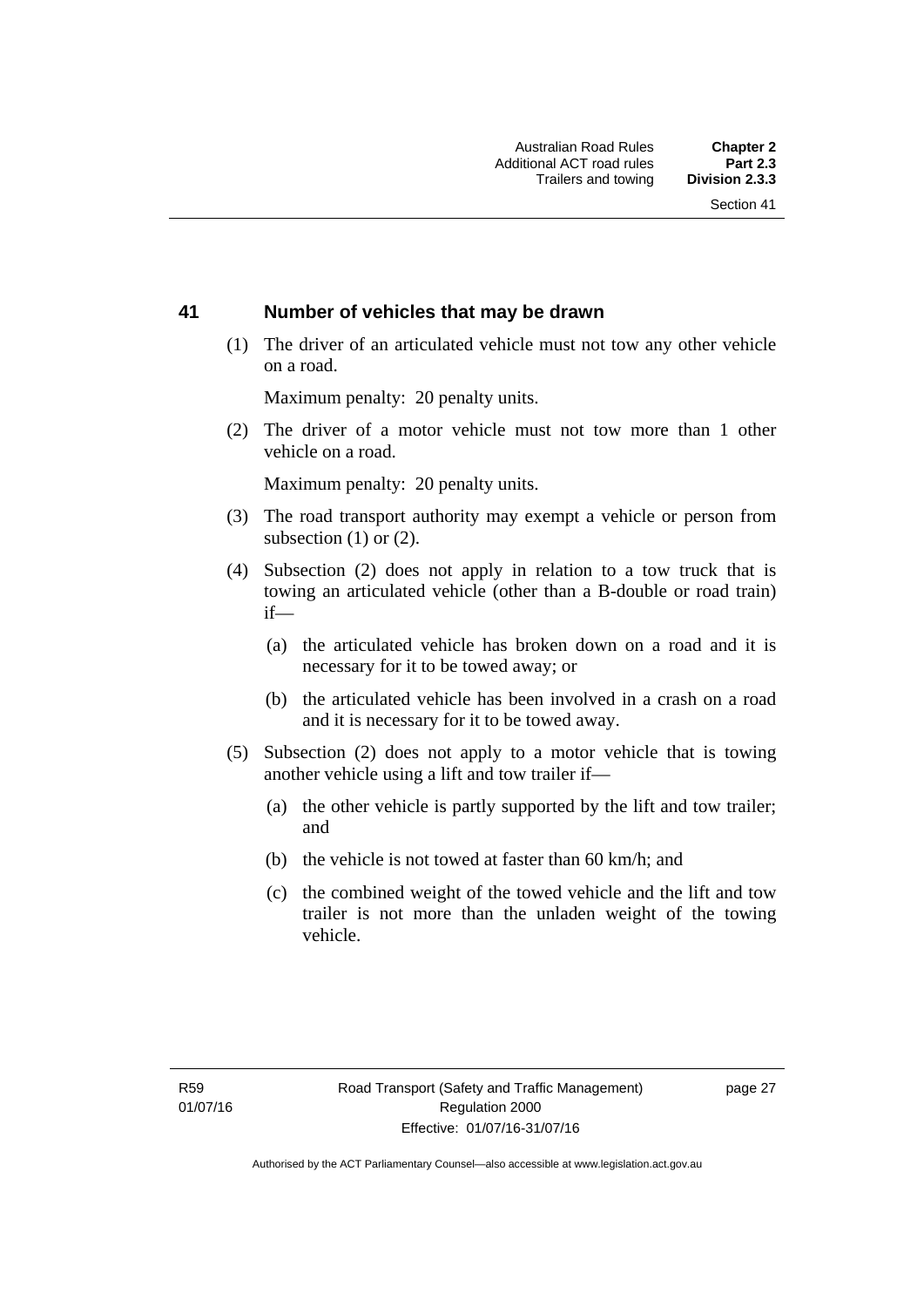- (6) Subsection (2) does not apply to—
	- (a) a tractor-harvester-cutting head trailer combination; or
	- (b) a tractor with multiple implements attached, if the implements are normally used as a single unit when performing agricultural operations; or
	- (c) a tractor and implement combination towing a fuel trailer or laser tower; or
	- (d) an articulated low-loader consisting of a prime mover towing a converter dolly and a semitrailer; or
	- (e) a B-double, dog trailer or road train.

#### **42 Towing by vehicles under 4.5t**

- (1) The driver of a motor vehicle (the *towing vehicle*) must not tow another vehicle (the *towed vehicle*) on a road if the laden weight of the towed vehicle is more than—
	- (a) the capacity of the towing attachment fitted to the towing vehicle; or
	- (b) the maximum laden weight for the towed vehicle.

Maximum penalty: 20 penalty units.

- (2) Subsection (1) does not apply to the driver if the towing vehicle has a GVM over 4.5t.
- (3) The road transport authority may exempt a vehicle or person from subsection  $(1)$ .
- (4) In this section:

*maximum laden weight*, for the towed vehicle, means—

 (a) the maximum laden weight for a towed vehicle specified by the manufacturer of the towing vehicle in relation to the towing vehicle; or

page 28 Road Transport (Safety and Traffic Management) Regulation 2000 Effective: 01/07/16-31/07/16

R59 01/07/16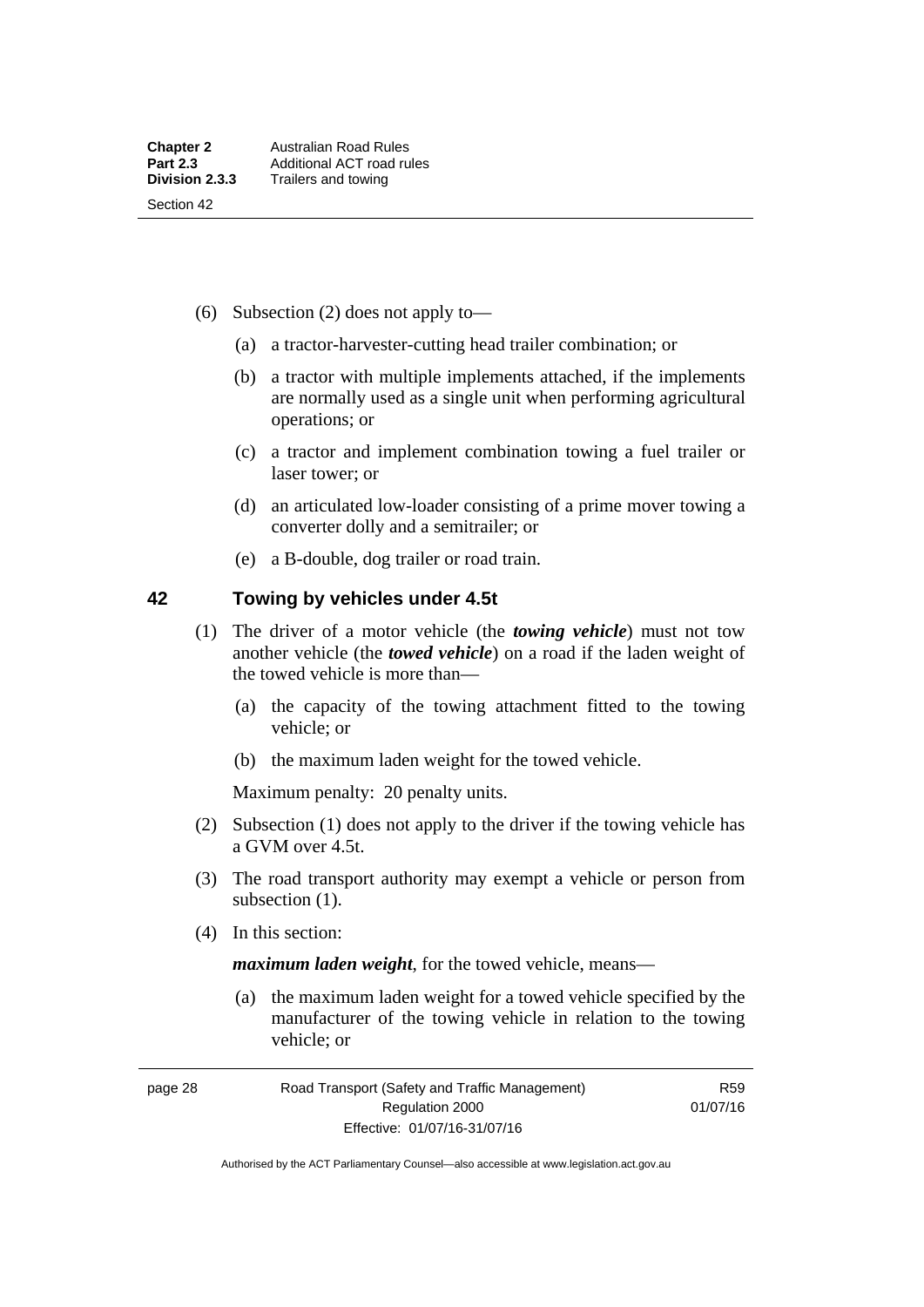- (b) if there is no such specification by the manufacturer, the manufacturer of the vehicle cannot be identified or the specification is not appropriate because the towing vehicle has been modified—
	- (i) 1.5 times the unladen weight of the towing vehicle if the towed vehicle is fitted with a braking system that is working properly; or
	- (ii) the unladen weight of the towing vehicle in any other case.

## **Division 2.3.4 Lights on vehicles**

- *Note* The following rules of the [Australian Road Rules](http://www.legislation.act.gov.au//ni/db_37271/default.asp) apply to lights on vehicles:
	- r 215 (which is about using lights when driving at night or in hazardous weather conditions)
	- r 216 (which is about the lights that must be used when towing a vehicle at night or in hazardous weather conditions)
	- r 217 (which is about using rear fog lights)
	- r 218 (which is about using headlights on high-beam)
	- r 219 (which is about not using lights to dazzle other road users)
	- r 220 (which is about the use of lights on a vehicle that is stopped)
	- r 221 (which is about using hazard warning lights)
	- r 222 (which is about the use of warning lights on buses carrying children)
	- r 223 (which is about using lights when riding an animal-drawn vehicle at night or in hazardous weather conditions)
	- r 259 (which is about using lights when riding a bicycle at night).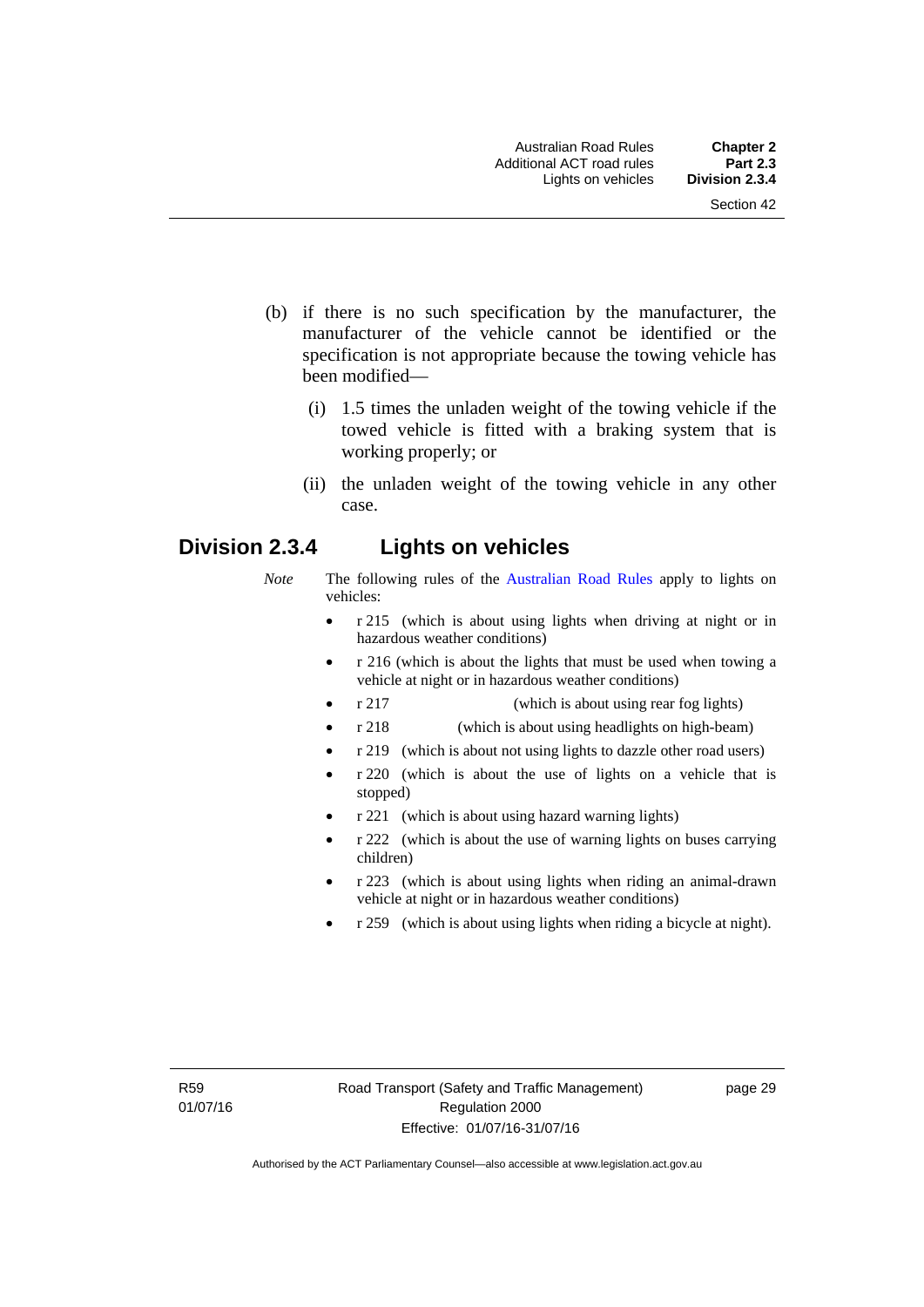Section 43

## **43 Lights on motor vehicles generally**

- (1) The driver of a motor vehicle fitted with a spotlight or searchlight must not operate the light, or allow it to be operated, on a road unless—
	- (a) the vehicle is stationary, the light is operated only for examining or making adjustments or repairs to a vehicle, and light from it is not projected further than 6m; or
	- (b) the light is operated for the temporary purpose of reading or looking for a notice, sign, house number or something similar; or
	- (c) the vehicle is a police vehicle; or
	- (d) the vehicle is being used by the Territory, the Commonwealth or any public authority.

Maximum penalty: 20 penalty units.

- (2) The driver of a motor vehicle fitted with an additional headlight permitted to be fitted under the *[Road Transport \(Vehicle](http://www.legislation.act.gov.au/sl/2000-12)  [Registration\) Regulation 2000](http://www.legislation.act.gov.au/sl/2000-12)*, schedule 1 must not operate the headlight, or allow it to be operated, if—
	- (a) the vehicle is being driven on a length of road in a built-up area; or
	- (b) the driver is driving less than—
		- (i) 200m behind a vehicle travelling in the same direction as the driver; or
		- (ii) 200m from an oncoming vehicle.

Maximum penalty: 20 penalty units.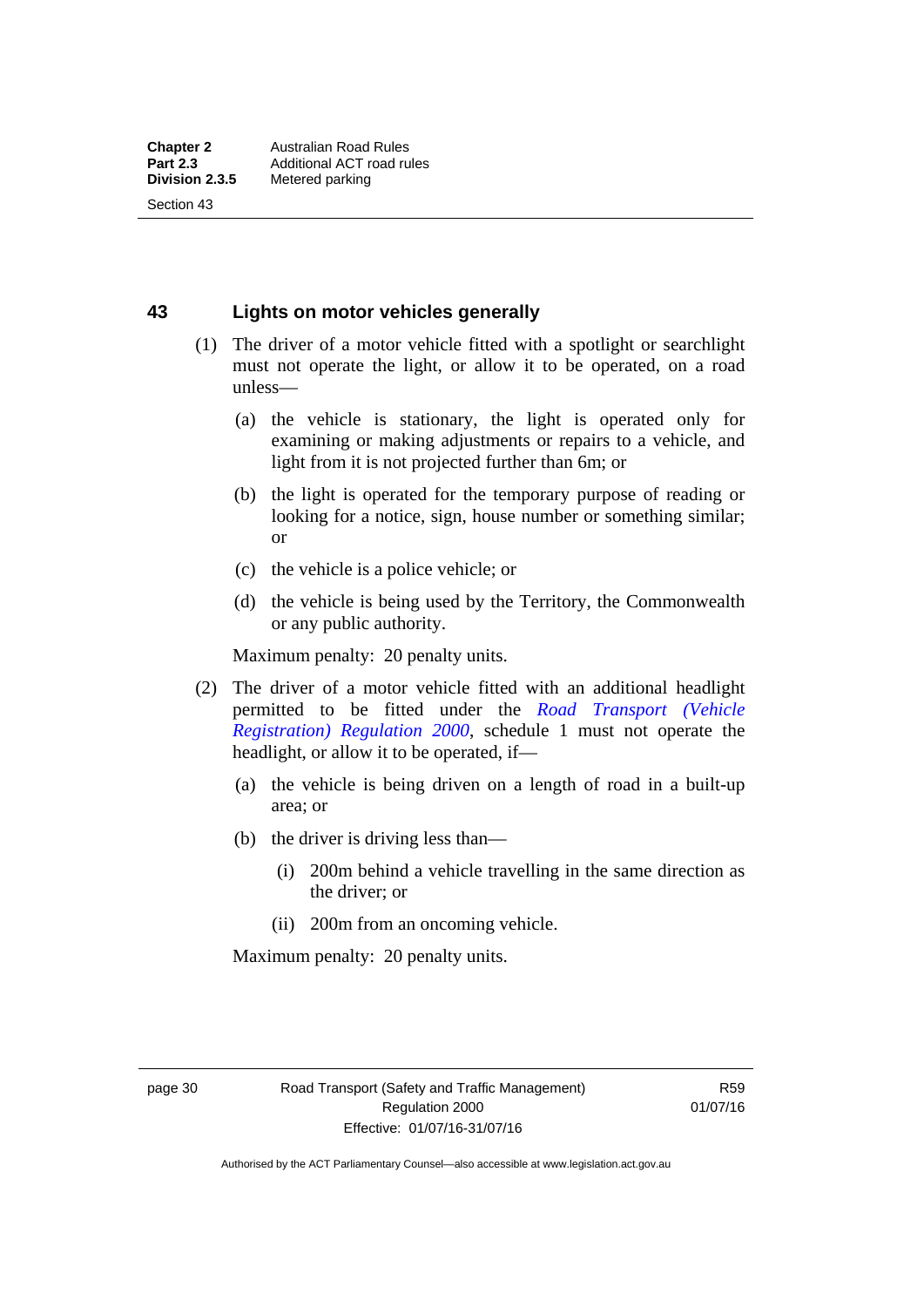# **Division 2.3.5 Metered parking**

- *Note* The rules of the [Australian Road Rules](http://www.legislation.act.gov.au//ni/db_37271/default.asp) that apply to the parking of vehicles include the following:
	- r 189 (which is about double parking)
	- r 203 (which is about stopping in a parking area for people with disabilities)
	- r 205 (which is about parking for longer than indicated)
	- r 207 (which is about parking where fees are payable)
	- r 208 (which is about parallel parking on a road, except in a median strip parking area)
	- r 209 (which is about parallel parking in a median strip parking area)
	- r 210 (which is about angle parking)
	- r 211 (which is about parking in parking bays).

#### **44 Metered parking—parking in spaces**

- (1) A driver commits an offence if—
	- (a) the driver parks in a metered parking area; and
	- (b) the driver's vehicle is not parked in a metered parking space.

Maximum penalty: 20 penalty units.

 (2) A driver must not park the driver's vehicle in a metered parking space if another vehicle is parked in the space.

Maximum penalty: 20 penalty units.

- (3) Subsection (2) does not apply to the rider of a motorbike if the other vehicle is also a motorbike.
- (4) A driver who parks in a metered parking space must position the driver's vehicle completely within the space.

Maximum penalty: 20 penalty units.

R59 01/07/16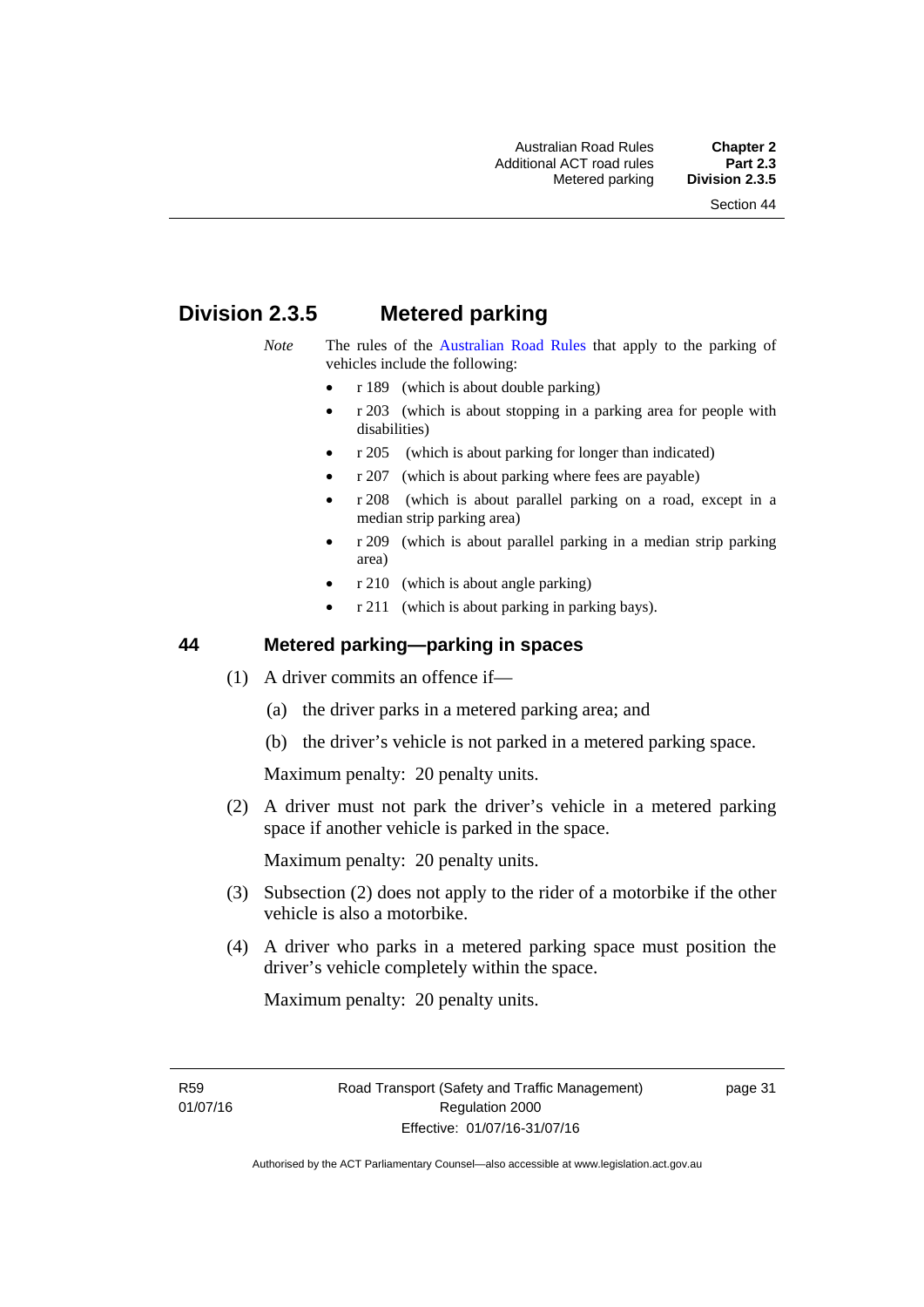Section 44AA

#### **44AA Metered parking—parking in spaces—motorbikes**

- (1) The rider of a motorbike commits an offence if—
	- (a) the rider parks the motorbike in a metered parking space; and
	- (b) there are more than 2 other motorbikes already parked in the space.

Maximum penalty: 20 penalty units.

- (2) The rider of a motorbike commits an offence if—
	- (a) the rider parks the motorbike in a metered parking space; and
	- (b) another motorbike is already parked in the space; and
	- (c) the rider parks the motorbike in a position that unreasonably obstructs the path of the other motorbike out of the space.

Maximum penalty: 20 penalty units.

#### **44A Metered parking—parking fees**

(1) A driver must not park in a metered parking space without paying the relevant parking fee for the space.

Maximum penalty: 20 penalty units.

- (2) A driver does not commit an offence against subsection (1) if—
	- (a) the relevant parking fee for the metered parking space is paid immediately after the driver parks the driver's vehicle in the metered parking space; or
	- (b) the parking meter for the metered parking space indicates that the period for which parking in the space has been paid for has not expired; or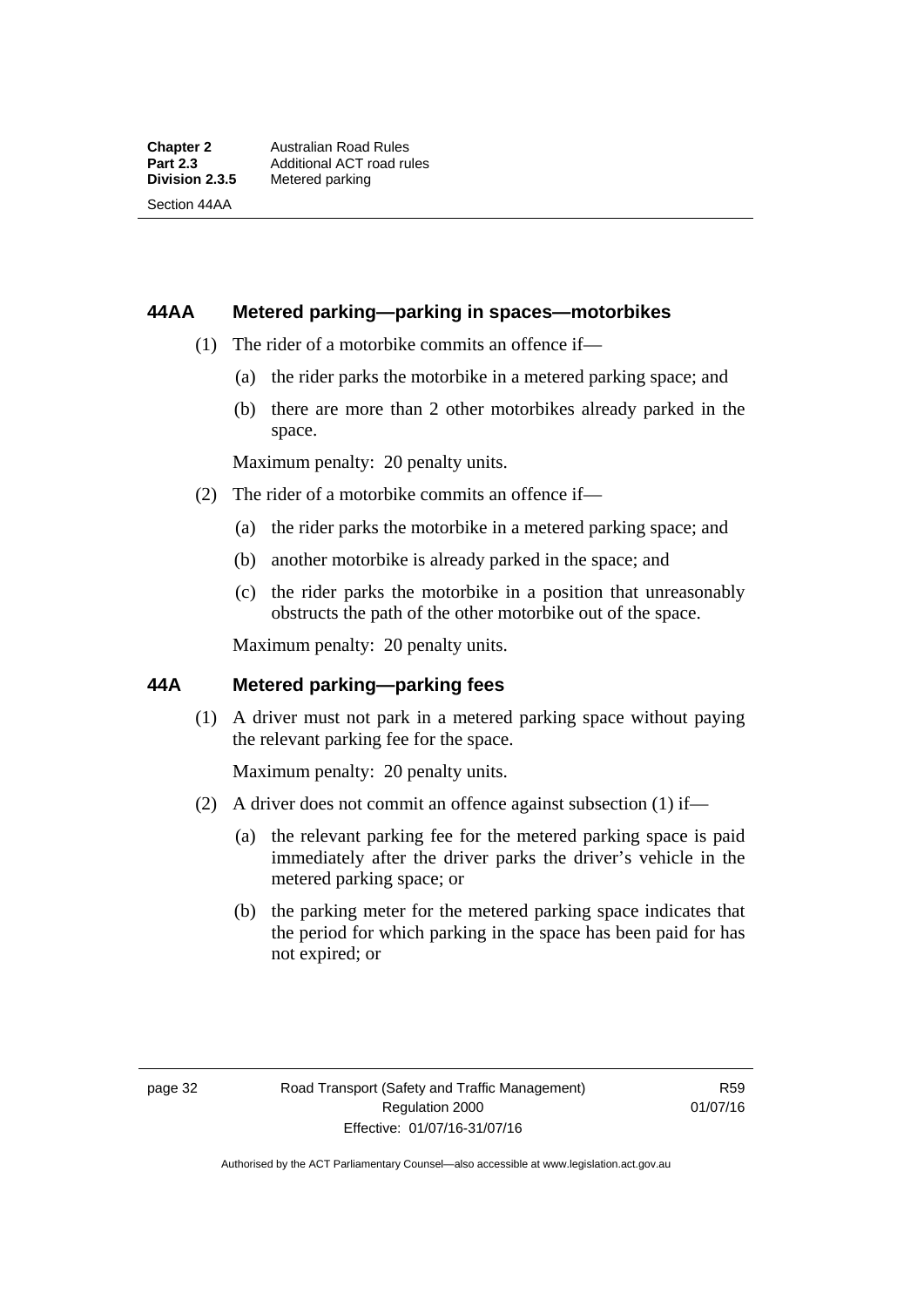- (c) the parking meter for the metered parking space—
	- (i) is not working; or
	- (ii) is covered with a parking meter hood bearing the words 'out of order time limit applies'.

*Note* For other exceptions to s (1), see s 45.

#### **44B Metered parking—maximum length of stay**

 (1) A driver must not allow the driver's vehicle to remain parked in a metered parking space if the parking meter for the space indicates that the period for which parking in the space has been paid for has expired.

Maximum penalty: 20 penalty units.

*Note* For exceptions to s (1), see s 45.

 (2) A driver must not allow the driver's vehicle to remain parked in a metered parking space for longer than the period (if any) indicated on the metered parking signs applying to the space as the maximum period for which a vehicle may be parked in the space.

Maximum penalty: 20 penalty units.

*Note* For exceptions to s (2), see s 45.

**45 Metered parking—exceptions to s 44A and s 44B** 

# Section 44A (Metered parking—parking fees) and section 44B

(Metered parking—maximum length of stay) do not apply to—

 (a) a driver for any period the driver's vehicle is parked in a metered parking space outside the controlled parking hours for the space; or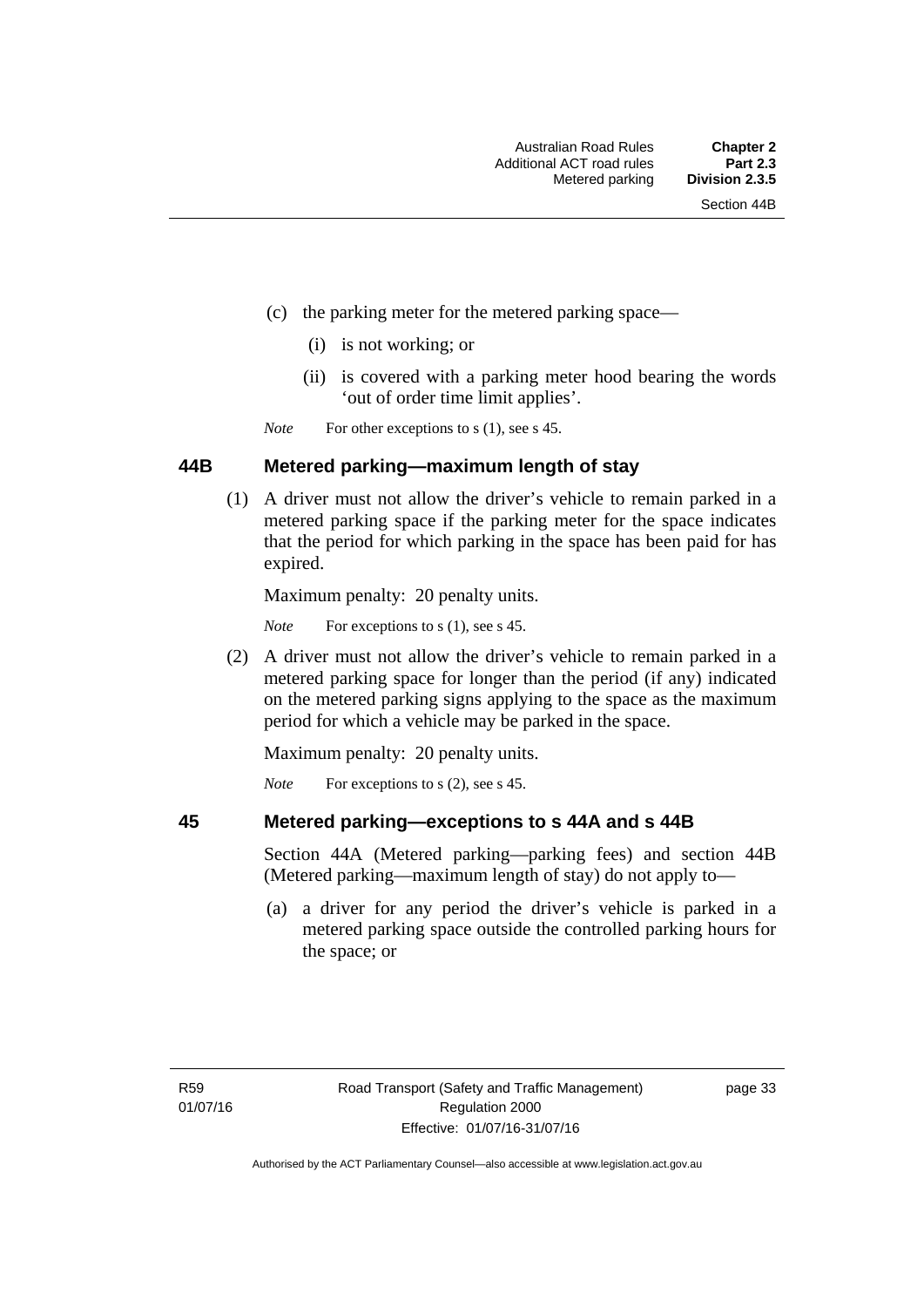Section 46

- (b) a driver if—
	- (i) the driver's vehicle is parked in a metered parking space; and
	- (ii) the driver displays in or on the vehicle a current mobility parking scheme authority; and
	- (iii) the driver complies with the conditions (if any) of the authority; or
- (c) a driver if—
	- (i) the driver's vehicle is parked in a metered parking space designated by a *permit zone sign* for use by the holder of a stated kind of parking permit; and
	- (ii) the driver displays in or on the vehicle a current parking permit of that kind; and
	- (iii) the driver complies with the conditions (if any) of the permit.

#### **46 Temporary closure of metered parking spaces**

- (1) If the road transport authority decides that the use of a metered parking space should be temporarily discontinued, the authority may close the space by—
	- (a) installing a sign, at or near the space, that displays words to the effect that the space is closed; or
	- (b) covering the parking meter applying to the space with a parking meter hood bearing the words 'no parking'.
- (2) A driver must not park in a metered parking space that has been closed under subsection (1).

Maximum penalty: 20 penalty units.

page 34 Road Transport (Safety and Traffic Management) Regulation 2000 Effective: 01/07/16-31/07/16

R59 01/07/16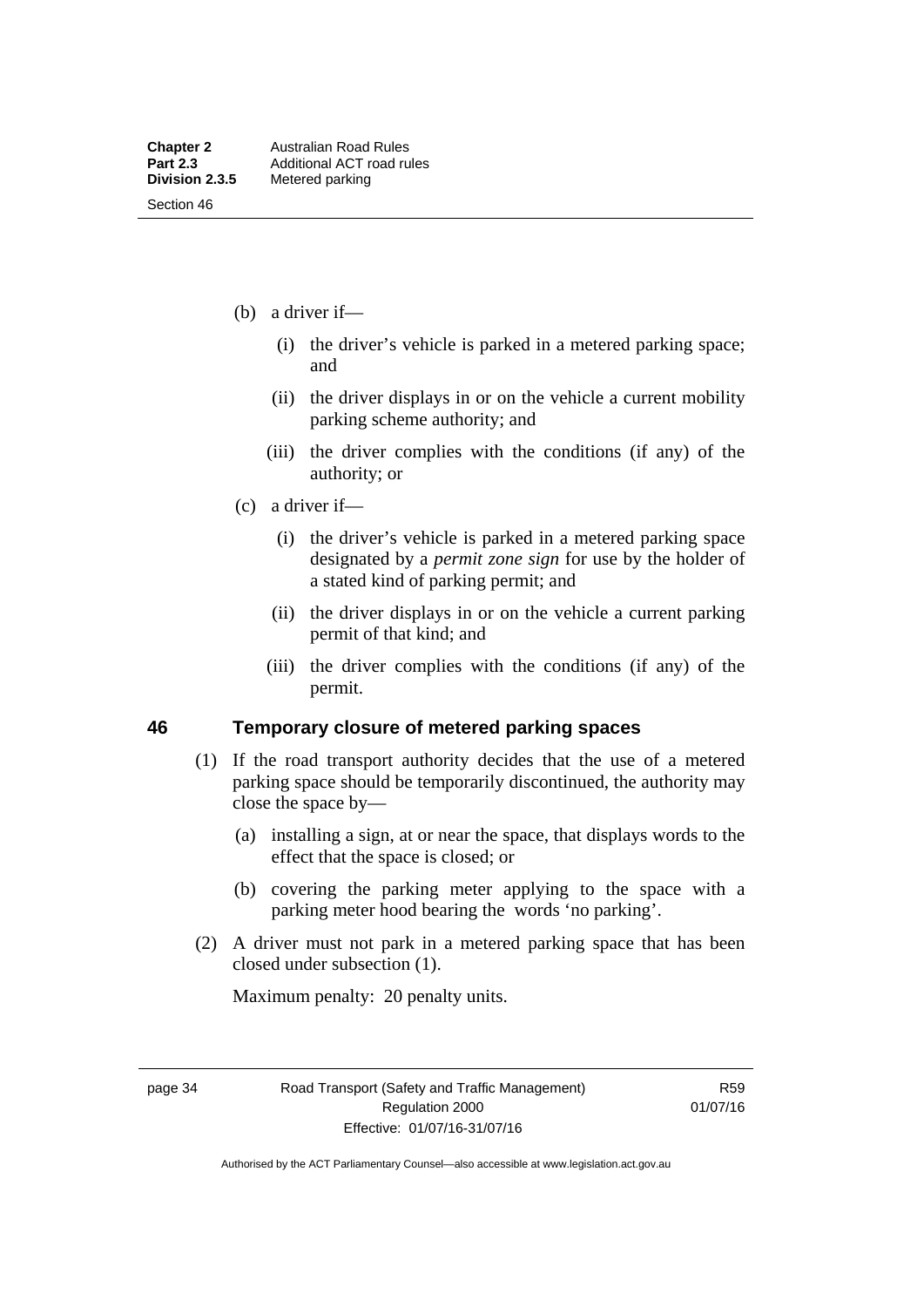(3) In this section:

*sign* includes a board, device, plate, screen, words or anything else, whether or not installed with or on a traffic sign.

### **47 Misuse of parking meters**

A person must not—

- (a) insert in a parking meter anything other than coins appropriate for the meter; or
- (b) attach anything (for example, advertising material) to a parking meter.

Maximum penalty: 20 penalty units.

*Note* An example is part of the regulation, is not exhaustive and may extend, but does not limit, the meaning of the provision in which it appears (see [Legislation Act,](http://www.legislation.act.gov.au/a/2001-14) s 126 and s 132).

#### **48 Interfering with parking meters etc**

A person must not—

- (a) do anything that interferes with (or is likely to interfere with) the proper working of a parking meter; or
- (b) fraudulently operate a parking meter.

Maximum penalty: 20 penalty units.

# **Division 2.3.6 Ticket parking**

## **49 Ticket parking—parking in spaces**

- (1) A driver commits an offence if—
	- (a) the driver parks in a ticket parking area; and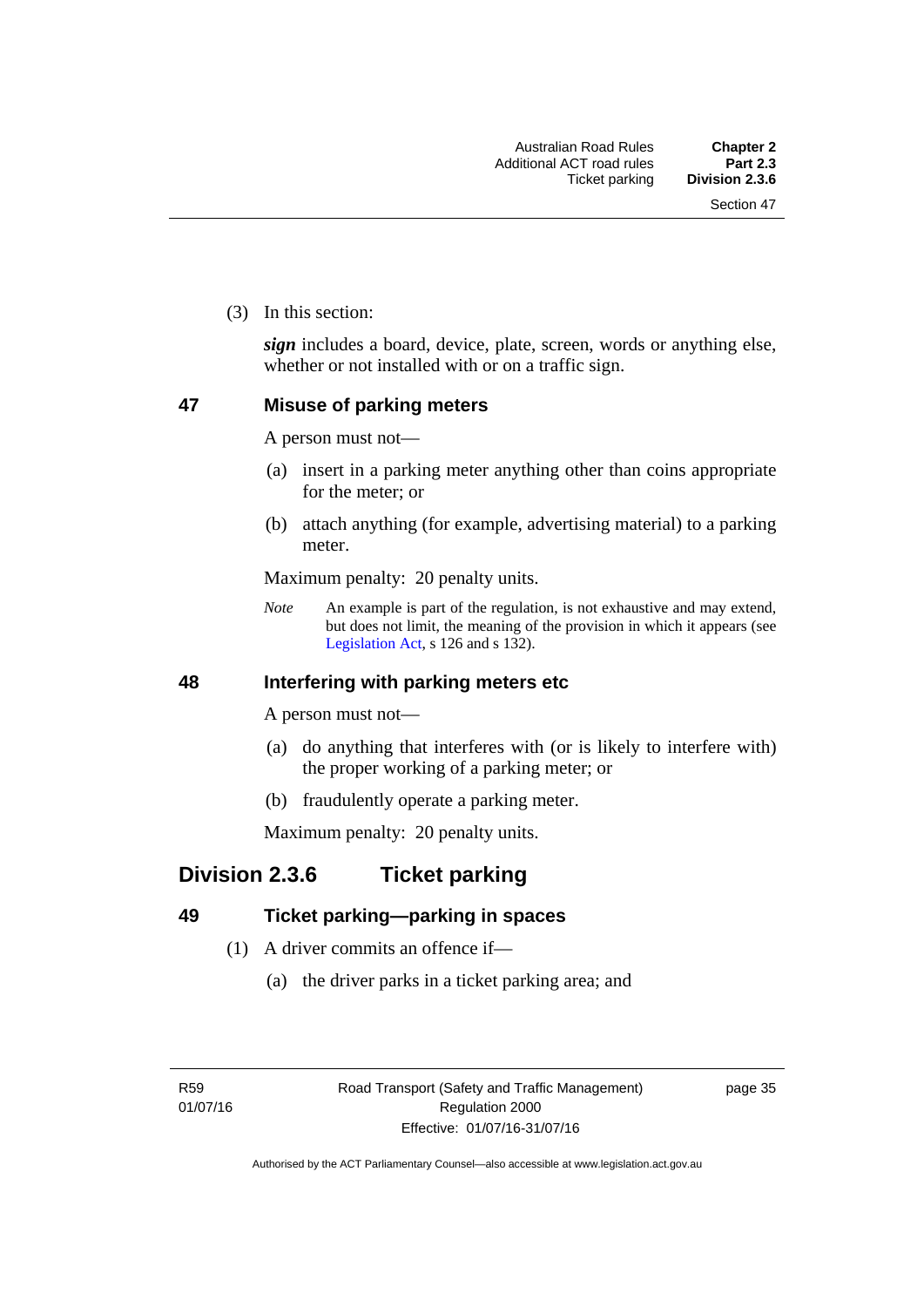(b) the driver's vehicle is not parked in a ticket parking space.

Maximum penalty: 20 penalty units.

- (2) However, the driver does not commit an offence against subsection (1) if the driver parks in a metered parking space within a ticket parking area and the driver complies with the provisions of division 2.3.5 (Metered parking) in relation to parking in the space.
- (3) A driver must not park the driver's vehicle in a ticket parking space if another vehicle is parked in the space.

Maximum penalty: 20 penalty units.

- (4) Subsection (3) does not apply to the rider of a motorbike if the other vehicle is also a motorbike.
- (5) A driver who parks in a ticket parking space must position the driver's vehicle completely within the space.

Maximum penalty: 20 penalty units.

#### **49AAA Ticket parking—parking in spaces—motorbikes**

- (1) The rider of a motorbike commits an offence if—
	- (a) the rider parks the motorbike in a ticket parking space; and
	- (b) there are more than 2 other motorbikes already parked in the space.

Maximum penalty: 20 penalty units.

- (2) The rider of a motorbike commits an offence if—
	- (a) the rider parks the motorbike in a ticket parking space; and
	- (b) another motorbike is already parked in the space; and
	- (c) the rider parks the motorbike in a position that unreasonably obstructs the path of the other motorbike out of the space.

Maximum penalty: 20 penalty units.

page 36 Road Transport (Safety and Traffic Management) Regulation 2000 Effective: 01/07/16-31/07/16

R59 01/07/16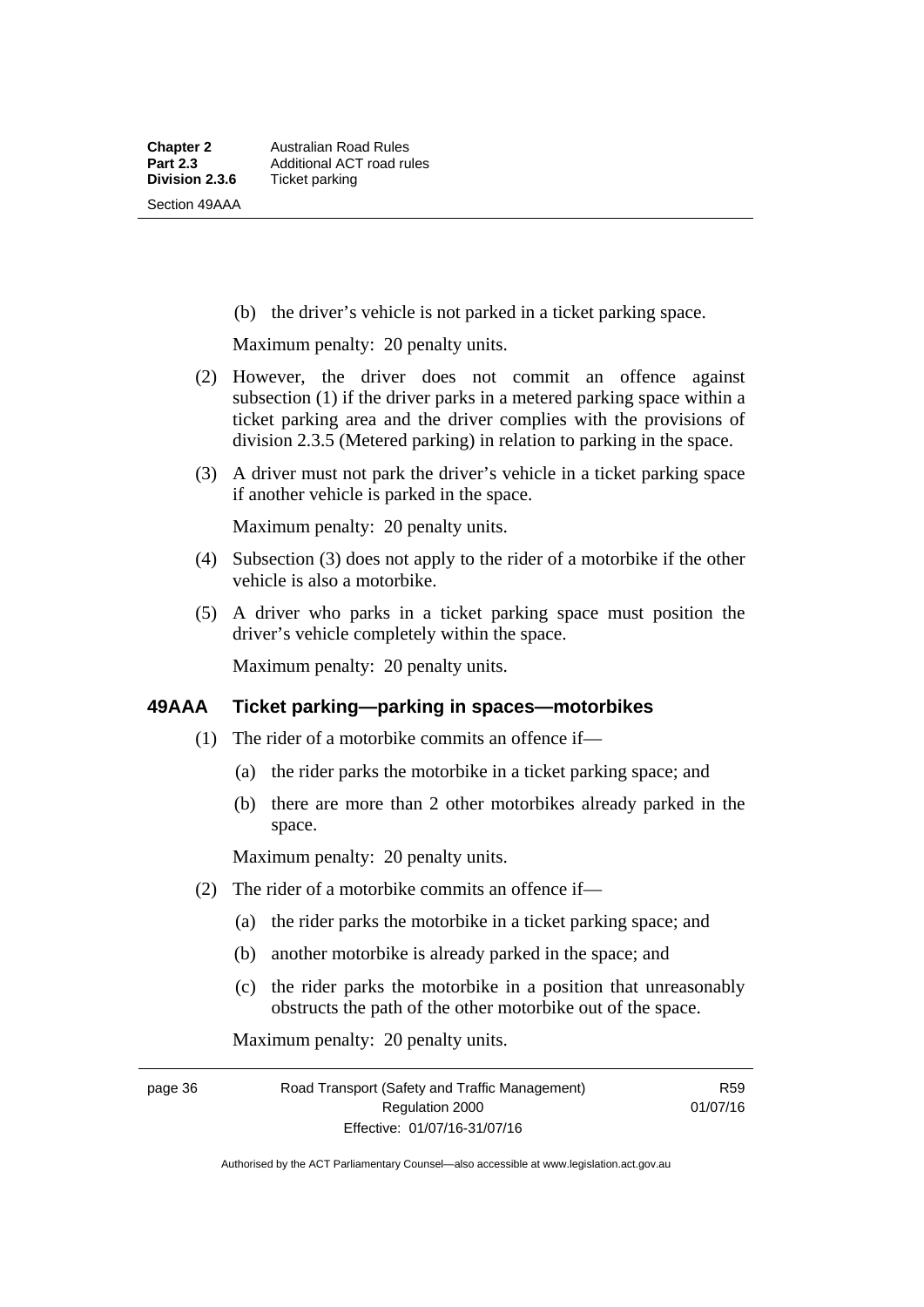#### **49A Ticket parking—display of tickets**

- (1) A driver may park the driver's vehicle in a ticket parking area only if—
	- (a) for an RTA multi-stay ticket parking area—
		- (i) a current parking ticket for the area is correctly displayed in or on the vehicle; or
		- (ii) a current part-day parking ticket for another RTA multi-stay ticket parking area is correctly displayed in or on the vehicle; or
		- (iii) a current equivalent all-day parking ticket for another RTA multi-stay ticket parking area is correctly displayed in or on the vehicle; or
	- (b) for any other ticket parking area—a current parking ticket for the area is correctly displayed in or on the vehicle.

Maximum penalty: 20 penalty units.

#### **Examples of ticket parking areas for par (b)**

- 1 a ticket parking area set up by the road transport authority in which parking up to a maximum of 4 hours is permitted by the ticket parking signs applying to the area
- 2 a ticket parking area set up by a parking authority
- *Note 1* Ticket parking areas may be set up by the road transport authority or a parking authority (see s 75A-s 76A).
- *Note 2* An example is part of the regulation, is not exhaustive and may extend, but does not limit, the meaning of the provision in which it appears (see [Legislation Act,](http://www.legislation.act.gov.au/a/2001-14) s 126 and s 132).
- (2) Subsection (1) (a) does not apply to a driver if, immediately after parking in the ticket parking area, the driver—
	- (a) obtains a parking ticket for the ticket parking area and the ticket is correctly displayed in or on the driver's vehicle; or

R59 01/07/16 page 37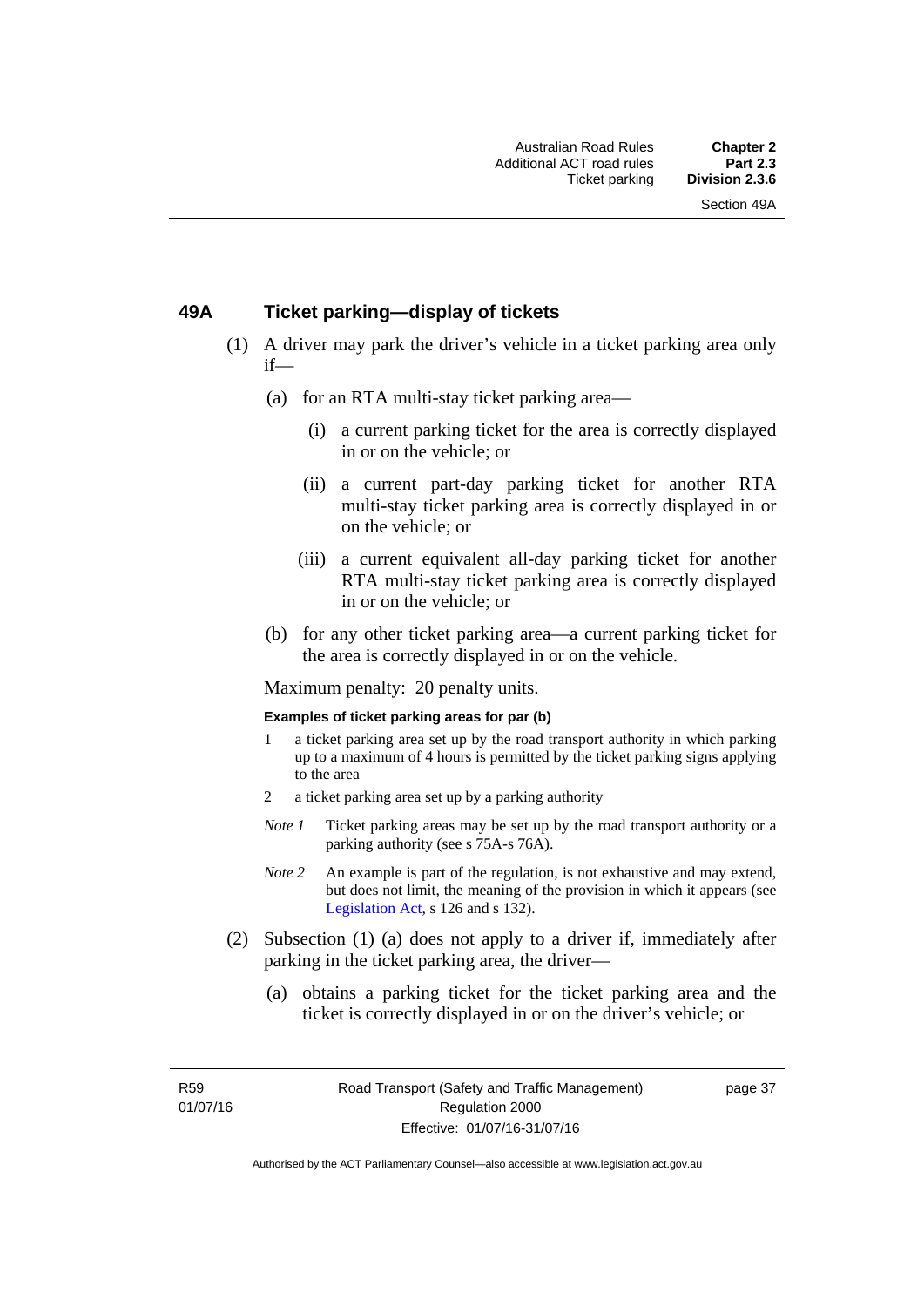- (b) correctly displays in or on the driver's vehicle a parking ticket mentioned in subsection  $(1)$   $(a)$   $(ii)$  or  $(iii)$ .
- (3) Subsection (1) (b) does not apply to a driver if, immediately after parking in the ticket parking area, the driver obtains a parking ticket for the ticket parking area and the ticket is correctly displayed in or on the driver's vehicle.
- (4) It is a defence to the prosecution of a driver for an offence against subsection (1) if the driver proves that—
	- (a) a parking ticket was displayed in accordance with the subsection; and
	- (b) the driver took reasonable steps to ensure that the ticket remained correctly displayed while the driver's vehicle was parked in the ticket parking area.
	- *Note* For other exceptions to s (1), see s 49AA and s 50.
- (5) In this section:

*all-day parking ticket*, for a ticket parking area, means a parking ticket for which the relevant parking fee for parking all-day in the area has been paid.

*correctly displayed*—a parking ticket is *correctly displayed* in or on a vehicle if the ticket is displayed—

- (a) in or on the front left-hand side of the vehicle or, if the ticket requires the driver to display the ticket in or on a part of the vehicle, in or on that part of the vehicle; and
- (b) in a way that its expiry date (and, for a parking ticket other than an all-day parking ticket, its expiry time) and the ticket parking area for which it is issued, are clearly visible from outside the vehicle.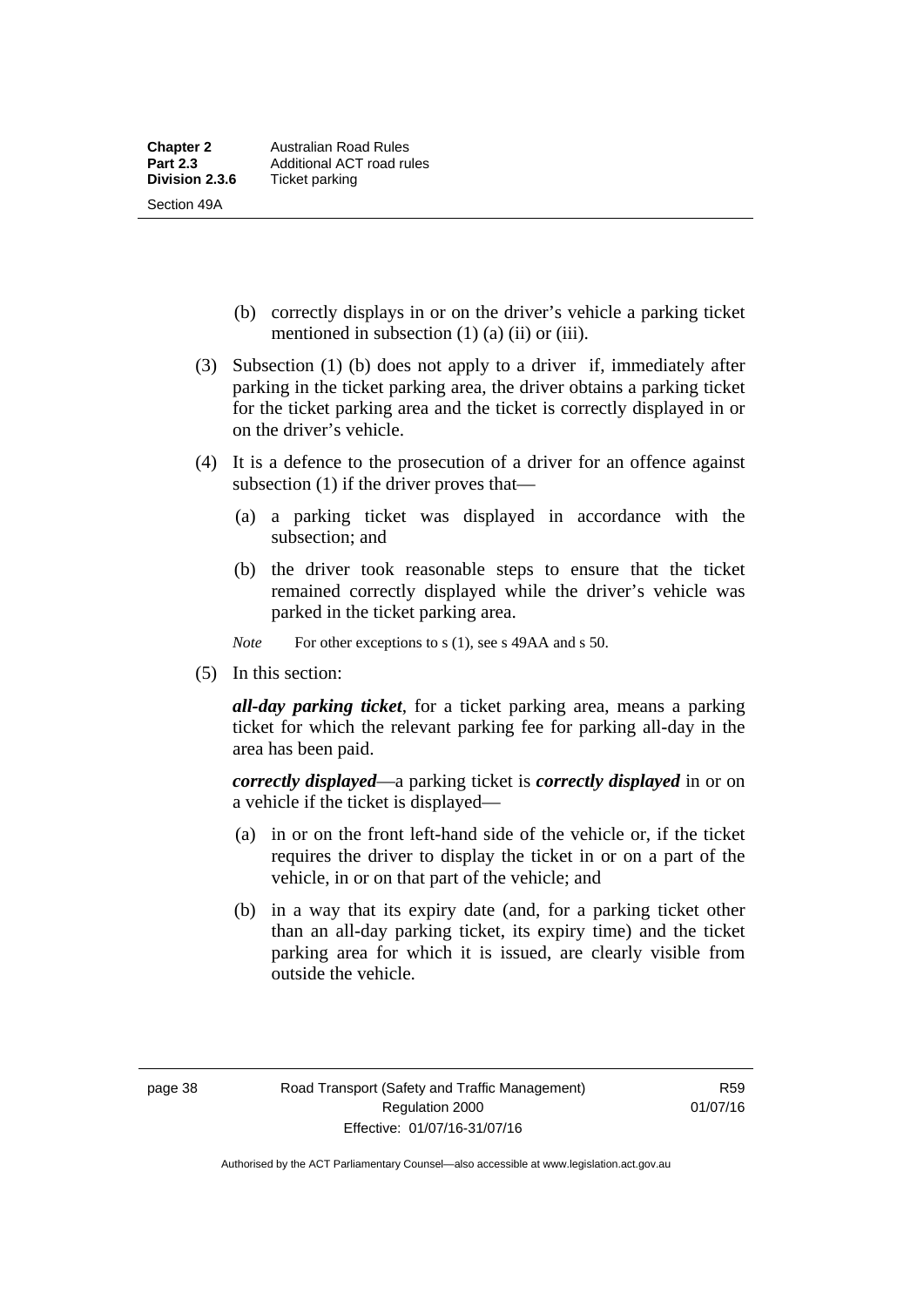*equivalent*, for a multi-stay ticket parking area, means another ticket parking area for which the relevant parking fee for an all-day parking ticket for the area is the same or higher.

*part-day parking ticket* means a parking ticket that is not an all-day parking ticket.

*RTA multi-stay ticket parking area* means a ticket parking area set aside under section 76 (2) (a) (Ticket parking schemes—road transport authority) where all-day parking is permitted by the ticket parking signs applying to the area.

#### **49AA Ticket parking—e-payment**

- (1) Section 49A (1) does not apply to a driver if—
	- (a) the driver's vehicle is parked in a parking space in a ticket parking area; and
	- (b) the driver has paid for the parking space using an approved e-payment method.
- (2) In this section:

#### *approved e-payment method*—see section 76AA.

#### **49B Ticket parking—maximum length of stay**

(1) A driver must not allow the driver's vehicle to remain parked in a ticket parking area after the expiry of a parking ticket displayed in or on the vehicle.

Maximum penalty: 20 penalty units.

- *Note 1* For when a parking ticket expires, see s 81 (1).
- *Note* 2 For exceptions to s (1), see s 50.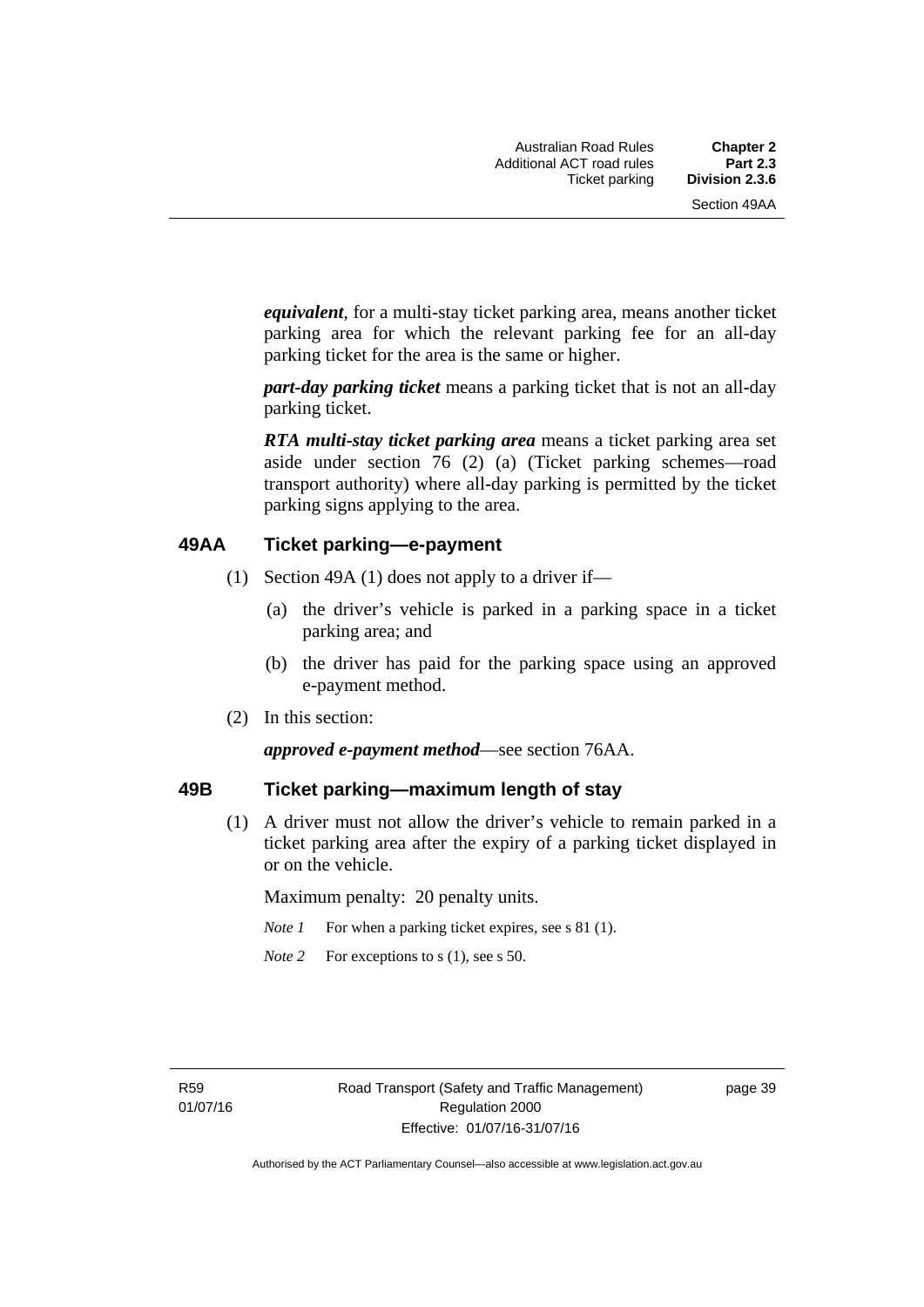(2) A driver who has used an approved e-payment method to pay for a parking space must not allow the driver's vehicle to remain parked in the parking space after the e-payment parking period for which parking in the space has been paid for ends.

Maximum penalty: 20 penalty units.

*Note 1* For when an e-payment ticket parking period ends, see s 81 (2).

*Note* 2 For exceptions to s (2), see s 50.

 (3) A driver must not allow the driver's vehicle to remain parked in a ticket parking area for longer than the period (if any) indicated on the ticket parking signs applying to the area as the maximum period for which a vehicle may be parked in the area.

Maximum penalty: 20 penalty units.

*Note* For exceptions to s (3), see s 50.

#### **50 Ticket parking—exceptions to s 49A and s 49B**

Section 49A (Ticket parking—display of tickets) and section 49B (Ticket parking—maximum length of stay) do not apply to—

- (a) a driver if the driver parks the driver's vehicle in a metered parking space within a ticket parking area and the driver complies with the provisions of division 2.3.5 (Metered parking) in relation to parking in the space; or
- (b) a driver for any period the driver's vehicle is parked in a ticket parking space outside the controlled parking hours for the space; or
- (c) a driver if—
	- (i) the driver's vehicle is parked in a ticket parking space; and
	- (ii) the driver displays in or on the vehicle a current mobility parking scheme authority; and

page 40 Road Transport (Safety and Traffic Management) Regulation 2000 Effective: 01/07/16-31/07/16

R59 01/07/16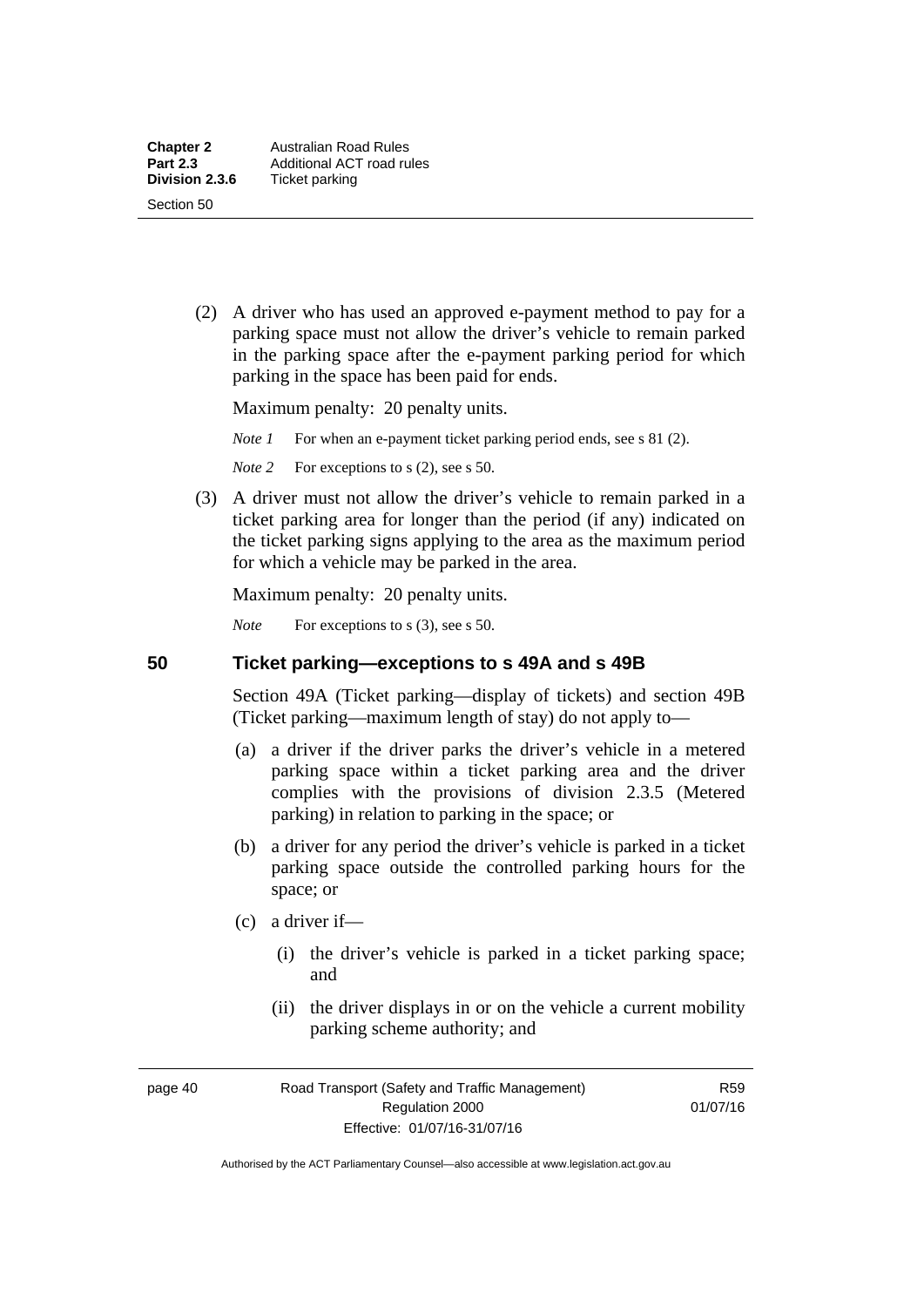- (iii) the driver complies with the conditions (if any) of the authority; or
- (d) a driver if—
	- (i) the driver's vehicle is parked in a ticket parking space, or on a length of road in a ticket parking area, designated by a *permit zone sign* for use by the holder of a stated kind of parking permit; and
	- (ii) the driver displays in or on the vehicle a current parking permit of that kind; and
	- (iii) the driver complies with the conditions (if any) of the permit.

#### **51 Temporary closure of ticket parking spaces and areas**

- (1) If the road transport authority decides that the use of a ticket parking area, or ticket parking space, should be temporarily discontinued, the authority may close the area or space by—
	- (a) for the closure of a ticket parking area—installing a sign, at or near each traffic sign applying to the area, that displays words to the effect that the area is closed; or
	- (b) for the closure of a ticket parking space—installing a sign, at or near the space, that displays words to that effect.
- (2) If a parking authority decides that the use of a ticket parking area, or ticket parking space, within its area of operations should be temporarily discontinued, the authority may close the area or space  $by-$ 
	- (a) for the closure of a ticket parking area—installing a sign, at or near each traffic sign applying to the area, that displays words to the effect that the area is closed; or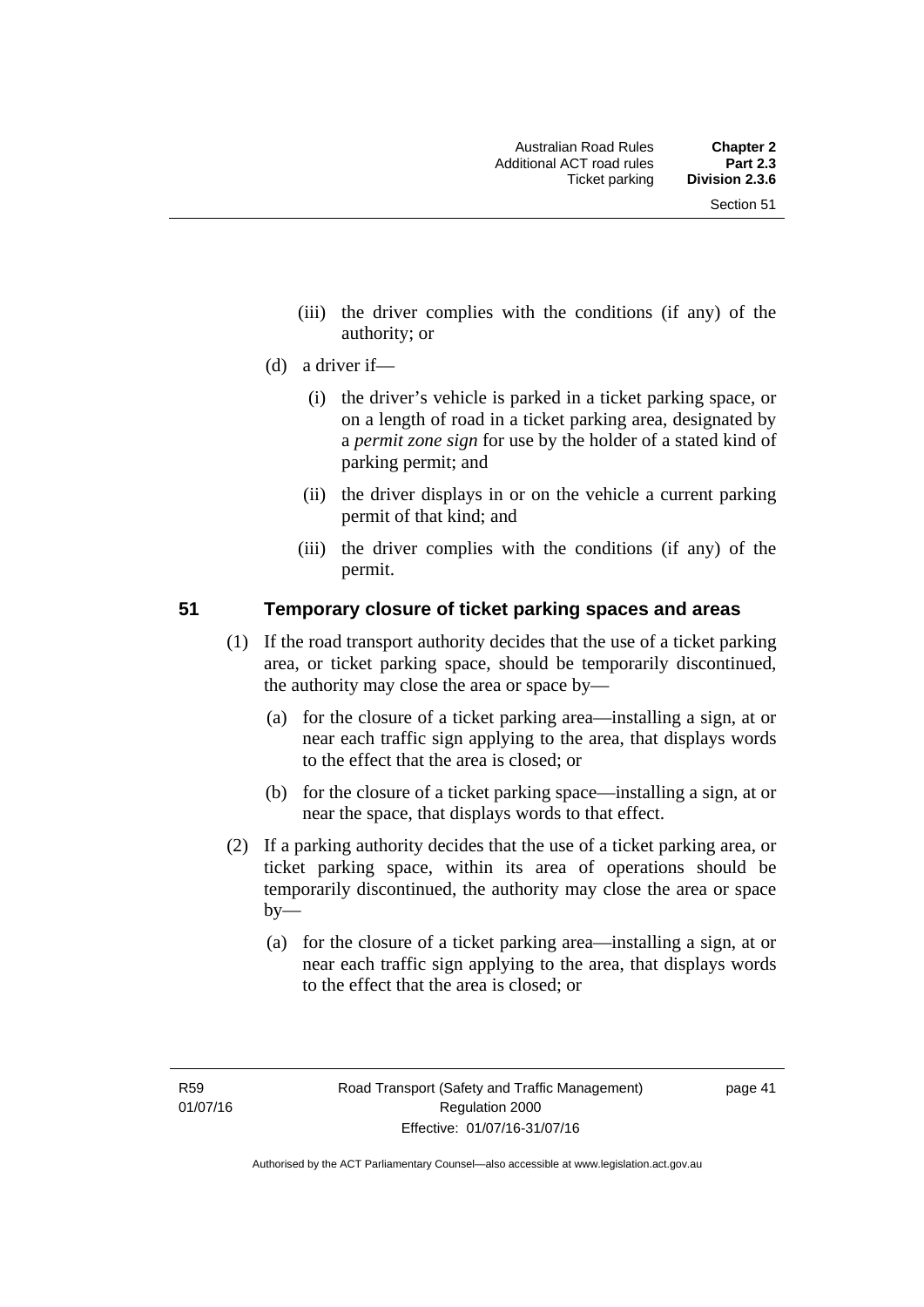Section 52

- (b) for the closure of a ticket parking space—installing a sign, at or near the space, that displays words to that effect.
- *Note* Section 75A provides for the road transport authority to declare parking authorities and s 76A provides for the operation of ticket parking schemes by parking authorities.
- (3) A driver must not park in a ticket parking area or ticket parking space that has been closed under subsection (1) or (2).

Maximum penalty: 20 penalty units.

(4) In this section:

*sign* includes a board, device, plate, screen, words or anything else, whether or not installed with or on a traffic sign.

## **52 Use of false or damaged parking tickets etc**

- (1) This section applies in relation to a vehicle that is parked in a ticket parking space within a ticket parking area.
- (2) A person must not display in or on the vehicle—
	- (a) anything resembling a parking ticket that falsely suggests that the relevant parking fee for parking in the space has been paid; or
	- (b) a parking ticket that has been changed, damaged or defaced.

Maximum penalty: 20 penalty units.

 (3) Subsection (2) does not apply if the parking ticket was not changed, damaged or defaced in a material particular.

#### **53 Misuse of parking ticket machines**

A person must not—

(a) insert in a parking ticket machine anything other than coins, or another means of payment, appropriate for the machine; or

page 42 Road Transport (Safety and Traffic Management) Regulation 2000 Effective: 01/07/16-31/07/16

R59 01/07/16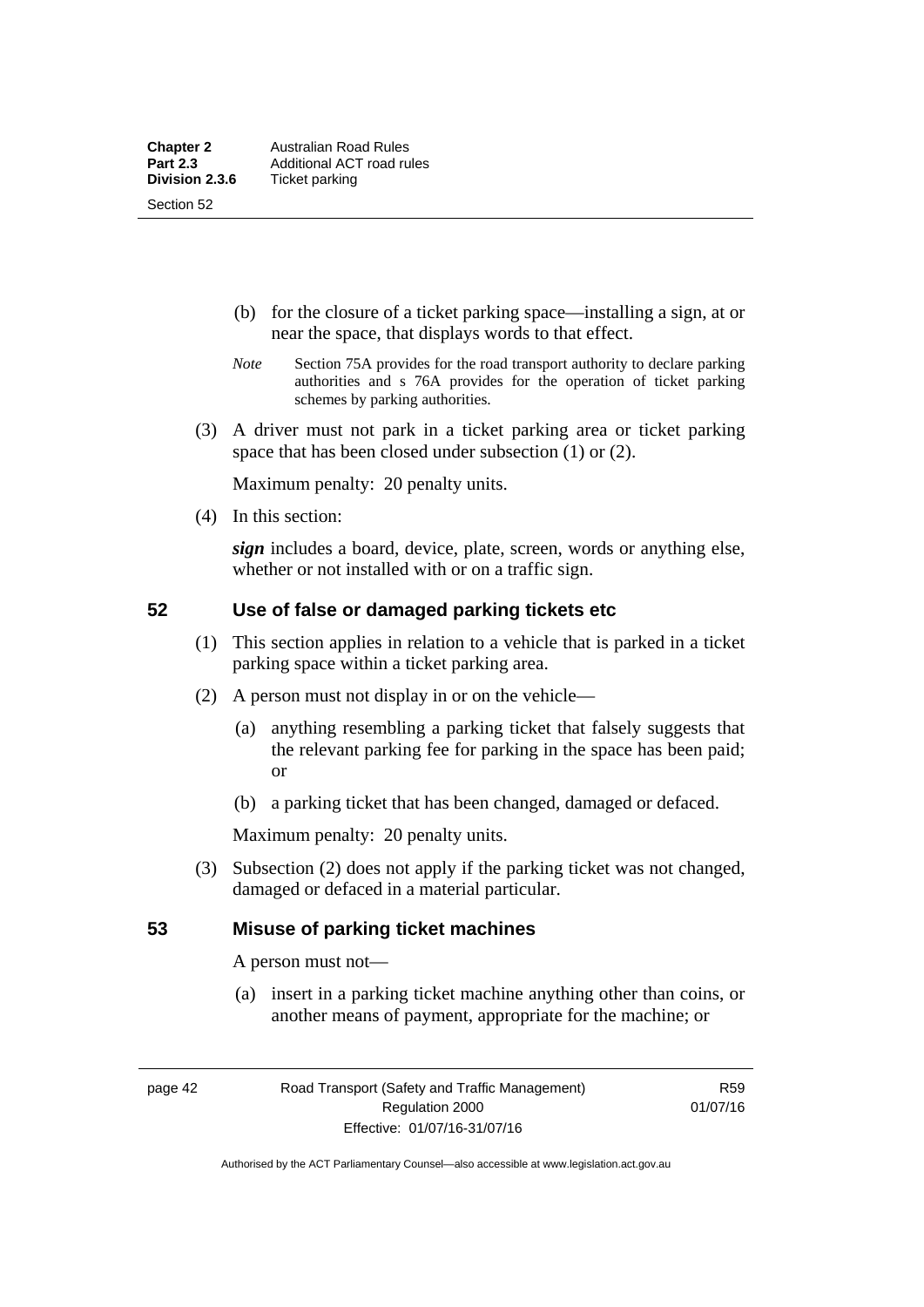(b) attach anything (for example, advertising material) to a parking ticket machine.

Maximum penalty: 20 penalty units.

*Note* An example is part of the regulation, is not exhaustive and may extend, but does not limit, the meaning of the provision in which it appears (see [Legislation Act,](http://www.legislation.act.gov.au/a/2001-14) s 126 and s 132).

#### **54 Interfering with parking ticket machines etc**

A person must not—

- (a) do anything that interferes with (or is likely to interfere with) the proper working of a parking ticket machine; or
- (b) fraudulently operate a parking ticket machine.

Maximum penalty: 20 penalty units.

#### **55 Interfering with parking tickets**

A person commits an offence if—

- (a) the person removes, changes, damages, defaces or otherwise interferes with a parking ticket that is in or on a vehicle; and
- (b) the vehicle is parked in a ticket parking area; and
- (c) the person is not—
	- (i) the driver of the vehicle; or
	- (ii) the responsible person for the vehicle.

Maximum penalty: 20 penalty units.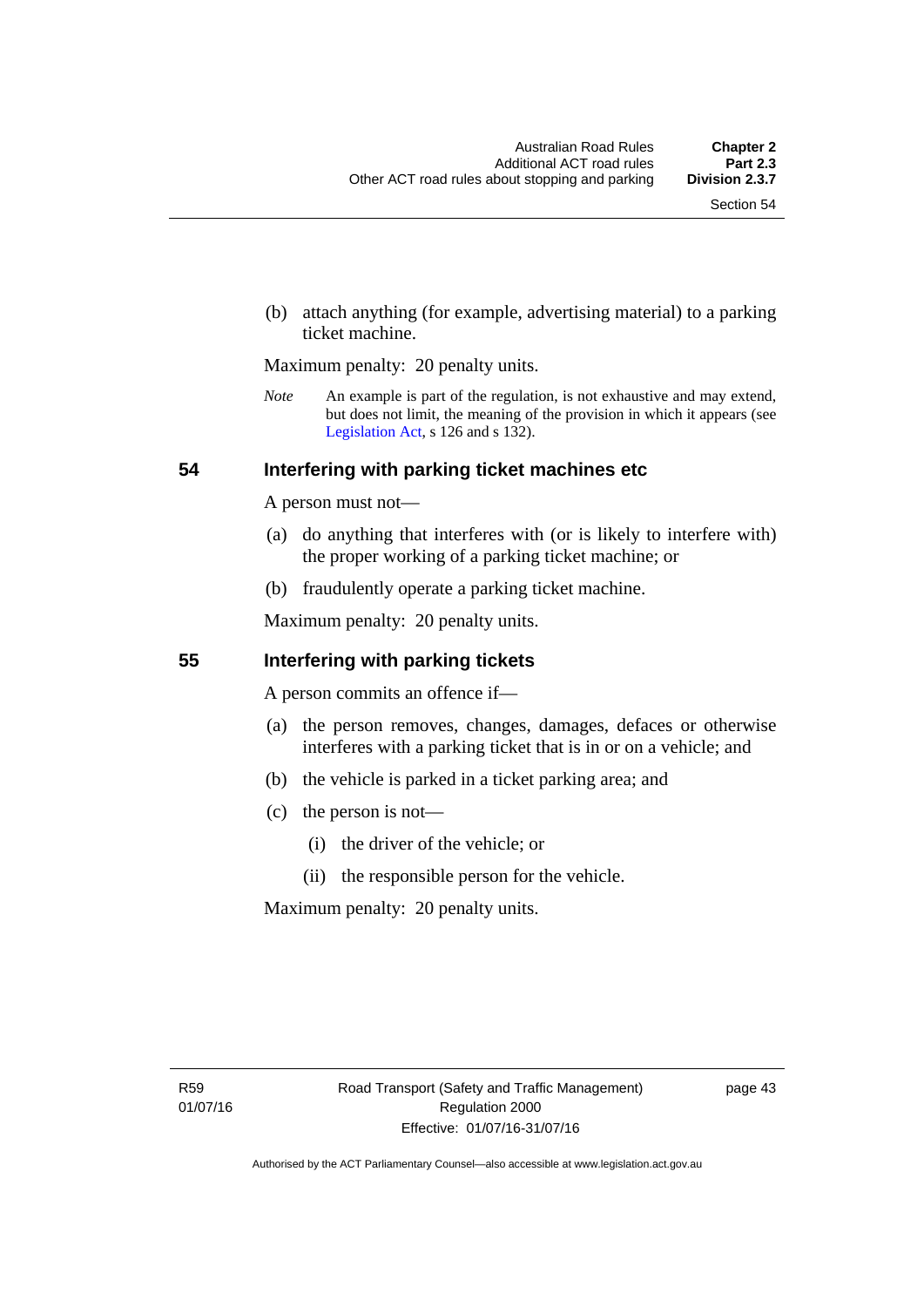Section 56

# **Division 2.3.7 Other ACT road rules about stopping and parking**

*Note* The [Australian Road Rules](http://www.legislation.act.gov.au//ni/db_37271/default.asp) contains rules about the stopping and parking of vehicles, including the following:

- r 189 (which is about double parking)
- r 203 (which is about stopping in a parking area for people with disabilities)
- r 205 (which is about parking for longer than indicated)
- r 207 (which is about parking where fees are payable)
- r 208 (which is about parallel parking on a road, except in a median strip parking area)
- r 209 (which is about parallel parking in a median strip parking area)
- r 210 (which is about angle parking)
- r 211 (which is about parking in parking bays).

## **56 Unauthorised use of parking permits and mobility parking scheme authorities**

 (1) A driver must not display a parking permit in or on the driver's vehicle if the driver is not entitled to do so under the conditions of the permit.

Maximum penalty: 20 penalty units.

 (2) A driver must not display a mobility parking scheme authority in or on the driver's vehicle if the driver is not entitled to do so under the conditions of the authority.

Maximum penalty: 20 penalty units.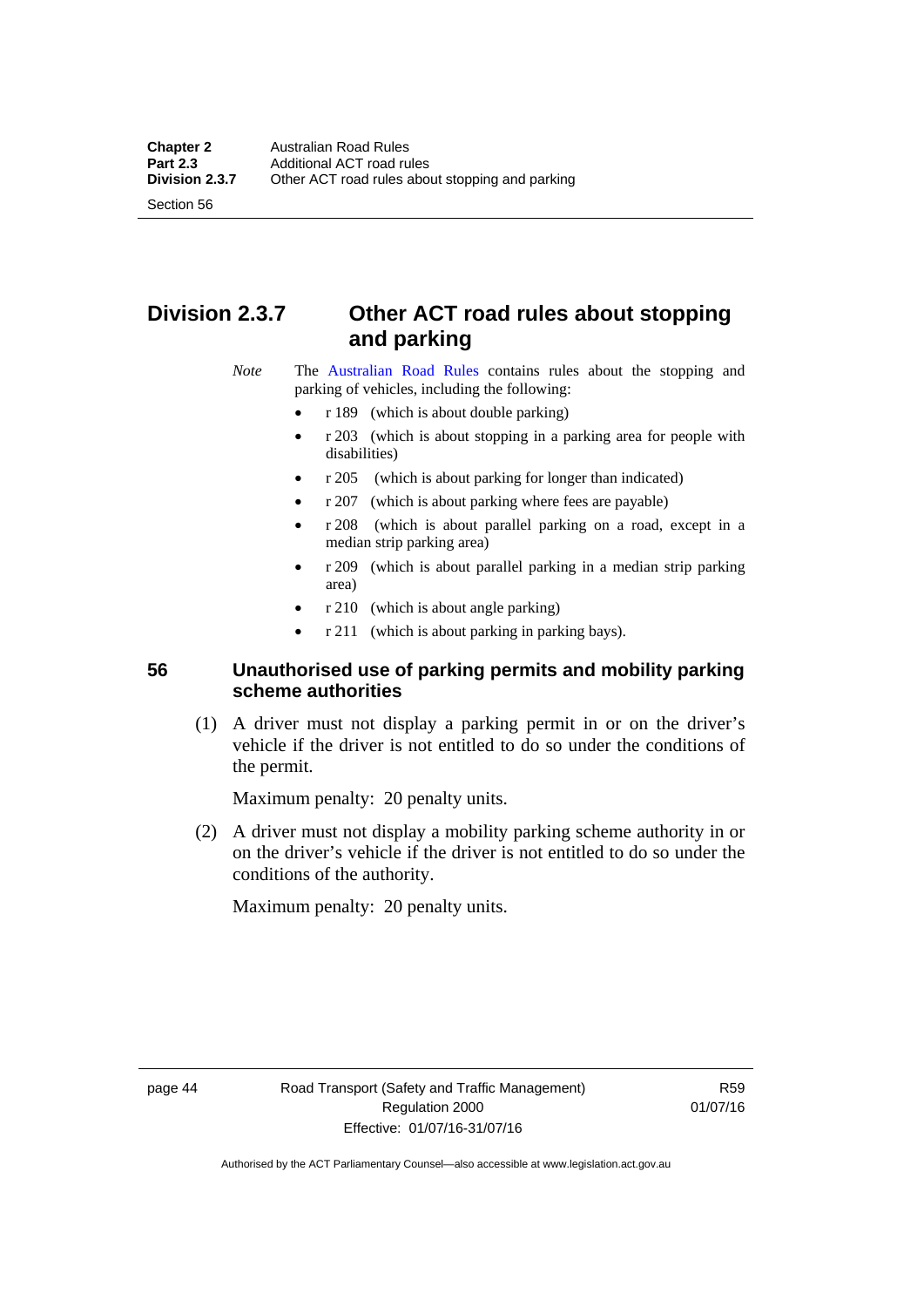## **56A Interfering with parking permits and mobility parking scheme authorities**

A person commits an offence if—

- (a) the person removes, changes, damages, defaces or otherwise interferes with a parking permit or mobility parking scheme authority that is in or on a vehicle; and
- (b) the person is not—
	- (i) the driver of the vehicle; or
	- (ii) the responsible person for the vehicle; or
	- (iii) the person to whom the permit or authority was issued.

Maximum penalty: 20 penalty units.

#### **57A Stopping public buses in bus zones and at bus stops**

- (1) The driver of a public bus must not stop in a bus zone unless the driver—
	- (a) is dropping off, or picking up, passengers; or
	- (b) is stopping for a regular route service.

Maximum penalty: 20 penalty units.

- (2) Subsection (1) does not apply to the driver of a public bus that is not permitted to stop in the bus zone by information on or with the *bus zone sign* applying to the bus zone.
	- *Note* The driver would contravene the [Australian Road Rules,](http://www.legislation.act.gov.au//ni/db_37271/default.asp) r 183.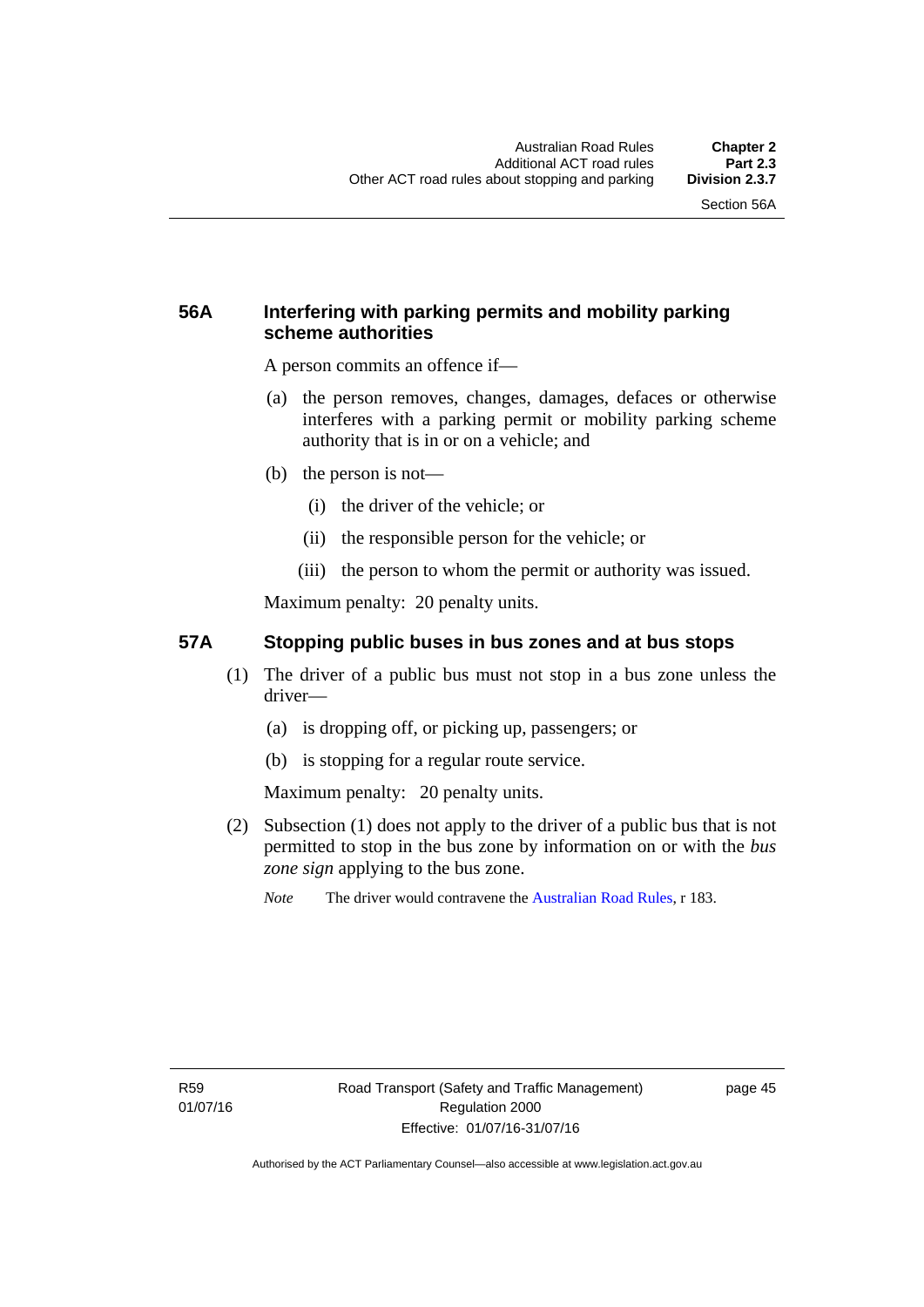- (3) The driver of a public bus must not stop at a bus stop, or on the road, within 20m before a sign on the road that indicates the bus stop, and 10m after the sign, unless the driver—
	- (a) stops at a place on a length of road, or in an area, to which a parking control sign applies and the driver is permitted to stop at that place under the [Australian Road Rules;](http://www.legislation.act.gov.au//ni/db_37271/default.asp) or
	- (b) is dropping off, or picking up, passengers; or
	- (c) is stopping for a regular route service.

Maximum penalty: 20 penalty units.

(4) In this section:

Section 58

*bus stop***—see the Australian Road Rules**, rule 195.

*bus zone***—see the Australian Road Rules**, rule 183.

*bus zone sign*—see the [Australian Road Rules,](http://www.legislation.act.gov.au//ni/db_37271/default.asp) schedule 2, schedule 3, rule 314, rule 315 and rule 316.

*regular route service*—see the *[Road Transport \(Public Passenger](http://www.legislation.act.gov.au/a/2001-62)  Services*) *Act 2001*, section 12 (What is a regular route service?).

#### **58 Stopping in an emergency etc or to comply with another law**

(1) In this section:

*stopping or parking provision of this chapter* means a provision of the following divisions:

- (a) division 2.3.5 (Metered parking);
- (b) division 2.3.6 (Ticket parking);
- (c) division 2.3.7 (Other ACT road rules about stopping and parking).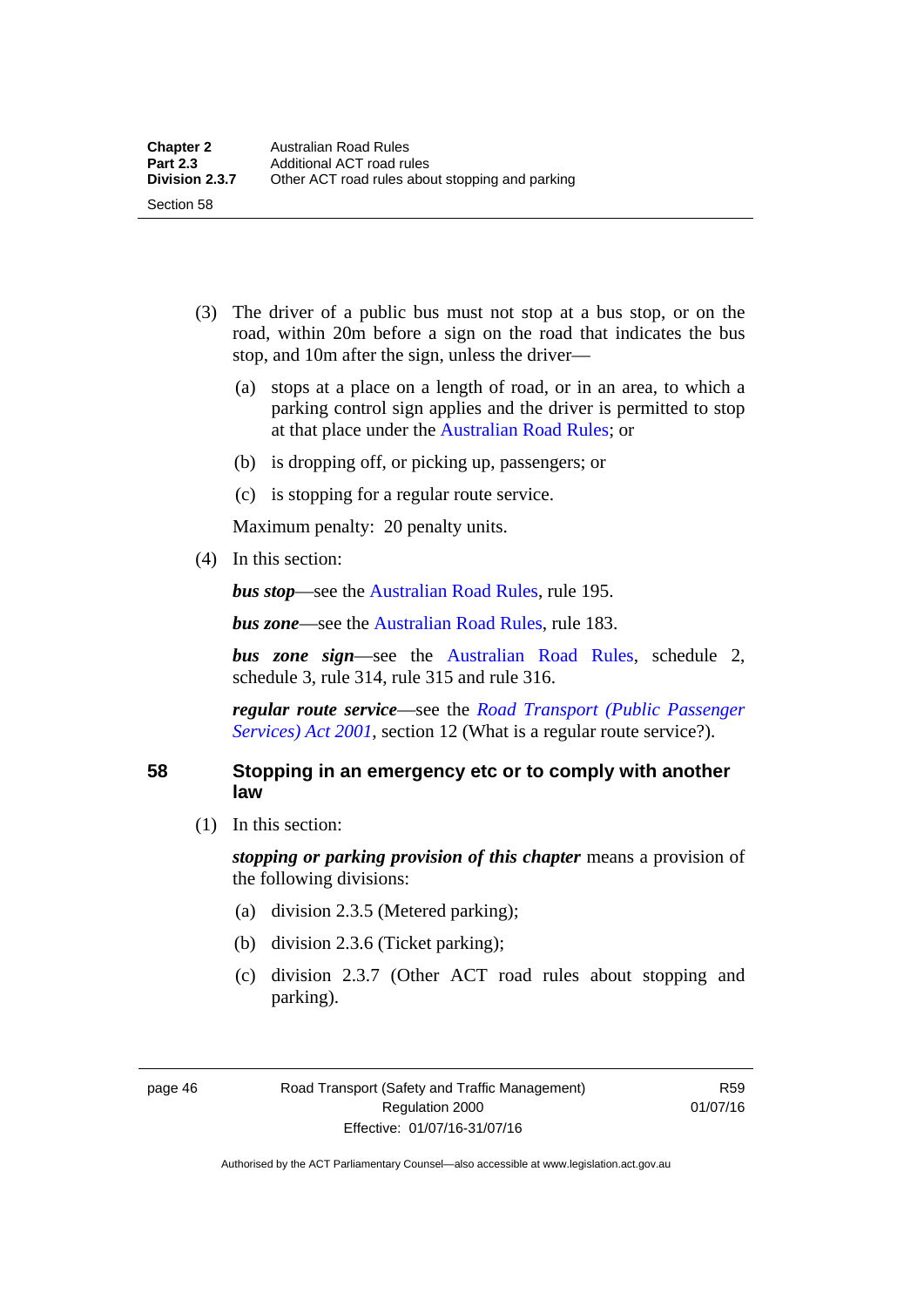- (2) A stopping or parking provision of this chapter does not apply to a driver if—
	- (a) the driver stops at a particular place, or in a particular way, to avoid a collision, and the driver stops for no longer than is necessary to avoid the collision; or
	- (b) the driver stops at a particular place, or in a particular way, because the driver's vehicle is disabled, and the driver stops for no longer than is necessary for the vehicle to be moved safely to a place where the driver is permitted to park the vehicle under the [Australian Road Rules](http://www.legislation.act.gov.au//ni/db_37271/default.asp) and a stopping or parking provision of this chapter; or
	- (c) the driver stops at a particular place, or in a particular way, to deal with a medical or other emergency, and the driver stops for no longer than is necessary in the circumstances; or
	- (d) the driver stops at a particular place, or in a particular way, because the condition of the driver, a passenger, or the driver's vehicle makes it necessary for the driver to stop in the interests of safety, and the driver stops for no longer than is necessary in the circumstances; or
	- (e) the driver stops at a particular place, or in a particular way, to comply with a provision of the [Australian Road Rules](http://www.legislation.act.gov.au//ni/db_37271/default.asp) or a provision of another law, and the driver stops for no longer than is necessary to comply with the provision.

R59 01/07/16 page 47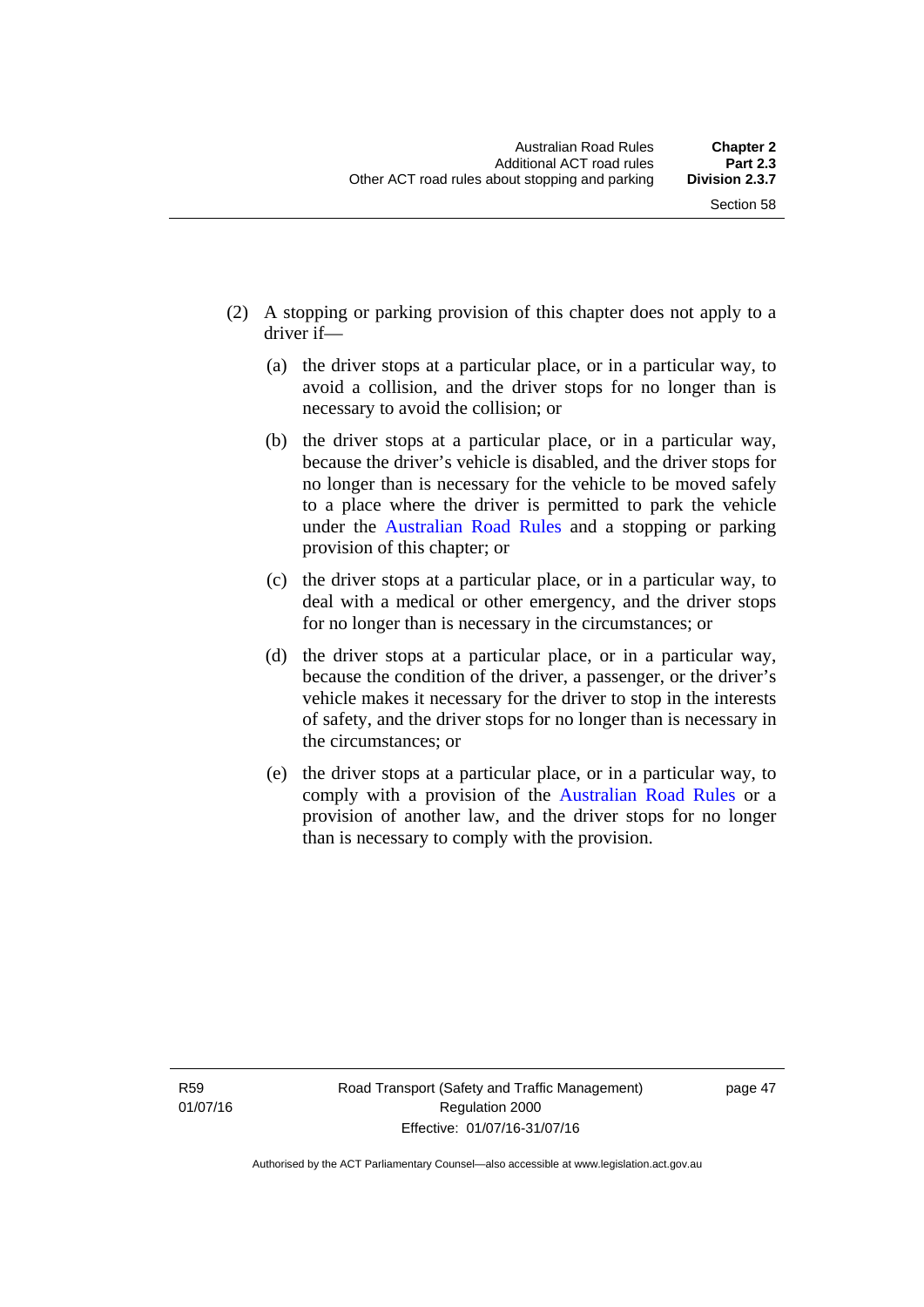Section 60

# **Division 2.3.8 Other ACT road rules**

#### **60 Interrupting funeral processions etc**

A driver must not interfere with, or interrupt, the free passage of—

- (a) a funeral procession or any other lawful procession; or
- (b) any vehicle or person forming part of a procession mentioned in paragraph (a).

Maximum penalty: 20 penalty units.

#### **61 Driving on roads closed to traffic**

A person must not drive a vehicle on a road that is closed to traffic under the [Act](http://www.legislation.act.gov.au/a/1999-80/default.asp), section 30.

Maximum penalty: 20 penalty units.

#### **62 Use of wheeled recreational devices and wheeled toys on roads**

 (1) A person must not travel in or on a wheeled recreational device or wheeled toy on a road while it is attached to another vehicle.

Maximum penalty: 20 penalty units.

 (2) A person travelling in or on a wheeled recreational device or wheeled toy on a road must not permit it to be drawn by another vehicle.

Maximum penalty: 20 penalty units.

 (3) A person must not travel in or on a wheeled recreational device or wheeled toy on a road if anyone travelling in or on it is completely or partly assisted in propelling it by means other than human power or gravity.

Maximum penalty: 20 penalty units.

page 48 Road Transport (Safety and Traffic Management) Regulation 2000 Effective: 01/07/16-31/07/16

R59 01/07/16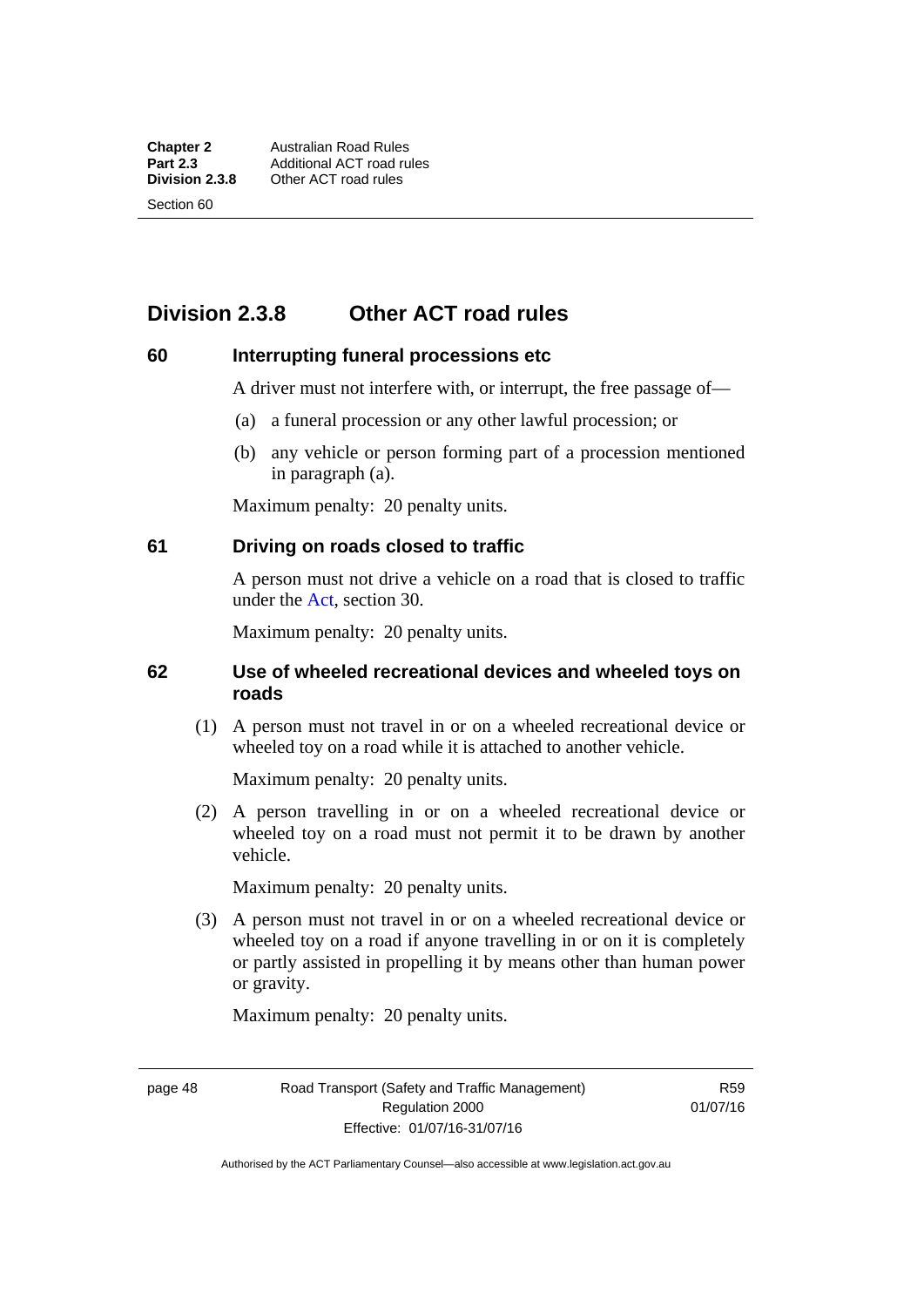# **Part 2.4 Other provisions**

### **63 Devices that are prescribed traffic control devices—Act, dict, def** *prescribed traffic control device*

The following things are prescribed traffic control devices:

- (a) any traffic control device that has effect for the [Australian](http://www.legislation.act.gov.au//ni/db_37271/default.asp)  [Road Rules](http://www.legislation.act.gov.au//ni/db_37271/default.asp) under the [Australian Road Rules](http://www.legislation.act.gov.au//ni/db_37271/default.asp), rule 315;
- (b) any traffic-related item that has effect for the [Australian Road](http://www.legislation.act.gov.au//ni/db_37271/default.asp)  [Rules](http://www.legislation.act.gov.au//ni/db_37271/default.asp) under the [Australian Road Rules](http://www.legislation.act.gov.au//ni/db_37271/default.asp), rule 319;
- (c) any pay parking device, pay parking sign and parking meter hood;
- (d) any device, plate, screen, words or anything else on or with anything mentioned in paragraph (a), (b) or (c).

#### **64 Preventing prescribed traffic control devices being clearly visible**

 (1) A person must not (except with the approval of the road transport authority) place anything in a position that prevents, or is likely to prevent, a prescribed traffic control device from being clearly visible to the road users to whom it is intended to apply.

Maximum penalty: 20 penalty units.

*Note* The [Act](http://www.legislation.act.gov.au/a/1999-80/default.asp), s 19 (1) also makes it an offence for a person to install or display (or interfere, change or remove) a prescribed traffic control device without appropriate authority.

R59 01/07/16 page 49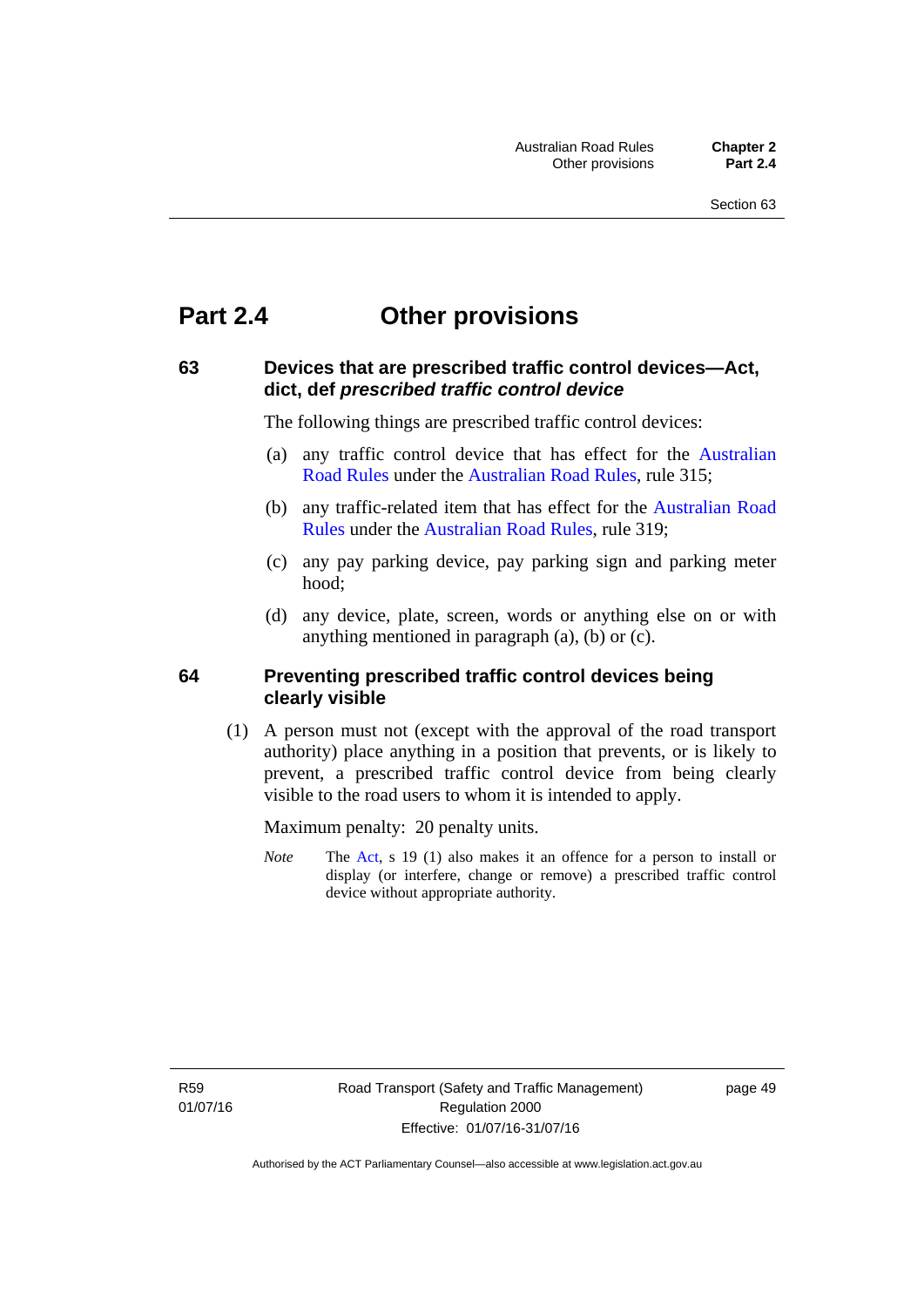- (2) The road transport authority, a police officer or an authorised person—
	- (a) may, orally or in writing, direct a person who has contravened subsection (1) by placing something to remove the thing within a stated reasonable time; or
	- (b) may remove the thing.
- (3) If a person is given a direction under subsection (2) (a), the person must comply with the direction.

Maximum penalty: 20 penalty units.

#### **65 Use of** *do not overtake turning vehicle sign*

A person must not drive a motor vehicle or combination displaying a *do not overtake turning vehicle sign* unless the motor vehicle or combination, together with any load or projection, is at least 7.5m long.

Maximum penalty: 20 penalty units.

#### **66 Approvals etc by road transport authority**

- (1) For the [Australian Road Rules](http://www.legislation.act.gov.au//ni/db_37271/default.asp) and this regulation, the road transport authority may—
	- (a) approve a protective helmet for bicycle riders as an approved bicycle helmet; or
	- (b) approve a booster seat as an approved booster seat; or
	- (c) approve a child restraint as an approved child restraint; or
	- (d) approve a child safety harness as an approved child safety harness; or
	- (e) approve a protective helmet for motorbike riders as an approved motorbike helmet; or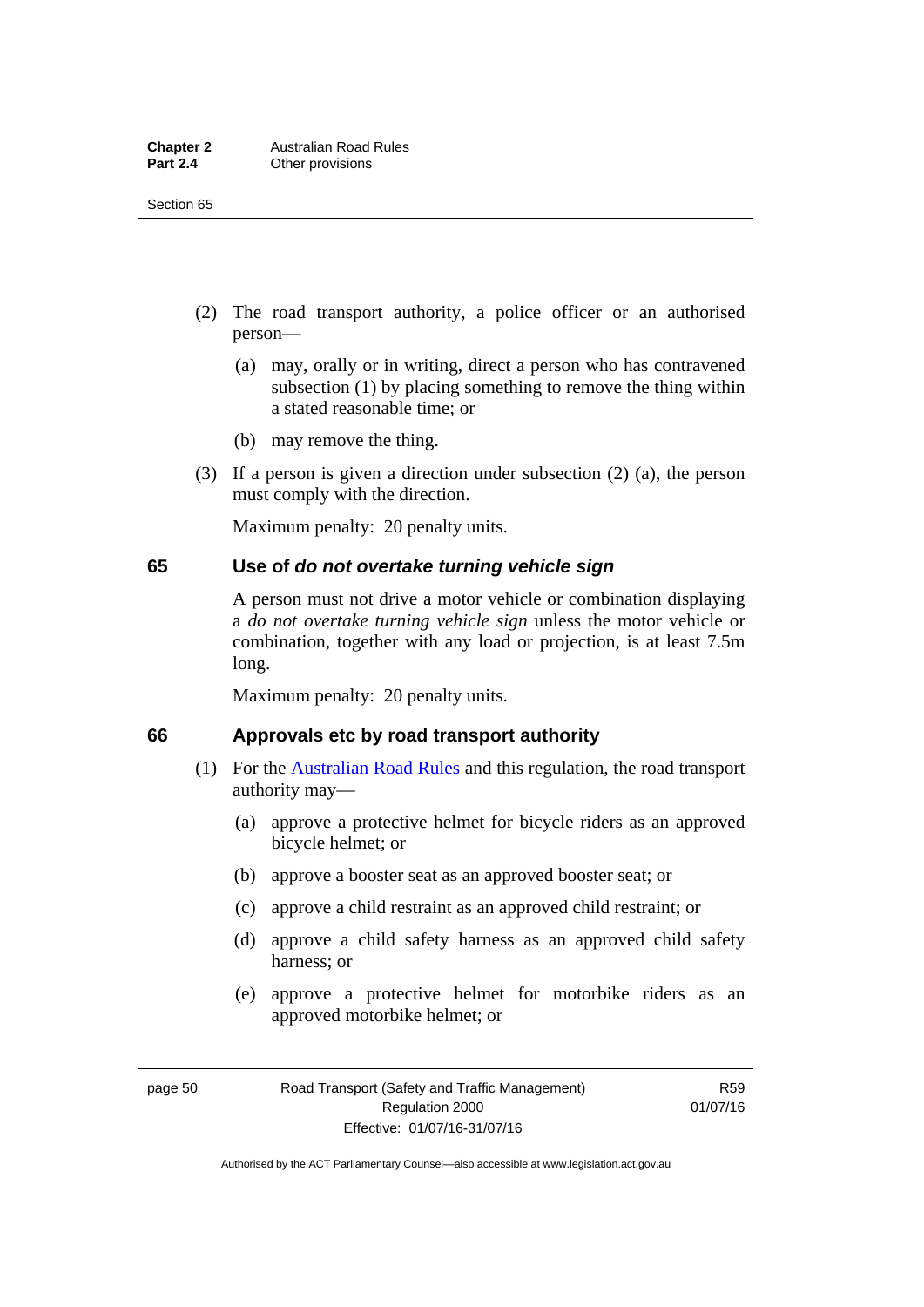- (f) approve a canopy, cage or other device fitted to a vehicle; or
- (g) declare a person to be an emergency worker.
- (2) An approval or declaration is a disallowable instrument.
	- *Note* A disallowable instrument must be notified, and presented to the Legislative Assembly, under the [Legislation Act.](http://www.legislation.act.gov.au/a/2001-14)

#### **67 Exemption from requirement about riding on motorbikes**

The road transport authority may, for the purpose of allowing a sporting or similar event to be filmed, exempt a person from the [Australian Road Rules](http://www.legislation.act.gov.au//ni/db_37271/default.asp), rule 271 (2) to the extent that it requires the person to face forward while being carried as a passenger on a motorbike.

#### **68 Defence of complying with direction of police officer or authorised person**

- (1) It is a defence to a prosecution of a person for an offence against a provision of this chapter if, at the time of the offence, the person was obeying a direction given to the person under the [Australian](http://www.legislation.act.gov.au//ni/db_37271/default.asp)  [Road Rules,](http://www.legislation.act.gov.au//ni/db_37271/default.asp) rule 304 (1).
- (2) To remove any doubt, it is declared that a person must obey a direction given to the person under the [Australian Road Rules](http://www.legislation.act.gov.au//ni/db_37271/default.asp), rule 304 (1), whether or not the person may contravene a provision of this chapter by obeying the direction.

R59 01/07/16 page 51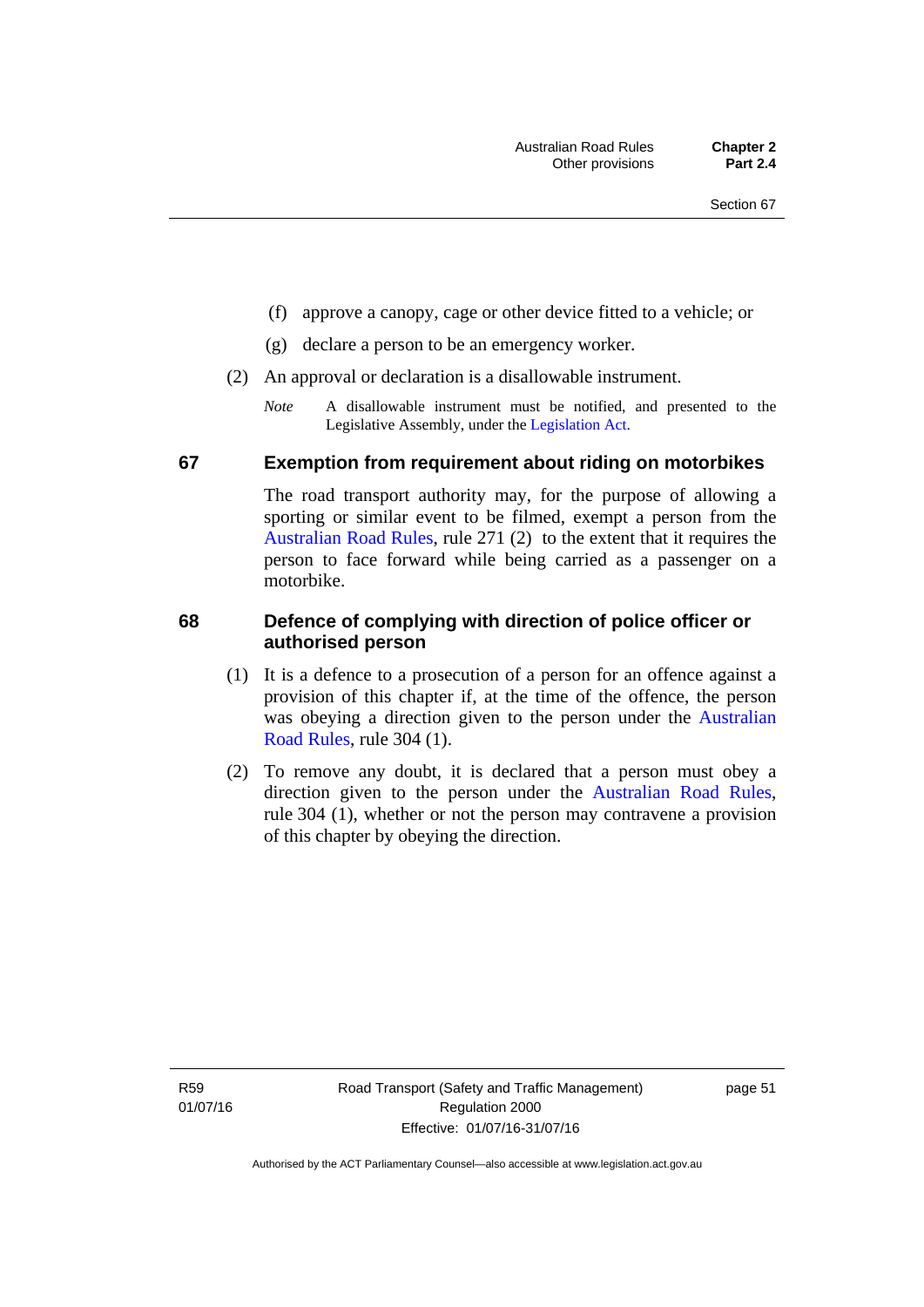## **69 Exemption for driver of police vehicle—generally—Act, s 35**

- (1) An exemption provision does not apply to the driver of a police vehicle if—
	- (a) in the circumstances—
		- (i) the driver is taking reasonable care; and
		- (ii) it is reasonable that the provision should not apply, having regard to the road and traffic conditions at the time; and
	- (b) if the vehicle is a motor vehicle that is moving—the vehicle is displaying a blue or red flashing light or sounding an alarm.
	- *Note* This section also applies to a rider of a police motorbike (see *[Road](http://www.legislation.act.gov.au/a/1999-77)  [Transport \(General\) Act 1999](http://www.legislation.act.gov.au/a/1999-77)*, dict defs *drive*, *driver*, *ride* and *vehicle*).
- (2) Subsection (1) (b) does not apply to the driver if, in the circumstances, it is reasonable—
	- (a) not to display the light or sound the alarm; or
	- (b) for the vehicle not to be fitted or equipped with a blue or red flashing light or an alarm.
- (3) In this section:

*exemption provision* means—

- (a) the [Act,](http://www.legislation.act.gov.au/a/1999-80/default.asp) section 5B (Burnouts and other prohibited conduct); or
- (b) the [Act](http://www.legislation.act.gov.au/a/1999-80/default.asp), section 7 (Furious, reckless or dangerous driving), to the extent the section relates to furious or dangerous driving; or
- (c) part 2.1 (Incorporation into ACT law); or
- (d) part 2.2 (How the [Australian Road Rules](http://www.legislation.act.gov.au//ni/db_37271/default.asp) are incorporated); or
- (e) part 2.3 (Additional ACT road rules).

page 52 Road Transport (Safety and Traffic Management) Regulation 2000 Effective: 01/07/16-31/07/16

R59 01/07/16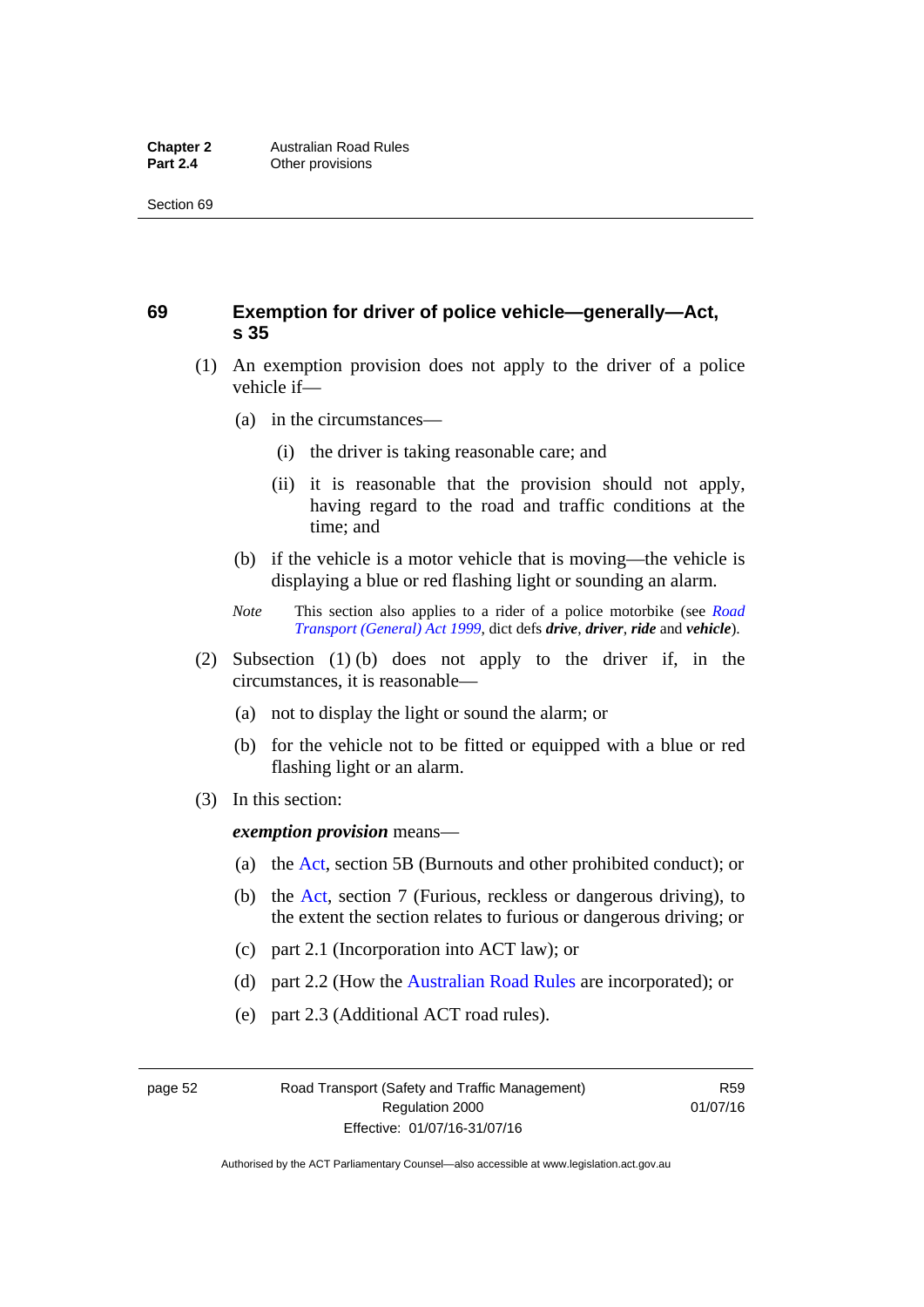## **69A Exemption for driver of police vehicle—training and assessment**

- (1) An exemption provision does not apply to the driver of a police vehicle if—
	- (a) the driver is doing police driver training or police driver assessment; and
	- (b) in the circumstances—
		- (i) the driver is taking reasonable care; and
		- (ii) it is reasonable that the provision should not apply, having regard to the road and traffic conditions at the time; and
	- (c) if the vehicle is a motor vehicle that is moving—the vehicle is displaying a blue or red flashing light or sounding an alarm.
	- *Note* This section also applies to a rider of a police motorbike (see *[Road](http://www.legislation.act.gov.au/a/1999-77)  [Transport \(General\) Act 1999](http://www.legislation.act.gov.au/a/1999-77)*, dict defs *drive*, *driver*, *ride* and *vehicle*).
- (2) Subsection (1) (c) does not apply to the driver if, in the circumstances, it is reasonable—
	- (a) not to display the light or sound the alarm; or
	- (b) for the vehicle not to be fitted or equipped with a blue or red flashing light or an alarm.
- (3) In this section:

*AFP* means the Australian Federal Police.

#### *exemption provision* means—

- (a) the [Act](http://www.legislation.act.gov.au/a/1999-80/default.asp), section 5B (Burnouts and other prohibited conduct); or
- (b) the [Act](http://www.legislation.act.gov.au/a/1999-80/default.asp), section 7 (Furious, reckless or dangerous driving), to the extent the section relates to furious or dangerous driving; or
- (c) part 2.1 (Incorporation into ACT law); or

R59 01/07/16 page 53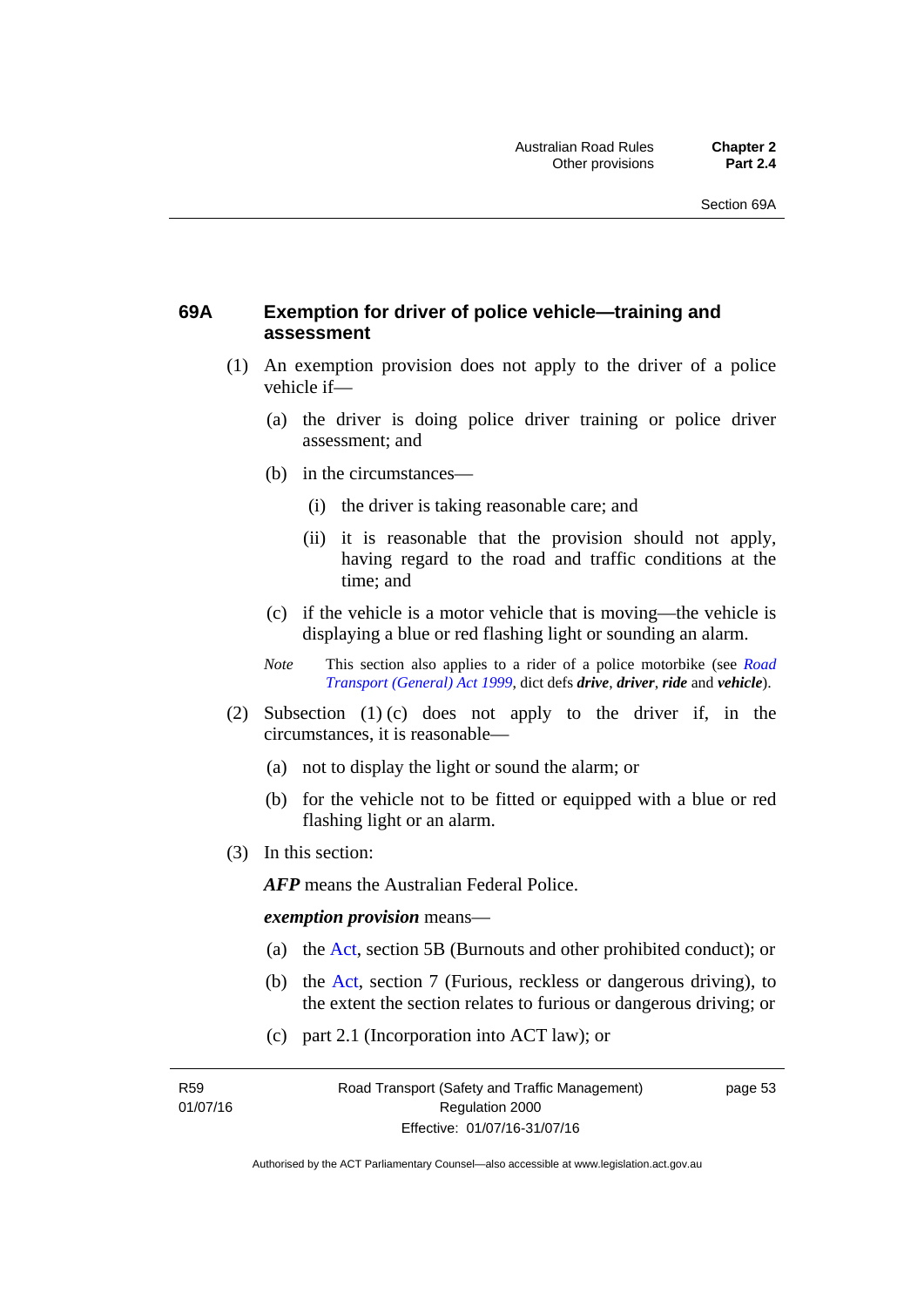- (d) part 2.2 (How the [Australian Road Rules](http://www.legislation.act.gov.au//ni/db_37271/default.asp) are incorporated); or
- (e) part 2.3 (Additional ACT road rules).

*police driver assessment* means an assessment conducted by an AFP employee or contractor of a police officer's ability to drive a police vehicle in the exercise of the police officer's functions as a police officer.

*police driver training* means training provided by the AFP, or an AFP contractor, that teaches a police officer how to drive a police vehicle for the purpose of the exercise of the police officer's functions as a police officer.

*police officer* includes a person who is training to become a police officer.

### **70 Exemption for driver of emergency vehicles**

A provision of this chapter does not apply to the driver of an emergency vehicle if—

- (a) in the circumstances—
	- (i) the driver is taking reasonable care; and
	- (ii) it is reasonable that the provision should not apply; and
- (b) if the vehicle is a motor vehicle that is moving—the vehicle is displaying a blue or red flashing light or sounding an alarm.

### **71 Stopping and parking exemption for police and emergency vehicles and authorised people**

(1) In this section:

*stopping or parking provision of this chapter*—see section 58 (1).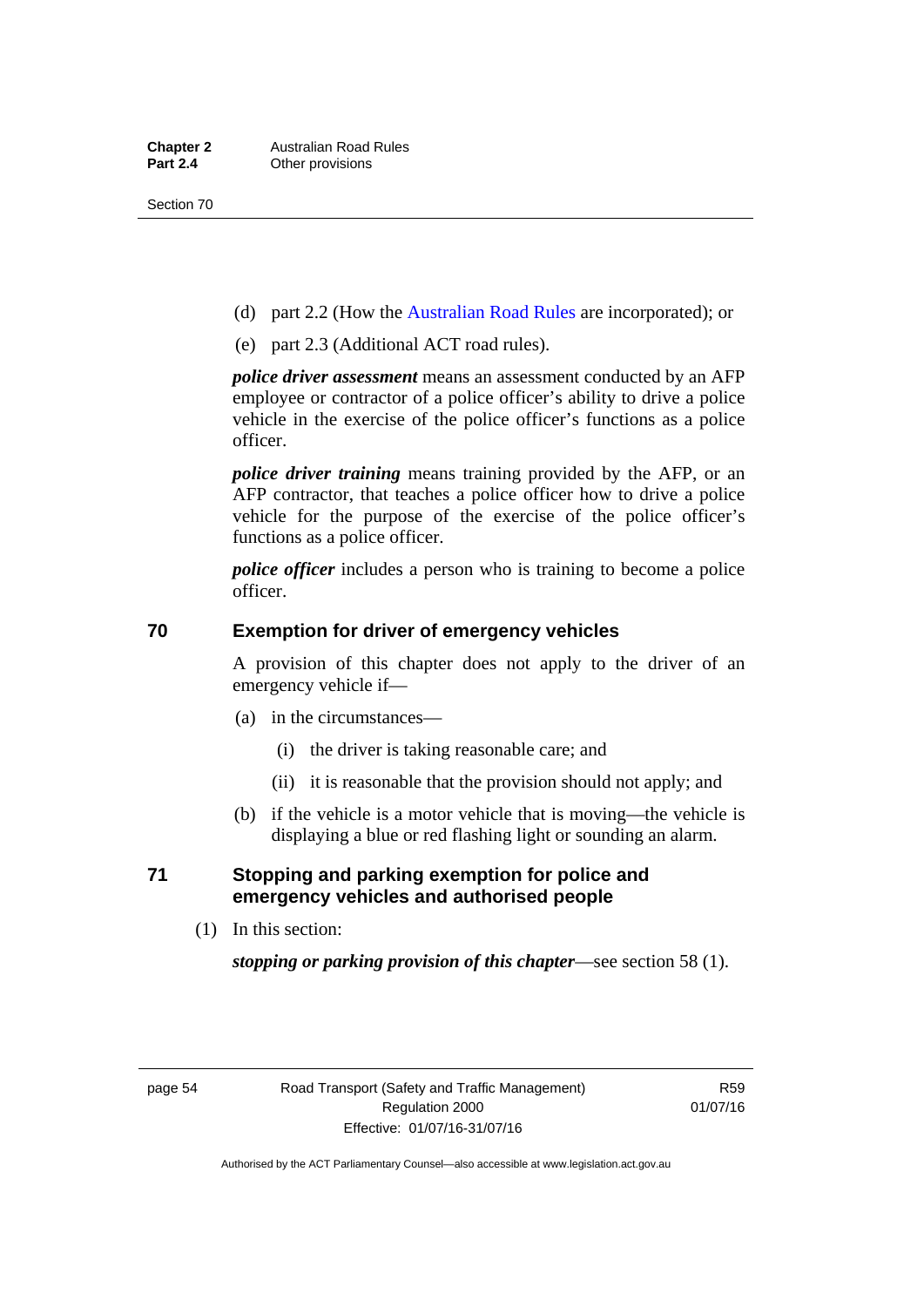- (2) A stopping or parking provision of this chapter does not apply to the driver of a police vehicle or emergency vehicle if, in the circumstances—
	- (a) the driver is taking reasonable care; and
	- (b) it is reasonable that the provision should not apply.
- (3) A stopping or parking provision of this chapter does not apply to an authorised person who is driving a vehicle in the course of the person's duty as an authorised person if, in the circumstances—
	- (a) the person is taking reasonable care; and
	- (b) it is reasonable that the provision should not apply.

page 55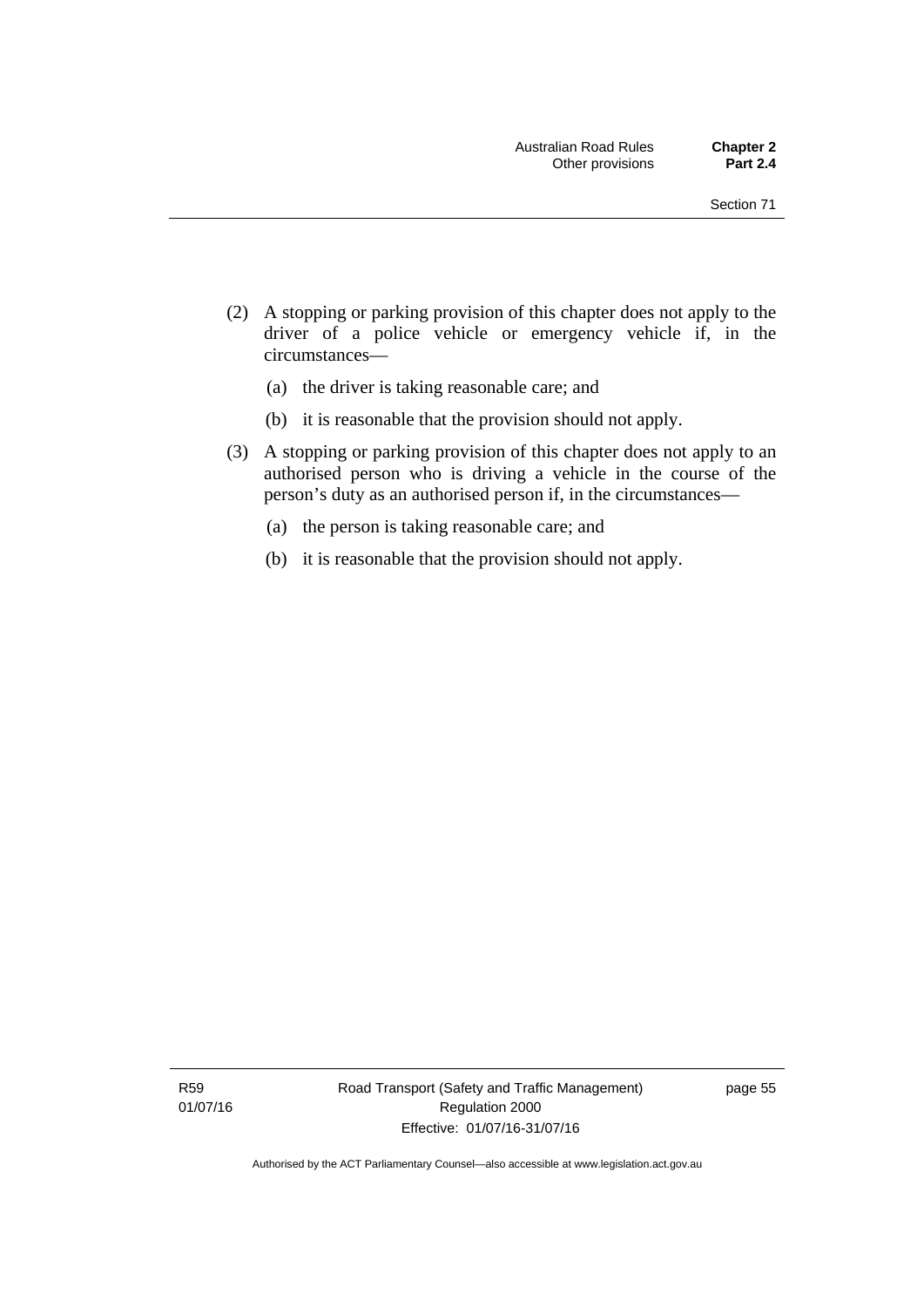# **Chapter 3 Parking**

# **Part 3.1 Parking schemes**

# **Division 3.1.1 Metered parking schemes**

# **72 Metered parking schemes**

- (1) The road transport authority may establish and operate metered parking schemes for any length of road or area.
- (2) For a metered parking scheme, the road transport authority—
	- (a) may set aside metered parking spaces; and
	- (b) may install parking meters for the payment of fees for metered parking spaces.

# **73 Metered parking areas**

- (1) The road transport authority may set aside a length of road or area as a metered parking area.
- (2) A metered parking area must be designated by metered parking signs.

# **74 Parking meters**

- (1) A parking meter must be installed at the space to which it applies or, if a parking meter applies to 2 or more spaces, close to the spaces.
- (2) The parking meter applying to a metered parking space must show or be capable of showing the fees fixed for the space under this division.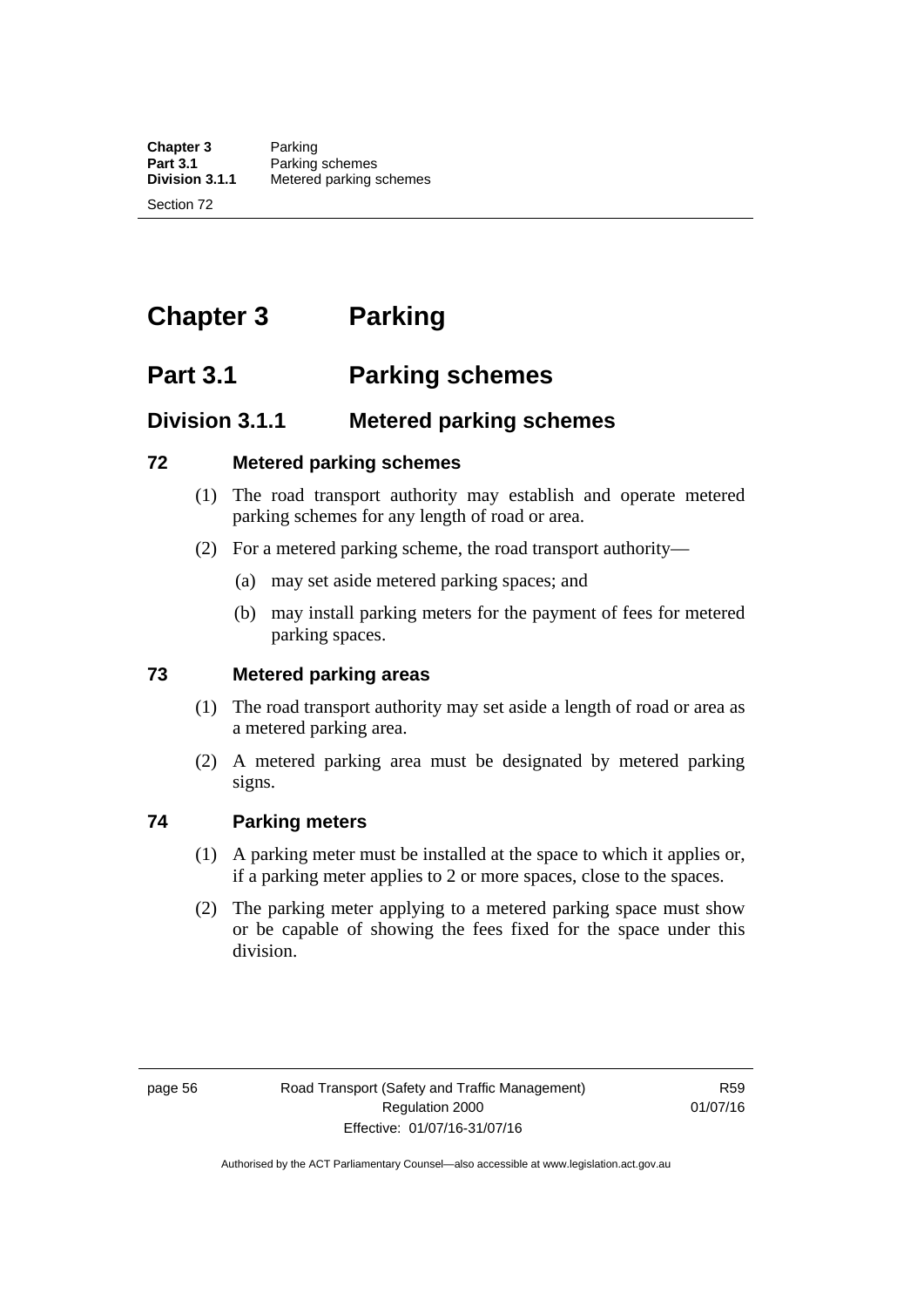- (3) A parking meter must clearly show, or be capable of clearly showing, whether the relevant parking fee for the parking of a vehicle in the metered parking space or spaces to which it applies has been paid.
- (4) A multi-space parking meter must also identify each metered parking space by its number.

# **75 Metered parking spaces**

- (1) A metered parking space must be designated by a road marking.
- (2) For a metered parking space to which a multi-space parking meter applies, the number for the space and an arrow indicating the direction of the meter must be marked in or adjacent to the space.

# **Division 3.1.2 Ticket parking schemes**

*Note* The [Australian Road Rules](http://www.legislation.act.gov.au//ni/db_37271/default.asp), r 207 (2) provides that a driver who parks in a ticket parking area must pay the fee and obey the instructions on the ticket. See also s 16.

# **75A Parking authorities**

- (1) A person may apply to the road transport authority to be a parking authority for a stated area.
- (2) The road transport authority may declare the person to be a parking authority for a stated area (the *area of operations*).
	- *Note* The power to make the declaration includes the power to amend or repeal it (see [Legislation Act,](http://www.legislation.act.gov.au/a/2001-14) s 46).
- (3) The declaration is a disallowable instrument.
	- *Note* A disallowable instrument must be notified, and presented to the Legislative Assembly, under the [Legislation Act.](http://www.legislation.act.gov.au/a/2001-14)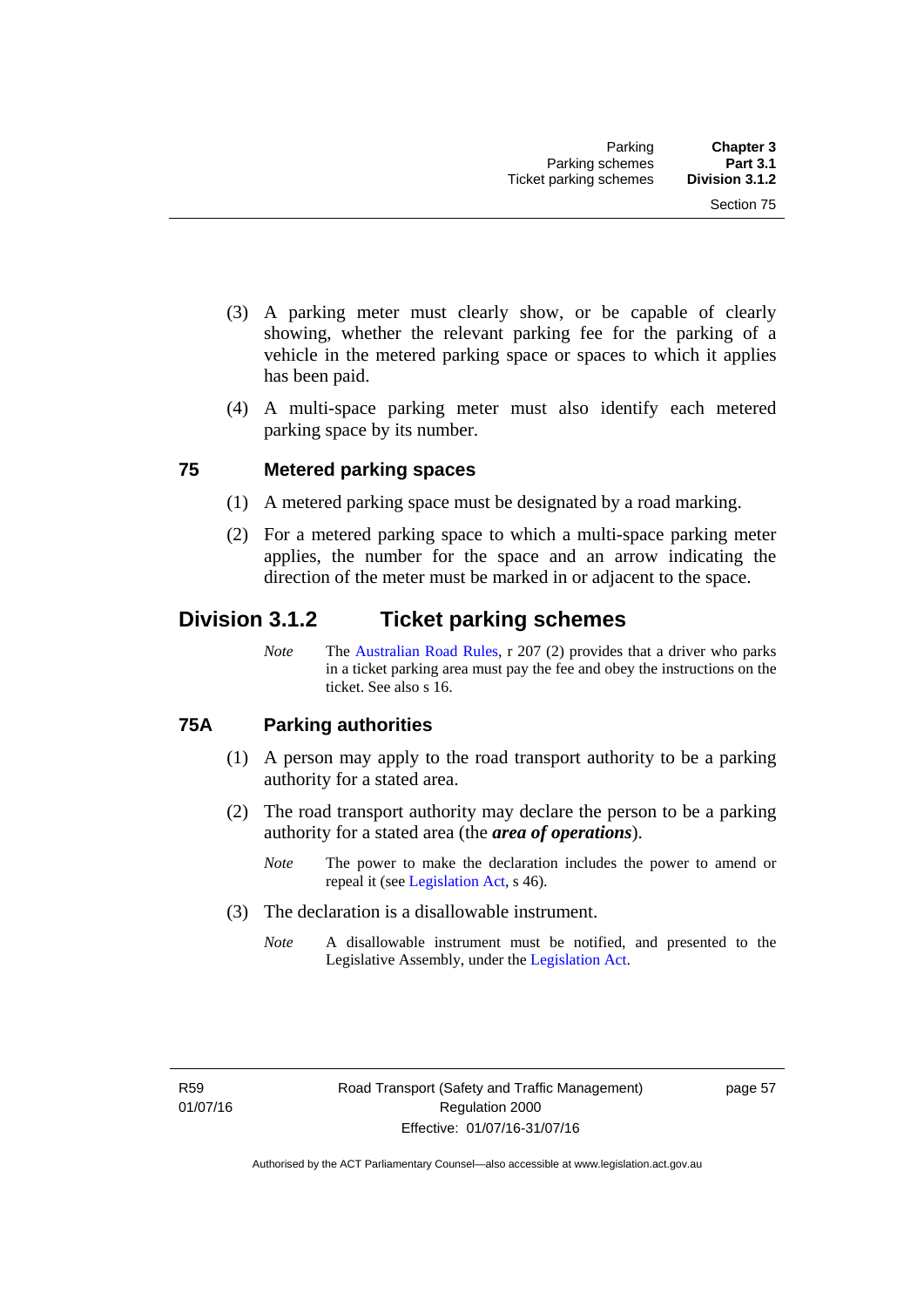# **75B Parking authority guidelines**

- (1) The road transport authority must establish guidelines for section 76A (the *parking authority guidelines*).
- (2) The parking authority guidelines are a disallowable instrument.
	- *Note* A disallowable instrument must be notified, and presented to the Legislative Assembly, under the [Legislation Act.](http://www.legislation.act.gov.au/a/2001-14)
- (3) A parking authority is not entitled to provide, or charge for, parking in a ticket parking area if the parking authority does not comply with the parking authority guidelines.
- (4) A parking authority is taken to comply with the parking authority guidelines until the contrary is proved.

#### **76 Ticket parking schemes—road transport authority**

- (1) The road transport authority may establish and operate a ticket parking scheme for any length of road or area.
- (2) For a ticket parking scheme, the road transport authority—
	- (a) may set aside a length of road or area as a ticket parking area; and
	- (b) may adopt the ways of, and schemes for, payment of the fees the authority considers appropriate; and
	- (c) may install pay parking devices.

# **76AA Approval of e-payment method**

(1) The road transport authority may approve an e-payment method (an *approved e-payment method*) for a driver of a vehicle to pay for the use of a parking space in a ticket parking area.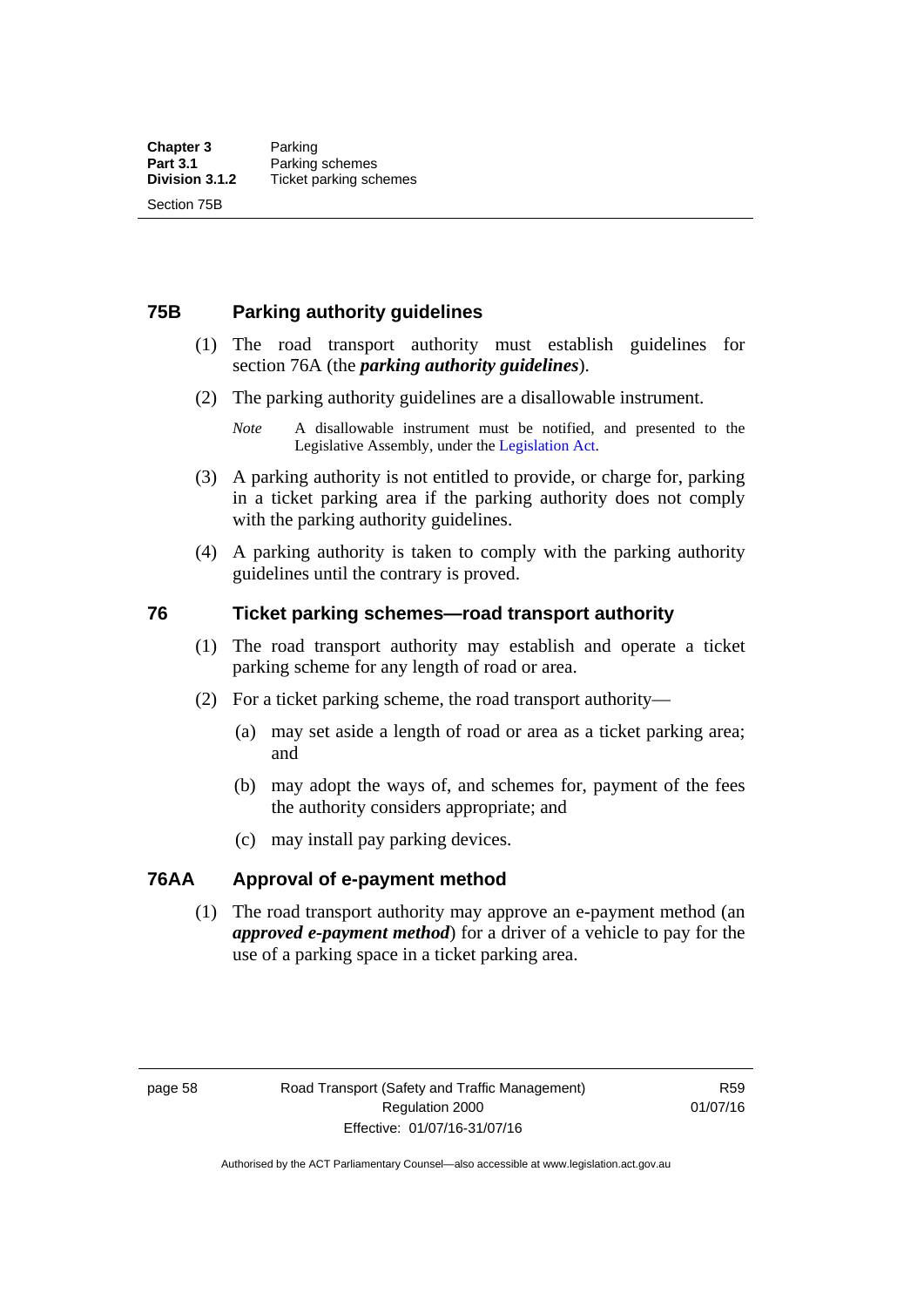- (2) The road transport authority may not approve an e-payment method unless satisfied that the system supporting the method is capable of—
	- (a) giving the road transport authority contemporary information about fees paid for parking spaces in ticket parking areas; and
	- (b) keeping a record of each transaction; and
	- (c) giving a person using the method an electronic receipt for the transaction.
- (3) An approval is a notifiable instrument.

*Note* A notifiable instrument must be notified under the [Legislation Act](http://www.legislation.act.gov.au/a/2001-14).

(4) In this section:

*e-payment method* means a method for payment using an electronic device.

#### **76A Ticket parking schemes—parking authorities**

- (1) A parking authority may, in accordance with the parking authority guidelines, establish and operate a ticket parking scheme for any length of road or area within its area of operations.
- (2) For a ticket parking scheme, the parking authority may, in accordance with the parking authority guidelines—
	- (a) set aside a length of road or area within its area of operations as a ticket parking area; and
	- (b) fix fees for the parking of vehicles in the area; and
	- (c) adopt the ways of, and schemes for, payment of the fees the authority considers appropriate; and
	- (d) install pay parking devices.
	- *Note* Section 75A provides for the road transport authority to declare parking authorities and s 75B provides for parking authority guidelines.

R59 01/07/16 page 59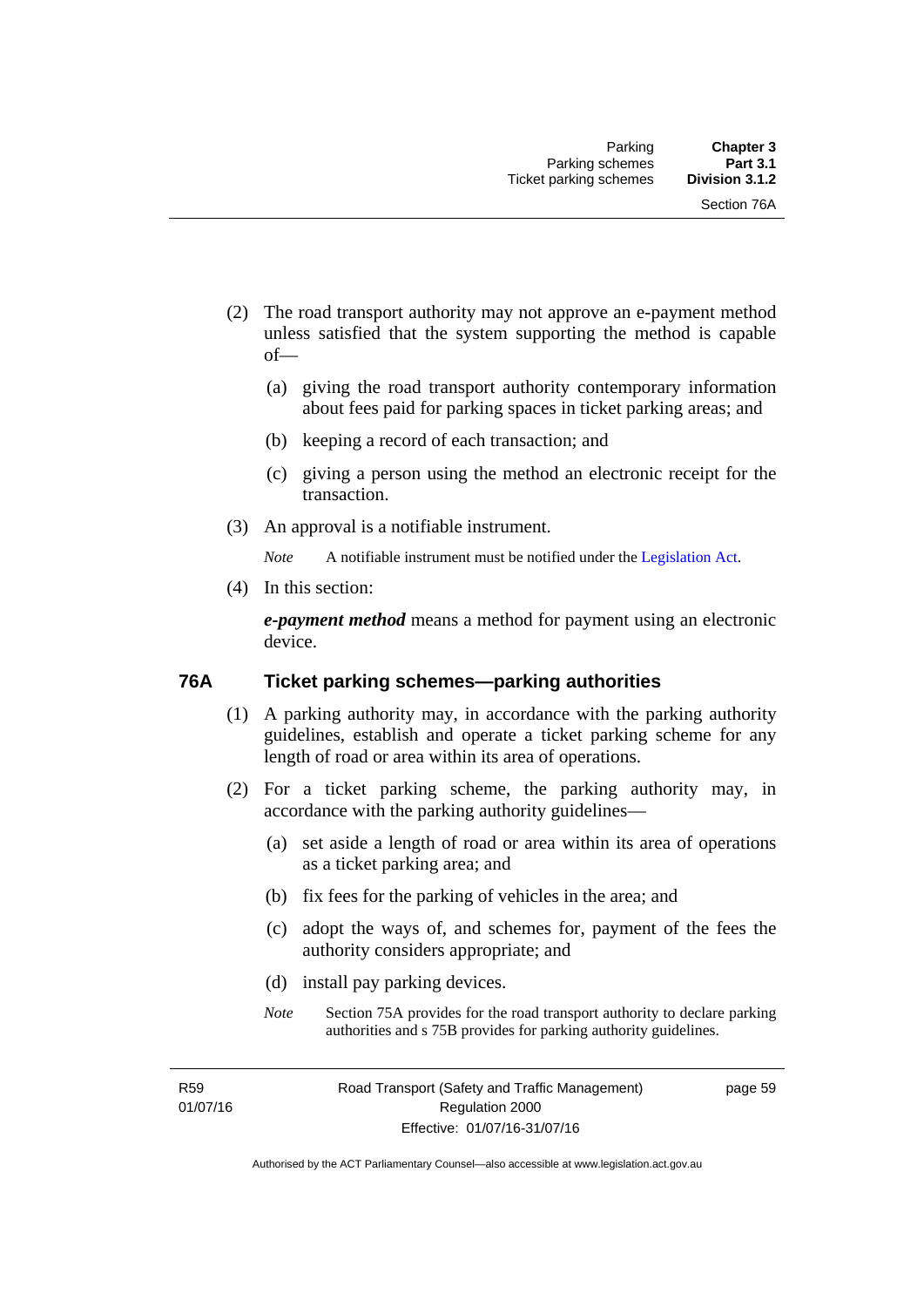## **77 Ticket parking areas**

- (1) A ticket parking area must be designated by ticket parking signs.
- (2) A ticket parking area is taken to include only such lengths of road and areas to which ticket parking signs apply as are lawfully available, apart from this division, for the parking of vehicles.

#### **78 Ticket parking spaces**

A ticket parking area may be divided into ticket parking spaces, of a size suitable for parking a single vehicle, by a road marking.

#### **79 Ticket machines**

The ticket machine for a ticket parking area must show or be capable of showing the fees fixed for the area under this division.

#### **80 Parking tickets**

- (1) The following information must be printed on a parking ticket:
	- (a) the expiry date (expressed as the day of the month, the month and the year);
	- (b) for a parking ticket other than an RTA periodic ticket—the expiry time (expressed in hours and minutes);
	- (c) the name of the authority issuing the ticket;
	- (d) an indication of the ticket parking area where or for which the ticket is issued;
	- (e) the fee paid for the issue of the ticket or, for an RTA periodic ticket (except a ticket issued at a concessional price), the daily value of the ticket;
	- (f) a serial number;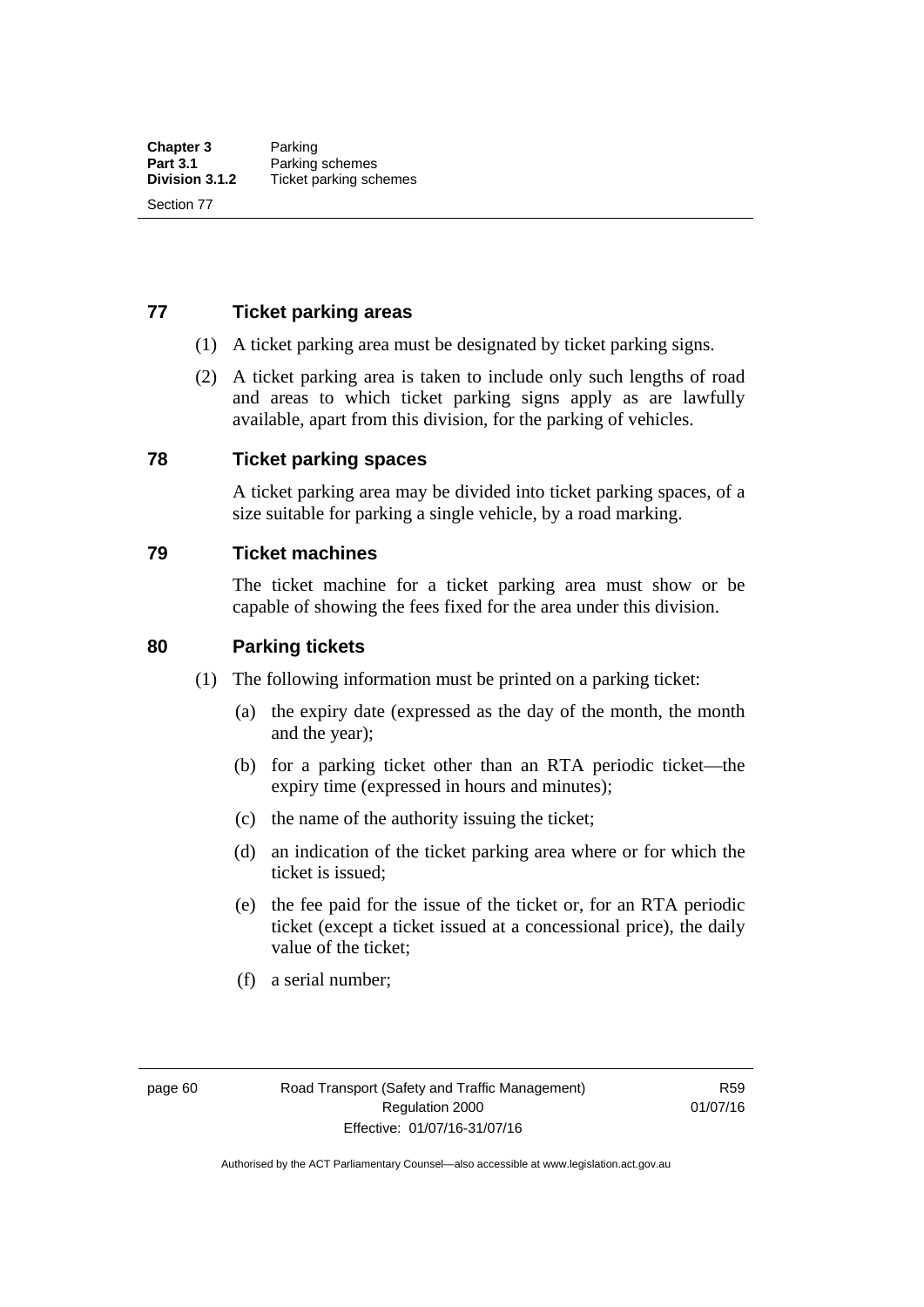(g) instructions for use of the ticket.

#### **Examples for par (d)**

- 1 a code for the ticket parking area where the ticket is issued
- 2 the number of the parking ticket machine which issued the ticket
- 3 for an RTA periodic ticket—the daily value of the ticket or the area where the ticket may be used
- *Note* An example is part of the regulation, is not exhaustive and may extend, but does not limit, the meaning of the provision in which it appears (see [Legislation Act,](http://www.legislation.act.gov.au/a/2001-14) s 126 and s 132).
- (2) A parking ticket must be legible and of a size and design that enables it to be easily displayed in or on a vehicle.
- (3) In this section:

*RTA periodic ticket*, for a ticket parking area, means a ticket issued by the road transport authority that is valid for parking in the area for a stated period of not less than 1 week.

#### **81 Duration of parking tickets and e-payment parking period**

- (1) A parking ticket takes effect when it is issued and expires at the expiry time stated on the ticket.
- (2) An e-payment parking period begins when the parking period is initiated by a device in accordance with an approved e-payment method and ends when the period for which payment is made in accordance with the approved e-payment method ends.

# **Division 3.1.3 Heavy vehicle parking**

# **82 Definitions—div 3.1.3**

In this division:

*heavy vehicle* means a vehicle, whether loaded or unloaded, that is longer than 7.5m, has a GVM over 4.5t, and is used for commercial purposes.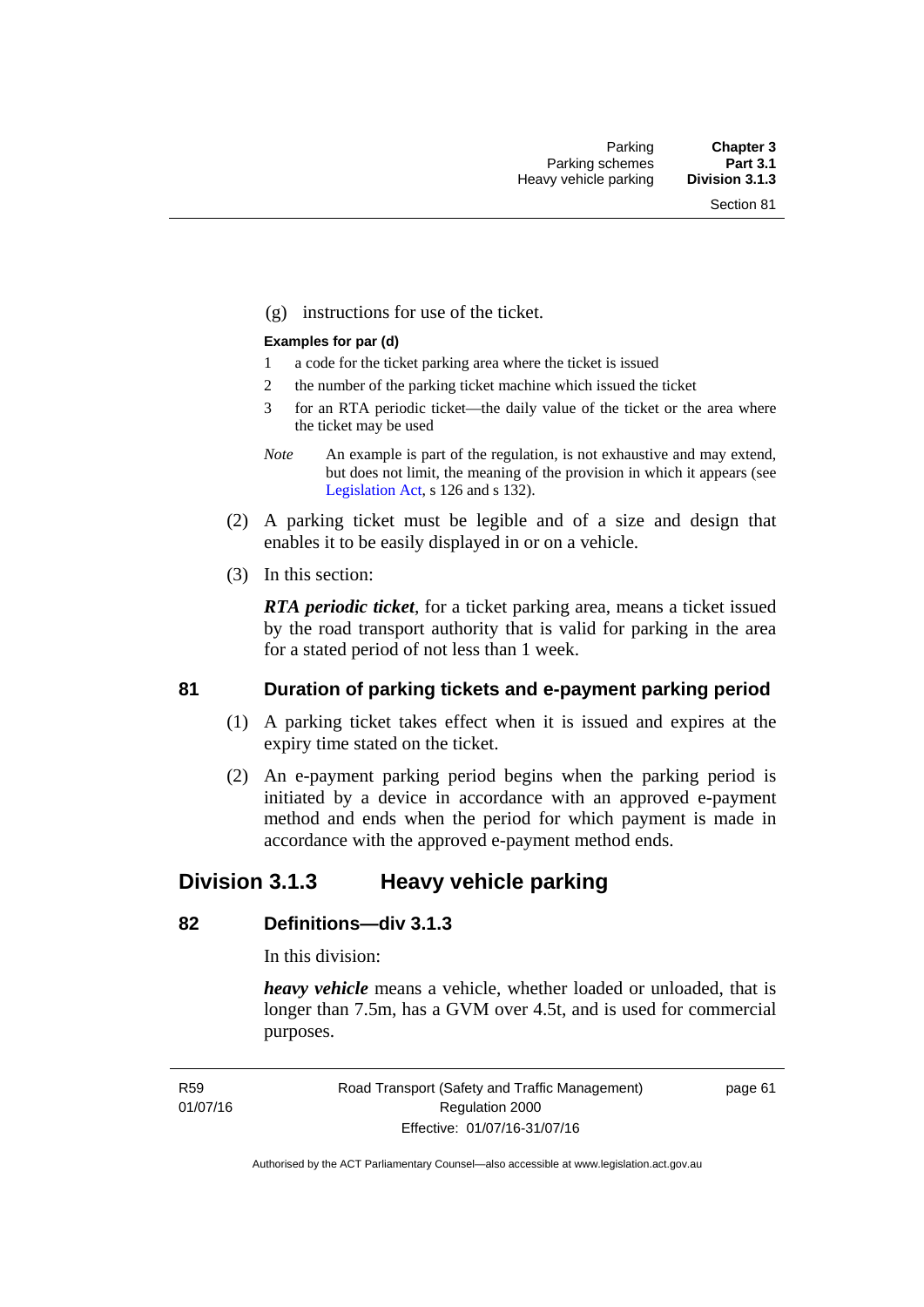Section 83

# *land adjoining residential land*—see section 83.

*residential land* means land leased for residential purposes.

*stock truck* means a vehicle that has a GVM over 4.5t and is built or used to transport livestock.

#### **83 References in div 3.1.3 to land adjoining residential land**

A reference in this division to *land adjoining residential land* includes a reference to land that would, apart from an intervening road, adjoin that land.

# **84 Vehicle parked partly on residential land**

For this division, a vehicle that is parked partly on residential land, and partly on adjoining land that is not residential land, is taken not to be parked on residential land.

# **85 Parking of certain vehicles on residential land prohibited**

- (1) This section applies to a vehicle, whether loaded or unloaded, that is—
	- (a) a stock truck; or
	- (b) a semitrailer with the load space permanently enclosed by rigid construction or with sides enclosed by nonrigid material and a rigid roof; or
	- (c) higher than 3.6m and used for commercial purposes.
- (2) A person must not park a vehicle to which this section applies on residential land.

Maximum penalty: 20 penalty units.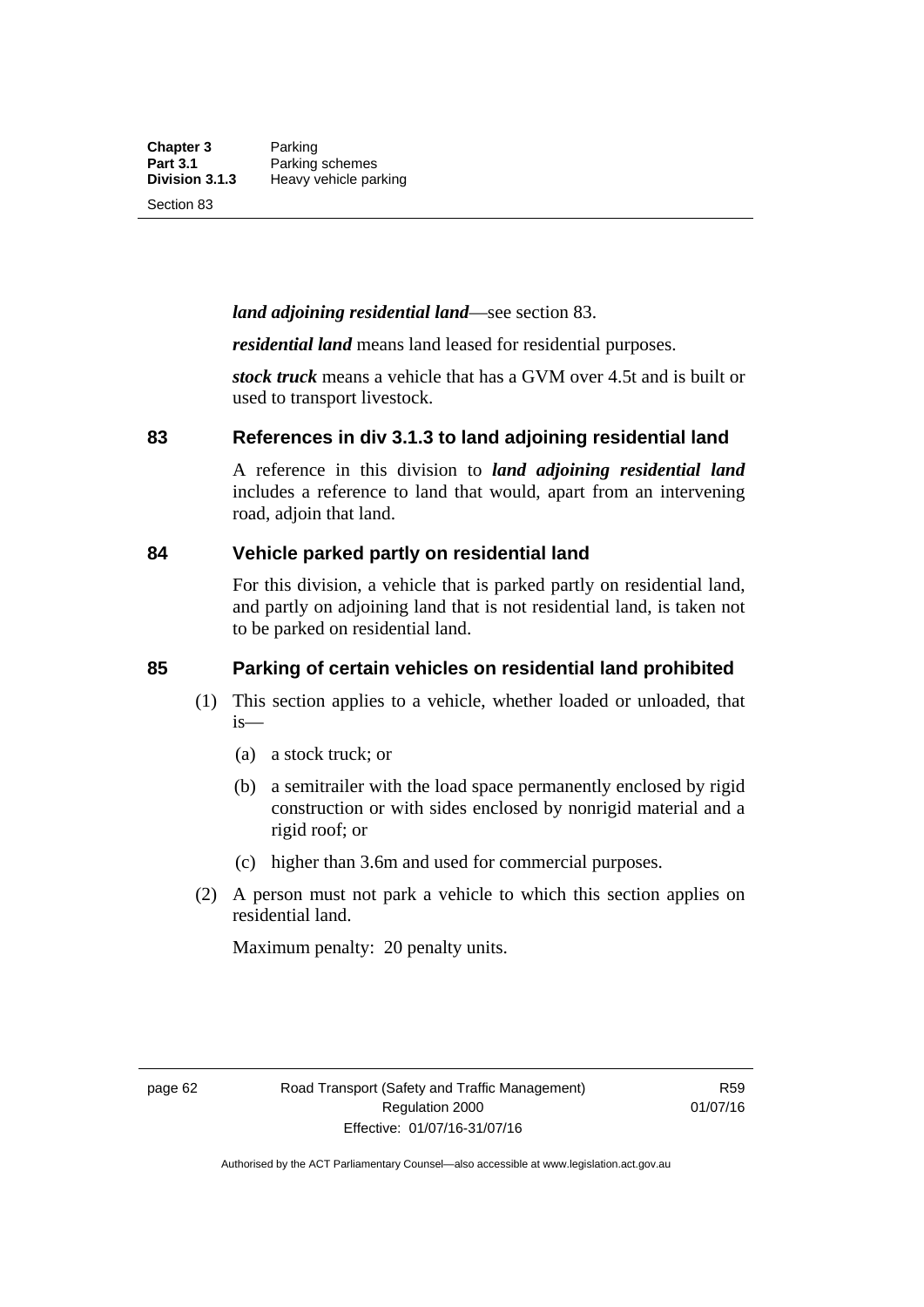#### **85A No more than 1 heavy vehicle on residential land**

- (1) A person commits an offence if—
	- (a) the person parks 2 or more heavy vehicles on residential land; or
	- (b) the person parks a heavy vehicle on residential land and there is already another heavy vehicle parked on the land.

Maximum penalty: 20 penalty units.

- (2) Subsection (1) does not apply if—
	- (a) only 2 heavy vehicles are parked on the residential land; and
	- (b) 1 vehicle is plant that is parked on the other vehicle; and
	- (c) no part of either vehicle is higher than 3.6m from the ground.
- (3) In this section:

*plant* means a motor vehicle that consists solely of—

- (a) a machine or implement that cannot carry a load, other than tools and accessories usually carried in or on the vehicle; or
- (b) a crane, forklift truck or bobcat; or
- (c) a bobcat and excavation equipment.

#### **85B Heavy vehicles to be parked away from residential land boundaries**

- (1) A person commits an offence if—
	- (a) the person parks a heavy vehicle on residential land; and
	- (b) any part of the vehicle when parked is—
		- (i) in front of the setback line of the front boundary of the land; or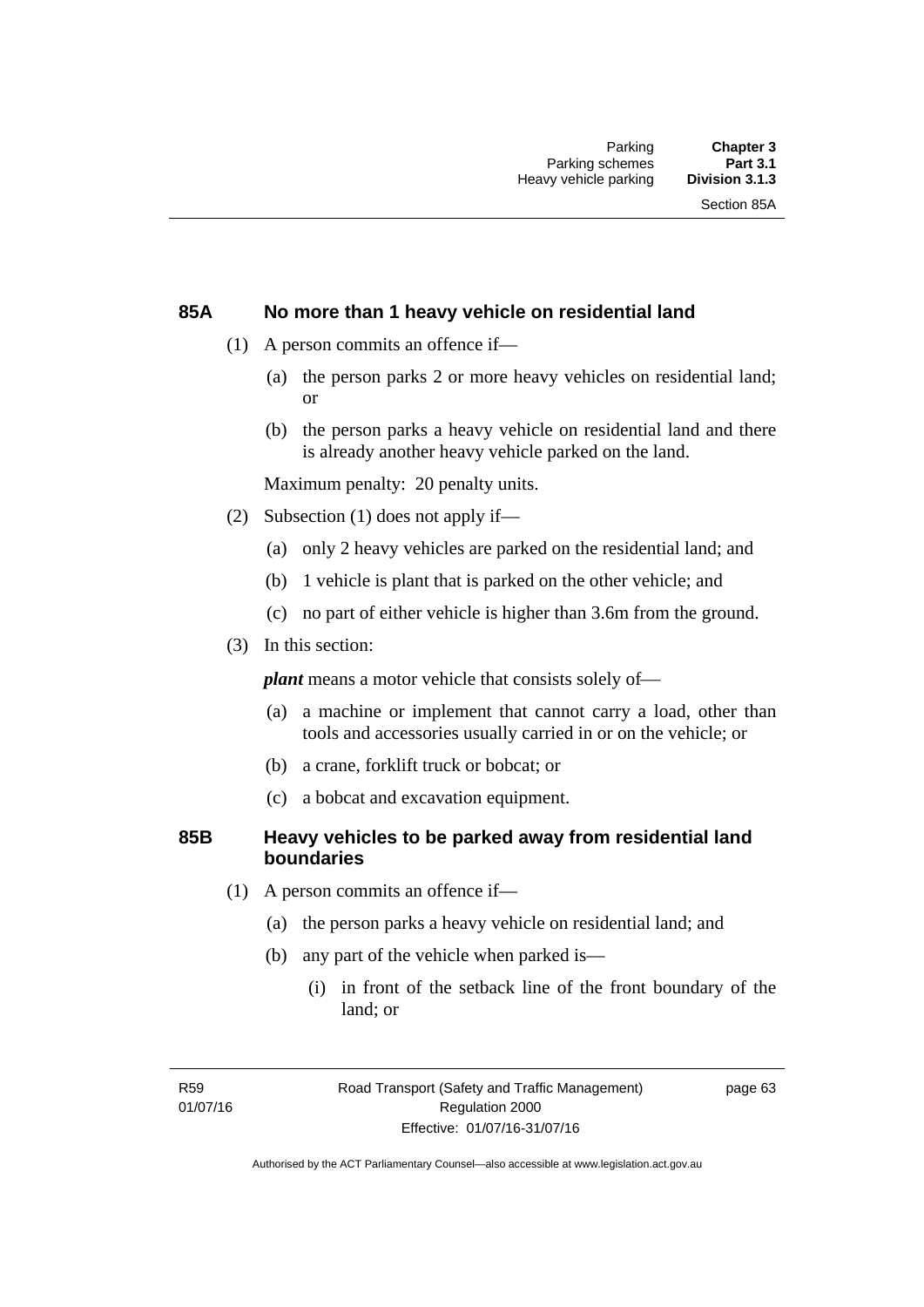(ii) less than 1.5m from any other boundary.

Maximum penalty: 20 penalty units.

(2) In this section:

*setback*, in relation to land—see the territory plan, part 13 (Definitions).

## **86 Parking of certain vehicles on land adjoining residential land prohibited**

- (1) This section applies to—
	- (a) a vehicle or combination, whether loaded or unloaded, that is longer than 7.5m; and
	- (b) a vehicle, whether loaded or unloaded, with a GVM over 4.5t.
- (2) A person must not park a vehicle or combination to which this section applies on land adjoining residential land for more than 1 hour.

Maximum penalty: 20 penalty units.

 (3) Subsection (2) does not apply to the vehicle or combination if the land where it is parked is residential land or land leased for commercial purposes.

#### **87 Parking of certain commercial vehicles on land with multi-unit housing**

- (1) This section applies to a vehicle, whether loaded or unloaded, that is used for commercial purposes and is longer than 6m, higher than 2.6m or has a GVM over 3.75t.
- (2) A person must not park a vehicle to which this section applies on residential land with multi-unit housing.

Maximum penalty: 20 penalty units.

page 64 Road Transport (Safety and Traffic Management) Regulation 2000 Effective: 01/07/16-31/07/16

R59 01/07/16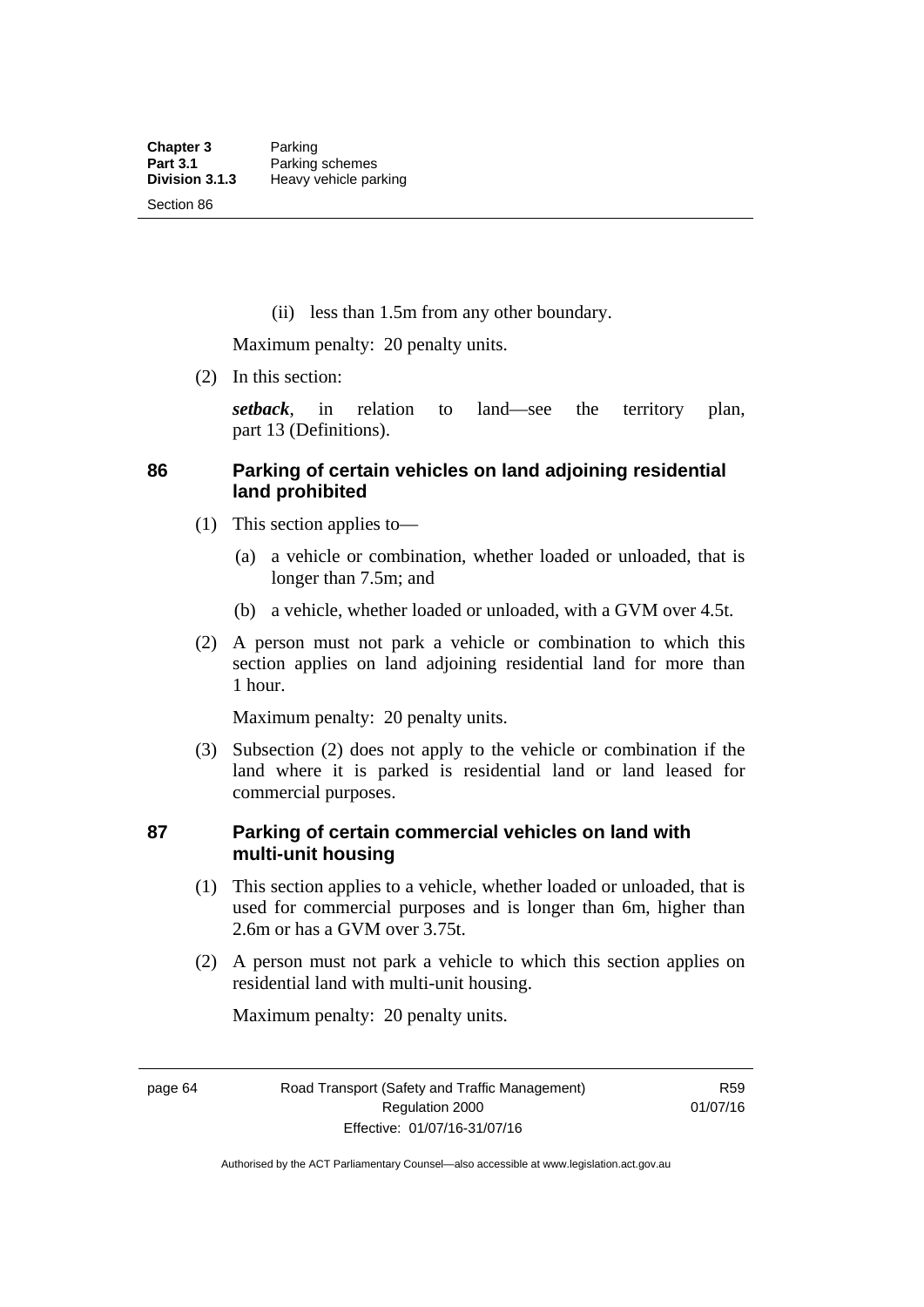- (3) For this section, residential land has multi-unit housing if the land has more than 1 dwelling on it.
- (4) In this section:

*dwelling—*see the territory plan.

*Note* The territory plan defines *dwelling* as meaning 'a building or part of a building used as a self contained residence which must include food preparation facilities, a bath or shower, and a closet pan and wash basin'.

#### **87A No offence if reasonable necessity etc**

A person does not commit an offence against section 85, section 85A, section 85B, section 86 or section 87 if—

- (a) either of the following applies:
	- (i) it was reasonably necessary to park the vehicle on the land to avoid contravening the Act or another territory law;
	- (ii) the vehicle was parked on the land to deliver or collect goods or passengers, or to provide services; and
- (b) the vehicle was on the land no longer than was reasonable.

### **87B Heavy vehicle refrigeration units not to be operated on residential land**

A person commits an offence if—

- (a) the person parks a heavy vehicle that has a refrigeration unit on residential land; and
- (b) the refrigeration unit is running at any time while the vehicle is parked on the land.

Maximum penalty: 20 penalty units.

R59 01/07/16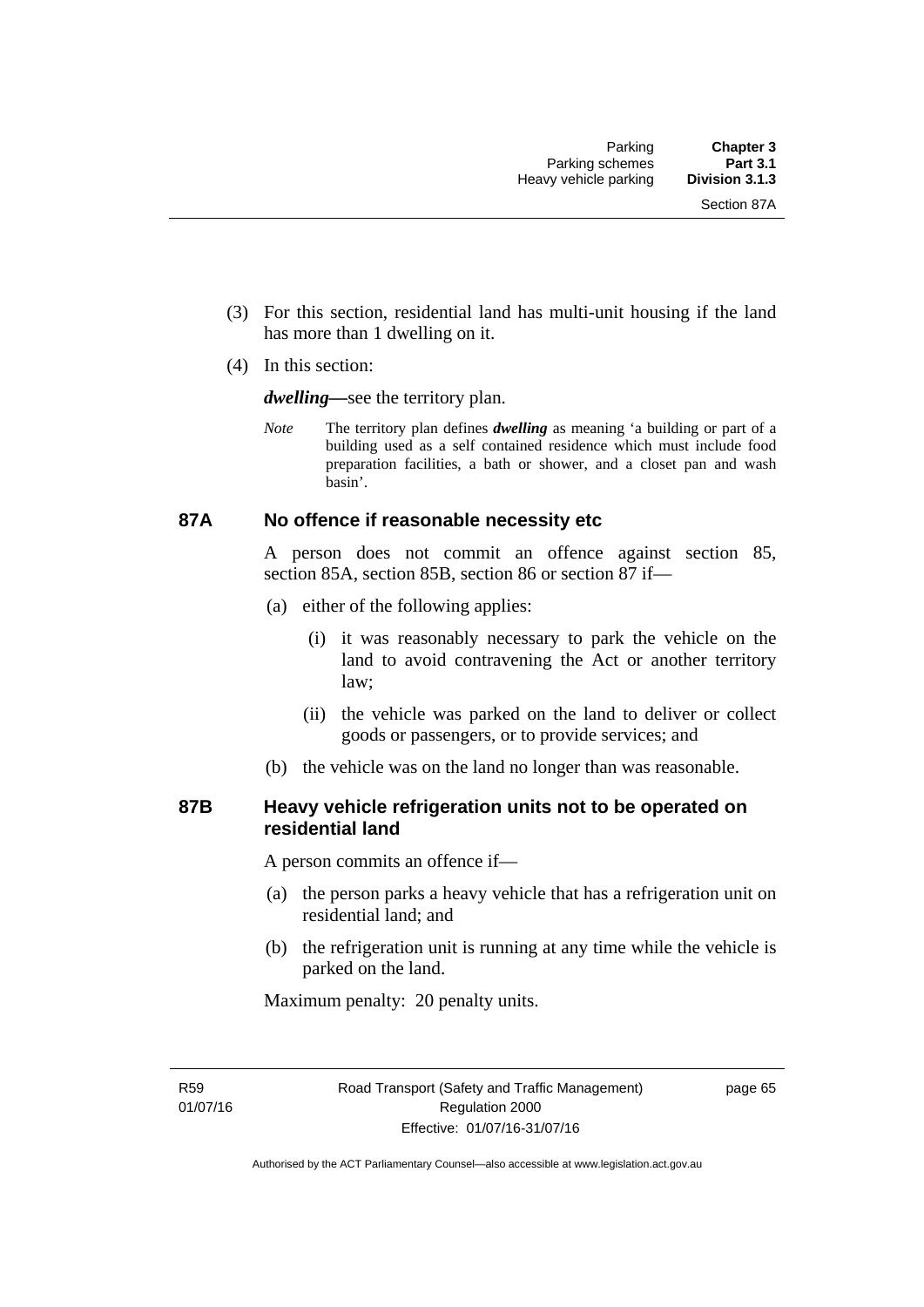**87C Prohibition on night operation of heavy vehicle** 

 (1) A person, other than an existing operator, commits an offence if the person operates a heavy vehicle parked on residential land at any time between 10 pm and 6 am.

Maximum penalty: 20 penalty units.

 (2) An existing operator commits an offence if the operator operates a heavy vehicle parked on residential land at any time between midnight and 5.30 am.

Maximum penalty: 20 penalty units.

(3) In this section:

*existing operator* means the holder of an existing operator's certificate issued under the *[Motor Traffic Act 1936](http://www.legislation.act.gov.au/a/1936-45)*, section 150R that is still in force.

#### **88 Daily infringement**

A person who contravenes any of the following sections commits a separate offence for each day during any part of which the contravention continues:

- (a) section 85 (Parking of certain vehicles on residential land prohibited);
- (b) section 85A (No more than 1 heavy vehicle on residential land);
- (c) section 85B (Heavy vehicles to be parked away from residential land boundaries);
- (d) section 86 (Parking of certain vehicles on land adjoining residential land prohibited);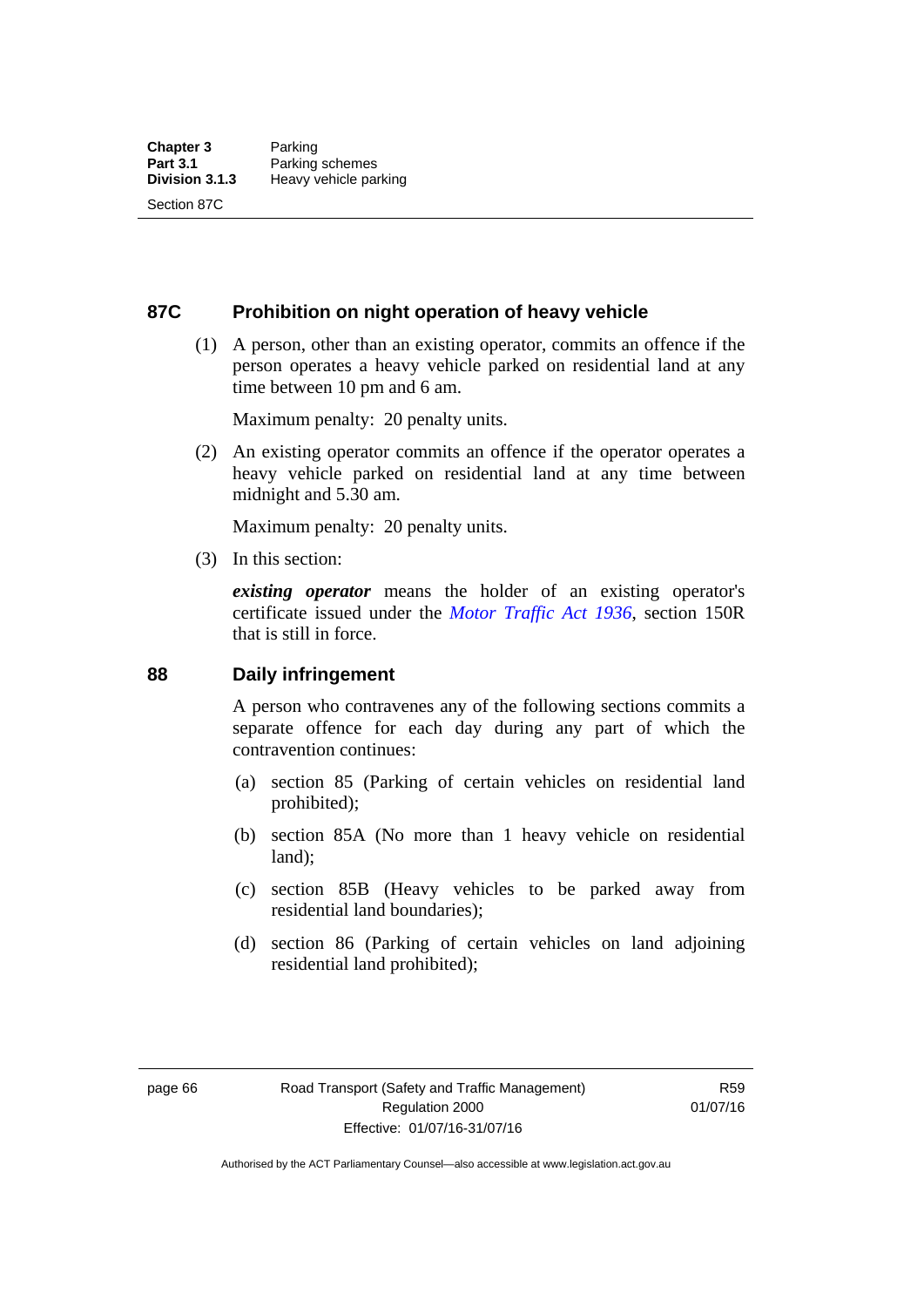- (e) section 87 (Parking of certain commercial vehicles on land with multi-unit housing);
- (f) section 87B (Heavy vehicle refrigeration units not to be operated on residential land).

# **Division 3.1.3A Heavy vehicle parking—enforcement**

#### **89 Meaning of** *occupier***—div 3.1.3A**

In this division:

*occupier*, of premises, includes—

- (a) a person believed on reasonable grounds to be an occupier of the premises; and
- (b) a person apparently in charge of the premises.

#### **90 Power to enter premises**

- (1) For division 3.1.3 (Heavy vehicle parking), an authorised person may—
	- (a) enter premises with the occupier's consent; or
	- (b) enter premises if the authorised person believes on reasonable grounds that—
		- (i) a heavy vehicle is parked on the premises in contravention of that division; and
		- (ii) it is necessary to enter the premises to inspect, take measurements, or record identification particulars about the vehicle.
- (2) An authorised person may, without the consent of the occupier of premises, enter land around the premises to ask for consent to enter the premises.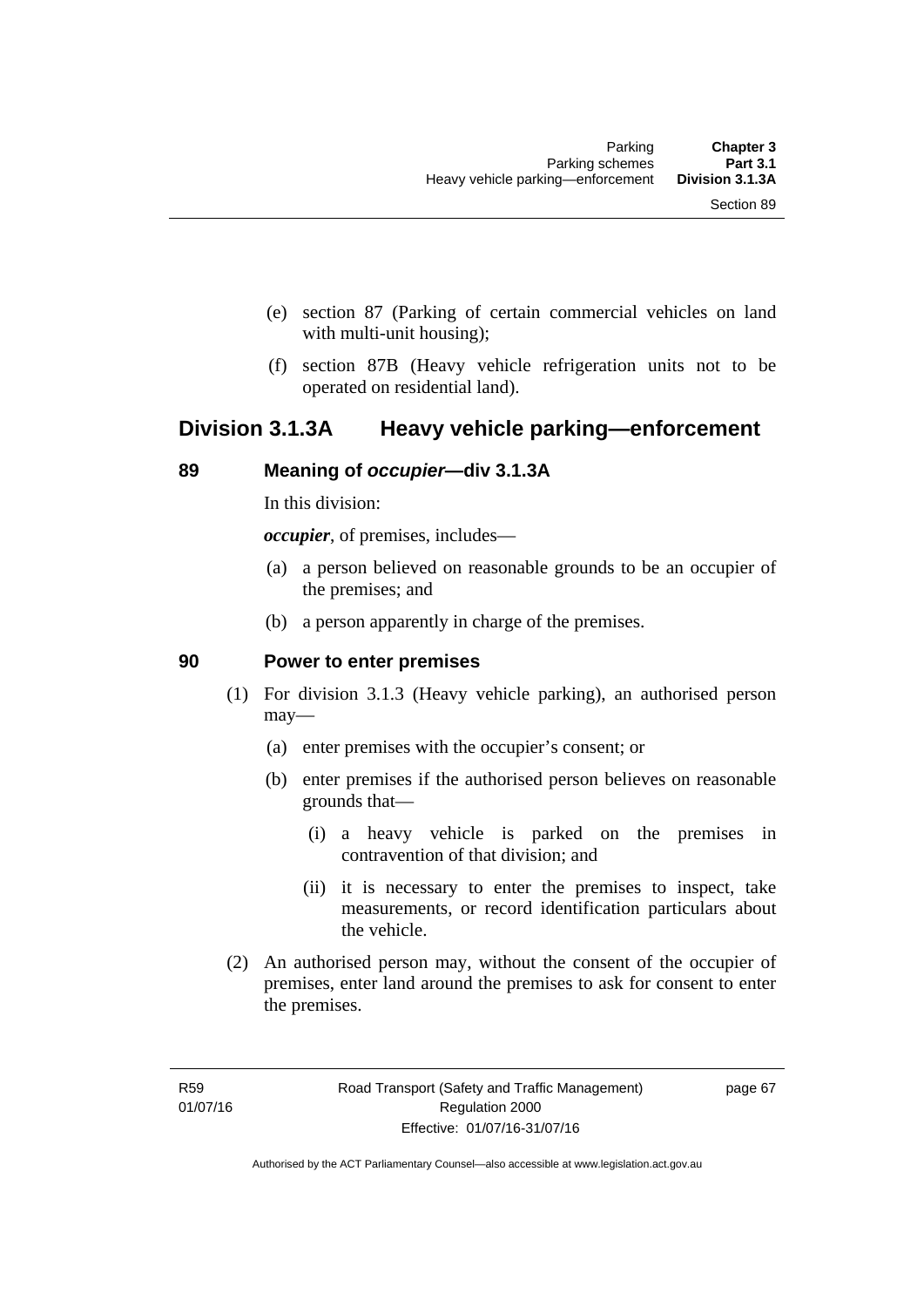- (3) An authorised person may enter premises under this section––
	- (a) for a contravention of section 87B or section 87C––at any time; and
	- (b) in any other case––between 8 am and 8 pm.

#### **91 Production of identity card**

An authorised person must not remain at premises entered under this division if the authorised person does not produce his or her identity card when asked by the occupier.

*Note* Identity cards for authorised people are provided for in the *[Road](http://www.legislation.act.gov.au/a/1999-77)  [Transport \(General\) Act 1999](http://www.legislation.act.gov.au/a/1999-77)*, s 20.

#### **92 Consent to entry**

- (1) When seeking the consent of an occupier of premises to enter premises under section 90 (1) (a), an authorised person must—
	- (a) produce his or her identity card; and
	- (b) tell the occupier—
		- (i) the purpose of the entry; and
		- (ii) that consent may be refused.
- (2) If the occupier consents, the authorised person must ask the occupier to sign a written acknowledgment (an *acknowledgment of consent*)—
	- (a) that the occupier was told—
		- (i) the purpose of the entry; and
		- (ii) that consent may be refused; and
	- (b) that the occupier consented to the entry; and
	- (c) stating the time and date when consent was given.

page 68 Road Transport (Safety and Traffic Management) Regulation 2000 Effective: 01/07/16-31/07/16

R59 01/07/16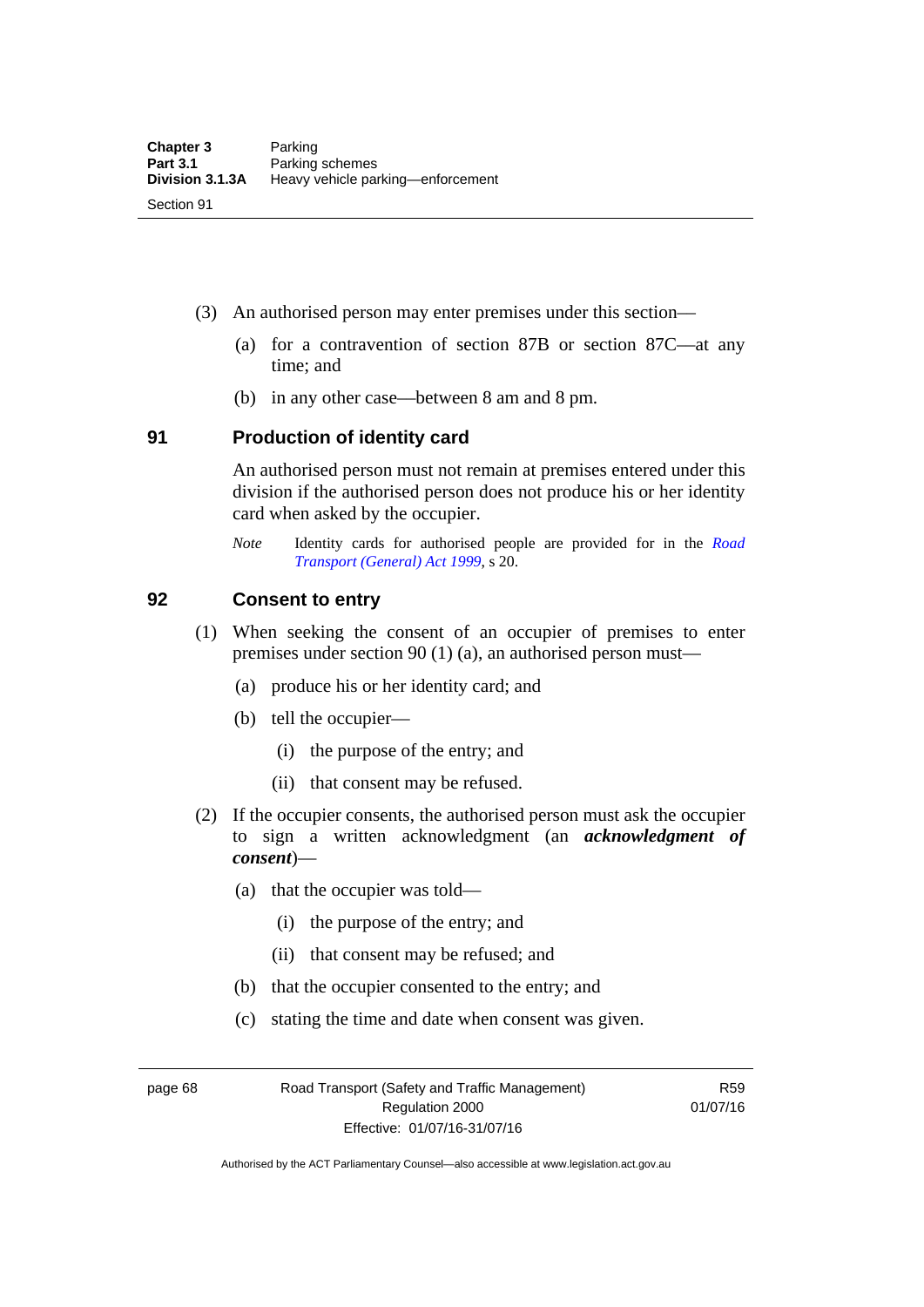- (3) If the occupier signs an acknowledgment of consent, the authorised person must immediately give a copy to the occupier.
- (4) A court must find that the occupier did not consent to entry to the premises by the authorised person under this division if—
	- (a) the question arises in a proceeding in the court whether the occupier consented to the entry; and
	- (b) an acknowledgment of consent is not produced in evidence; and
	- (c) it is not proved that the occupier consented to the entry.

#### **93 General powers on entry to premises**

- (1) An authorised person who enters premises under this division may, for division 3.1.3 (Heavy vehicle parking) and this division, do 1 or more of the following in relation to a heavy vehicle on the premises:
	- (a) inspect the vehicle (including for its identification particulars);
	- (b) take measurements;
	- (c) take photographs, films, or audio, video or other recordings;
	- (d) require the occupier, or anyone at the premises to—
		- (i) give the authorised person information; or
		- (ii) produce documents to the authorised person; or
		- (iii) give the authorised person reasonable help to exercise a power under this division.
	- *Note* The [Legislation Act,](http://www.legislation.act.gov.au/a/2001-14) s 170 and s 171 deal with the application of the privilege against self incrimination and client legal privilege.
- (2) A person must take all reasonable steps to comply with a requirement made of the person under subsection (1) (d).

Maximum penalty: 20 penalty units.

R59 01/07/16 page 69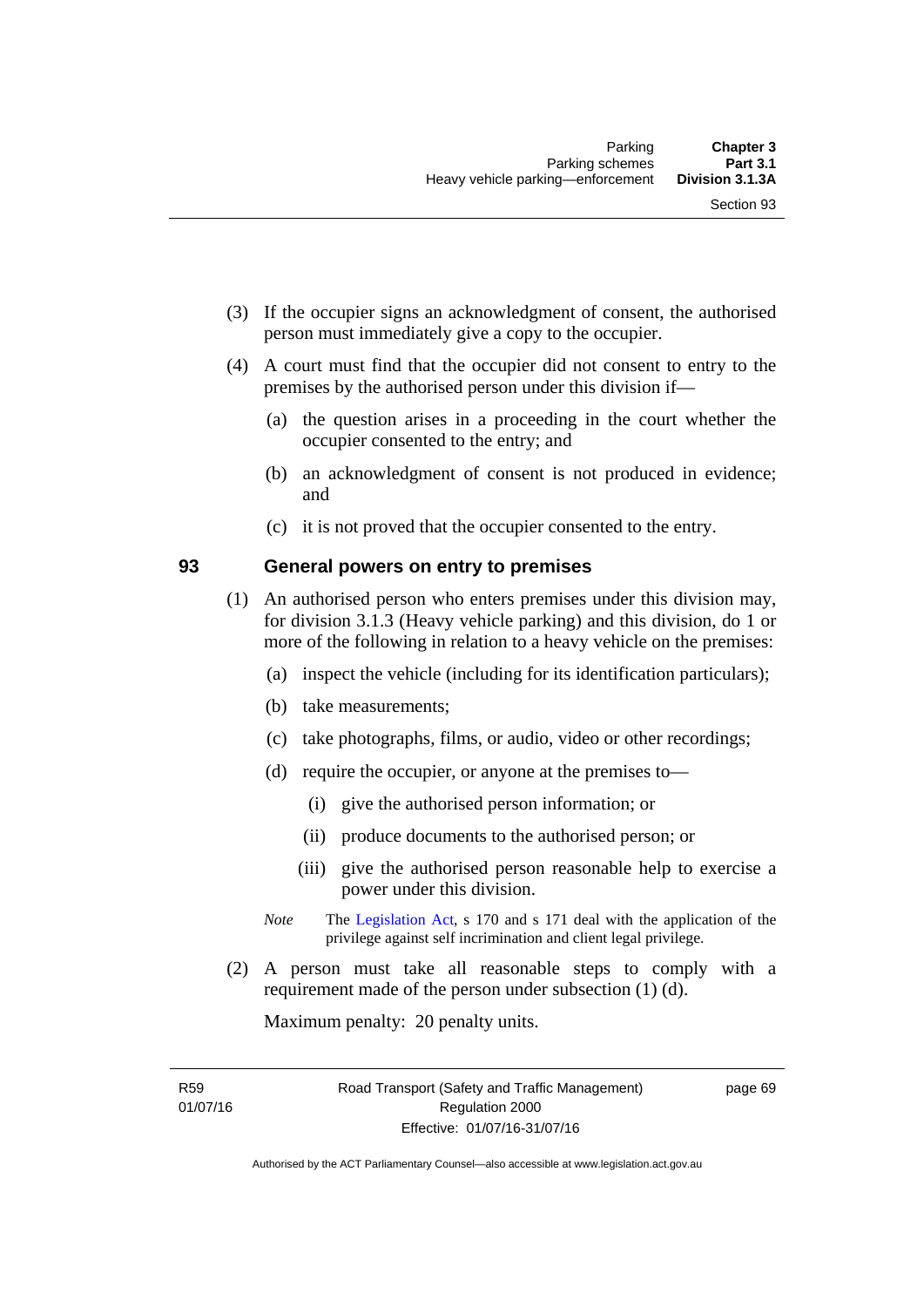Section 94

# **94 Damage etc to be minimised**

- (1) In the exercise, or purported exercise, of a function under this division, an authorised person must take all reasonable steps to ensure that the authorised person, and any person assisting the authorised person, causes as little inconvenience, detriment and damage as practicable.
- (2) If an authorised person, or a person assisting an authorised person, damages anything in the exercise or purported exercise of a function under this division, the authorised person must give written notice of the particulars of the damage to the person the authorised person believes on reasonable grounds is the owner of the thing.
- (3) If the damage happens at premises entered under this division in the absence of the occupier, the notice may be given by leaving it, secured conspicuously, at the premises.

# **95 Compensation for exercise of enforcement powers**

- (1) A person may claim compensation from the Territory if the person suffers loss or expense because of the exercise, or purported exercise, of a function under this division by an authorised person or a person assisting an authorised person.
- (2) Compensation may be claimed and ordered in a proceeding for—
	- (a) compensation brought in a court of competent jurisdiction; or
	- (b) an offence against this regulation brought against the person making the claim for compensation.
- (3) A court may order the payment of reasonable compensation for the loss or expense only if satisfied that it is just to make the order in the circumstances of the particular case.
- (4) A regulation may prescribe matters that may, must or must not be taken into account by the court in considering whether it is just to make the order.

page 70 Road Transport (Safety and Traffic Management) Regulation 2000 Effective: 01/07/16-31/07/16

R59 01/07/16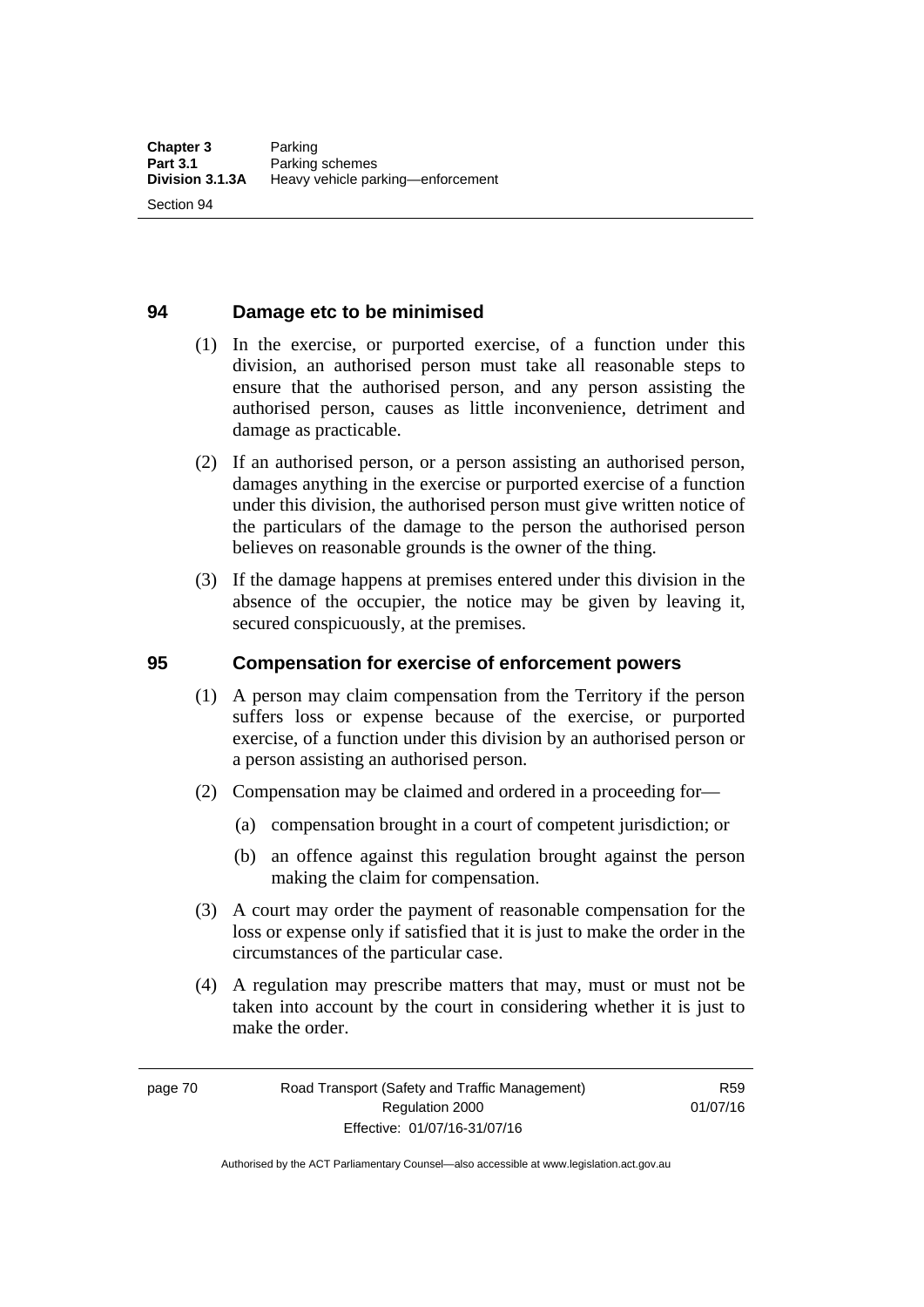# **Division 3.1.4 Miscellaneous**

# **97A Other powers to provide pay parking**

- (1) This part does not affect any other power of a parking authority to provide for parking on land within its area of operations.
- (2) A parking authority may exercise a power under this part in relation to land that it does not own only with the consent of the owner of the land.
- (3) Consent may be given subject to conditions, including conditions about the length and withdrawal of the consent.
- (4) Subject to the conditions of the consent, the consent may be withdrawn only after reasonable notice.
- (5) In this section:

*owner*, of land, includes lessee of land.

# **98 Overlapping schemes**

- (1) This part does not prevent the road transport authority or a parking authority from establishing and operating a pay parking scheme on the same length of road, or in the same area, where it is operating a different pay parking scheme.
- (2) The road transport authority or a parking authority may not recover the fee fixed for the parking of a vehicle in a metered space or ticket parking area if any other applicable parking fee has been paid for parking the vehicle in the space or area.

#### **98A Income from ticket parking scheme**

- (1) All fees collected by a parking authority from the operation of a ticket parking scheme belong to the parking authority.
- (2) Any surplus arising from the operation of a ticket parking scheme may be applied at the discretion of the parking authority.

page 71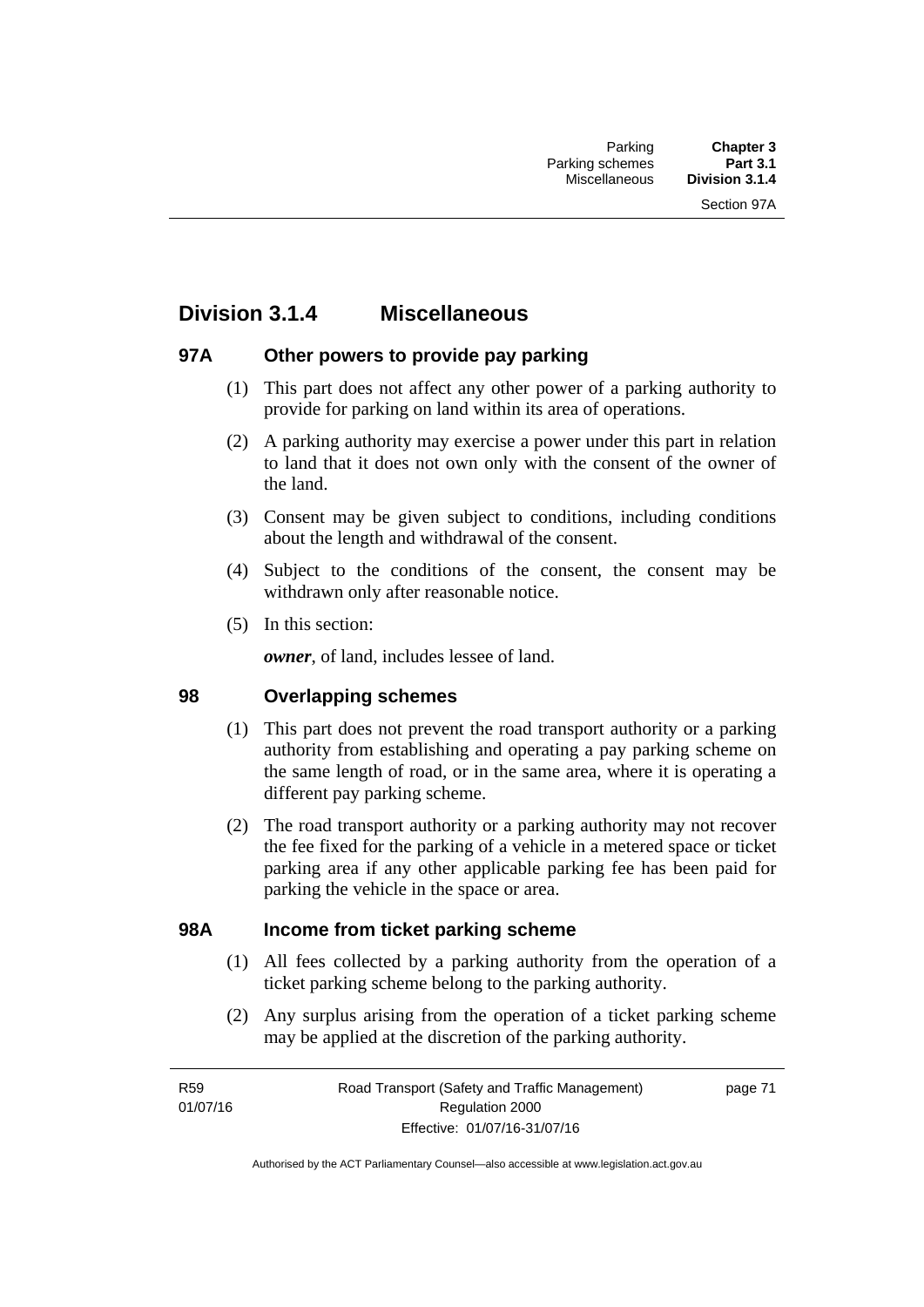# **98B Costs of ticket parking scheme**

The costs of administering a ticket parking scheme operated by a parking authority under section 76A are to be borne by the parking authority.

# **99 Trailers not separately chargeable**

A separate parking fee is not required to be paid for a trailer towed by another vehicle.

page 72 Road Transport (Safety and Traffic Management) Regulation 2000 Effective: 01/07/16-31/07/16

R59 01/07/16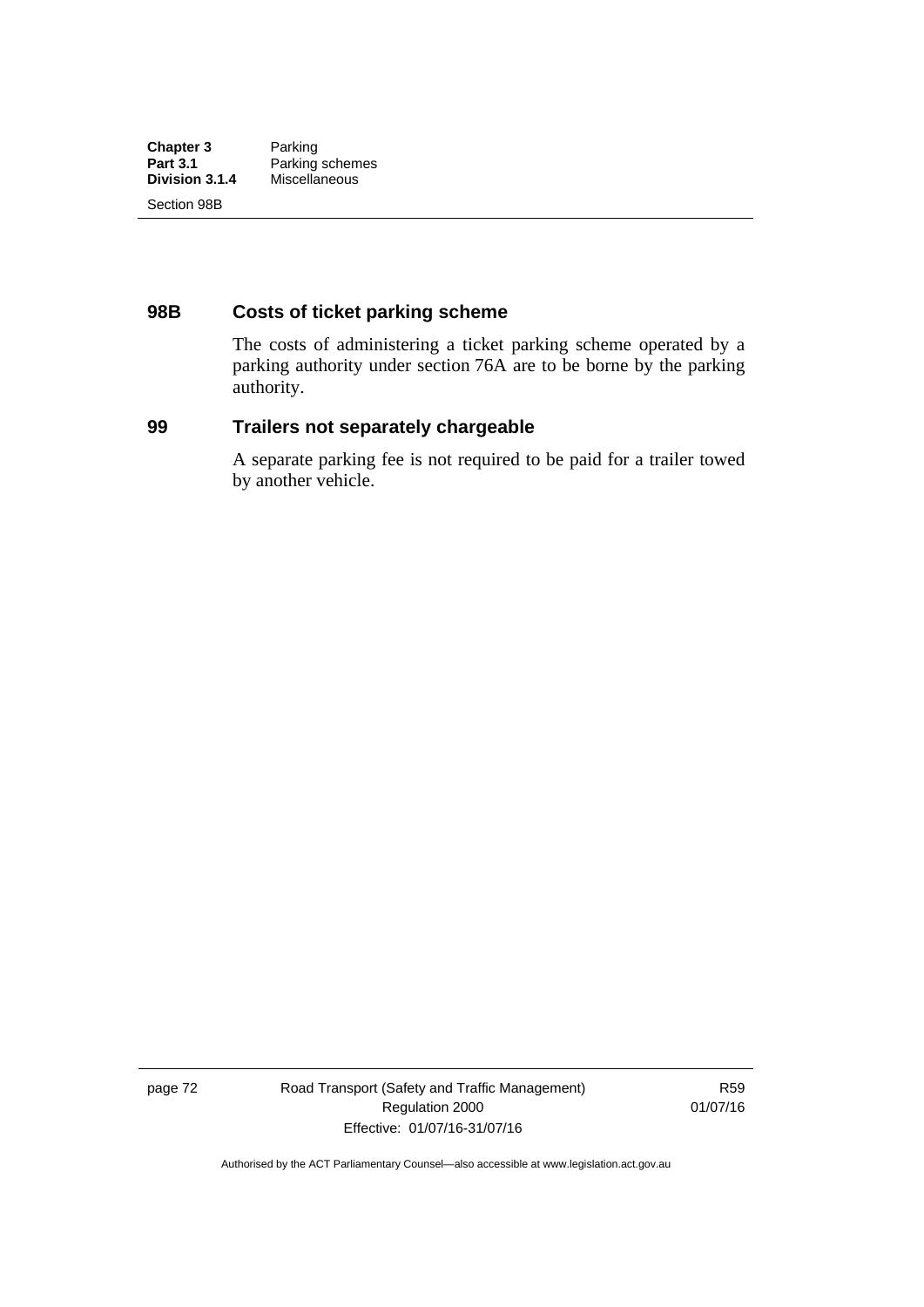Section 100

# **Part 3.2 Parking permits and mobility parking scheme authorities**

# **100 Parking permits**

- (1) The road transport authority may issue a permit (a *parking permit*) of a kind mentioned in subsection (2) authorising the parking of a vehicle, without charge, on a length of road or in an area designated by a *permit zone sign* for use by holders of that kind of parking permit.
- (2) The parking permit may be of 1 or more of the following kinds:
	- (a) a business parking permit;
	- (b) a commuter parking permit;
	- (c) a loading zone permit;
	- (d) a resident parking permit;
	- (e) a resident's visitor parking permit;
	- (f) a special event parking permit;
	- (g) any other kind declared by the road transport authority for this section.
- (3) The parking permit may be issued subject to conditions.
- (4) The parking permit—
	- (a) must state when it expires; and
	- (b) may state anything else that the road transport authority considers appropriate.

#### **Examples for par (b)**

- 1 the length of road or area to which the permit applies
- 2 any conditions to which the permit is subject

R59 01/07/16 page 73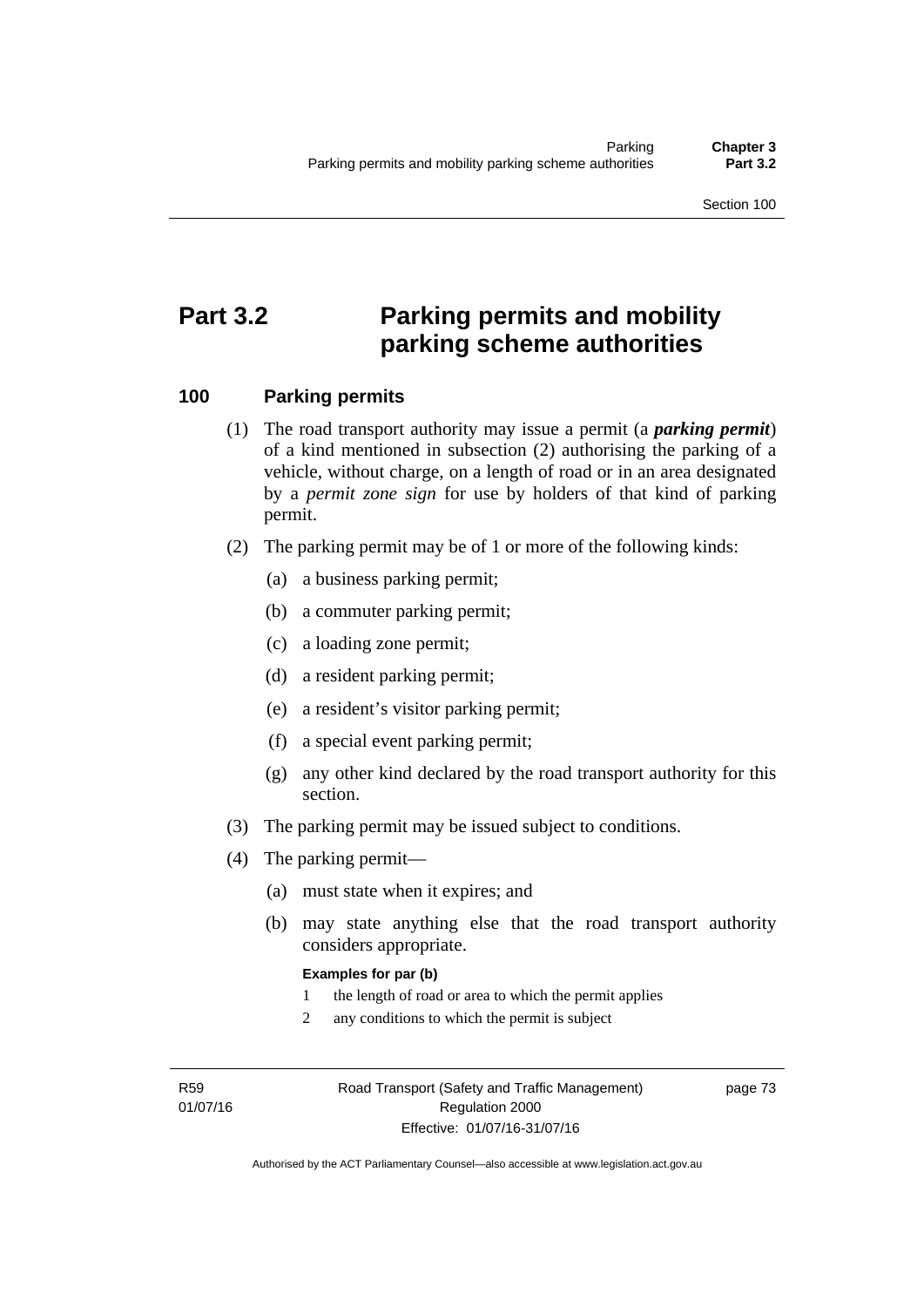- 3 the maximum period which a vehicle may be parked in a designated area under the permit
- 4 the name or address of the person to whom it is issued
- *Note* An example is part of the regulation, is not exhaustive and may extend, but does not limit, the meaning of the provision in which it appears (see [Legislation Act,](http://www.legislation.act.gov.au/a/2001-14) s 126 and s 132).
- (5) The holder of a permit may surrender the permit by returning it to the road transport authority.
- (6) A declaration under subsection (2) (g) is a notifiable instrument.

*Note* A notifiable instrument must be notified under the [Legislation Act](http://www.legislation.act.gov.au/a/2001-14).

#### **101 Mobility parking scheme authorities**

- (1) The road transport authority may issue a mobility parking scheme authority—
	- (a) for use by a person with a disability; or
	- (b) for use by an entity for the transport of people with disabilities.
- (2) A mobility parking scheme authority may be issued subject to conditions.
- (3) A mobility parking scheme authority—
	- (a) must include a people with disabilities symbol; and
	- (b) must state when it expires; and
	- (c) may state anything else that the road transport authority considers appropriate.
	- *Note 1 People with disabilities symbol* is defined in the [ARR](http://www.legislation.act.gov.au//ni/db_37271/default.asp), dict.
	- *Note 2* For parking by mobility parking scheme authority holders, see s 15 and [ARR,](http://www.legislation.act.gov.au//ni/db_37271/default.asp) r 206.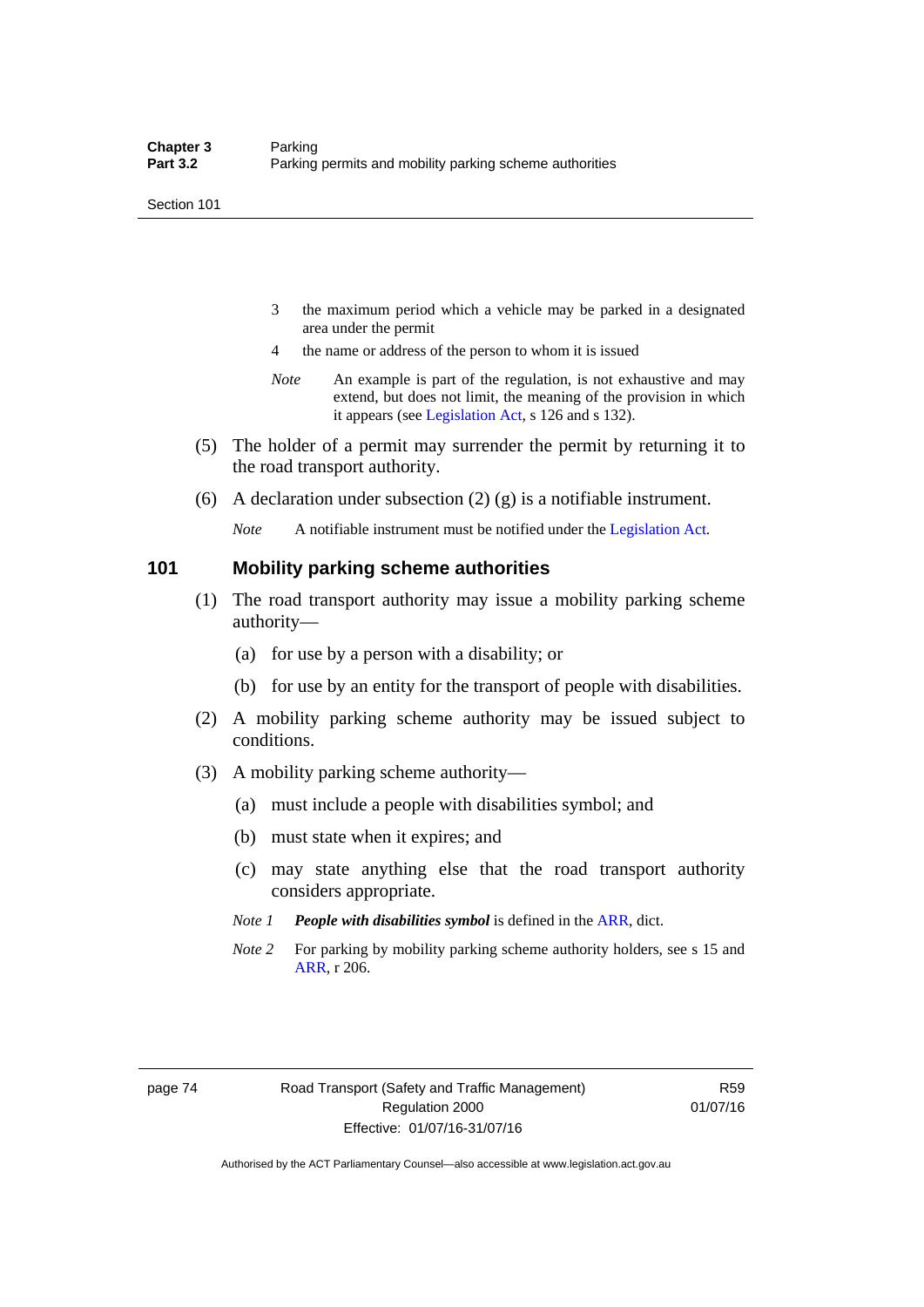# **101A Parking permits and mobility parking scheme authorities—cancellation**

- (1) This section applies if the road transport authority proposes to cancel (the *proposed action*) a parking permit or mobility parking scheme authority.
- (2) The road transport authority must give the person to whom the parking permit or mobility parking scheme authority was issued a written notice stating—
	- (a) the proposed action; and
	- (b) an explanation for the proposed action; and
	- (c) that the person may, within 14 days after the day the person receives the notice, give a written response to the authority about the notice.
- (3) In deciding whether to take the proposed action, the road transport authority must consider any response given to the authority in accordance with the notice.
- (4) The road transport authority must give the person written notice of the authority's decision.
- (5) If the road transport authority decides to take the proposed action, the authority's decision takes effect the day after the day when notice of the decision is given to the person or, if the notice states a later date of effect, that date.

page 75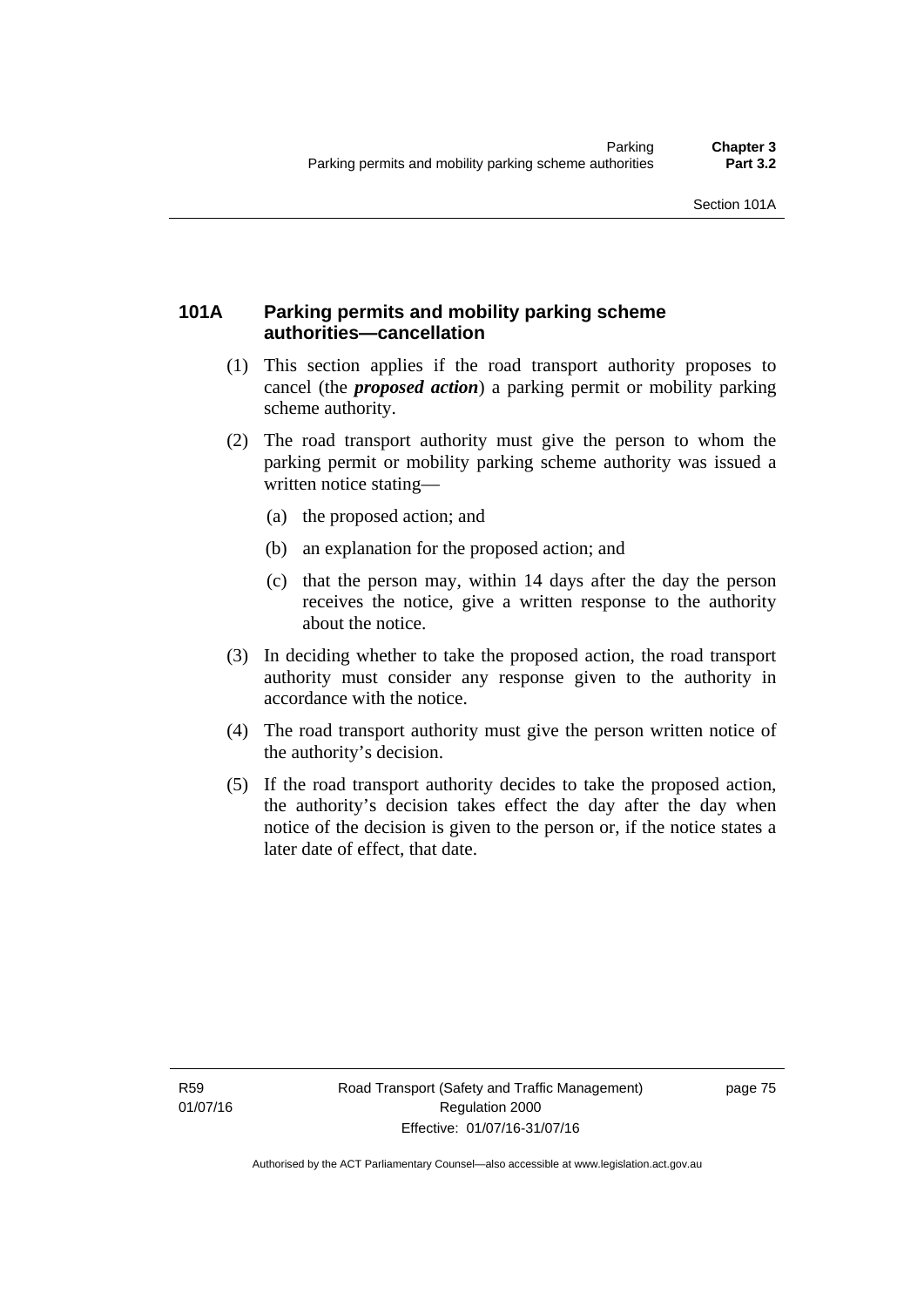# **101B Parking permits and mobility parking scheme authorities—return when cancelled**

If a parking permit or mobility parking scheme authority is cancelled under section 101A, the person to whom the parking permit or mobility parking scheme authority was issued must return the permit or authority to the road transport authority as soon as practicable but no later than 21 days after the date of effect of the cancellation of the permit or authority.

Maximum penalty: 20 penalty units.

page 76 Road Transport (Safety and Traffic Management) Regulation 2000 Effective: 01/07/16-31/07/16

R59 01/07/16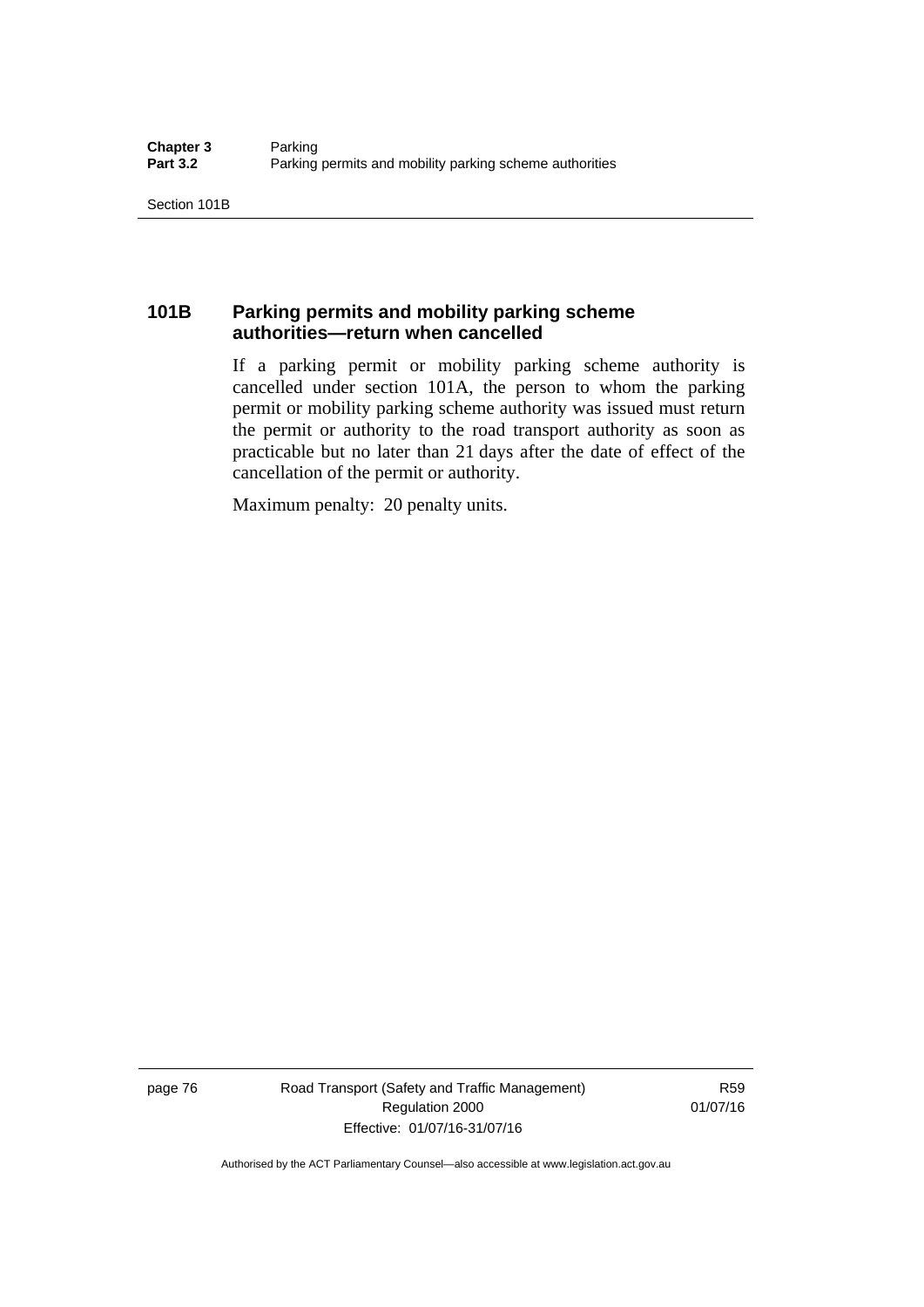# **Part 3.3 Parking—other provisions**

# **101C Marking tyres by parking inspectors**

A police officer or authorised person may mark the tyres on a vehicle using crayon, chalk or a similar substance as far as is reasonably necessary for the purpose of enforcing a provision of an Act relating to the regulation or prohibition of the parking of vehicles.

*Note* A reference to an Act includes a reference to the statutory instruments made or in force under the Act, including a regulation (see [Legislation](http://www.legislation.act.gov.au/a/2001-14)  [Act,](http://www.legislation.act.gov.au/a/2001-14) s 104).

R59 01/07/16 Road Transport (Safety and Traffic Management) Regulation 2000 Effective: 01/07/16-31/07/16

page 77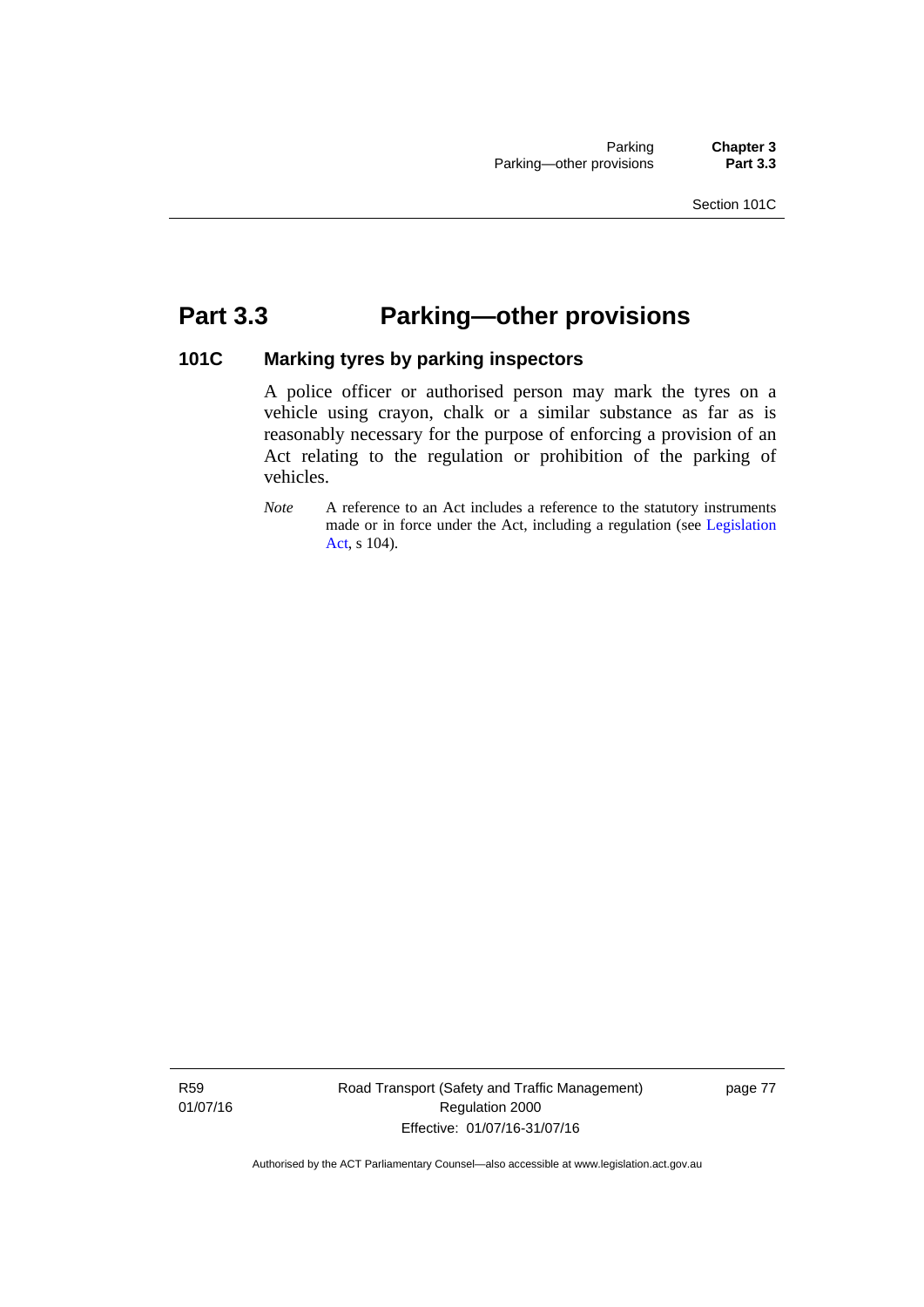# **Chapter 4 Traffic offence detection devices**

#### **102 Definitions—ch 4**

In this chapter:

*approved police speedometer* means a speedometer approved under section 103A (Approval of police vehicle speedometers).

*digital camera detection device* means a camera detection device known as—

- (a) Gatsometer Digital Radar Camera System (DRCS) that includes, as a component, a radar speed measuring device; or
- (b) LaserCam 2000 that includes, as a component, a laser speed measuring device; or
- (c) LaserCam NT that includes, as a component, a laser speed measuring device; or
- (d) VITRONIC PoliScan SPEED M1 HP that includes, as a component, a laser speed measuring device.

*fixed camera detection device* means a camera detection device known as—

- (a) Centaur 2000 that includes, as a component, a piezo strip speed measuring device; or
- (b) Gatsometer Digital Radar Camera System (DRCS) that includes, as a component, a radar speed measuring device; or
- (c) Gatsometer Traffic Camera Digital (GTC-D) that includes, as a component, a loop detector speed measuring device; or
- (d) Gatsometer Traffic Camera (GTC-GS11) that includes, as a component, a loop detector speed measuring device; or

page 78 Road Transport (Safety and Traffic Management) Regulation 2000 Effective: 01/07/16-31/07/16

R59 01/07/16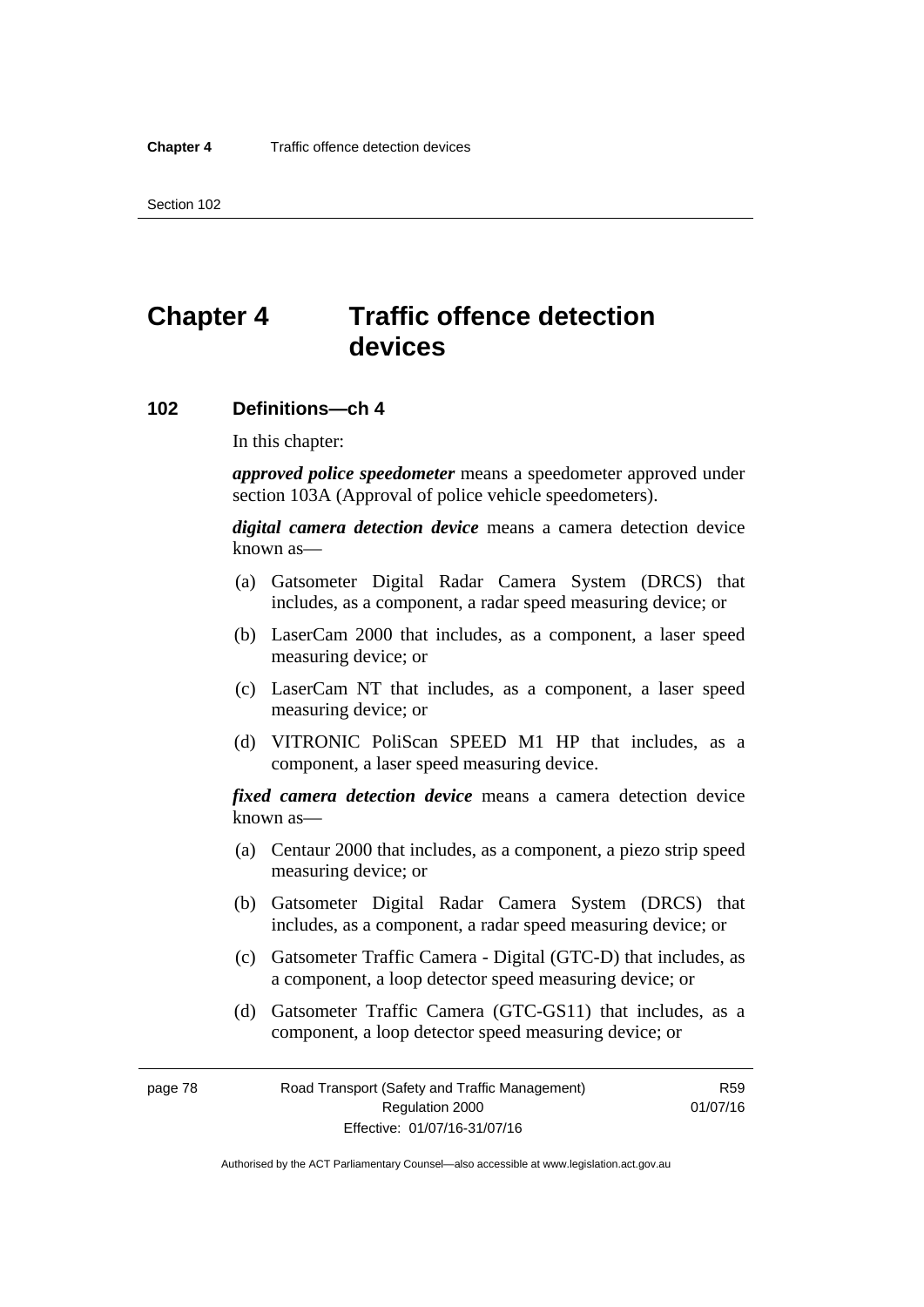- (e) Gatsometer Traffic Camera (T-series) (GT20) that includes, as a component, a radar speed measuring device; or
- (f) Gatsometer Multi Camera System (MCS) that includes, as a component, a loop detector speed measuring device.

*laser speed measuring device* means a speed measuring device known as—

- (a) Laser Technology Inc. LTI 20-20 Marksman (or Laser Technology Inc. LTI 20/20 Marksman); or
- (b) Laser Technology Inc. LTI 20-20 UltraLyte (or Laser Technology Inc. LTI 20/20 UltraLyte); or
- (c) Laser Technology Inc. LTI 20-20 UltraLyte LR (or Laser Technology Inc. LTI 20/20 UltraLyte LR); or
- (d) Laser Technology Inc. LTI 20-20 UltraLyte Compact (or Laser Technology Inc. LTI 20/20 UltraLyte Compact); or
- (e) Laser Technology Inc. LTI 20-20 SE (or Laser Technology Inc LTI 20/20 SE); or
- (f) Laser Technology Inc. LTI 20-20 TruSpeed (or Laser Technology Inc. LTI 20/20 TruSpeed); or
- (g) VITRONIC PoliScan SPEED M1 HP.

*loop detector speed measuring device* means a speed measuring device known as the Gatsometer Loop Detector (GLD4-2S).

*piezo strip speed measuring device* means a speed measuring device known as Truvelo M4 MPC.

*radar speed measuring device* means a speed measuring device known as—

- (a) Applied Concepts Inc. Stalker Dual; or
- (b) Gatsometer RT3 tracking radar; or

R59 01/07/16 page 79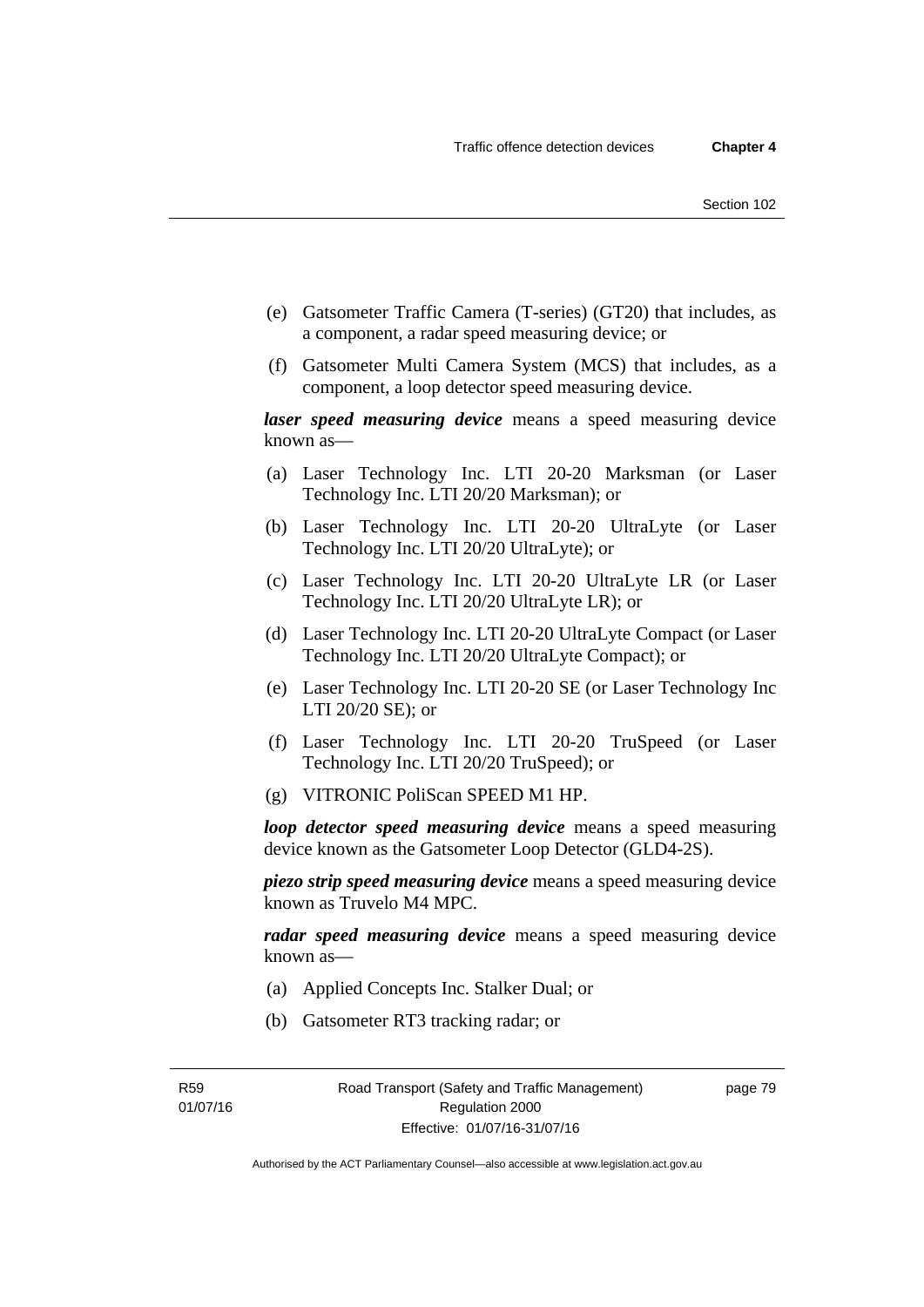- (c) Gatsometer Radar 24; or
- (d) Kustom Signals, Inc. Silver Eagle; or
- (e) Kustom Signals, Inc. Silver Eagle II; or
- (f) Kustom Signals, Inc. Raptor RP-1.

*security checksum*, for an electronic file, means the number (whether numerals or numerals and letters) produced by the application of an algorithm to the contents of an electronic file or a copy of the file.

*testing authority* means—

- (a) a department of electrical or electronic engineering at a university in Australia; or
- (b) the National Measurement Institute under the *[National](http://www.comlaw.gov.au/Series/C2004A07405)  [Measurement Act 1960](http://www.comlaw.gov.au/Series/C2004A07405)* (Cwlth); or
- (c) an entity that is accredited by the National Association of Testing Authorities to test traffic offence detection devices; or
- (d) Technical Services, Australian Federal Police, Canberra; or
- (e) for an approved police speedometer—an entity approved in writing by the chief police officer to test approved police speedometers.
- *Note* An entity includes an individual, see the [Legislation Act](http://www.legislation.act.gov.au/a/2001-14), dict, pt 1, def of *entity*.

# **103 Approved traffic offence detection devices**

 (1) For the [Act](http://www.legislation.act.gov.au/a/1999-80/default.asp), dictionary, definition of *approved camera detection device*, each digital camera detection device and fixed camera detection device is approved.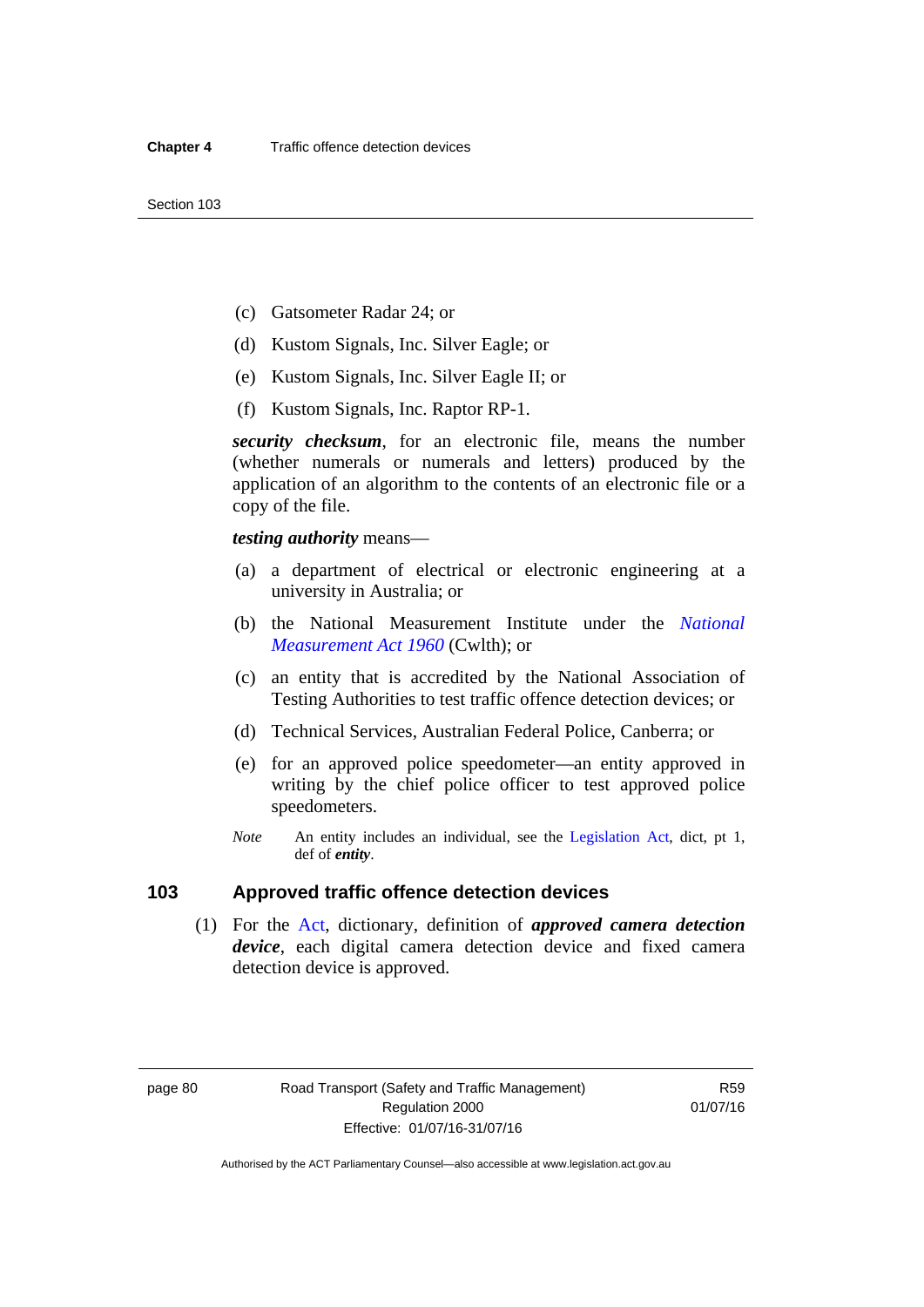- (2) For the [Act,](http://www.legislation.act.gov.au/a/1999-80/default.asp) dictionary, definition of *approved speed measuring device*, each laser speed measuring device, loop detector speed measuring device, piezo strip speed measuring device, radar speed measuring device and approved police speedometer is approved.
- (3) For the [Act](http://www.legislation.act.gov.au/a/1999-80/default.asp), dictionary, definition of *approved average speed detection system*, the P482 dual-camera automatic number plate recognition system manufactured by PIPS Technology Ltd, that is used with SpeedPoints matching software, is approved.

# **103A Approval of police vehicle speedometers**

- (1) For section 102, definition of *approved police speedometer*, the chief police officer may approve a kind of speedometer that is fitted to a motor vehicle driven by a police officer for measuring the speed at which vehicles are being driven.
- (2) An approval is a notifiable instrument.

*Note* A notifiable instrument must be notified under the [Legislation Act](http://www.legislation.act.gov.au/a/2001-14).

# **103B Average speed detection systems—Act, s 22AA, s 23B and s 24 (2)**

- (1) For the [Act,](http://www.legislation.act.gov.au/a/1999-80/default.asp) section 22AA, definition of *average speed limit*, the average speed limit for the road between 2 detection points mentioned in an item in table 103B, column 2 is the speed mentioned in column 6 for the item.
- (2) For the [Act](http://www.legislation.act.gov.au/a/1999-80/default.asp), section 22AA, definition of *detection point*, the points mentioned in table 103B, column 2 are prescribed.
- (3) For the [Act](http://www.legislation.act.gov.au/a/1999-80/default.asp), section 22AA, definition of *shortest practicable distance*, the distance mentioned in an item in table 103B, column 3 is the shortest practicable distance between the 2 detection points mentioned in column 2 for the item.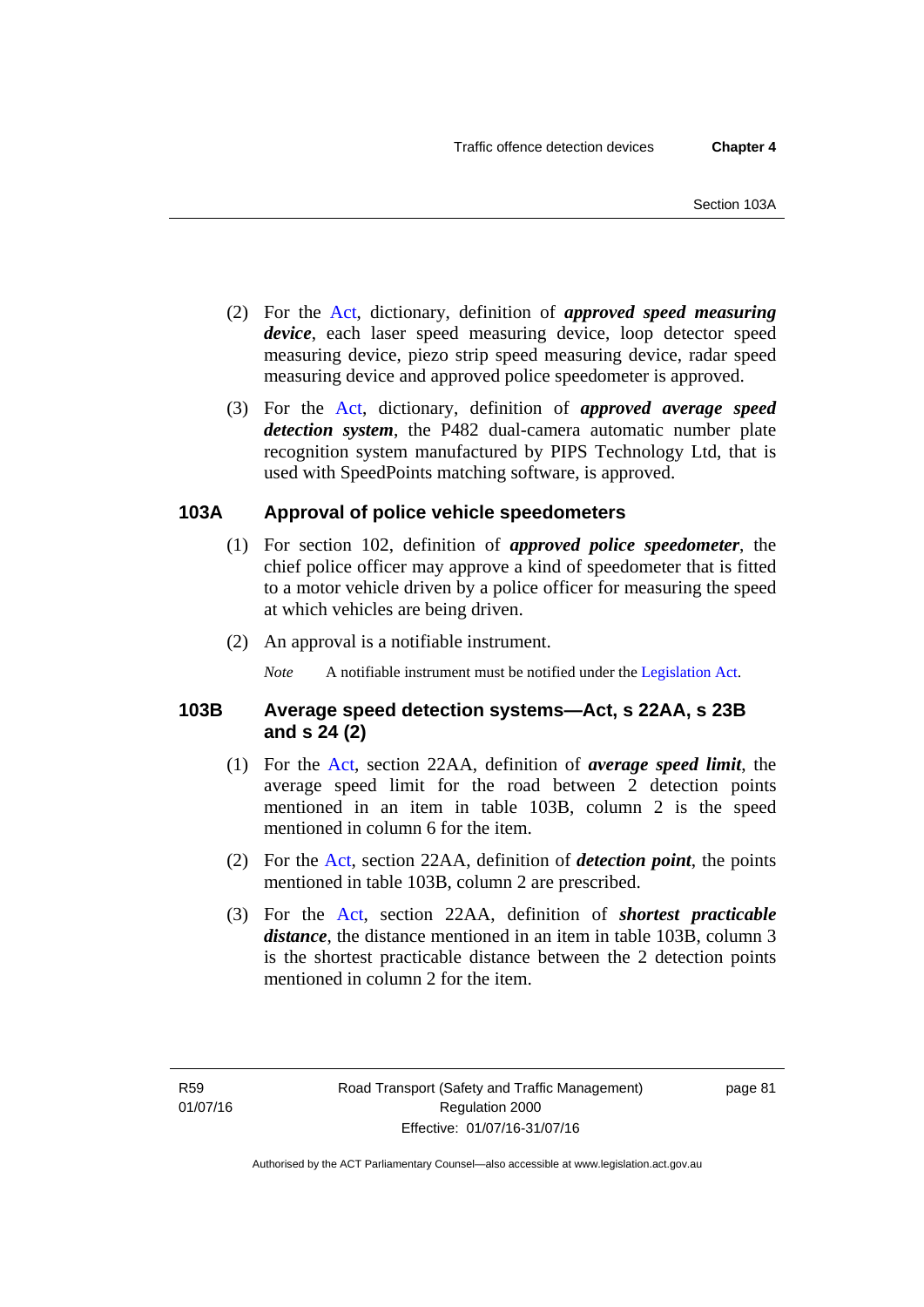- (4) For the [Act,](http://www.legislation.act.gov.au/a/1999-80/default.asp) section 23B (a), definition of *shortest practicable route*, the route mentioned in an item in table 103B, column 4 is the route used to work out the shortest practicable distance mentioned in column 3 for the item.
- (5) For the [Act](http://www.legislation.act.gov.au/a/1999-80/default.asp), section 23B (b), the minimum time that a vehicle's driver could take to drive the vehicle on the route mentioned in an item in table 103B, column 4 is the time mentioned in column 5 for the item.
- (6) In this section:

*ACT Standard Grid Coordinates*—see the *[Surveyors](http://www.legislation.act.gov.au/di/2010-267/default.asp)  [\(Surveyor-General\) Practice Directions 2010 \(No 2\)](http://www.legislation.act.gov.au/di/2010-267/default.asp)* (DI2010-267), schedule 2.

*AHD*—see the *[Surveyors \(Surveyor-General\) Practice Directions](http://www.legislation.act.gov.au/di/2010-267/default.asp)  [2010 \(No 2\)](http://www.legislation.act.gov.au/di/2010-267/default.asp)* (DI2010-267), direction 5 (Definitions).

page 82 Road Transport (Safety and Traffic Management) Regulation 2000 Effective: 01/07/16-31/07/16

R59 01/07/16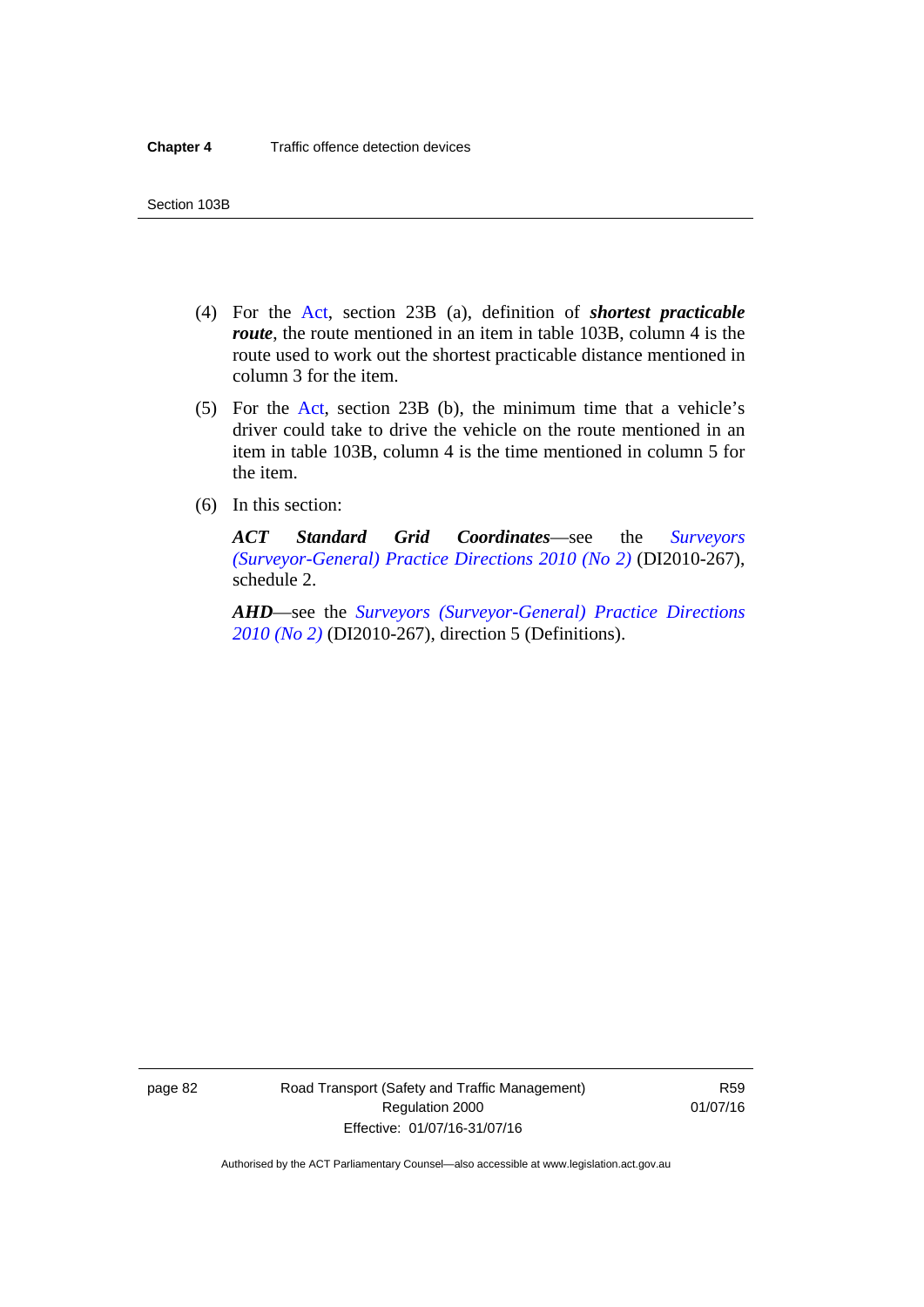| Table 103B       |                                                                                                                                                                                                                            |                                                 |                                                                                                                                                                                                             |                                          |                                              |  |  |  |  |
|------------------|----------------------------------------------------------------------------------------------------------------------------------------------------------------------------------------------------------------------------|-------------------------------------------------|-------------------------------------------------------------------------------------------------------------------------------------------------------------------------------------------------------------|------------------------------------------|----------------------------------------------|--|--|--|--|
| column 1<br>item | column <sub>2</sub><br>detection<br>points                                                                                                                                                                                 | column 3<br>shortest<br>practicable<br>distance | column 4<br>shortest<br>practicable<br>route                                                                                                                                                                | column 5<br>minimum<br>time<br>(seconds) | column 6<br>average<br>speed<br><b>limit</b> |  |  |  |  |
| $\mathbf{1}$     | <b>ACT</b> Standard<br>Grid<br>Coordinates<br>208876.18<br>East,<br>596541.65<br>North, AHD<br>629.88 Level<br><b>ACT</b> Standard<br>Grid<br>Coordinates<br>211361.44<br>East,<br>596864.50<br>North, AHD<br>644.45 Level | 2.7081km<br>(westbound)                         | Hindmarsh<br>Drive<br>(westbound),<br>starting west<br>of the<br>intersection of<br>Dalrymple<br>Street and<br>Mugga Lane<br>and ending<br>north-east of<br>Tyagarah<br><b>Street</b>                       | 121.8645<br>(westbound)                  | 80km/h                                       |  |  |  |  |
| $\overline{2}$   | <b>ACT</b> Standard<br>Grid<br>Coordinates<br>208912.50<br>East,<br>596591.35<br>North, AHD<br>629.42 Level<br><b>ACT</b> Standard<br>Grid<br>Coordinates<br>211418.53<br>East,<br>596883.22<br>North, AHD<br>641.25 Level | 2.7146km<br>(eastbound)                         | Hindmarsh<br>Drive<br>(eastbound),<br>starting<br>north-east of<br><b>Palmer Street</b><br>near Tyagarah<br>Street and<br>ending west of<br>the<br>intersection of<br>Dalrymple<br>Street and<br>Mugga Lane | 122.157<br>(eastbound)                   | 80km/h                                       |  |  |  |  |

R59 01/07/16 Road Transport (Safety and Traffic Management) Regulation 2000 Effective: 01/07/16-31/07/16

page 83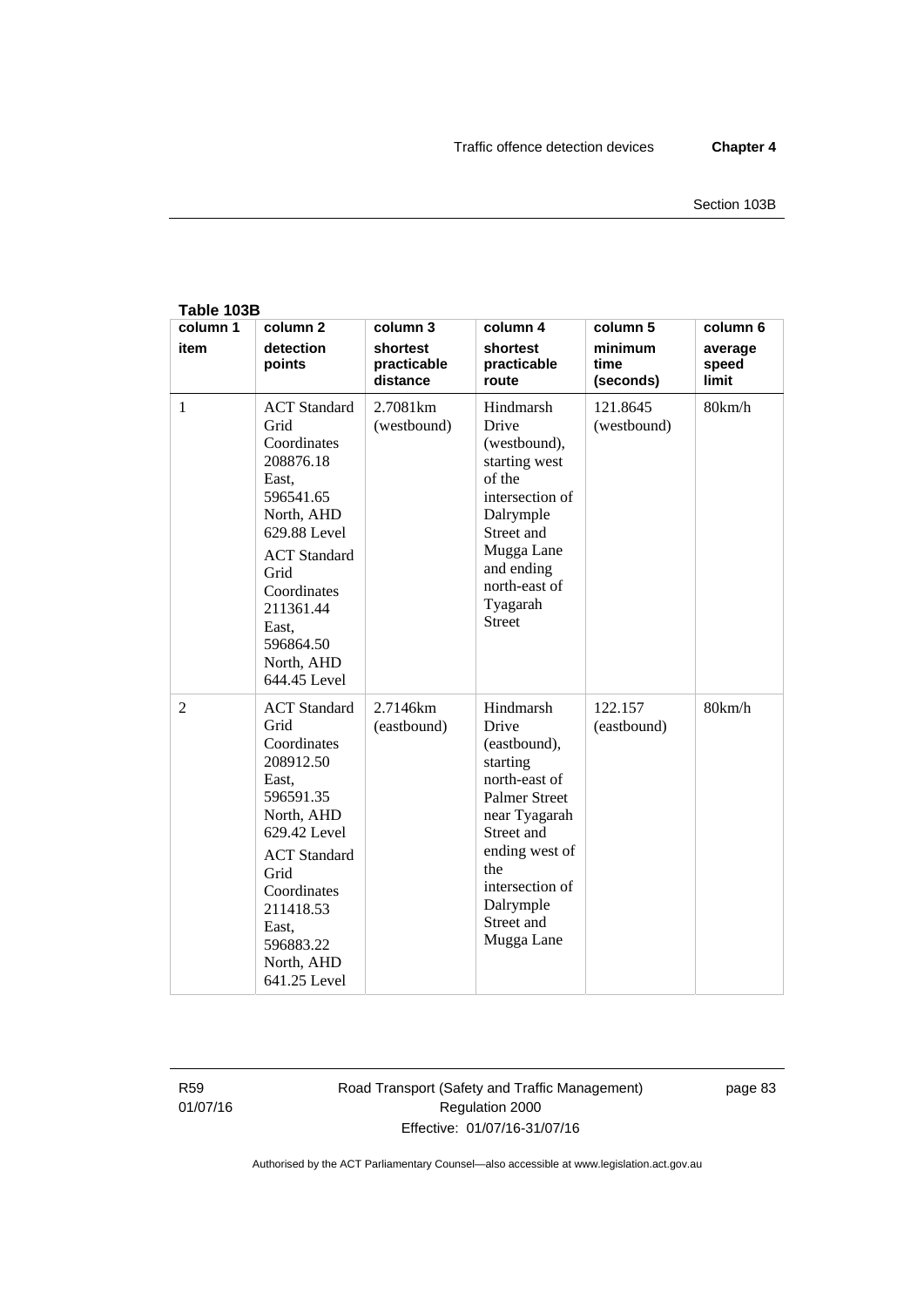#### Section 103B

| column 1<br>item | column <sub>2</sub><br>detection<br>points                                                                                                                                                                                 | column 3<br>shortest<br>practicable<br>distance | column 4<br>shortest<br>practicable<br>route                                                                                                                                                                                                            | column 5<br>minimum<br>time<br>(seconds) | column 6<br>average<br>speed<br>limit |
|------------------|----------------------------------------------------------------------------------------------------------------------------------------------------------------------------------------------------------------------------|-------------------------------------------------|---------------------------------------------------------------------------------------------------------------------------------------------------------------------------------------------------------------------------------------------------------|------------------------------------------|---------------------------------------|
| 3                | <b>ACT</b> Standard<br>Grid<br>Coordinates<br>207503.18<br>East,<br>593617.84<br>North, AHD<br>629.92 Level<br><b>ACT</b> Standard<br>Grid<br>Coordinates<br>205843.16<br>East.<br>591218.80<br>North, AHD<br>581.95 Level | 3.3226km<br>(southbound)                        | <b>Athllon Drive</b><br>(southbound),<br>starting south<br>of the<br>intersection of<br><b>Beasley Street</b><br>and Athllon<br>Drive and<br>ending<br>north-east of<br>the<br>intersection of<br>Drakeford<br>Drive and<br><b>Athllon Drive</b>        | 149.517<br>(southbound)                  | 80km/h                                |
| 4                | <b>ACT</b> Standard<br>Grid<br>Coordinates<br>205879.90<br>East.<br>591244.94<br>North, AHD<br>582.25 Level<br><b>ACT</b> Standard<br>Grid<br>Coordinates<br>207485.15<br>East,<br>593666.74<br>North, AHD<br>629.42 Level | 3.3022km<br>(northbound)                        | <b>Athllon Drive</b><br>(northbound),<br>starting<br>north-east of<br>the<br>intersection of<br><b>Drakeford</b><br>Drive and<br><b>Athllon Drive</b><br>and ending<br>south of the<br>intersection of<br><b>Beasley Street</b><br>and Athllon<br>Drive | 148.599<br>(northbound)                  | 80km/h                                |

page 84 Road Transport (Safety and Traffic Management) Regulation 2000 Effective: 01/07/16-31/07/16

R59 01/07/16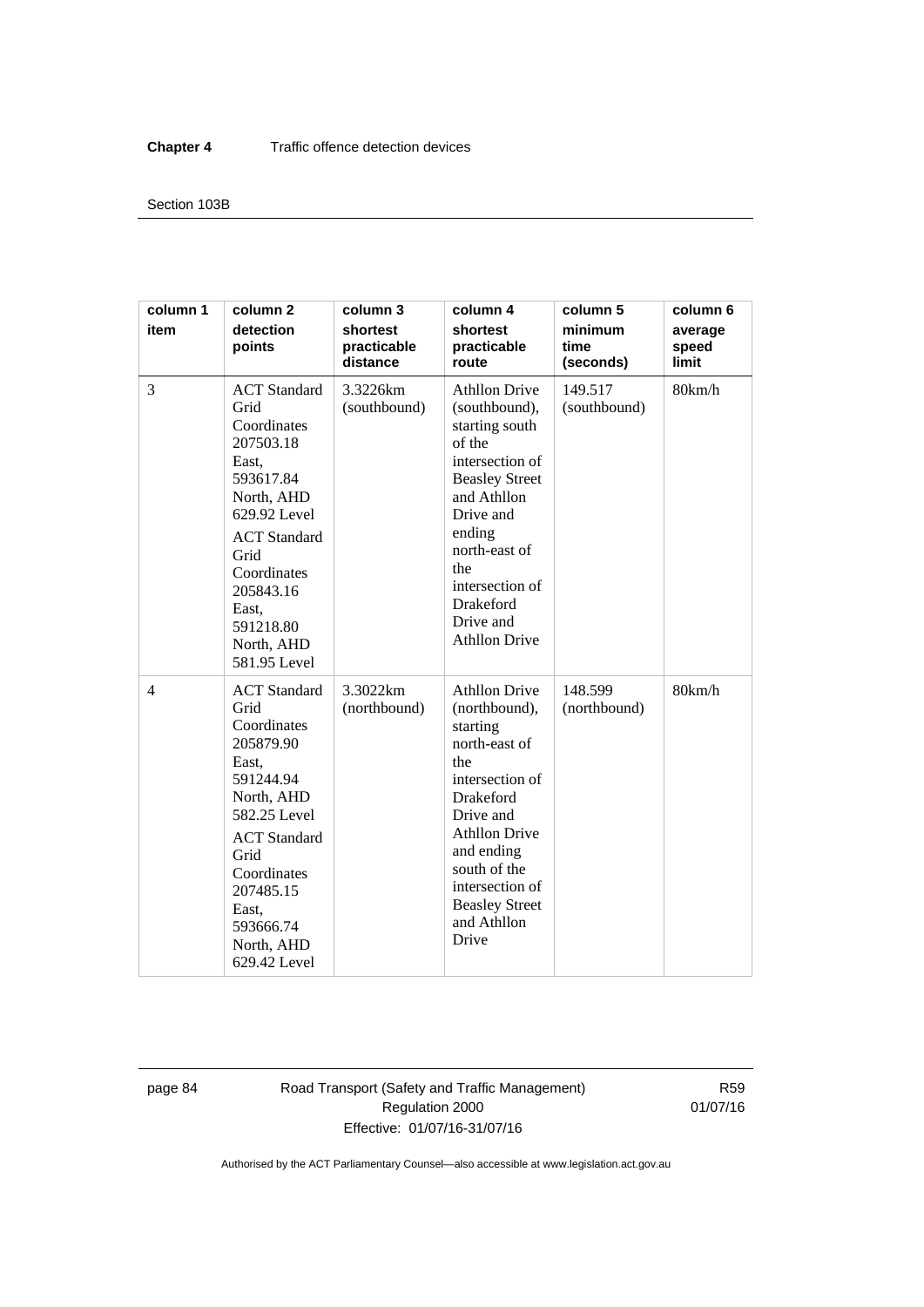# **104 Major testing of laser speed measuring devices**

- (1) The following devices must be tested in accordance with this section at least once every 12 months:
	- (a) a laser speed measuring device;
	- (b) the laser speed measuring device component of a digital camera detection device.
- (2) The test must be carried out—
	- (a) by a person approved under section 106 (Approved people testing and sealing); and
	- (b) in accordance with Australian Standard AS 4691.1-2003, as in force on the commencement of this paragraph.
		- *Note 1* The text of an applied, adopted or incorporated law or instrument, whether applied as in force from time to time or at a particular time, is taken to be a notifiable instrument if the operation of the [Legislation Act,](http://www.legislation.act.gov.au/a/2001-14) s 47 (5) or (6) is not disapplied (see s 47 (7)).
		- *Note 2* A notifiable instrument must be notified under the [Legislation](http://www.legislation.act.gov.au/a/2001-14)  [Act.](http://www.legislation.act.gov.au/a/2001-14)
- (3) The [Legislation Act,](http://www.legislation.act.gov.au/a/2001-14) section 47 (5) does not apply in relation to subsection (2) (b).
- (4) The test must show whether the device—
	- (a) is operating in accordance with the manufacturer's specifications; and
	- (b) is accurate within a tolerance of 2km/h.
- (5) For this section, it is sufficient for the laser speed measuring device component of a digital camera detection device to be tested separately from the other components of the device, and it is not necessary for the other components to be tested.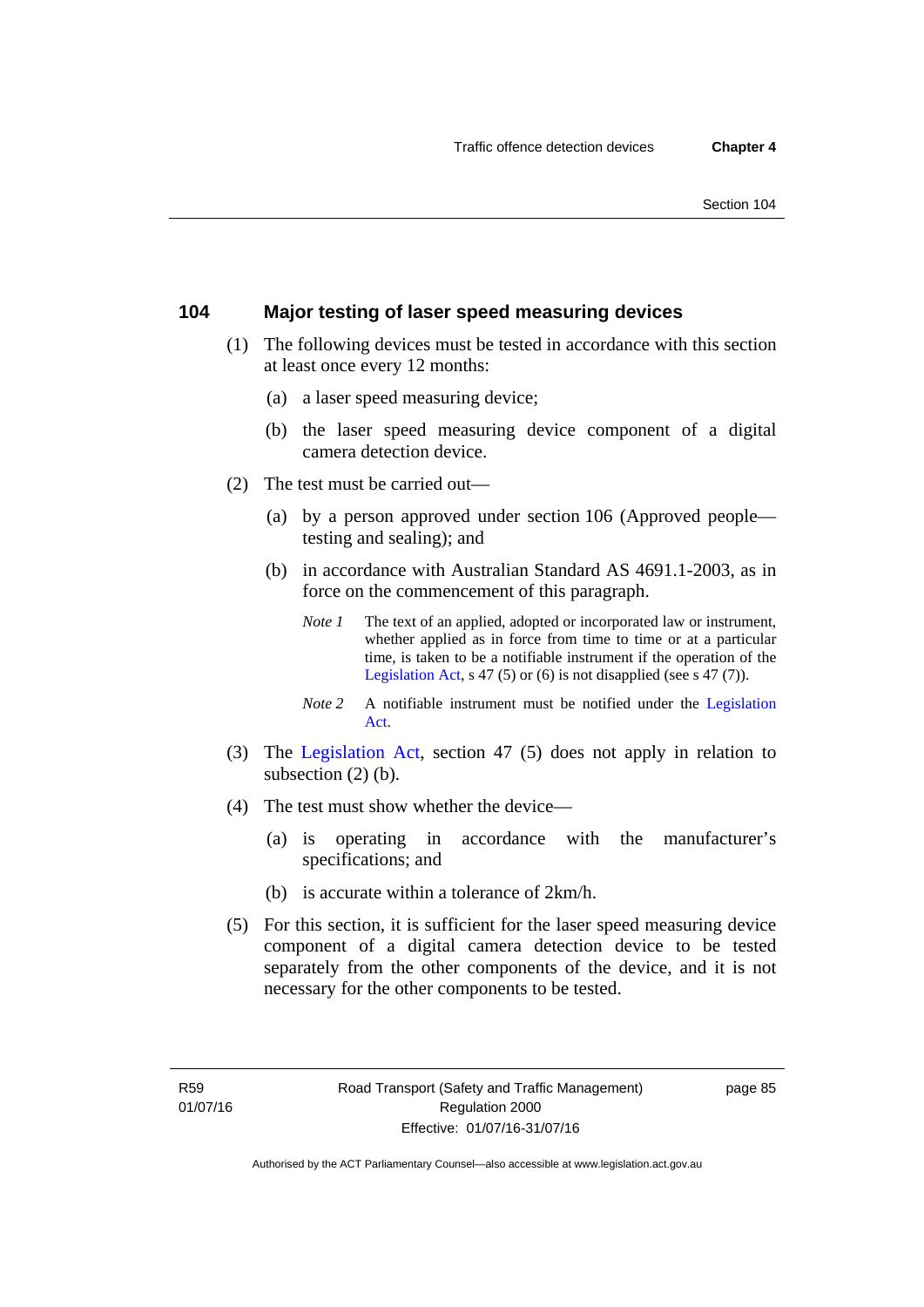#### **104A Major testing of other traffic offence detection devices**

- (1) The following devices must be tested in accordance with this section:
	- (a) a radar speed measuring device that is not a component of a fixed camera detection device or a digital camera detection device;
	- (b) a radar speed measuring device component of a fixed camera detection device or a digital camera detection device;
	- (c) an approved police speedometer;
	- (d) the loop detector speed measuring device component of a fixed camera detection device;
	- (e) the piezo strip speed measuring device component of a fixed camera detection device;
	- (f) an approved average speed detection system.
- (2) The devices mentioned in subsection (1) must be tested at least once every 12 months.
- (3) The test must be carried out by a person approved under section 106 (Approved people—testing and sealing).
- (4) The test of a radar speed measuring device that is not a component of a fixed camera detection device, or a digital camera detection device, must show whether the device is operating in accordance with Australian Standard AS 2898.1-2, as in force on the commencement of this subsection.
	- *Note 1* AS 2898.1-2 may be purchased at [www.standards.org.au](http://www.standards.org.au/Pages/default.aspx)*.*
	- *Note* 2 The text of an applied, adopted or incorporated law or instrument, whether applied as in force from time to time or at a particular time, is taken to be a notifiable instrument if the operation of the [Legislation](http://www.legislation.act.gov.au/a/2001-14)  [Act](http://www.legislation.act.gov.au/a/2001-14), s 47 (5) or (6) is not disapplied (see s 47 (7)).
	- *Note 3* A notifiable instrument must be notified under the [Legislation Act](http://www.legislation.act.gov.au/a/2001-14).

page 86 Road Transport (Safety and Traffic Management) Regulation 2000 Effective: 01/07/16-31/07/16

R59 01/07/16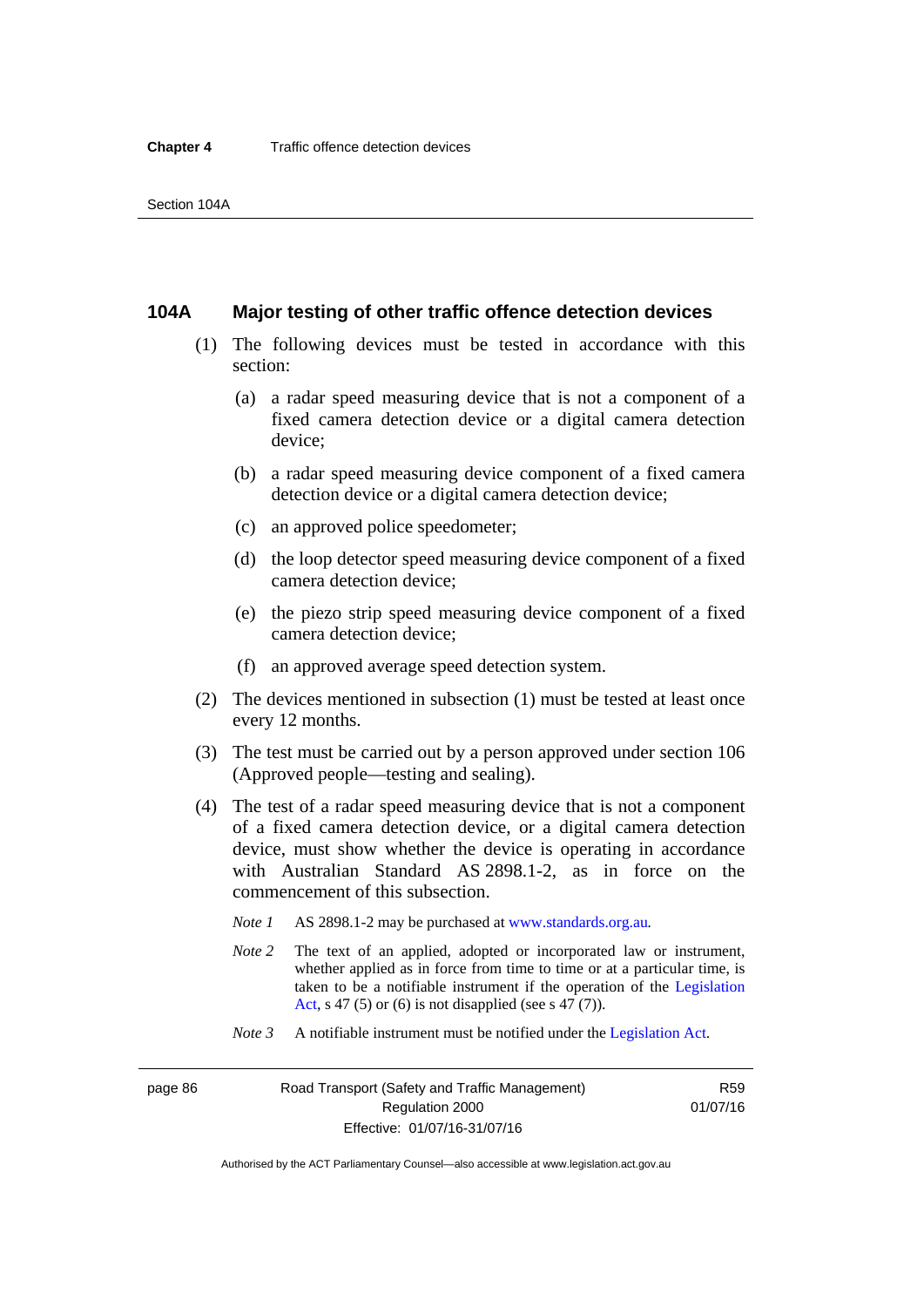- (5) The [Legislation Act,](http://www.legislation.act.gov.au/a/2001-14) section 47 (5) does not apply in relation to AS 2898.1-2 under subsection (4).
- (6) The test of the radar speed measuring device component of a fixed camera detection device, or a digital camera detection device, must show whether the device—
	- (a) is operating in accordance with the manufacturer's specifications; and
	- (b) for speeds of 100km/h and under—is accurate within a tolerance of 2km/h; and
	- (c) for speeds over 100km/h—is accurate within a tolerance of 2%.
- (7) The test of an approved police speedometer must show whether the device is accurate within a tolerance of 2km/h.
- (8) The test of the loop detector speed measuring device component of a fixed camera detection device must show whether the speed measuring device—
	- (a) for speeds of 100km/h and under—is accurate within a tolerance of 2km/h; and
	- (b) for speeds over 100km/h—is accurate within a tolerance of 2%.
- (9) The test of the piezo strip speed measuring device component of a fixed camera detection device must show whether the speed measuring device—
	- (a) is operating in accordance with the manufacturer's specifications; and
	- (b) is accurate within a tolerance of 2km/h.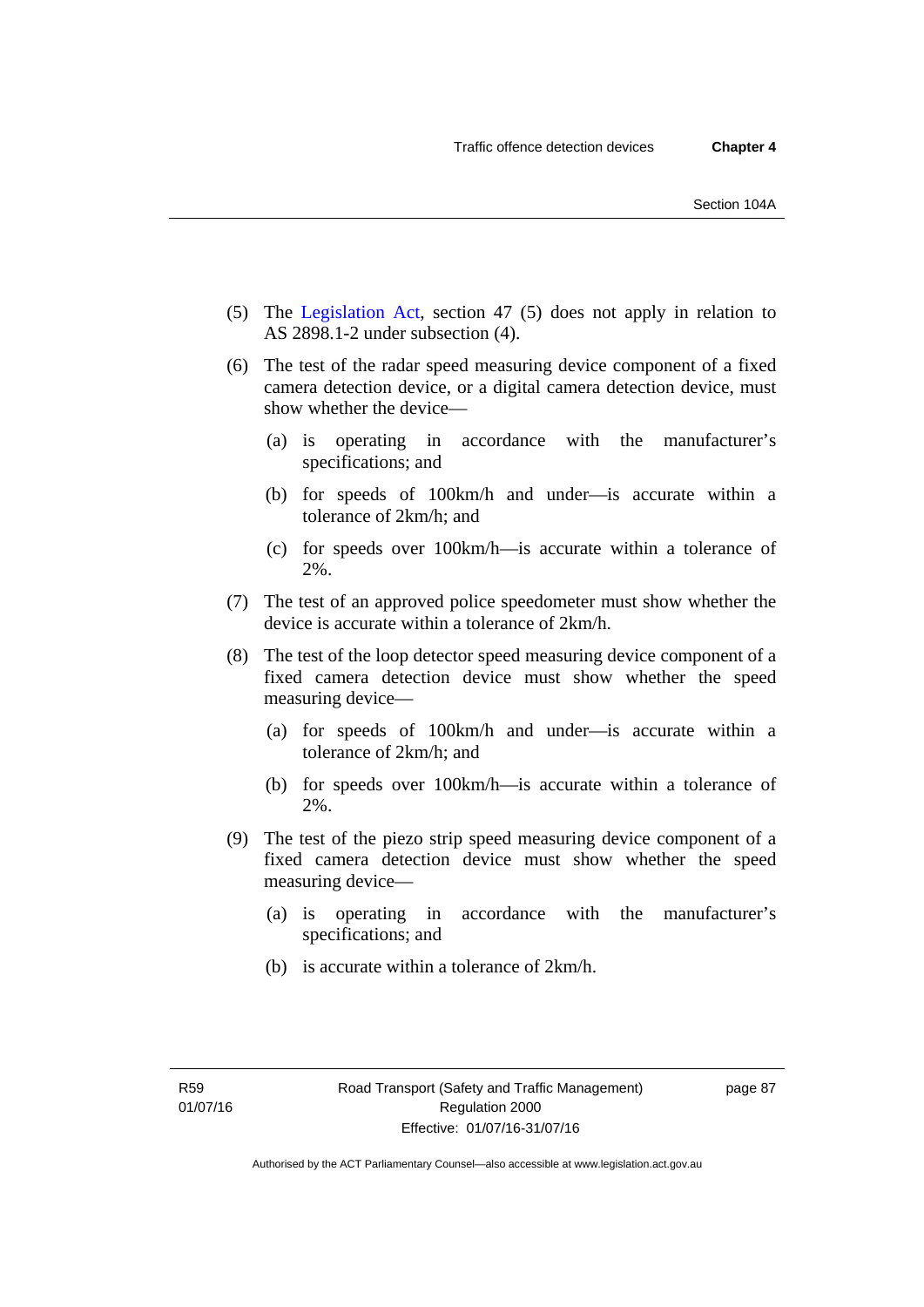- (10) The test of an approved average speed detection system that takes images of vehicles at 2 detection points must show whether the device—
	- (a) is operating in accordance with the manufacturer's specifications; and
	- (b) for the measurement of the time that elapses between vehicles passing the first and second detection points—is accurate within a tolerance of 2%.

# **104B Certification and sealing of traffic offence detection devices**

- (1) This section applies if a test of a traffic offence detection device under section 104 or section 104A establishes—
	- (a) a matter mentioned in section 104A (4) or (7) in relation to the device; or
	- (b) the matters mentioned in section 104 (4) or section 104A (9) in relation to the device.
- (2) The person who carried out the test must—
	- (a) sign a certificate to that effect; and
	- (b) if a seal on the device has been damaged or removed—seal the device.

#### **105 Use of certain digital camera detection devices**

(1) This section applies to the operation of a digital camera detection device that is located in a vehicle that can be moved from place to place to detect traffic offences.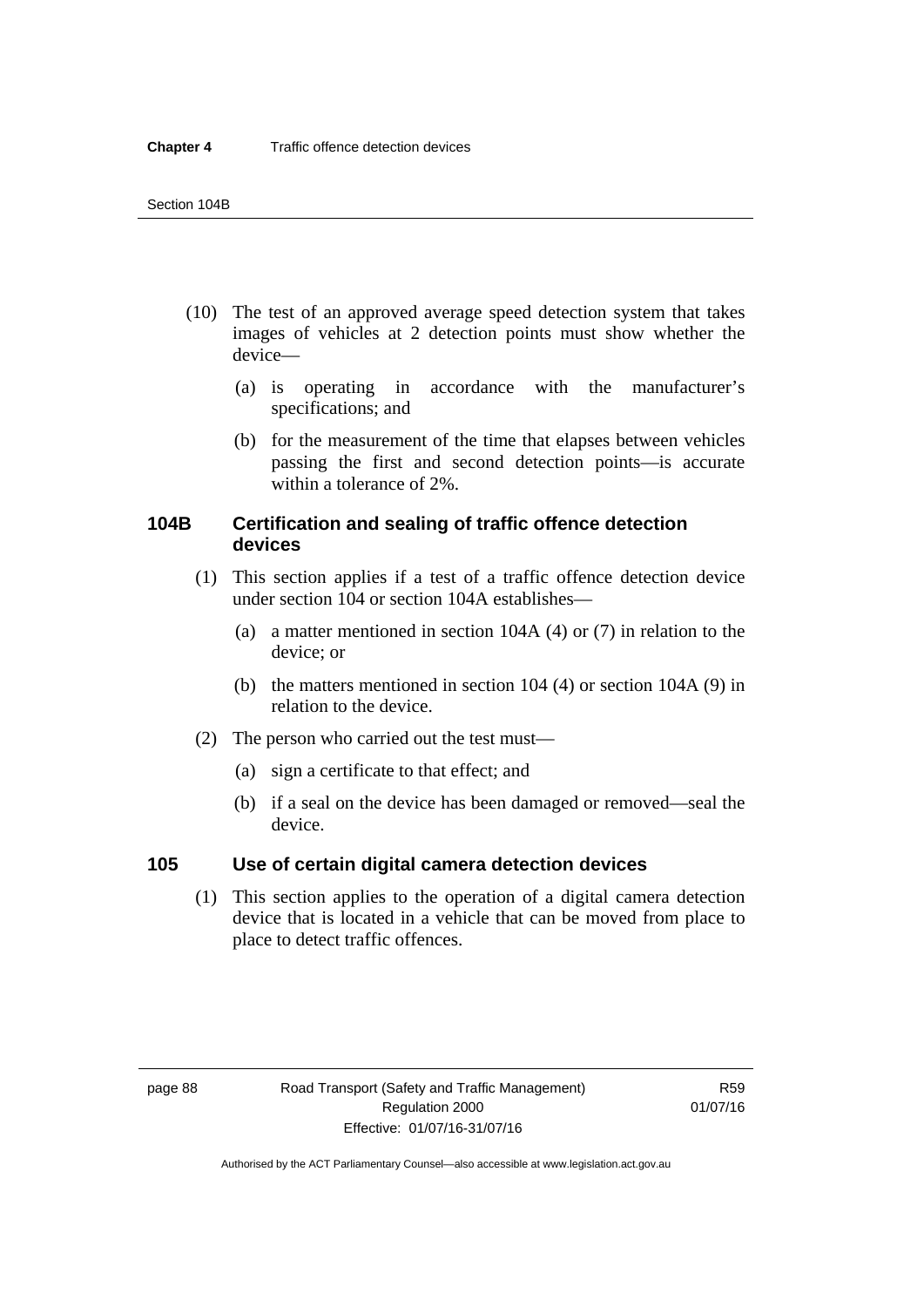- (2) The operator of a digital camera detection device that includes as a component a radar speed measuring device must ensure that the following operations are done in accordance with the manufacturer's instructions for the device:
	- (a) aligning the vehicle in which the device is located with the road;
	- (b) activating the device;
	- (c) operating the device.
- (3) The operator of a digital camera detection device that includes as a component a laser speed measuring device must ensure that the following operations are done in accordance with the manufacturer's instructions for the device:
	- (a) testing the laser speed measuring component of the device at the beginning and end of each shift of the operator by carrying out the following checks:
		- (i) an instrument confidence check;
		- (ii) a calibration verification check;
		- (iii) a scope alignment check;
	- (b) activating the device;
	- (c) operating the device.
- (4) However, subsection (3) (a) (ii) and (iii) do not apply in relation to the operation of a VITRONIC PoliScan SPEED M1 HP device.
- (5) To remove any doubt, if a device mentioned in subsection (3) is used at more than 1 place during a shift of the operator, the operator is not required to carry out the checks mentioned in subsection (3) (a) each time the device is activated at a different place.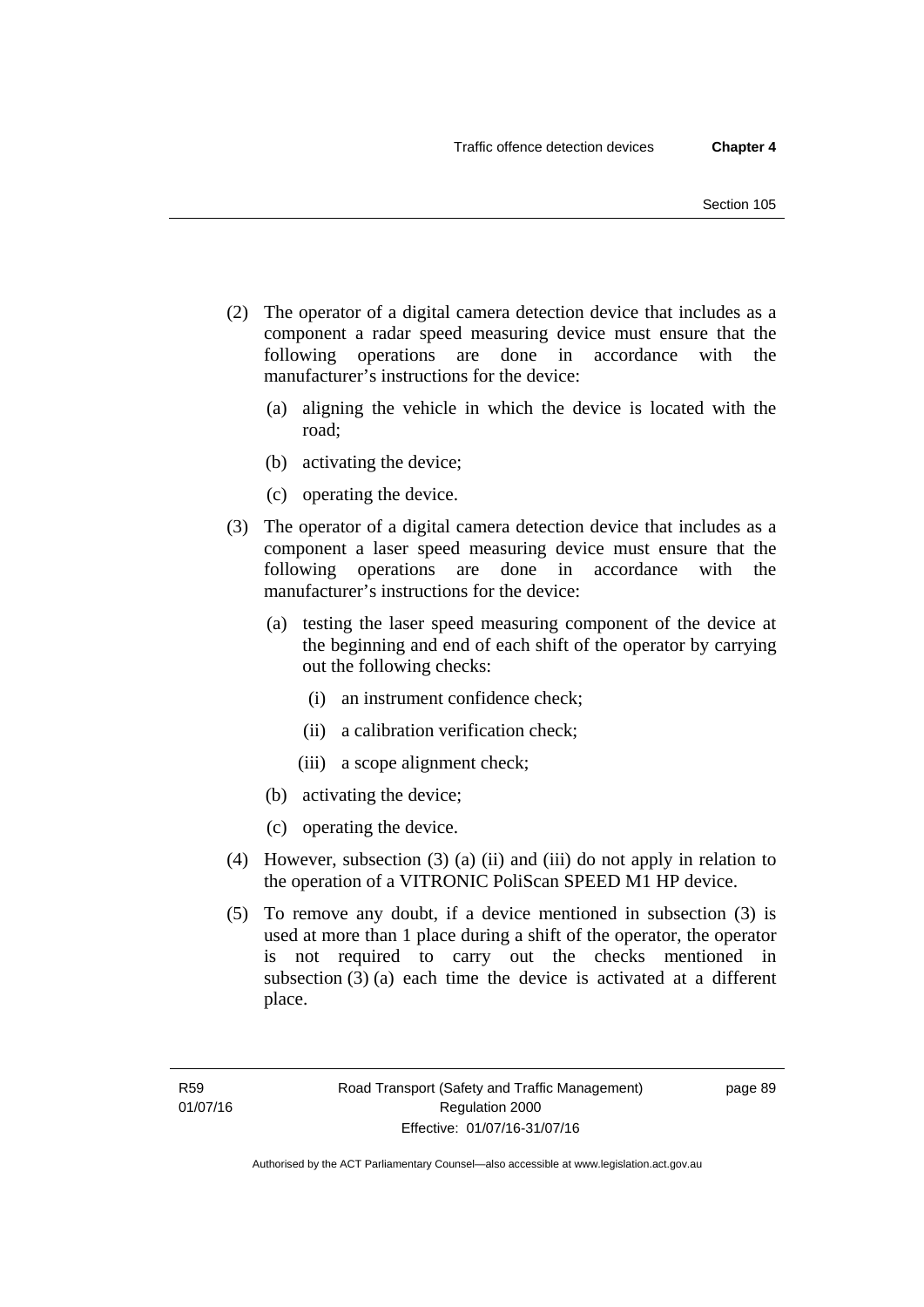- (6) If the requirements set out in this section are met, the device may operate unattended.
- (7) If a device is used by 2 or more operators, who are working together during a shift, the requirements set out in this section may be carried out by different operators.
- (8) In this section:

*operator* means a person approved to use a traffic offence detection device under section 107 (Approved people—use).

#### **105A Use of certain laser speed measuring devices**

- (1) This section applies to a laser speed measuring device, other than a device mentioned in section 105 (Use of certain digital camera detection devices).
- (2) The operator of the laser speed measuring device must ensure that the following operations are done in accordance with the manufacturer's instructions for the device:
	- (a) testing the device at the beginning and end of each shift of the operator by carrying out the following checks:
		- (i) an instrument confidence check;
		- (ii) a calibration verification check;
		- (iii) a scope alignment check;
	- (b) activating the device;
	- (c) operating the device.
- (3) To remove any doubt, if the device is used at more than 1 place during a shift of the operator, the operator is not required to carry out the checks mentioned in subsection (1) (a) each time the device is activated at a different place.

page 90 Road Transport (Safety and Traffic Management) Regulation 2000 Effective: 01/07/16-31/07/16

R59 01/07/16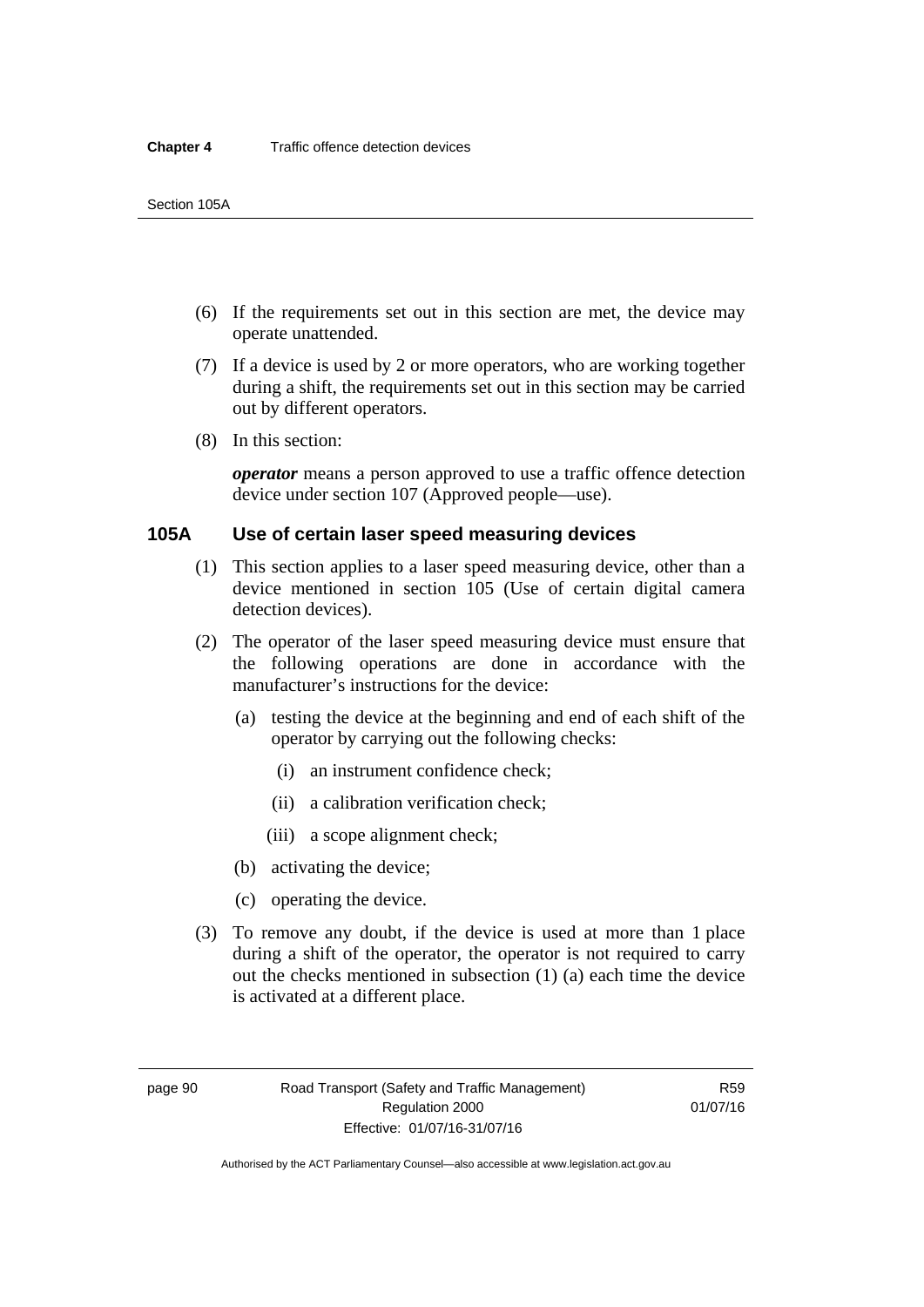- (4) If the device is used by 2 or more operators who are working together during the shift, the tests mentioned in subsection (1) (a) and (d) may be carried out by different operators.
- (5) In this section:

*operator* means a person approved to use a traffic offence detection device under section 107 (Approved people—use).

#### **105B Use of certain radar speed measuring devices**

- (1) This section applies to a radar speed measuring device, other than a device that is a component of—
	- (a) a digital camera detection device; or
	- (b) a fixed camera detection device.
- (2) The radar speed measuring device must be used by an operator in accordance with the manufacturer's instructions for the device.
- (3) The operator must test the device—
	- (a) at the beginning of each shift of the operator against an approved police speedometer; and
	- (b) at the end of each shift of the operator against the speedometer mentioned in paragraph (a); and
	- (c) if the operator's shift is longer than 9 hours—9 hours after the beginning of the shift against the speedometer mentioned in paragraph (a).
- (4) After each test, the device must be found to be accurate within a tolerance of 2 km/h.
- (5) To remove any doubt, if the device is used at more than 1 place during a shift of the operator, the operator is not required to carry out the checks mentioned in subsection (3) (a) each time the device is activated at a different place.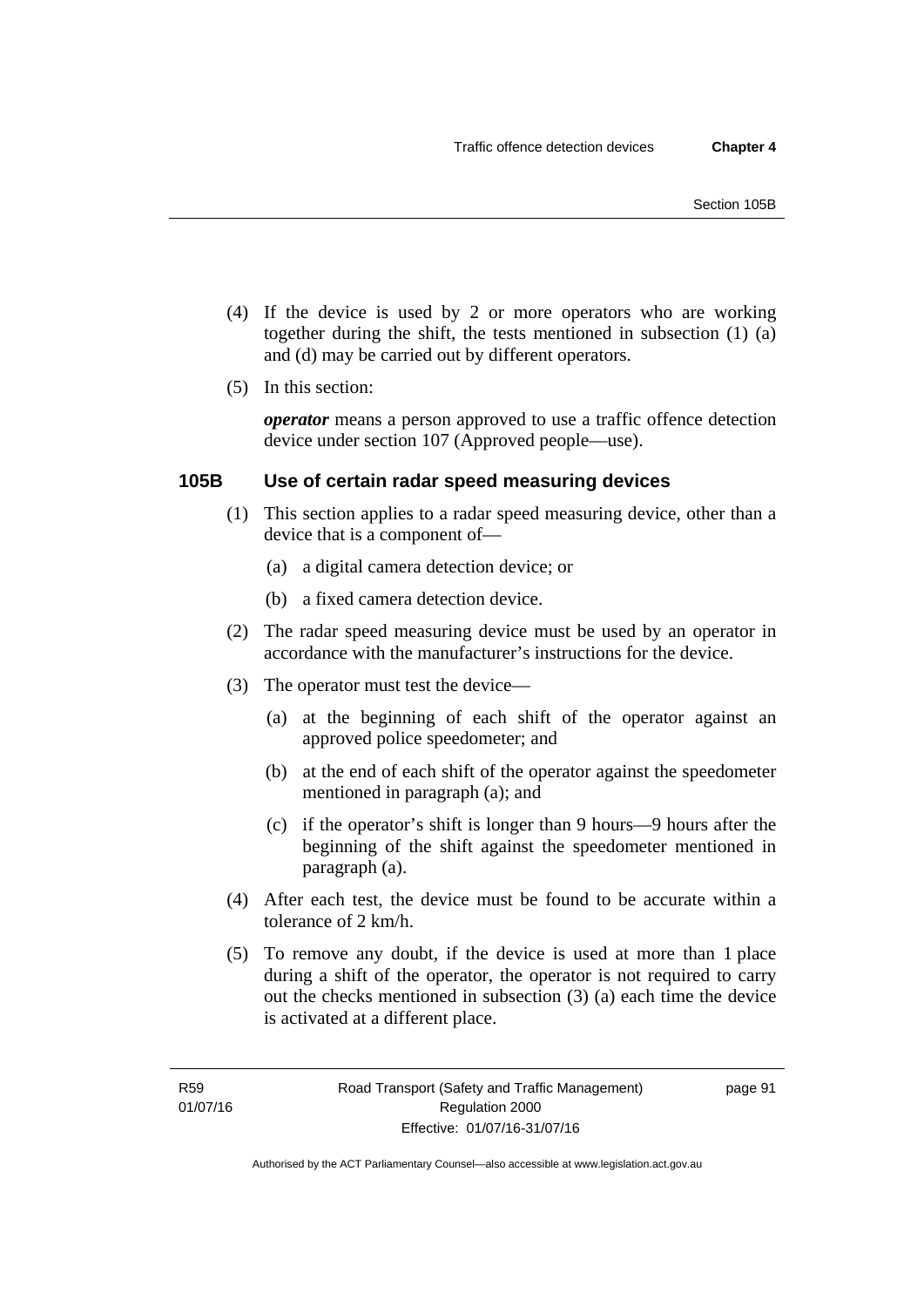- (6) If the device is used by 2 or more operators who are working together during the shift, the tests mentioned in subsection (3) may be carried out by different operators.
- (7) In this section:

*operator* means a person approved to use a traffic offence detection device under section 107 (Approved people—use).

# **106 Approved people—testing and sealing**

Each person employed by a testing authority to test and seal traffic offence detection devices is approved to test and seal traffic offence detection devices.

# **107 Approved people—use**

- (1) Each police officer is approved to use any traffic offence detection device (other than a fixed camera detection device).
- (2) The road transport authority may approve a person who is not a police officer to use digital camera detection devices.
- (3) The road transport authority may only approve a person under subsection (2) if the authority is satisfied that the person has appropriate qualifications to operate, or experience in the operation of, digital camera detection devices.

# **107A Recording of camera detection device image files—Act, s 23 (2) (c) (ii)**

- (1) An electronic file created by a camera detection device must be recorded on a storage medium for electronic data (the *recording medium*).
	- *Note Camera detection device*—see the [Act,](http://www.legislation.act.gov.au/a/1999-80/default.asp) s 23.
- (2) The recording medium for a camera detection device may be—
	- (a) attached directly to, or located with, the device; or

page 92 Road Transport (Safety and Traffic Management) Regulation 2000 Effective: 01/07/16-31/07/16

R59 01/07/16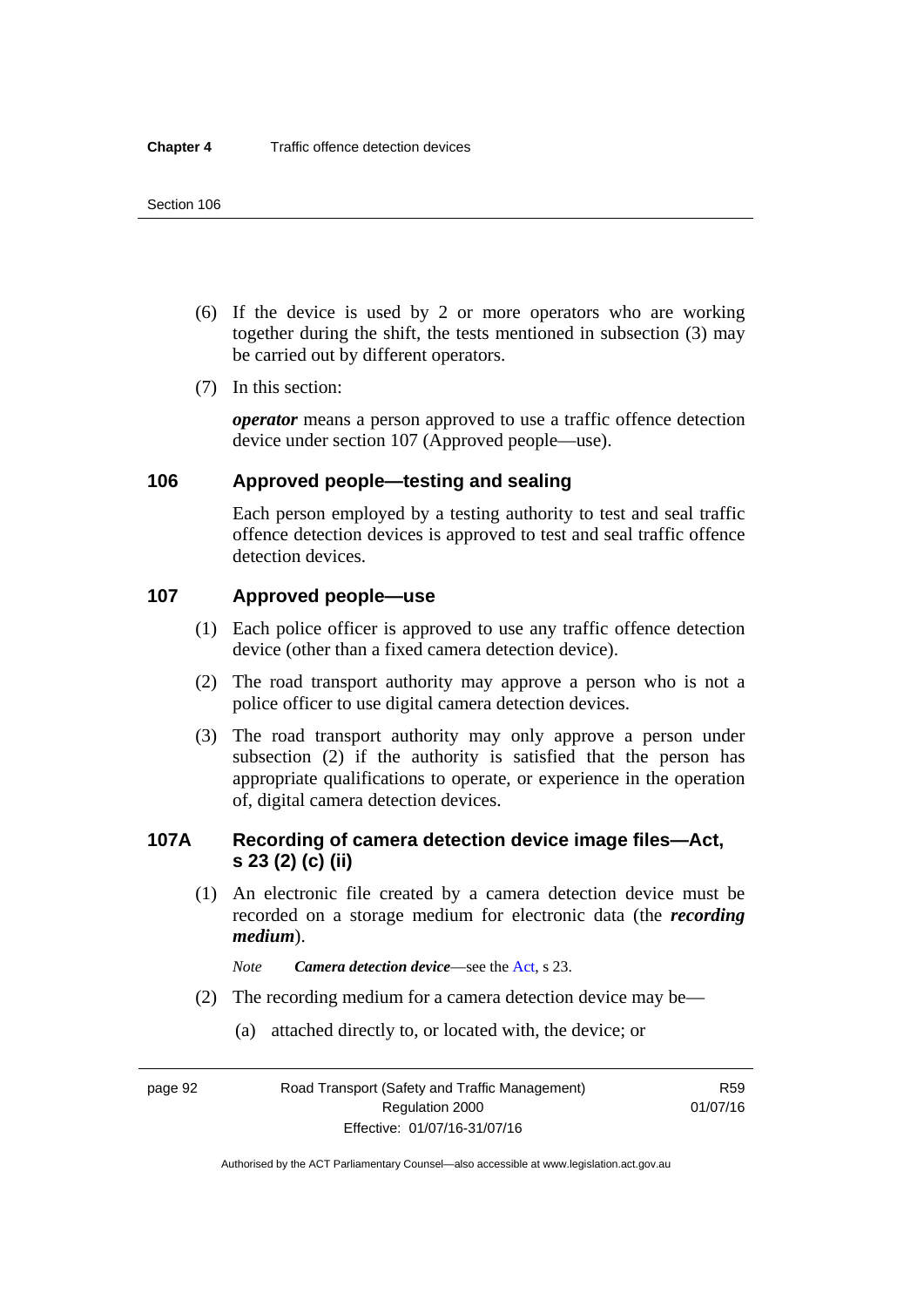(b) at a place other than the place where the device is located.

#### **Example—par (b)**

If a motor vehicle goes through a red traffic light and an image of the vehicle is taken by a fixed camera detection device, the electronic file created by the device in relation to the offence is sent along a wire or optical fibre, or across a wireless network, to a recording device in a building in another suburb and is stored at that building on a recording medium.

- *Note* An example is part of the regulation, is not exhaustive and may extend, but does not limit, the meaning of the provision in which it appears (see [Legislation Act,](http://www.legislation.act.gov.au/a/2001-14) s 126 and s 132).
- (3) If the recording medium for a camera detection device is at a place other than the place where the device is located—
	- (a) the device must produce a security checksum for each electronic file created by the device; and
	- (b) the device must encrypt the security checksum and the file; and
	- (c) the security checksum and the encrypted file must be recorded as soon as practicable on a recording medium.
- (4) However, subsection (3) does not prevent other security measures being taken in relation to a security checksum or an electronic file before it is recorded on the recording medium.

# **107B Verification of camera detection device image files—Act, s 23 (2) (c) (iii)**

- (1) This section applies if an electronic file that contains an image of a vehicle taken by a camera detection device is recorded on a recording medium that is at a place other than the place where the device is located.
- (2) Before the image of the vehicle is produced from the file, the accuracy of the file must be verified by using a computer to—
	- (a) recalculate the security checksum for the file; and

R59 01/07/16 page 93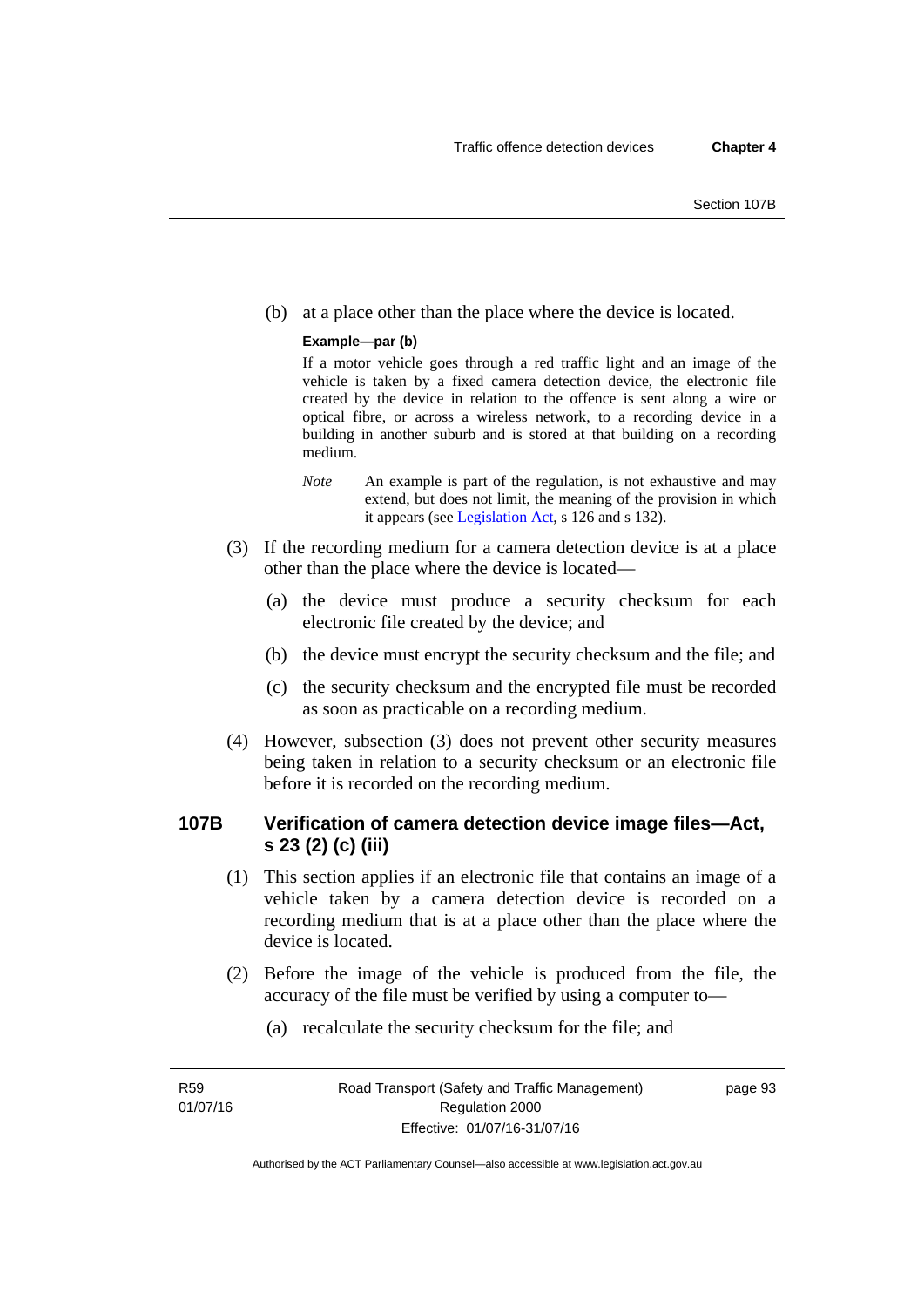(b) confirm that the security checksum produced by the recalculation is identical to the checksum produced by the device for the file.

# **108 Meaning of codes etc on image taken by approved camera detection device or approved average speed detection system—Act, s 24 (2) (a)**

- (1) This section defines the meaning of codes and other information indicated on an image of a vehicle taken by an approved camera detection device or approved average speed detection system.
	- *Note* Information etc that is indicated on an image includes information etc accompanying or reasonably associated with the image (see [Act](http://www.legislation.act.gov.au/a/1999-80/default.asp), dict, def of *indicated on*).
- (2) It is not necessary that all the codes and other information mentioned in this section be indicated on an image but if they do appear they have the meaning given in this section.
- (3) The characters (whether numbers, letters or both) in the field immediately after 'Device' is the code for—
	- (a) the laser speed measuring device component of the digital camera detection device that took the image; or
	- (b) the radar speed measuring device component of the digital camera detection device, or fixed camera detection device, that took the image; or
	- (c) the piezo strip speed measuring device component of the fixed camera detection device that took the image; or
	- (d) the loop detector speed measuring device component of the fixed camera detection device that took the image; or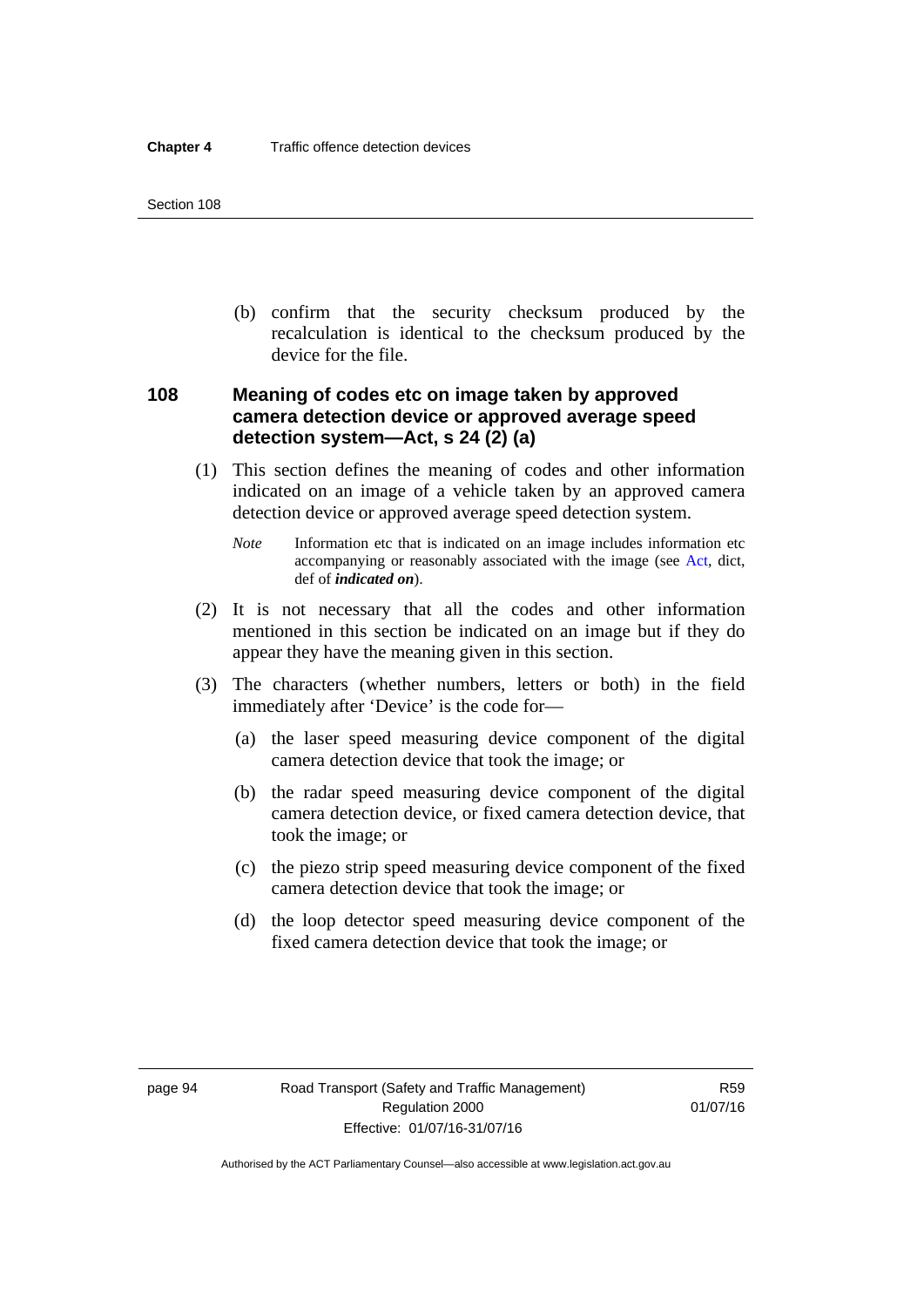(e) the automatic number plate recognition camera component of the average speed detection system that took the image.

#### **Example**

'Device: 012409' indicates that the code for the laser speed measuring device component of the digital detection device, or piezo strip speed measuring device component of the fixed camera detection device, that took the image, is 012409.

 (4) The characters in the field immediately after 'Date' is the date when the image was taken, with the first 2 numbers indicating the day of the month, followed by an abbreviation for the month and the year.

#### **Example**

'Date: 15/11/00' indicates that the image was taken on 15 November 2000.

 (5) The numbers in the field immediately after 'Time' is the time when the image was taken, stated in the 24-hour clock system.

#### **Examples**

- 1 'Time: 11.07.00.23' indicates that the image was taken at 0.23 seconds after 11.07 am.
- 2 'Time: 13:53:10:07' indicates that the image was taken at 10.07 seconds after 1.53 pm.
- (6) The letter in the field immediately after 'Direction' or 'Dir' indicates—
	- (a) for an image taken by a digital camera detection device whether the general direction in which the vehicle was travelling was away from or towards the device, with 'A' indicating away from the device and 'T' indicating towards the device; or
	- (b) for an image taken by a fixed camera detection device—the general direction in which the vehicle was travelling when the image was taken, with 'N' indicating north, 's' indicating south, 'E' indicating east and 'W' indicating west.

#### **Example for par (a)**

'Direction: A' indicates that when the image was taken the vehicle was generally travelling away from the digital camera detection device that took the image.

R59 01/07/16 page 95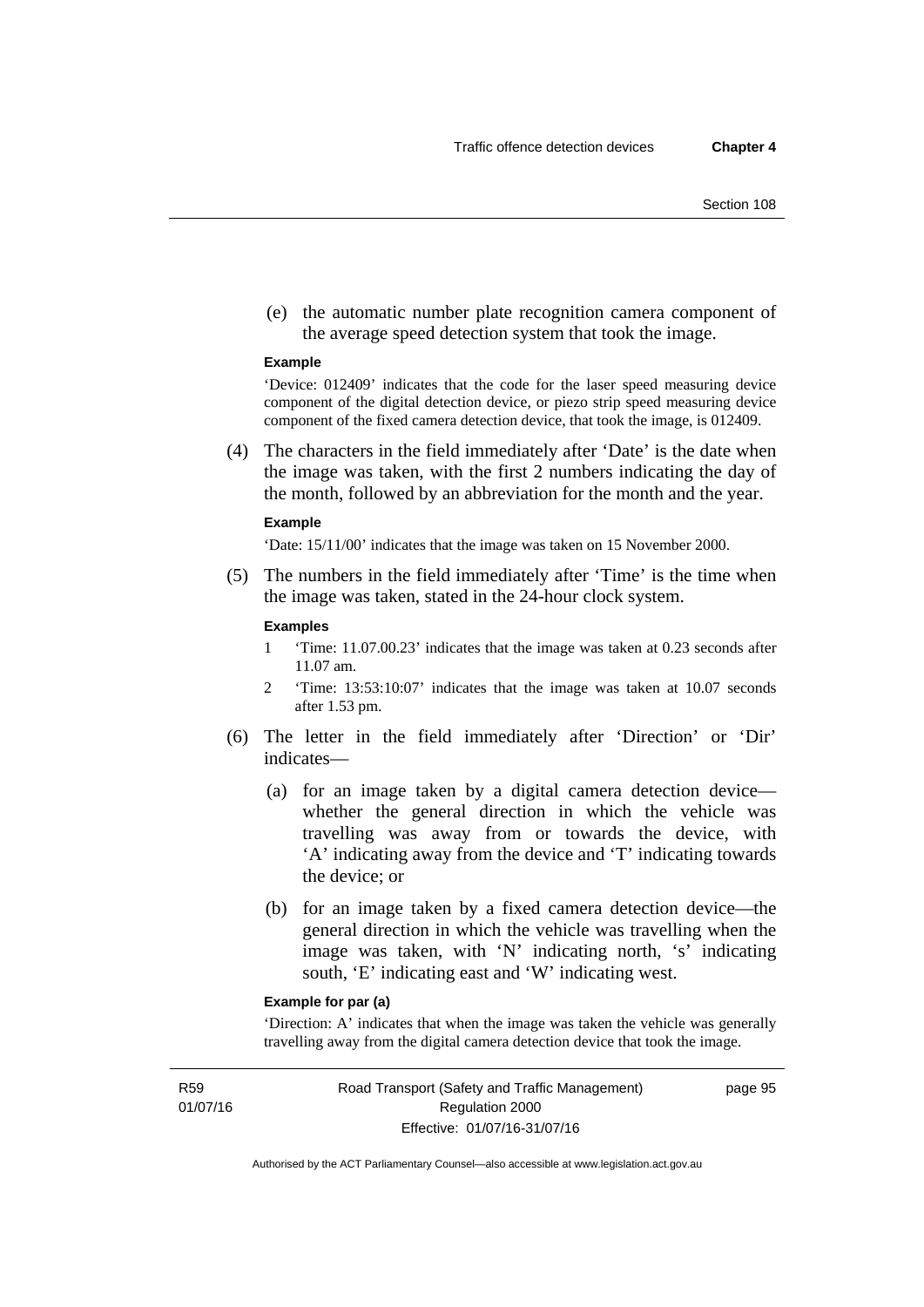#### **Example for par (b)**

'Direction: N' indicates that when the image was taken the vehicle was travelling in the general direction of north.

 (7) The characters in the field immediately after 'Lane' is the code for the lane in which the vehicle was travelling when the image was taken, with the following codes having the stated meaning:

'L1' or '1': means the lane next to the centre of the road

'L2' or '2': means the lane immediately to the left of L1 (or 1)

'L3' or '3': means the lane immediately to the left of L2 (or 2)

'L4' or '4': means the lane immediately to the left of L3 (or 3).

#### **Example**

'Lane: L1' indicates that the vehicle was travelling in the lane next to the centre of the road when the image was taken.

 (8) The number in the field immediately after 'Red time' is the time in seconds and part seconds (stated as a fraction) that a red traffic light or red traffic arrow facing the driver of the vehicle had been showing before the driver entered the intersection concerned.

#### **Example**

'Red time: 1.50' indicates that the red traffic light or red traffic arrow facing the driver of the vehicle had been showing for 1.5 seconds before the driver entered the intersection concerned.

 (9) The number in the field immediately after 'Speed li', which may be described as 'Speed limit', is the speed limit applying to the driver of the vehicle for the length of road where the driver was driving when the image was taken.

#### **Example**

'Speed li: 60'or 'Speed limit 60' indicates that the speed limit applying to the driver of the vehicle for the length of road where the driver was driving when the image was taken is 60 km/h.

page 96 Road Transport (Safety and Traffic Management) Regulation 2000 Effective: 01/07/16-31/07/16

R59 01/07/16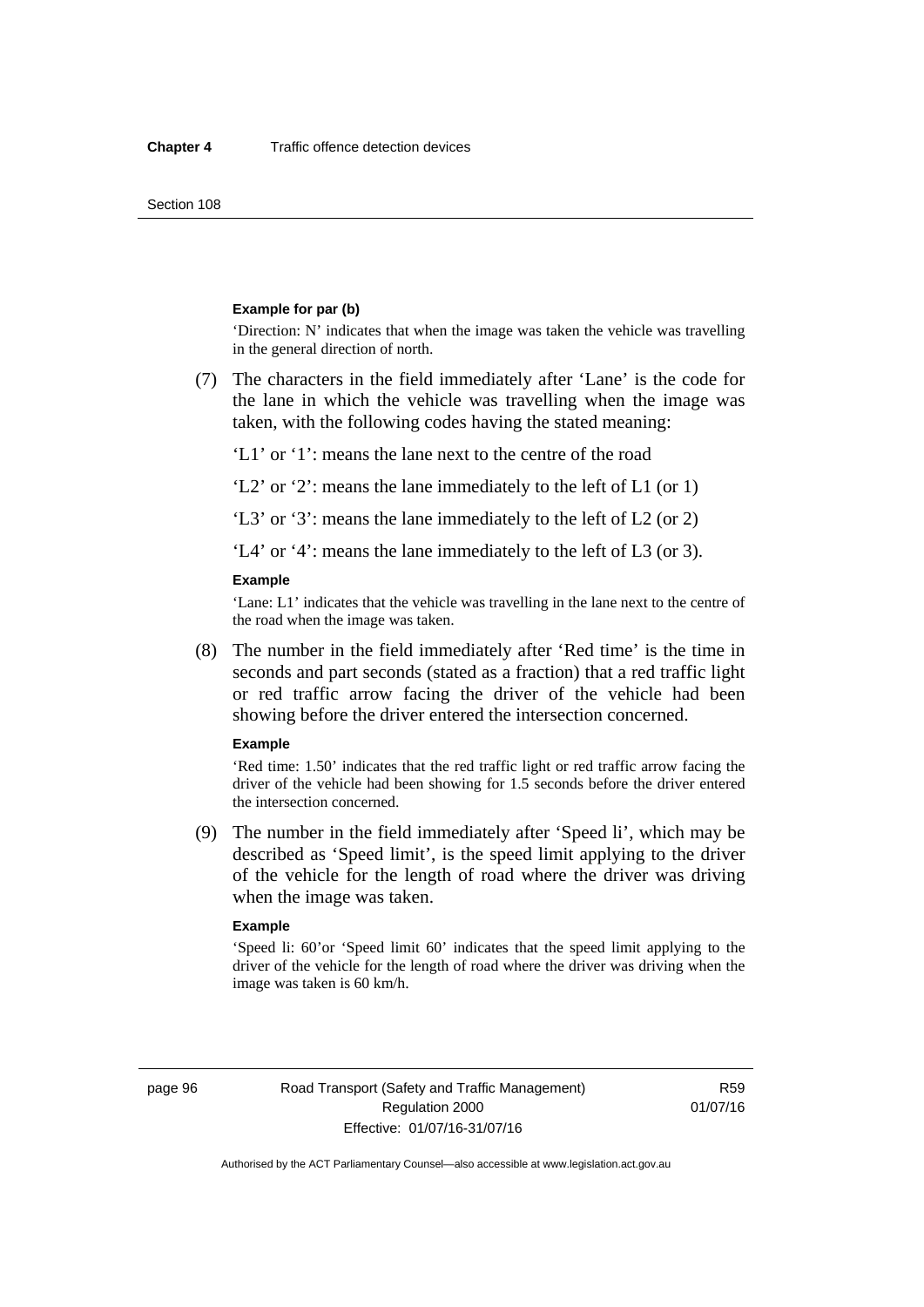(10) The number in the field immediately after 'Speed' is the speed in kilometres per hour at which the driver of the vehicle was driving when the image was taken.

#### **Example**

'Speed: 82' indicates that the driver of the vehicle was driving at 82 km/h when the image was taken.

 (11) The characters (whether numbers, letters or both) in the field immediately after 'Operator' is the code for the person responsible for the use of the device when the image was taken.

#### **Example**

'Operator: op002' indicates that the code for the person responsible for the device when the image was taken is operator 002.

 (12) The characters (whether numbers, letters or both) in the field immediately after 'Disk' is the code for the recording medium used to record the image of the vehicle.

#### **Example**

'Disk: WD0022' indicates that the code for the device used to record the image was WD0022.

*Note* An example is part of the regulation, is not exhaustive and may extend, but does not limit, the meaning of the provision in which it appears (see [Legislation Act,](http://www.legislation.act.gov.au/a/2001-14) s 126 and s 132).

R59 01/07/16 page 97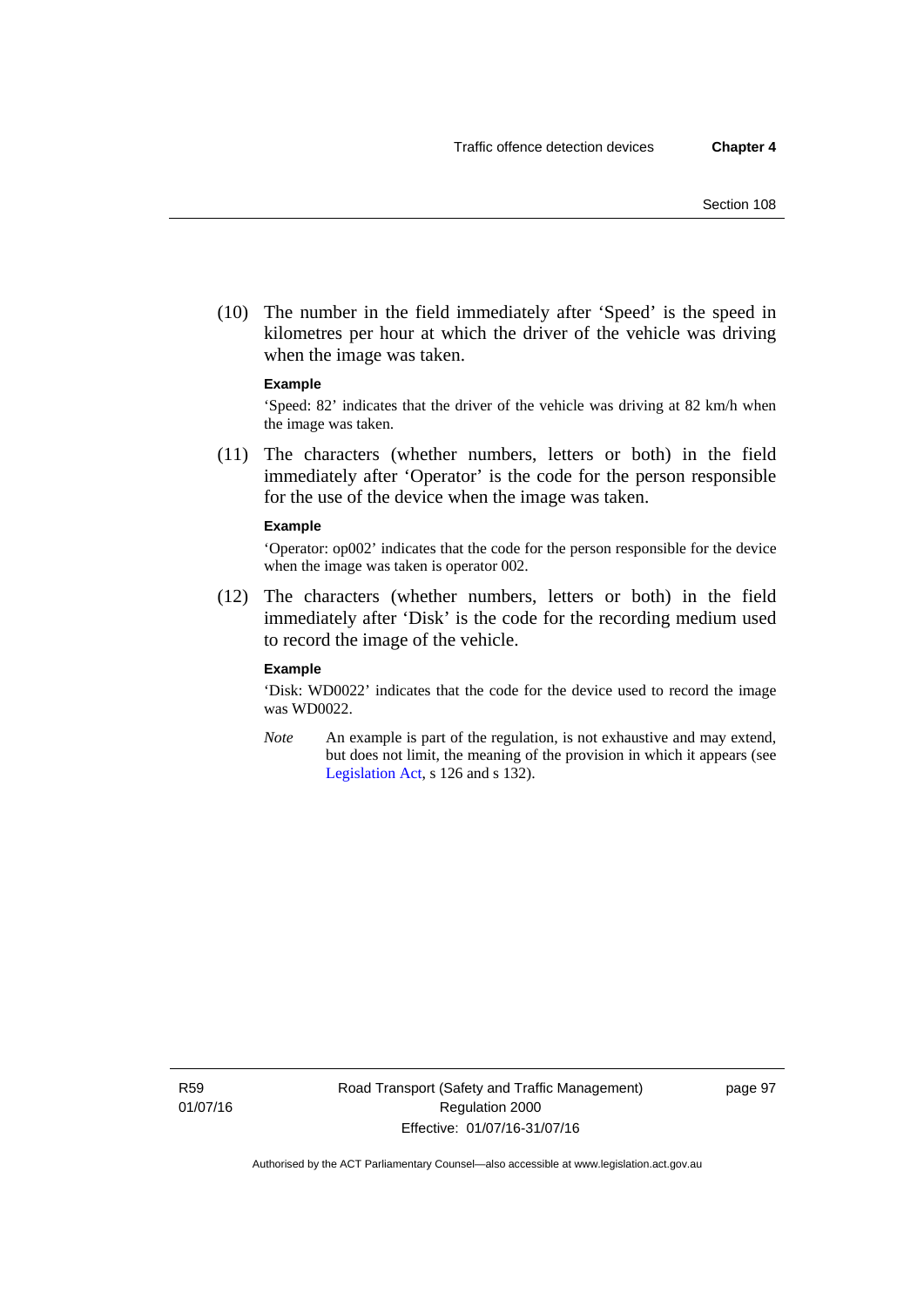# **Chapter 5 Miscellaneous**

### **109 Additional police powers—removing parked cars**

A police officer may, during a temporary obstruction or danger to traffic or in an emergency, direct the responsible person for or driver of a vehicle parked in any part of a pay parking area to remove the vehicle or, if no-one appears to be in charge of the vehicle, remove the vehicle.

# **110 Prohibition on car minding**

- (1) The chief police officer may, by written notice given to a person, prohibit the person from—
	- (a) parking, minding, caring for, or taking charge of any motor vehicle or trailer (other than a motor vehicle or trailer of which the person is the driver) on a road; or
	- (b) offering his or her services for any such purpose.
- (2) A person who is given a notice under subsection (1) must comply with the notice.

Maximum penalty: 20 penalty units.

- (3) This section does not authorise the chief police officer to prohibit the proprietor of a parking station or parking area—
	- (a) from parking, minding, caring for, or taking charge of a motor vehicle or trailer in or on the parking station or parking area; or
	- (b) from offering the proprietor's services for that purpose—
		- (i) whether by the display or publication of an advertisement in relation to the parking station or parking area or otherwise; and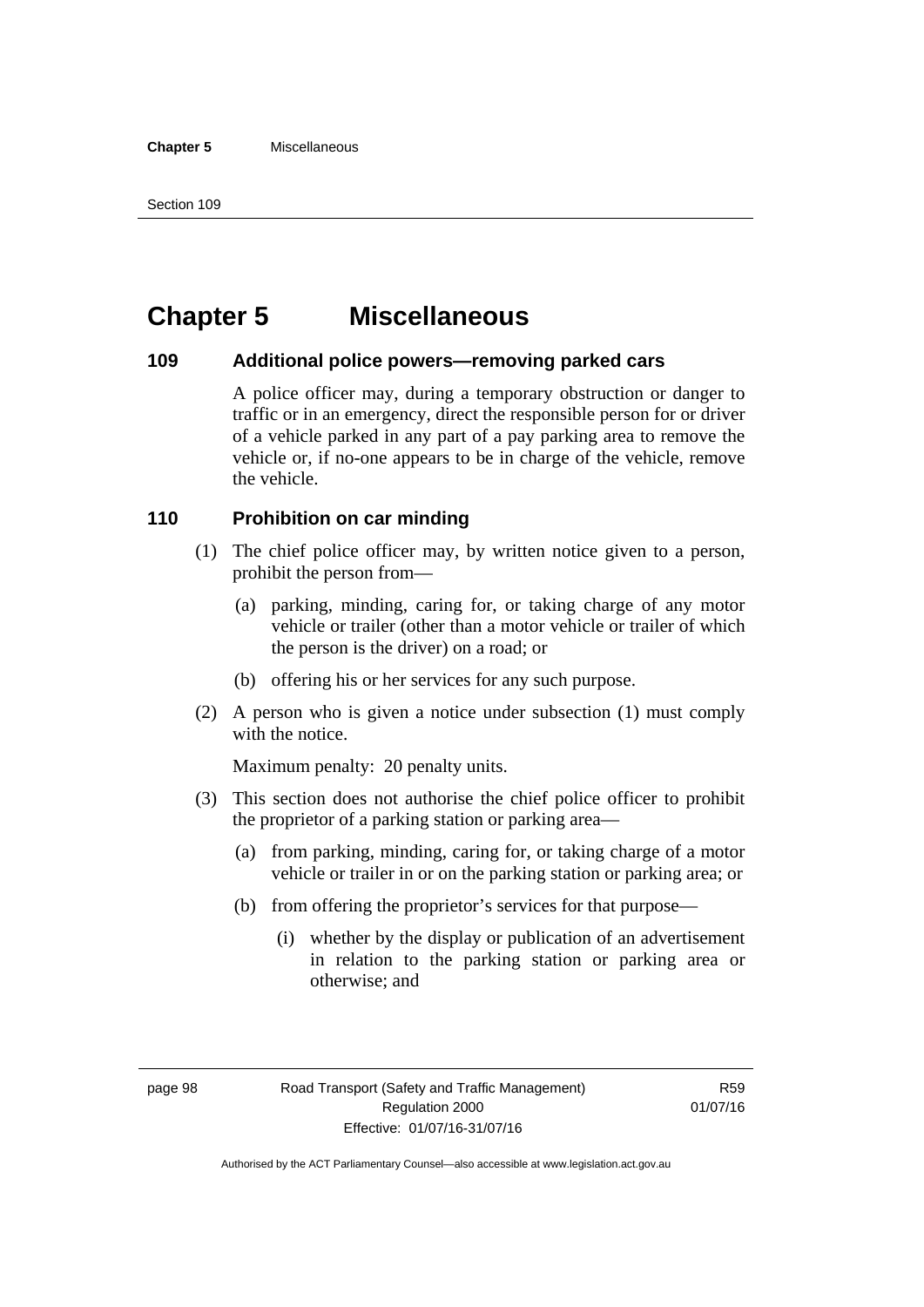(ii) whether the services are performed or offered to be performed by the proprietor or by an employee or agent of the proprietor.

# **111 Removal of unattended vehicles—Act, s 32 (1) (c)**

A police officer or authorised person may move an unattended vehicle from a road or road related area to a retention area if the vehicle is in—

- (a) a bus lane; or
- (b) a length of road to which a *clearway sign* applies; or
- (c) a transit lane.

## **112 Disposal of impounded vehicles—Act, s 10K**

- (1) This section applies to a vehicle impounded under the following provisions of the [Act](http://www.legislation.act.gov.au/a/1999-80/default.asp):
	- (a) section 10A (Impounding of vehicles used for menacing driving on court order before conviction etc);
	- (b) section 10B (Impounding or forfeiture of vehicles on conviction etc for certain offences);
	- (c) section 10C (Powers of police officers to seize and impound vehicles used in committing certain offences).
- (2) If a person has not applied to the chief police officer for the release of the vehicle at the end of the period of impoundment, the chief police officer must, by notice served on the registered operator of the vehicle and every person who has a registered interest in the vehicle, warn them that the vehicle may be offered for sale if the vehicle is not removed from the place of impoundment within 28 days after the day of service of the notice.

page 99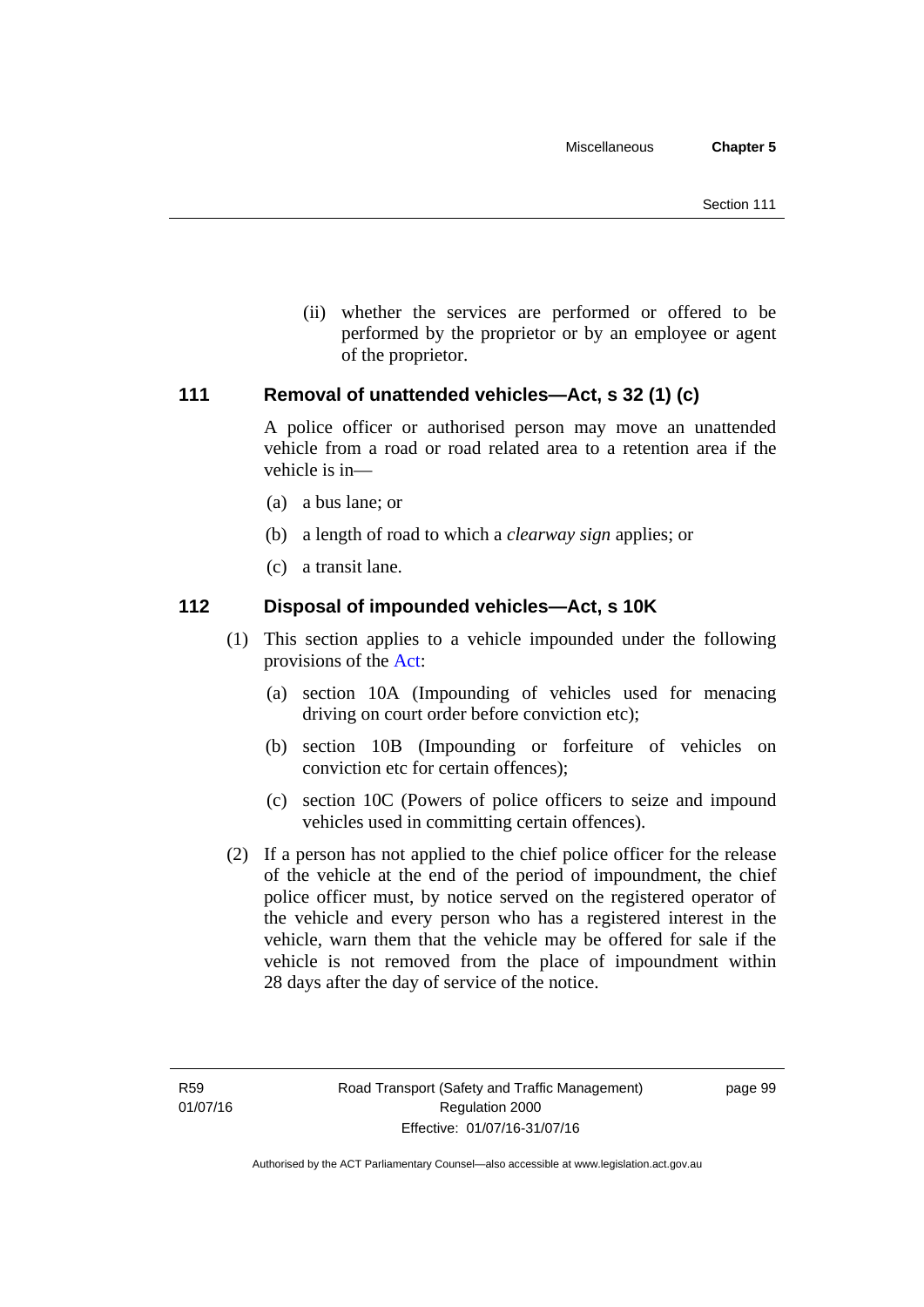- (3) The vehicle may be offered for sale, by public auction or public tender, if the vehicle is not removed within 28 days after service of the notice or, if more than 1 notice is served under subsection (2), the later of the notices.
- (4) A person may apply to the chief police officer for payment to the person of the balance of the proceeds of sale of a vehicle within 1 year after the vehicle is sold in accordance with subsection (3).
- (5) The balance of the proceeds of sale may be paid to the person if the person satisfies the chief police officer that—
	- (a) the person was lawfully entitled to possession of the vehicle immediately before its sale; and
	- (b) there was a reasonable excuse for the person's failure to obtain release of the vehicle before it was sold.
- (6) In this section:

*balance of the proceeds of sale*, of a vehicle, means the proceeds of the sale of the vehicle less—

- (a) any fee or other amount payable under the *[Road Transport](http://www.legislation.act.gov.au/a/1999-77)  [\(General\) Act 1999](http://www.legislation.act.gov.au/a/1999-77)* for the seizure, impounding and storage of the vehicle; and
- (b) the reasonable costs of or incidental to the sale.
- (7) An interest mentioned in subsection (6), definition of *balance of proceeds of sale* paragraph (a) or (b) is a statutory interest of a kind to which the *[Personal Property Securities Act 2009](http://www.comlaw.gov.au/Series/C2009A00130)* (Cwlth), section 73 (2) applies.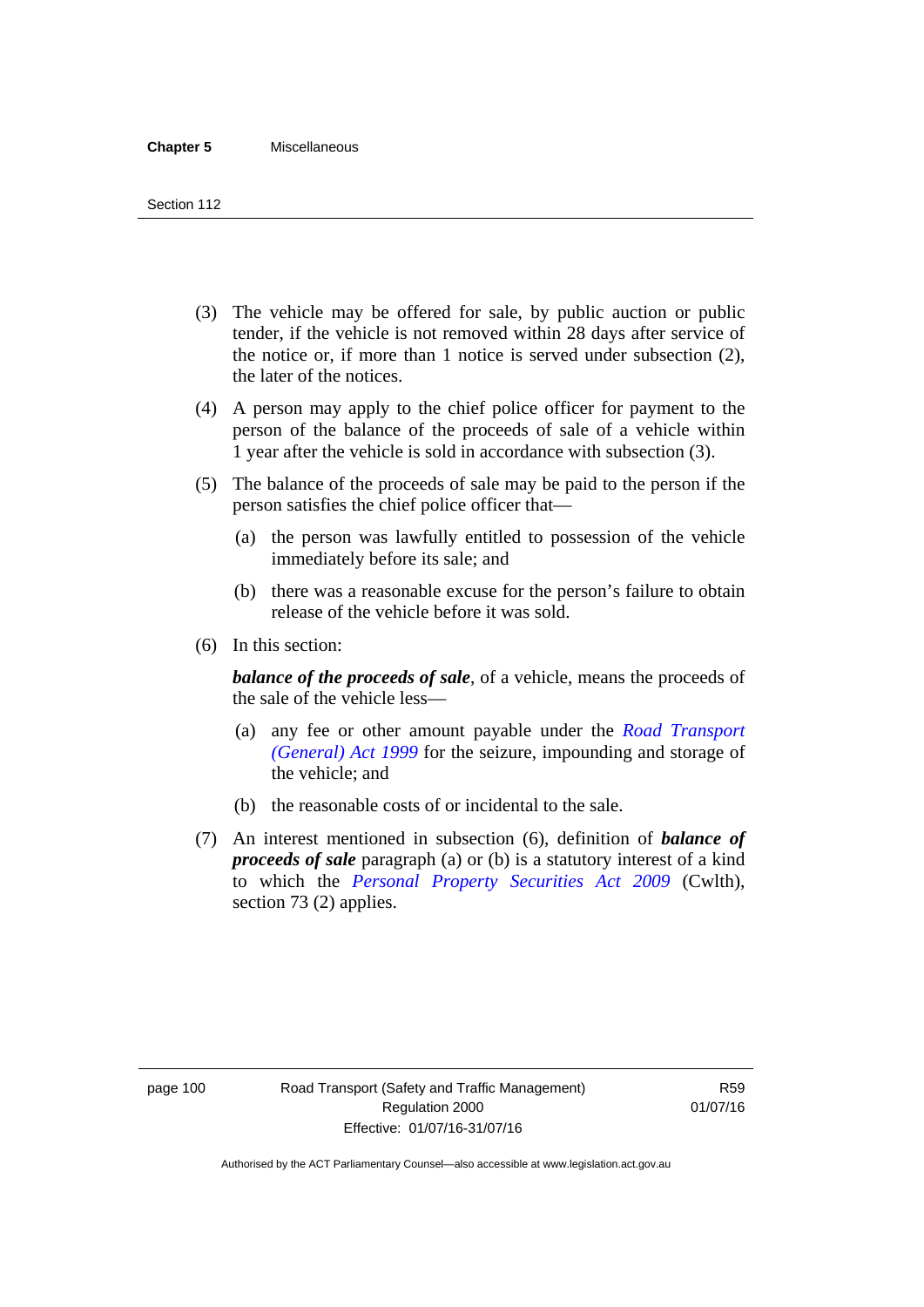# **112A Disposal of forfeited vehicles—Act, s 10K**

A vehicle that has been forfeited to the Territory under the [Act](http://www.legislation.act.gov.au/a/1999-80/default.asp), section 10B (Impounding or forfeiture of vehicles on conviction etc for certain offences) may be offered for sale by public auction or public tender.

# **113 Responsible person to inspect driver licence**

(1) Before permitting someone else to drive a motor vehicle, the responsible person for, or the person in charge of, the vehicle must require the person to produce his or her Australian driver licence or external driver licence and must inspect the licence.

Maximum penalty: 20 penalty units.

 (2) It is a defence to a prosecution of a person for an offence against subsection (1) if the person proves that the person had taken reasonable steps (other than those mentioned in the subsection) to ensure the person permitted to drive the motor vehicle was the holder of a current Australian driver licence or external driver licence.

# **114 Responsible person's consent**

The person in charge of a motor vehicle or trailer on a road must not, without reasonable excuse, permit anyone to use the vehicle without the consent of the responsible person for the vehicle.

Maximum penalty: 20 penalty units.

# **115 Standards for safe carriage of loads—Act, s 14 (2)**

The prescribed standards are the performance standards in the *[Load](http://www.ntc.gov.au/viewpage.aspx?documentid=862)  [Restraint Guide—Guidelines and Performance Standards for the](http://www.ntc.gov.au/viewpage.aspx?documentid=862)  [Safe Carriage of Loads on Road Vehicles](http://www.ntc.gov.au/viewpage.aspx?documentid=862)*, 2nd ed (2004) published by the National Transport Commission.

page 101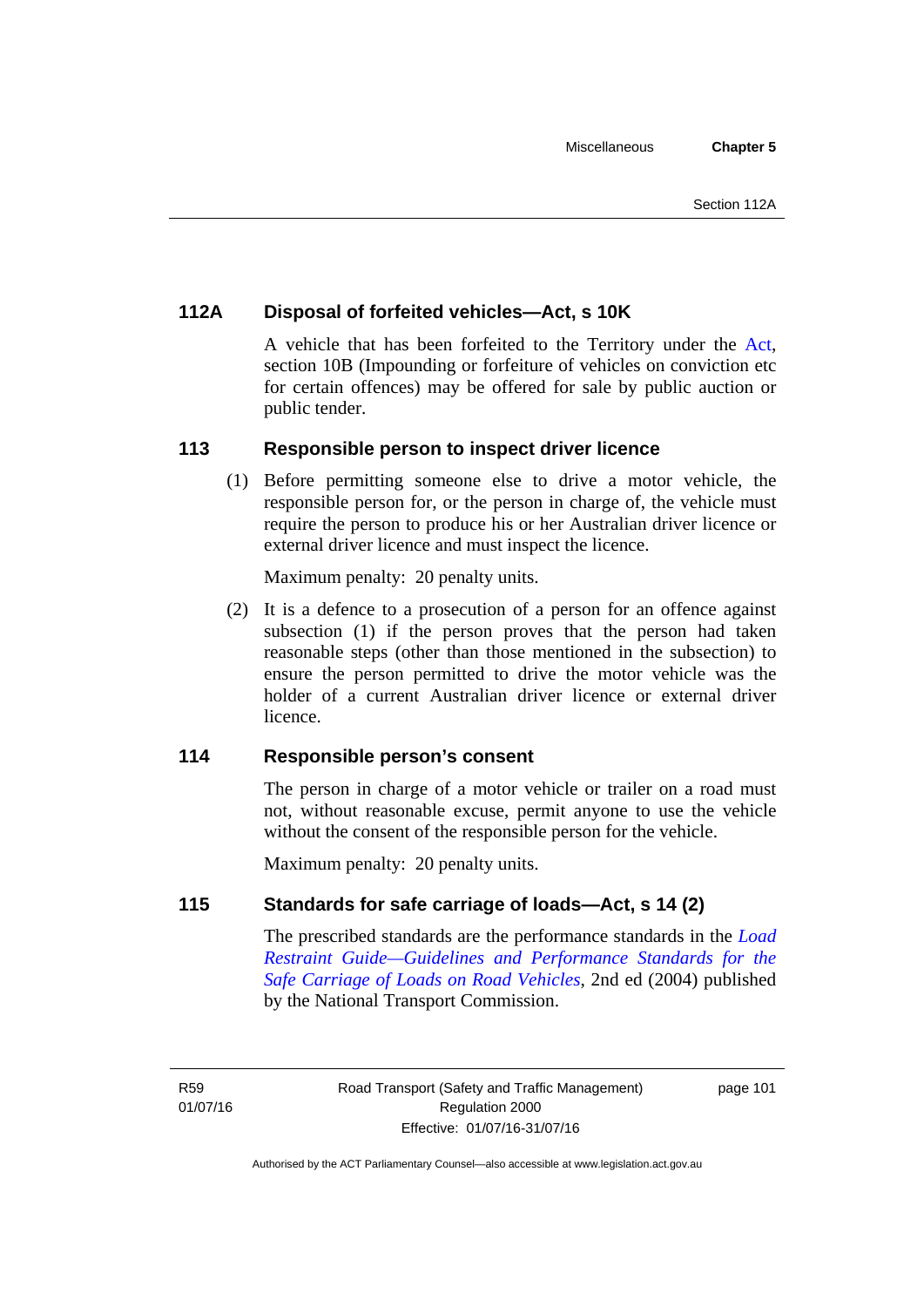# **116 Tracked vehicle—Act, dict, def** *vehicle***, par (b)**

- (1) Any tracked vehicle that is not used exclusively on a railway or tramway is prescribed.
- (2) In this section:

*tracked vehicle* means a vehicle that moves on wheels inside endless tracks.

#### **Example—tracked vehicle**

bulldozer

*Note* An example is part of the regulation, is not exhaustive and may extend, but does not limit, the meaning of the provision in which it appears (see [Legislation Act,](http://www.legislation.act.gov.au/a/2001-14) s 126 and s 132).

# **117 Review of div 2.3.1A**

- (1) The Minister must review the operation of division 2.3.1A (Bicycle riders) as soon as practicable after the end of its 2nd year of operation.
- (2) The Minister must present a report of the review to the Legislative Assembly within 3 months after the day the review is started.
- (3) This section expires 2 years after the day it commences.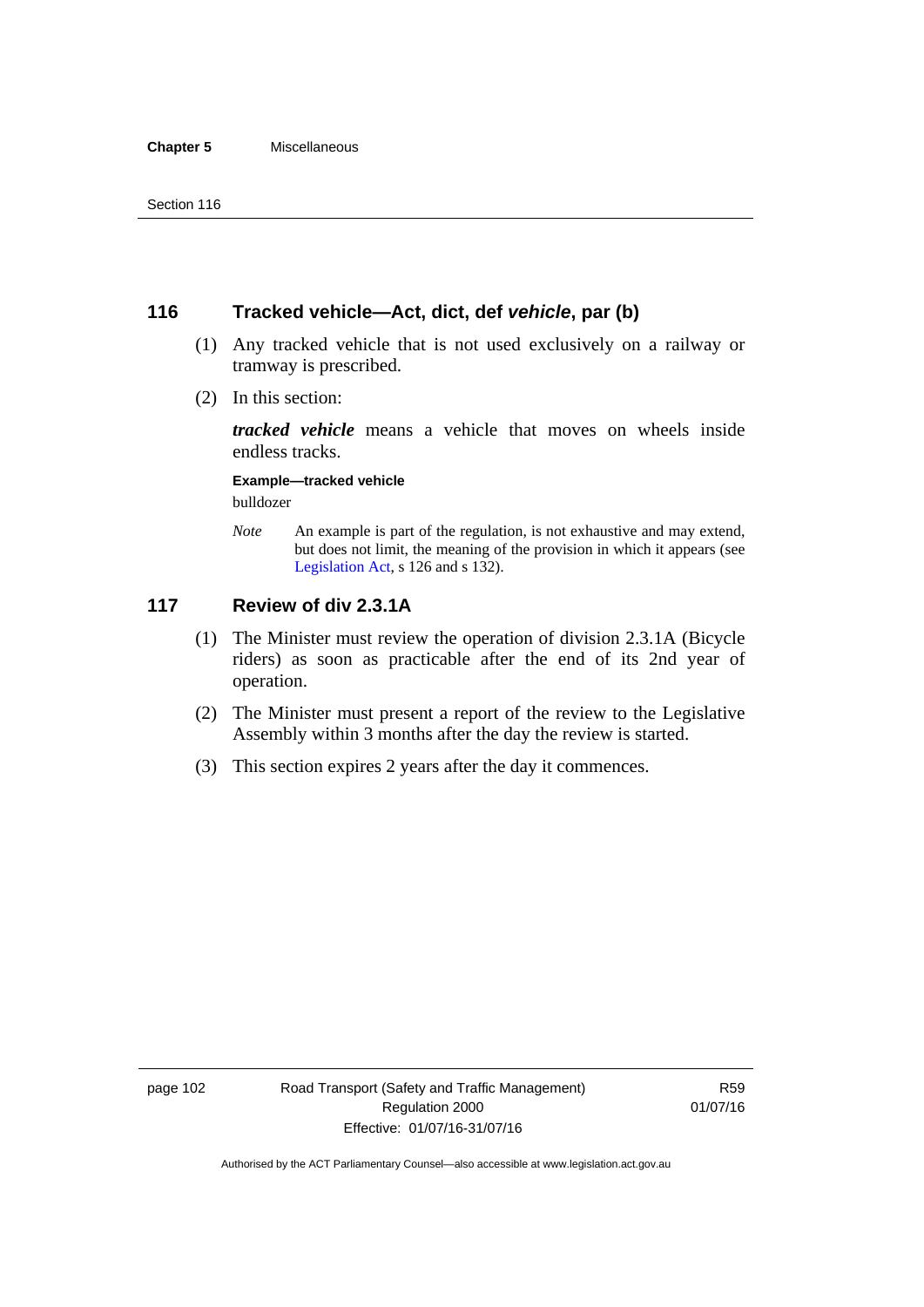# **Dictionary**

(see s 3)

*Note 1* The [Legislation Act](http://www.legislation.act.gov.au/a/2001-14) contains definitions and other provisions relevant to this regulation.

*Note 2* For example, the [Legislation Act,](http://www.legislation.act.gov.au/a/2001-14) dict, pt 1, defines the following terms:

- ambulance service
- chief police officer
- contravene
- exercise
- fire and rescue service
- police officer
- rural fire service
- SES
- territory plan
- the Territory.
- *Note 3* Terms used in this regulation have the same meaning that they have in the *[Road Transport \(Safety and Traffic Management\) Act 1999](http://www.legislation.act.gov.au/a/1999-80)* (see [Legislation Act,](http://www.legislation.act.gov.au/a/2001-14) s 148.) For example, the following terms are defined in the *[Road Transport \(Safety and Traffic Management\) Act 1999](http://www.legislation.act.gov.au/a/1999-80)*, dict:
	- authorised person
	- camera detection device (see s 23)
	- indicated on
	- registered interest
	- road related area
	- speed measuring device
	- traffic offence detection device.

*Note 4* The *[Road Transport \(General\) Act 1999](http://www.legislation.act.gov.au/a/1999-77)* contains definitions relevant to this Regulation. For example, the following terms are defined in the *[Road Transport \(General\) Act 1999](http://www.legislation.act.gov.au/a/1999-77)*, dictionary:

- another jurisdiction
- bicycle
- combination

R59 01/07/16 Road Transport (Safety and Traffic Management) Regulation 2000 Effective: 01/07/16-31/07/16

page 103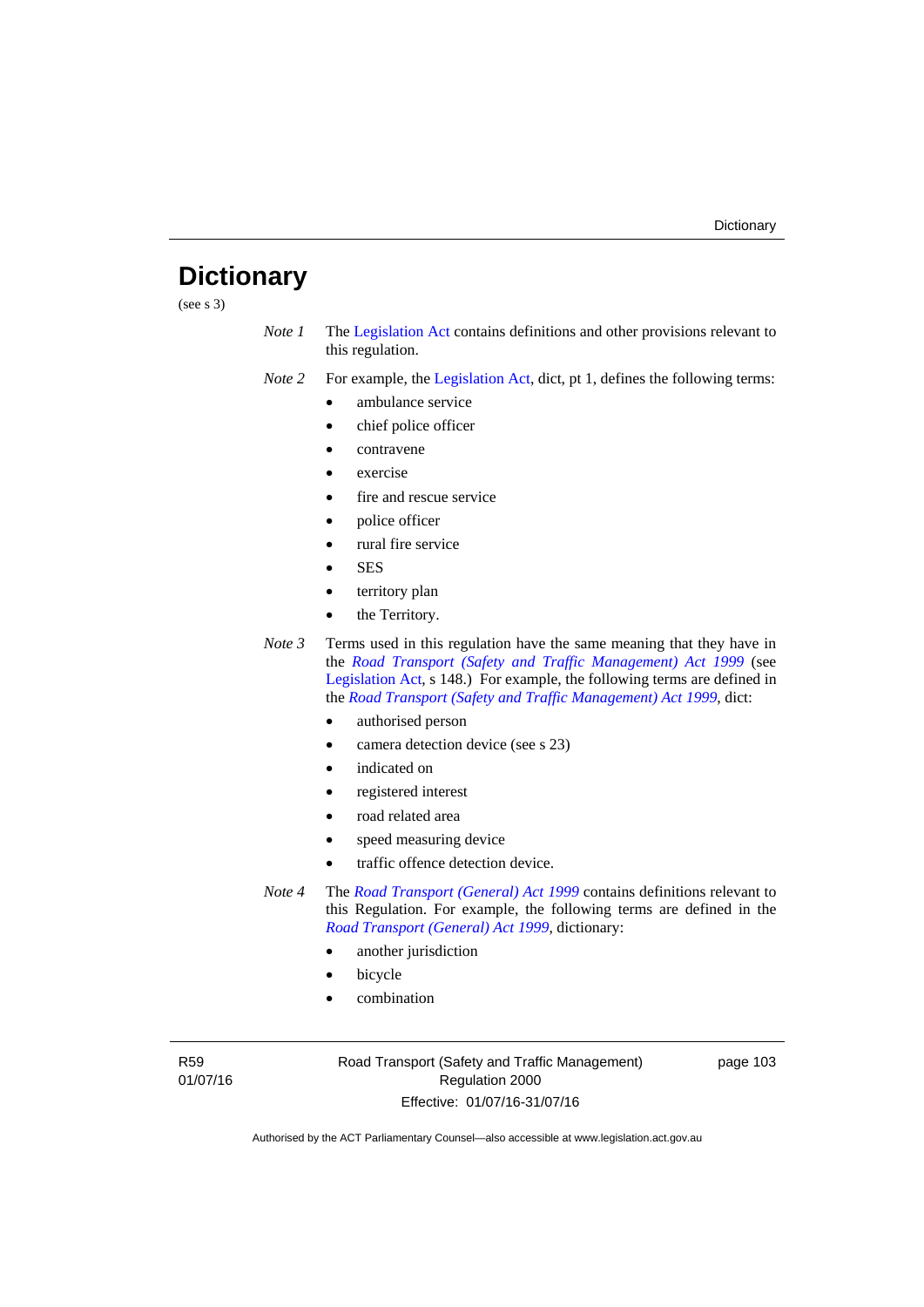- driver
- jurisdiction
- motor vehicle
- National Transport Commission
- ride
- road transport authority (or authority) (see s 16)
- road transport legislation (see s 6)
- taxi
- trailer
- use (in relation to a vehicle).

*approved child restraint* means a child restraint approved by the road transport authority under section 66 (1) (c).

*approved e-payment method*—see section 76AA.

*approved police speedometer*, for chapter 4 (Traffic offence detection devices)—see section 102.

*area*—see the [Australian Road Rules,](http://www.legislation.act.gov.au//ni/db_37271/default.asp) dictionary.

*area of operations*, for a parking authority, means the area of operations declared for the parking authority under section 75A.

*ARR* means [Australian Road Rules](http://www.legislation.act.gov.au//ni/db_37271/default.asp).

*articulated vehicle* means a motor vehicle with—

- (a) 2 rigid sections, each of which has wheels; and
- (b) the rear section pivoted on, and part of the rear section (other than a pole, drawbar or similar device, or an accessory of the motor vehicle) superimposed on, the front section.

*Australian driver licence*—see the *[Road Transport \(Driver](http://www.legislation.act.gov.au/a/1999-78)  [Licensing\) Act 1999](http://www.legislation.act.gov.au/a/1999-78)*, dictionary.

*Australian Road Rules*—see section 5.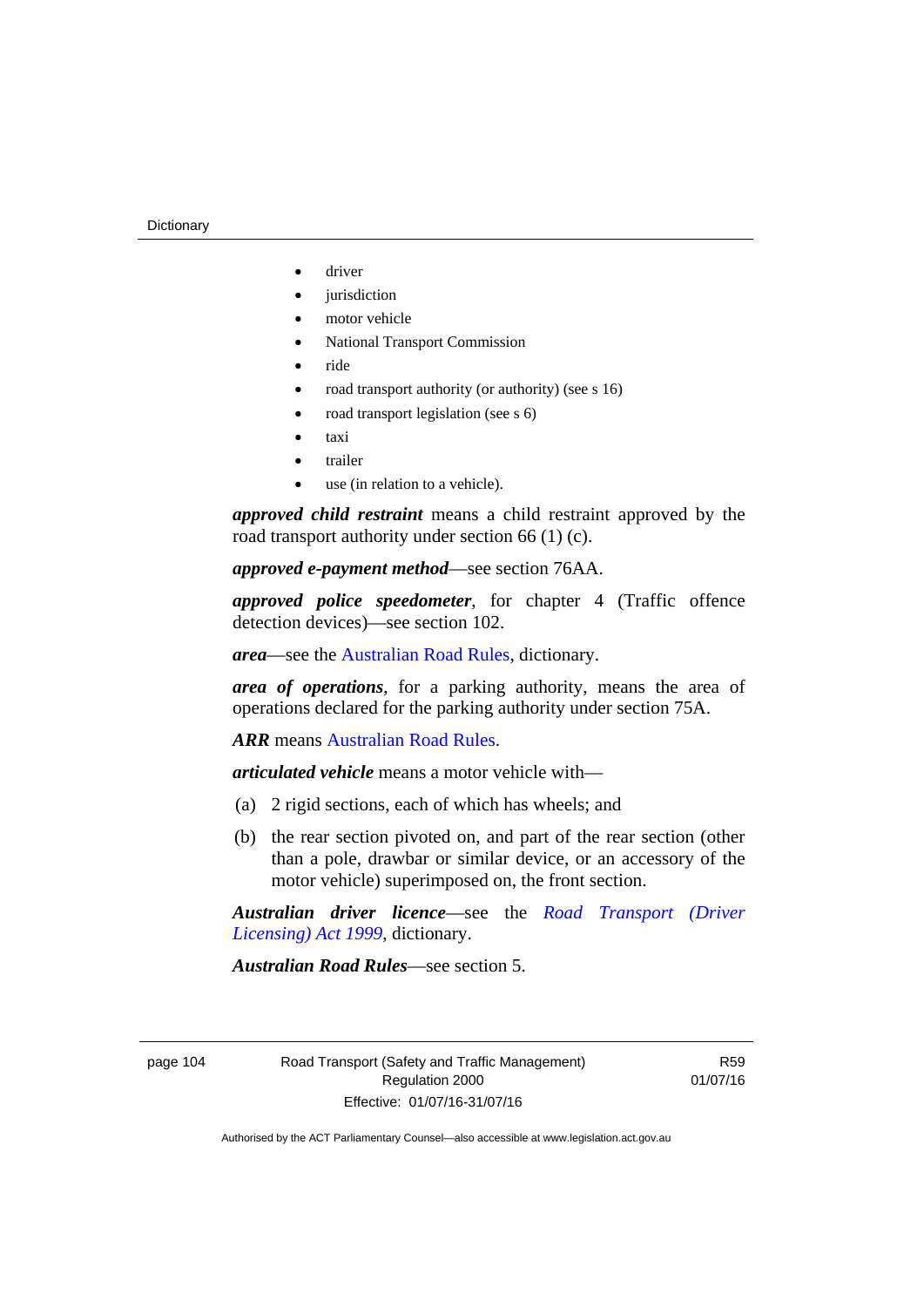*axle group*—see the *[Road Transport \(Vehicle Registration\)](http://www.legislation.act.gov.au/sl/2000-12)  [Regulation 2000](http://www.legislation.act.gov.au/sl/2000-12)*, dictionary.

*B-double*—see the *[Road Transport \(Vehicle Registration\)](http://www.legislation.act.gov.au/sl/2000-12)  [Regulation 2000](http://www.legislation.act.gov.au/sl/2000-12)*, dictionary.

**built-up area**, in relation to a length of road—see the Australian [Road Rules,](http://www.legislation.act.gov.au//ni/db_37271/default.asp) dictionary.

*bus*—see the [Australian Road Rules](http://www.legislation.act.gov.au//ni/db_37271/default.asp), dictionary.

*bus lane*—see the [Australian Road Rules](http://www.legislation.act.gov.au//ni/db_37271/default.asp), rule 154.

*camera detection device*—see the [Act,](http://www.legislation.act.gov.au/a/1999-80/default.asp) section 23 (1) (Use of camera detection devices).

*centre of the road*—see the [Australian Road Rules](http://www.legislation.act.gov.au//ni/db_37271/default.asp), dictionary.

*clearway sign*—see the [Australian Road Rules,](http://www.legislation.act.gov.au//ni/db_37271/default.asp) schedule 2, rule 314, rule 315 and rule 316.

*controlled parking hours*, in relation to a pay parking space, means the periods (as indicated by information on or with traffic signs applying to the space) when a vehicle may not be parked in the space unless the relevant parking fee has been paid.

*converter dolly*—see the *[Road Transport \(Vehicle Registration\)](http://www.legislation.act.gov.au/sl/2000-12)  [Regulation 2000](http://www.legislation.act.gov.au/sl/2000-12)*, dictionary.

*crash*—see the [Australian Road Rules](http://www.legislation.act.gov.au//ni/db_37271/default.asp), dictionary.

*demand responsive service vehicle*—see the *[Road Transport](http://www.legislation.act.gov.au/a/2001-62)  [\(Public Passenger Services\) Act 2001](http://www.legislation.act.gov.au/a/2001-62)*, section 81.

*digital camera detection device*, for chapter 4 (Traffic offence detection devices)—see section 102.

*dog trailer*—see the *[Road Transport \(Vehicle Registration\)](http://www.legislation.act.gov.au/sl/2000-12)  [Regulation 2000](http://www.legislation.act.gov.au/sl/2000-12)*, dictionary.

*do not overtake turning vehicle sign*—see the [Australian Road](http://www.legislation.act.gov.au//ni/db_37271/default.asp)  [Rules](http://www.legislation.act.gov.au//ni/db_37271/default.asp), schedule 4, rule 319 and rule 320.

R59 01/07/16 Road Transport (Safety and Traffic Management) Regulation 2000 Effective: 01/07/16-31/07/16

page 105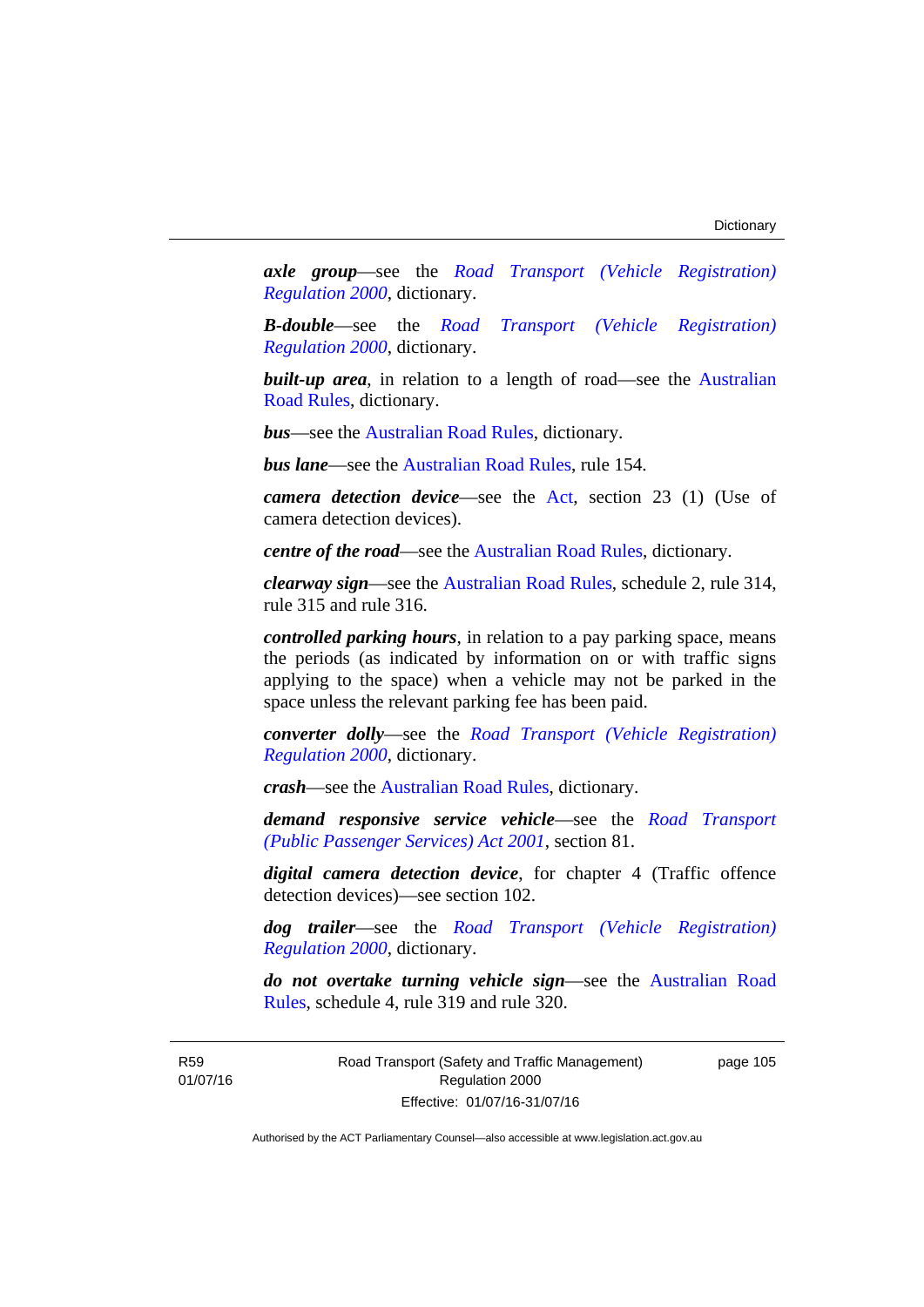*drawbar*—see the *[Road Transport \(Vehicle Registration\)](http://www.legislation.act.gov.au/sl/2000-12)  [Regulation 2000](http://www.legislation.act.gov.au/sl/2000-12)*, dictionary.

*driver's vehicle*, for a driver*—*see the [Australian Road Rules](http://www.legislation.act.gov.au//ni/db_37271/default.asp), dictionary.

*emergency stopping lane—see the [Australian Road Rules](http://www.legislation.act.gov.au//ni/db_37271/default.asp), rule 95.* 

*emergency vehicle* means any vehicle driven by a person who is—

- (a) an emergency worker; and
- (b) driving the vehicle in the course of his or her duties as an emergency worker.

*emergency worker*—see section 33 (1).

*external driver licence*—see the *[Road Transport \(Driver Licensing\)](http://www.legislation.act.gov.au/a/1999-78)  [Act 1999](http://www.legislation.act.gov.au/a/1999-78)*, dictionary.

*fixed camera detection device*, for chapter 4 (Traffic offence detection devices)—see section 102.

*footpath*—see the [Australian Road Rules](http://www.legislation.act.gov.au//ni/db_37271/default.asp), dictionary.

*give way*—see the [Australian Road Rules,](http://www.legislation.act.gov.au//ni/db_37271/default.asp) dictionary.

*GVM*—see the *[Road Transport \(Vehicle Registration\) Act 1999](http://www.legislation.act.gov.au/a/1999-81)*, dictionary.

*heavy vehicle*, for division 3.1.3 (Heavy vehicle parking)—see section 82.

*hire car*—see the *[Road Transport \(Public Passenger Services\)](http://www.legislation.act.gov.au/a/2001-62)  [Act 2001](http://www.legislation.act.gov.au/a/2001-62)*, section 67.

*implement*—see the *[Road Transport \(Vehicle Registration\)](http://www.legislation.act.gov.au/sl/2000-12)  [Regulation 2000](http://www.legislation.act.gov.au/sl/2000-12)*, dictionary.

*land adjoining residential land*, for division 3.1.3 (Heavy vehicle parking)—see section 82.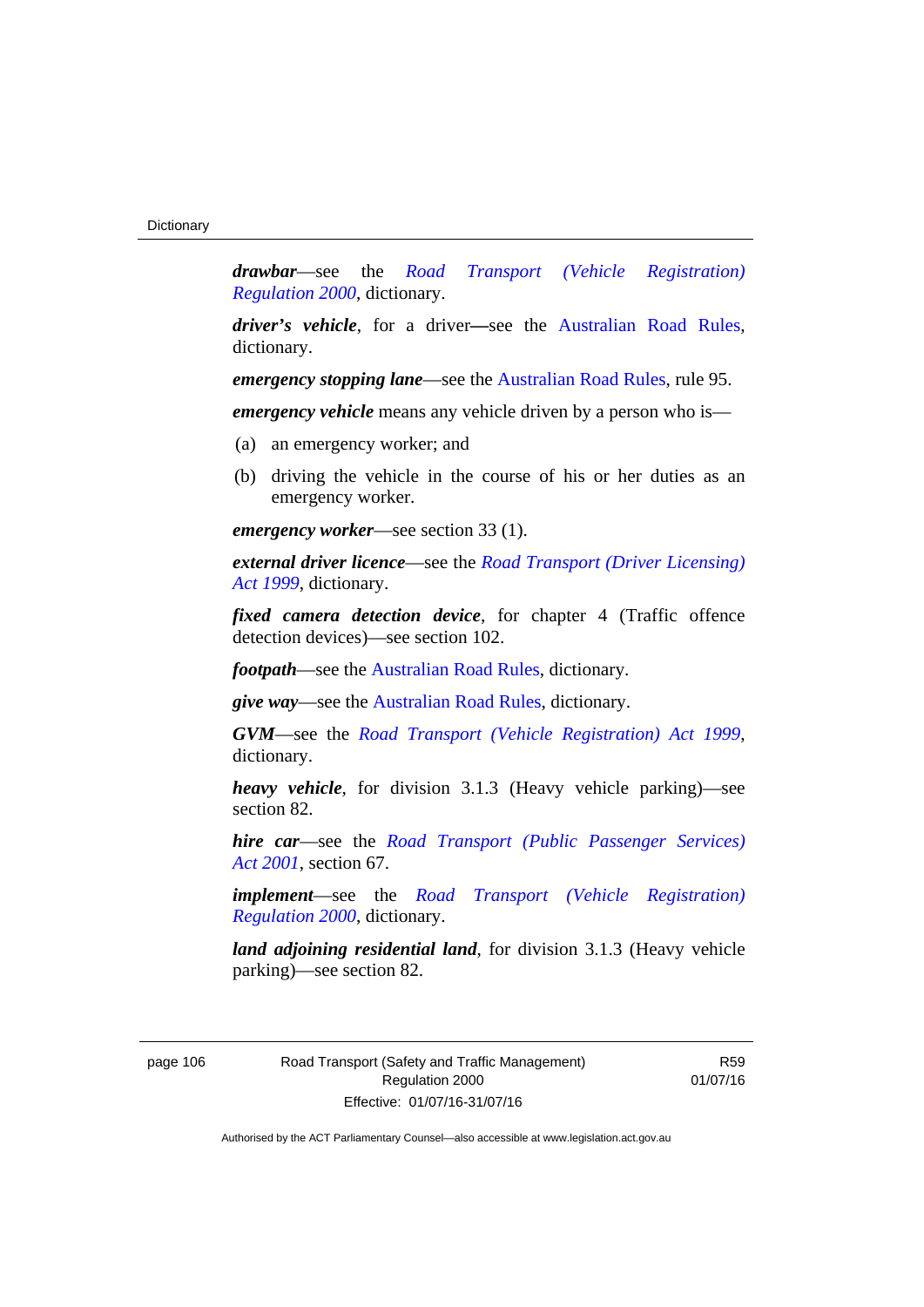*laser speed measuring device*, for chapter 4 (Traffic offence detection devices)—see section 102.

*length*, of road—see the [Australian Road Rules](http://www.legislation.act.gov.au//ni/db_37271/default.asp), dictionary.

*lift and tow trailer* means a trailer consisting of an axle group and a drawbar designed to support 1 axle group of a vehicle under tow.

*loading zone*—see the [Australian Road Rules,](http://www.legislation.act.gov.au//ni/db_37271/default.asp) rule 179.

*marked foot crossing*—see the [Australian Road Rules,](http://www.legislation.act.gov.au//ni/db_37271/default.asp) dictionary.

*metered parking area* means a length of road or area that is set aside as a metered parking area in accordance with section 73.

*metered parking scheme* means a metered parking scheme under division 3.1.1.

*metered parking sign* means a *permissive parking sign* with the word 'meter' on or with the sign.

*metered parking space* means an area that is a metered parking space mentioned in section 75.

*mobility parking scheme authority* means an authority issued under section 101.

*motorbike*—see the [Australian Road Rules,](http://www.legislation.act.gov.au//ni/db_37271/default.asp) dictionary, definition of *motor bike*.

*multi-space parking meter* means a parking meter that applies to 2 or more metered parking spaces.

*nature strip*—see the [Australian Road Rules](http://www.legislation.act.gov.au//ni/db_37271/default.asp), dictionary.

*night*—see the [Australian Road Rules,](http://www.legislation.act.gov.au//ni/db_37271/default.asp) dictionary.

*no parking sign*—see the [Australian Road Rules](http://www.legislation.act.gov.au//ni/db_37271/default.asp), schedule 2, schedule 3, rule 314, rule 315 and rule 316.

*no trucks sign*—see the [Australian Road Rules,](http://www.legislation.act.gov.au//ni/db_37271/default.asp) schedule 2, rule 314, rule 315 and rule 316.

R59 01/07/16 Road Transport (Safety and Traffic Management) Regulation 2000 Effective: 01/07/16-31/07/16

page 107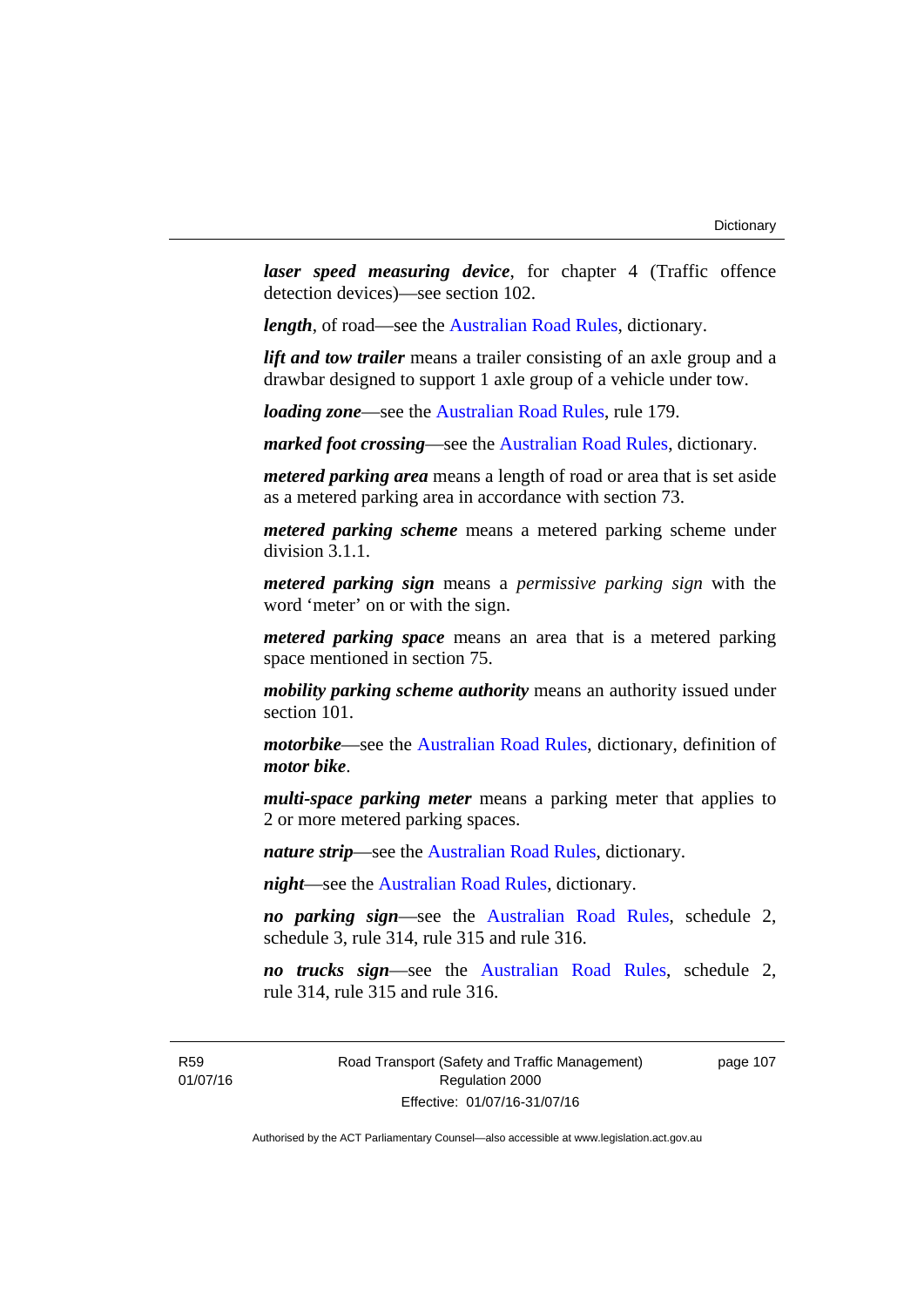*oncoming vehicle*, for a driver—see the [Australian Road Rules](http://www.legislation.act.gov.au//ni/db_37271/default.asp), dictionary.

*park*—see section 3B.

*parking authority* means a person declared to be a parking authority under section 75A.

*parking authority guidelines*—see section 75B (1).

*parking bay*—see the [Australian Road Rules,](http://www.legislation.act.gov.au//ni/db_37271/default.asp) dictionary.

*parking control sign*—see the [Australian Road Rules](http://www.legislation.act.gov.au//ni/db_37271/default.asp), dictionary.

*parking meter* means a device designed to indicate, or capable of indicating, whether the relevant parking fee for the parking of a vehicle in a metered parking space has been paid, and includes the stand on which the device is erected.

*parking meter hood* means a hood or other cover designed to be fitted to a parking meter and to cover the part of the meter that would normally display a sign with the word 'expired' when the meter is not in operation.

*parking permit* means a parking permit issued under section 100.

*parking ticket* means a ticket issued by the road transport authority or a parking authority (by means of a parking ticket machine) for display in or on a vehicle as evidence of the prepayment of a parking fee.

*parking ticket machine* means a device designed to issue parking tickets, and includes the stand on which the device is erected.

*pay parking area* means a metered parking area or ticket parking area.

*pay parking device* means a parking meter or parking ticket machine.

*pay parking scheme* means a metered parking scheme or ticket parking scheme.

page 108 Road Transport (Safety and Traffic Management) Regulation 2000 Effective: 01/07/16-31/07/16

R59 01/07/16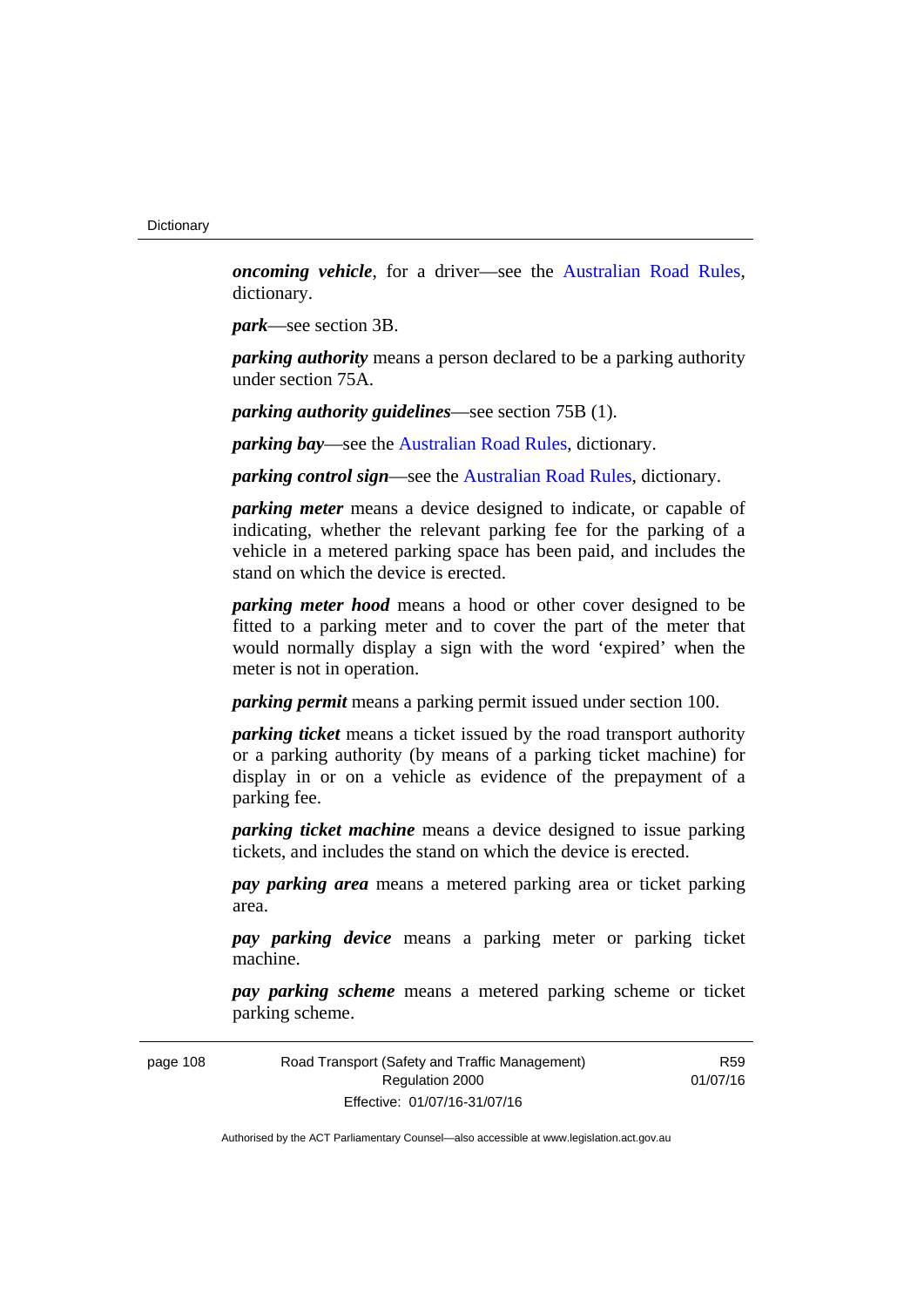*pay parking sign* means a metered parking sign or ticket parking sign.

*pay parking space* means a metered parking space or ticket parking space.

*pedestrian*—see the [Australian Road Rules](http://www.legislation.act.gov.au//ni/db_37271/default.asp), rule 18.

*permissive parking sign*—see the [Australian Road Rules](http://www.legislation.act.gov.au//ni/db_37271/default.asp), schedule 2, schedule 3, rule 314, rule 315 and rule 316.

*person with a disability* means a person—

- (a) who cannot walk because of permanent or temporary loss of the use of 1 or both legs or another permanent medical or physical condition; or
- (b) whose physical condition is detrimentally affected by walking 100m; or
- (c) who needs to use a walking frame, crutches, callipers, a scooter, a wheelchair or a similar mobility aid.

*piezo strip speed measuring device*, for chapter 4 (Traffic offence detection devices)—see section 102.

*police vehicle* means any vehicle driven by a person who is—

- (a) a police officer; and
- (b) driving the vehicle in the course of his or her duties as a police officer.

*postal vehicle*—see the [Australian Road Rules,](http://www.legislation.act.gov.au//ni/db_37271/default.asp) dictionary.

*premises* includes land.

*prime mover*—see the *[Road Transport \(Vehicle Registration\)](http://www.legislation.act.gov.au/sl/2000-12)  [Regulation 2000](http://www.legislation.act.gov.au/sl/2000-12)*, dictionary.

*public bus*—see the *[Road Transport \(Public Passenger Services\)](http://www.legislation.act.gov.au/a/2001-62)  [Act 2001](http://www.legislation.act.gov.au/a/2001-62)*, dictionary.

page 109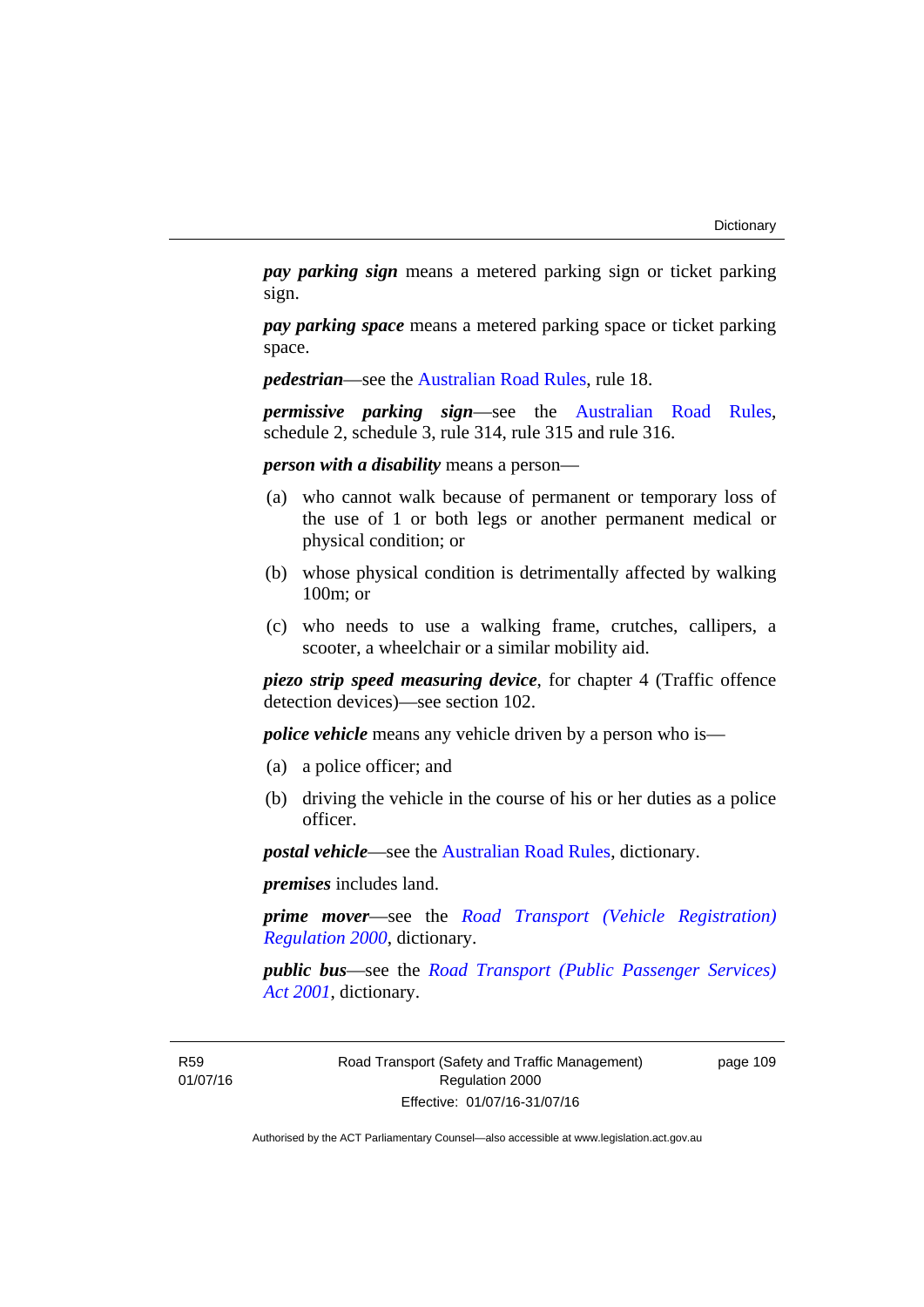*radar speed measuring device*, for chapter 4 (Traffic offence detection devices)—see section 102.

*recording medium*, for chapter 4 (Traffic offence detection devices)—see section 107B (1).

*red traffic arrow*—see the [Australian Road Rules,](http://www.legislation.act.gov.au//ni/db_37271/default.asp) dictionary.

*red traffic light*—see the [Australian Road Rules,](http://www.legislation.act.gov.au//ni/db_37271/default.asp) dictionary.

*registered operator*—see the *[Road Transport \(Vehicle Registration\)](http://www.legislation.act.gov.au/a/1999-81)  [Act 1999](http://www.legislation.act.gov.au/a/1999-81)*, dictionary.

*relevant parking fee*, for parking a vehicle in a pay parking space, means the fee for parking the vehicle in the space, for the day and time when the vehicle is parked in the space, as indicated on or with the parking meter or parking ticket machine applying to the space.

*residential land*, for division 3.1.3 (Heavy vehicle parking)—see section 82.

*rider*—see the [Australian Road Rules,](http://www.legislation.act.gov.au//ni/db_37271/default.asp) rule 17.

*road*—see section 3A.

*road marking*—see the [Australian Road Rules](http://www.legislation.act.gov.au//ni/db_37271/default.asp), dictionary.

*road train*—see the *[Road Transport \(Vehicle Registration\)](http://www.legislation.act.gov.au/sl/2000-12)  [Regulation 2000](http://www.legislation.act.gov.au/sl/2000-12)*, dictionary.

*road user***—see the Australian Road Rules**, rule 14.

*security checksum*, for chapter 4 (Traffic offence detection devices)—see section 102.

*semitrailer*—see the *[Road Transport \(Vehicle Registration\)](http://www.legislation.act.gov.au/sl/2000-12)  [Regulation 2000](http://www.legislation.act.gov.au/sl/2000-12)*, dictionary.

*stock truck*, for division 3.1.3 (Heavy vehicle parking)—see section 82.

*stop*—see section 3B.

page 110 Road Transport (Safety and Traffic Management) Regulation 2000 Effective: 01/07/16-31/07/16

R59 01/07/16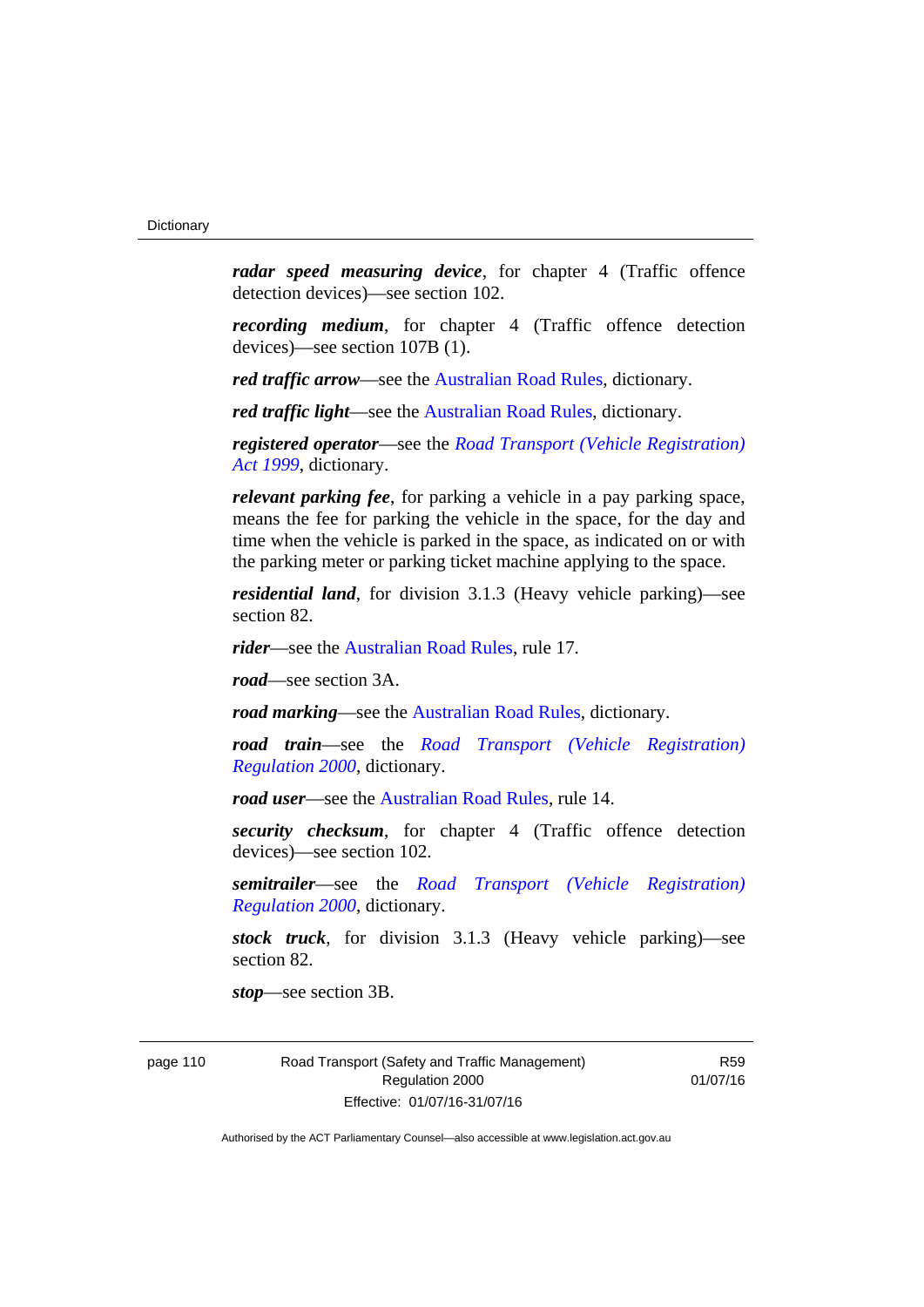*testing authority*, for chapter 4 (Traffic offence detection devices) see section 102.

#### *ticket parking area*—

- (a) means a length of road or area that is set aside as a ticket parking area under section 76 (2) (a) or section 76A (2) (a); but
- (b) does not include a length of road or area that, under section 77 (2), is not taken to be included in the length of road or area set aside.

*ticket parking scheme* means a ticket parking scheme under division 3.1.2.

*ticket parking sign* means a *permissive parking sign* with the word 'ticket' on or with the sign.

*ticket parking space* means a ticket parking space under section 78.

*tow truck*—see the *[Road Transport \(Vehicle Registration\)](http://www.legislation.act.gov.au/sl/2000-12)  [Regulation 2000](http://www.legislation.act.gov.au/sl/2000-12)*, dictionary.

*towing attachment* means a device fitted to a vehicle to which the drawbar of a trailer may be attached.

*tractor*—see the *[Road Transport \(Vehicle Registration\) Regulation](http://www.legislation.act.gov.au/sl/2000-12)  [2000](http://www.legislation.act.gov.au/sl/2000-12)*, dictionary.

*traffic control device*—see the [Australian Road Rules](http://www.legislation.act.gov.au//ni/db_37271/default.asp), dictionary.

*traffic-related item*—see the [Australian Road Rules,](http://www.legislation.act.gov.au//ni/db_37271/default.asp) dictionary.

*traffic sign*—see the [Australian Road Rules](http://www.legislation.act.gov.au//ni/db_37271/default.asp), dictionary.

*traffic signals*—see the [Australian Road Rules](http://www.legislation.act.gov.au//ni/db_37271/default.asp), dictionary.

*transit lane*—see the [Australian Road Rules](http://www.legislation.act.gov.au//ni/db_37271/default.asp), rule 156.

*truck lane*—see the [Australian Road Rules](http://www.legislation.act.gov.au//ni/db_37271/default.asp), rule 157.

*vehicle*—see the [Australian Road Rules](http://www.legislation.act.gov.au//ni/db_37271/default.asp), rule 15.

R59 01/07/16 Road Transport (Safety and Traffic Management) Regulation 2000 Effective: 01/07/16-31/07/16

page 111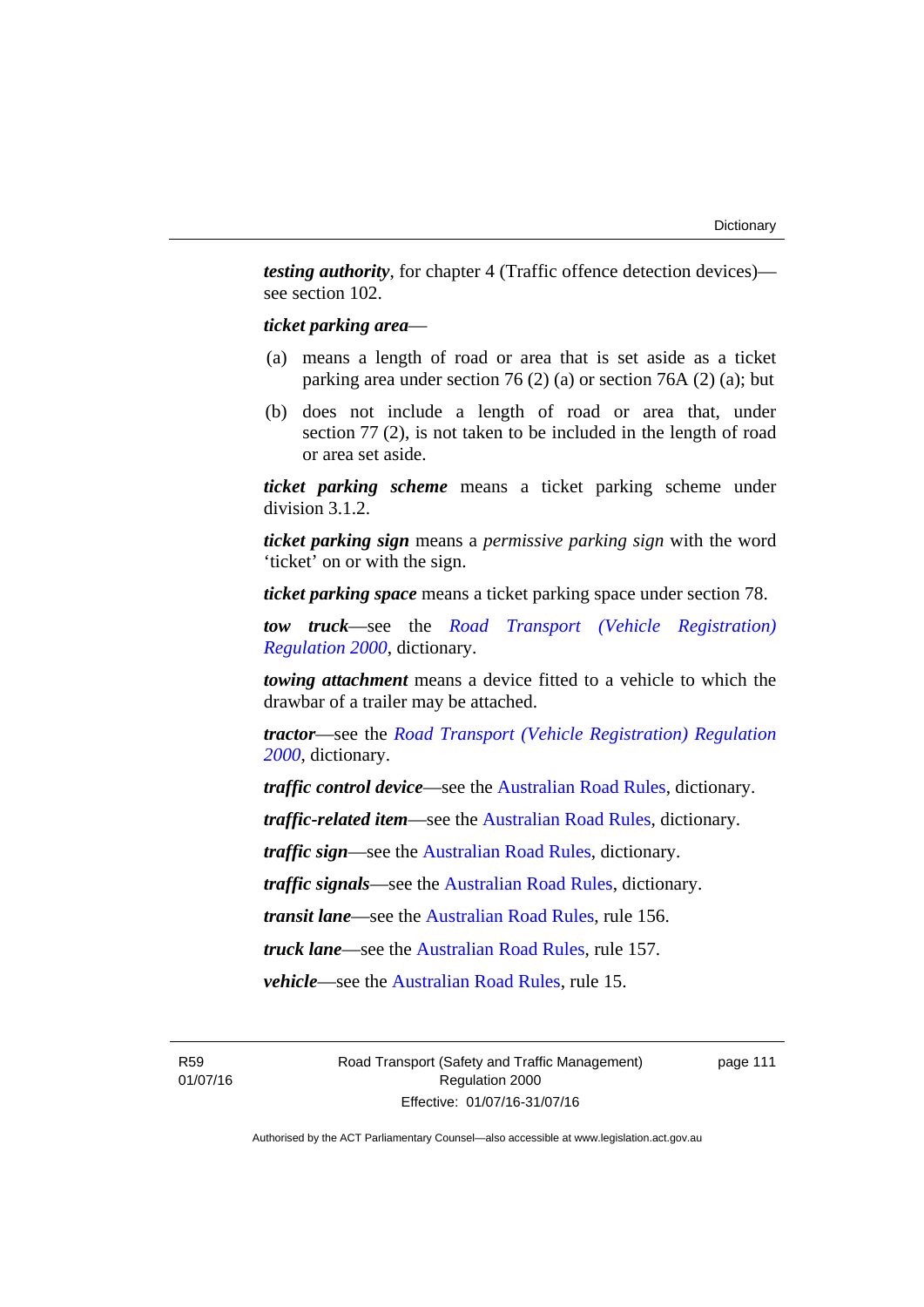*wheeled recreational device*—see the [Australian Road Rules](http://www.legislation.act.gov.au//ni/db_37271/default.asp), dictionary.

*wheeled toy*—see the [Australian Road Rules](http://www.legislation.act.gov.au//ni/db_37271/default.asp), dictionary.

*with*, for information about the application of a traffic control device—see the [Australian Road Rules,](http://www.legislation.act.gov.au//ni/db_37271/default.asp) dictionary.

page 112 Road Transport (Safety and Traffic Management) Regulation 2000 Effective: 01/07/16-31/07/16

R59 01/07/16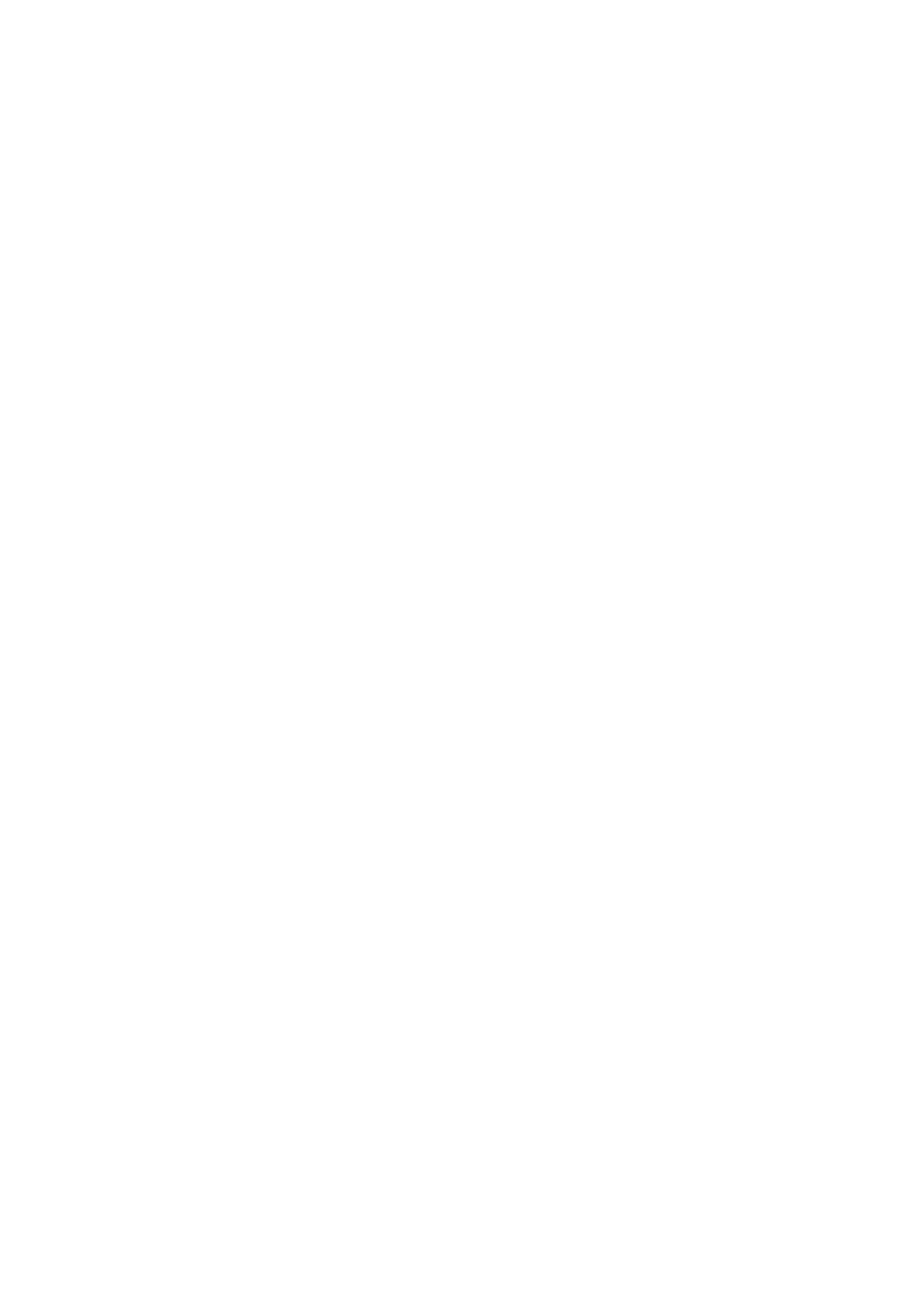# **Endnotes**

# **1 About the endnotes**

Amending and modifying laws are annotated in the legislation history and the amendment history. Current modifications are not included in the republished law but are set out in the endnotes.

Not all editorial amendments made under the *[Legislation Act 2001](http://www.legislation.act.gov.au/a/2001-14)*, part 11.3 are annotated in the amendment history. Full details of any amendments can be obtained from the Parliamentary Counsel's Office.

Uncommenced amending laws are not included in the republished law. The details of these laws are underlined in the legislation history. Uncommenced expiries are underlined in the legislation history and amendment history.

If all the provisions of the law have been renumbered, a table of renumbered provisions gives details of previous and current numbering.

The endnotes also include a table of earlier republications.

| $A = Act$<br>$AF =$ Approved form<br>$am = amended$<br>$amdt = amendment$<br>$AR = Assembly resolution$<br>$ch = chapter$<br>$CN =$ Commencement notice<br>$def = definition$<br>$DI = Disallowable instrument$<br>$dict = dictionary$<br>$disallowed = disallowed by the Legislative$<br>Assembly<br>$div = division$<br>$exp = expires/expired$<br>$Gaz = gazette$<br>$hdg = heading$<br>$IA = Interpretation Act 1967$<br>ins = inserted/added<br>$LA =$ Legislation Act 2001<br>$LR =$ legislation register | $NI = Notifiable$ instrument<br>$o = order$<br>$om = omitted/repealed$<br>$ord = ordinance$<br>$orig = original$<br>par = paragraph/subparagraph<br>$pres = present$<br>$prev = previous$<br>$(\text{prev}) = \text{previously}$<br>$pt = part$<br>$r = rule/subrule$<br>$reloc = relocated$<br>$remum = renumbered$<br>$R[X]$ = Republication No<br>$RI = reissue$<br>$s = section/subsection$<br>$sch = schedule$<br>$sdiv = subdivision$<br>$SL = Subordinate$ law<br>$sub =$ substituted |
|-----------------------------------------------------------------------------------------------------------------------------------------------------------------------------------------------------------------------------------------------------------------------------------------------------------------------------------------------------------------------------------------------------------------------------------------------------------------------------------------------------------------|----------------------------------------------------------------------------------------------------------------------------------------------------------------------------------------------------------------------------------------------------------------------------------------------------------------------------------------------------------------------------------------------------------------------------------------------------------------------------------------------|
|                                                                                                                                                                                                                                                                                                                                                                                                                                                                                                                 |                                                                                                                                                                                                                                                                                                                                                                                                                                                                                              |
| LRA = Legislation (Republication) Act 1996<br>$mod = modified/modification$                                                                                                                                                                                                                                                                                                                                                                                                                                     | underlining = whole or part not commenced<br>or to be expired                                                                                                                                                                                                                                                                                                                                                                                                                                |
|                                                                                                                                                                                                                                                                                                                                                                                                                                                                                                                 |                                                                                                                                                                                                                                                                                                                                                                                                                                                                                              |

### **2 Abbreviation key**

R59 01/07/16 Road Transport (Safety and Traffic Management) Regulation 2000 Effective: 01/07/16-31/07/16

page 113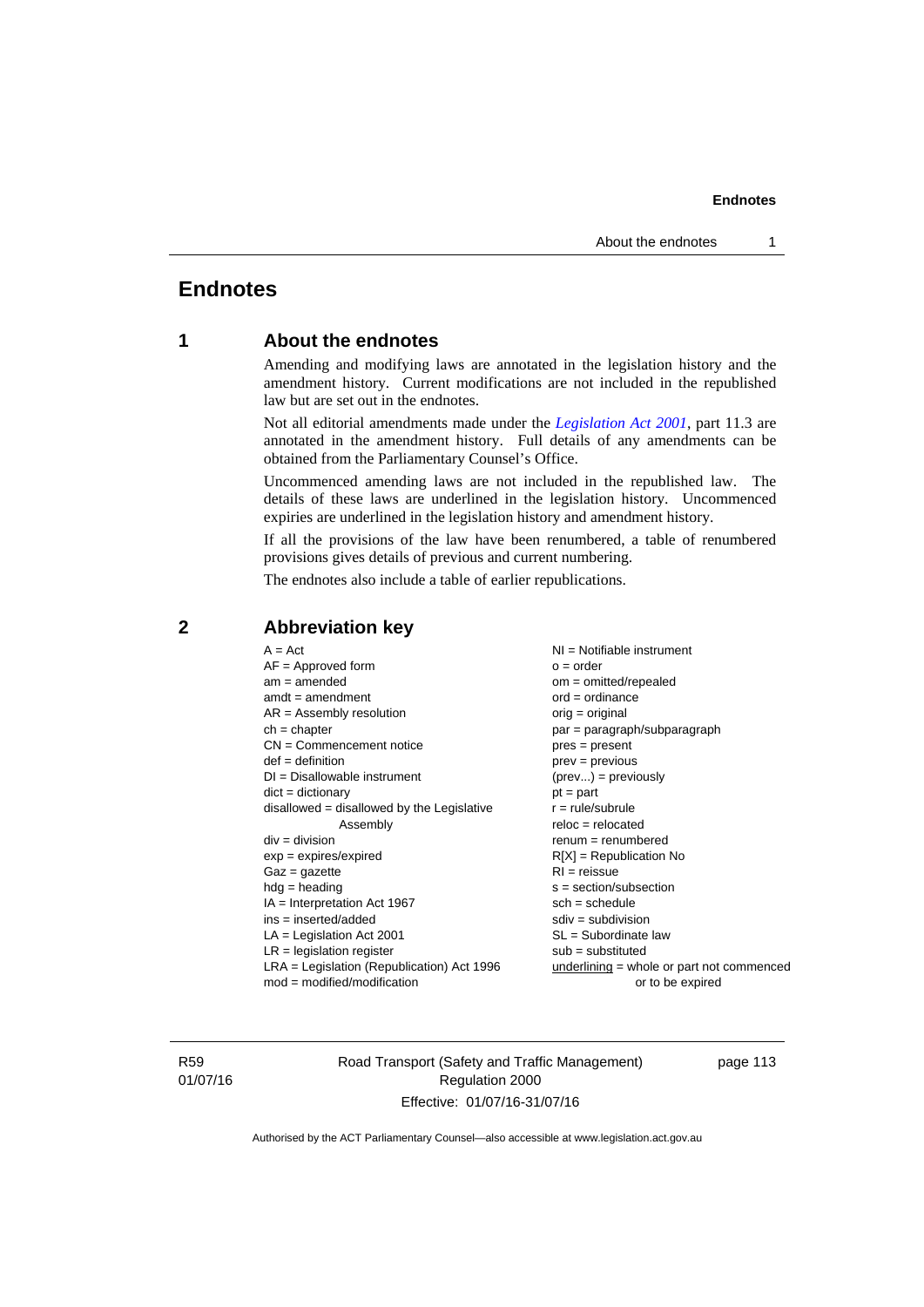3 Legislation history

### **3 Legislation history**

This regulation was originally the *Road Transport (Safety and Traffic Management) Regulations 2000*. It was renamed under the *[Legislation Act 2001](http://www.legislation.act.gov.au/a/2001-14)*.

#### **Road Transport (Safety and Traffic Management) Regulation 2000 SL2000-10**

notified 29 February 2000 [\(Gaz 2000 No S6\)](http://www.legislation.act.gov.au/gaz/2000-S6/default.asp) s 1, s 2 commenced 29 February 2000 (IA 10B) remainder commenced 1 March 2000 (s 2 and [Gaz 2000 No S5\)](http://www.legislation.act.gov.au/gaz/2000-S5/default.asp)

#### as amended by

# **Legislative Assembly [AR2000-2](http://www.legislation.act.gov.au/ar/2000-2/default.asp)** notified 18 May 2000 ([Gaz 2000 No 20 p](http://www.legislation.act.gov.au/gaz/2000-20/default.asp) 505) commenced 18 May 2000 (SLA s 6 (13)) **[Road Transport \(Safety and Traffic Management\) Regulations](http://www.legislation.act.gov.au/sl/2000-21/default.asp)**

**[Amendment](http://www.legislation.act.gov.au/sl/2000-21/default.asp) SL2000-21 pt 2**  notified 18 May 2000 ([Gaz 2000 No 20\)](http://www.legislation.act.gov.au/gaz/2000-20/default.asp) commenced 18 May 2000 (s 1)

#### **[Road Transport Legislation Regulations Amendment](http://www.legislation.act.gov.au/sl/2000-33/default.asp) SL2000-33 pt 2**  notified 2 August 2000 ([Gaz 2000 No S41](http://www.legislation.act.gov.au/gaz/2000-S41/default.asp)) commenced 2 August 2000 (s 1)

**[Road Transport Legislation Regulations Amendment](http://www.legislation.act.gov.au/sl/2000-52/default.asp) SL2000-52 pt 2**  notified 14 December 2000 [\(Gaz 2000 No 50](http://www.legislation.act.gov.au/gaz/2000-50/default.asp)) commenced 14 December 2000 (s 1)

#### **[Road Transport Legislation Amendment Act 2001](http://www.legislation.act.gov.au/a/2001-27) A2001-27 sch 4**  notified 24 May 2001 ([Gaz 2001 No 21\)](http://www.legislation.act.gov.au/gaz/2001-21/default.asp) s 1, s 2 commenced 24 May 2001 (IA s 10B)

sch 4 commenced 24 May 2001 (s 2)

# **[Road Transport \(Safety and Traffic Management\) Amendment](http://www.legislation.act.gov.au/a/2001-29)  [Act 2001](http://www.legislation.act.gov.au/a/2001-29) A2001-29 pt 3**

notified 24 May 2001 ([Gaz 2001 No 21\)](http://www.legislation.act.gov.au/gaz/2001-21/default.asp) commenced 24 May 2001 (s 2)

page 114 Road Transport (Safety and Traffic Management) Regulation 2000 Effective: 01/07/16-31/07/16

R59 01/07/16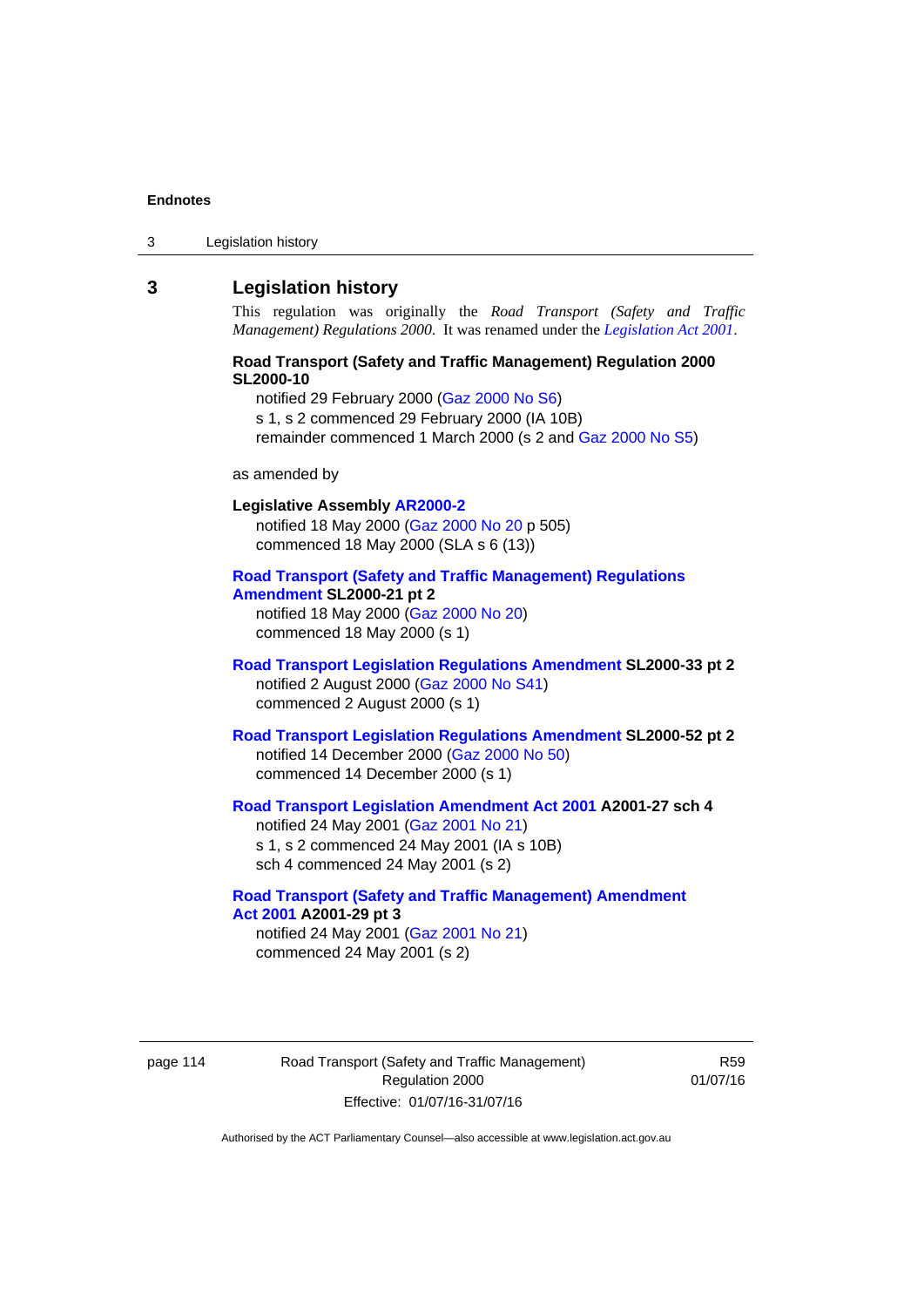# **[Legislation \(Consequential Amendments\) Act 2001](http://www.legislation.act.gov.au/a/2001-44) A2001-44 pt 348**

notified 26 July 2001 ([Gaz 2001 No 30\)](http://www.legislation.act.gov.au/gaz/2001-30/default.asp)

s 1, s 2 commenced 26 July 2001 (IA s 10B) pt 348 commenced 12 September 2001 (s 2 and see [Gaz 2001](http://www.legislation.act.gov.au/gaz/2001-S65/default.asp)  [No S65](http://www.legislation.act.gov.au/gaz/2001-S65/default.asp))

#### **[Statute Law Amendment Act 2001](http://www.legislation.act.gov.au/a/2001-11) A2001-11 pt 3.46**

notified 5 September 2001 [\(Gaz 2001 No S 6](http://www.legislation.act.gov.au/gaz/2001-S/default.asp)5)

s 1, s 2 commenced 5 September 2001 (IA s 10B)

pt 3.46 commenced 12 September 2001 (amdt 3.475)

#### **[Road Transport \(Safety and Traffic Management\) Regulations](http://www.legislation.act.gov.au/sl/2001-32)  [Amendment 2001](http://www.legislation.act.gov.au/sl/2001-32) SL2001-32**

notified 11 September 2001 [\(Gaz 2001 No S69\)](http://www.legislation.act.gov.au/gaz/2001-S69/default.asp) commenced 11 September 2001 (s 1)

#### **[Road Transport \(Public Passenger Services\) Act 2001](http://www.legislation.act.gov.au/a/2001-62) A2001-62 pt 1.12**

notified 10 September 2001 [\(Gaz 2001 No S66\)](http://www.legislation.act.gov.au/gaz/2001-S66/default.asp)

s 1, s 2 commenced 10 September 2001 (IA s 10B)

pt 1.12 commenced 1 December 2001 (s 2 and [CN2001-2](http://www.legislation.act.gov.au/cn/2001-2/default.asp))

#### **[Road Transport Legislation Amendment Regulations 2002](http://www.legislation.act.gov.au/sl/2002-2) SL2002-2 pt 5**

notified LR 27 February 2002 s 1, s 2 commenced 27 February 2002 (LA s 75) pt 5 commenced 1 March 2002 (s 2 and see [CN2002-2](http://www.legislation.act.gov.au/cn/2002-2/default.asp))

**[Road Transport \(Safety and Traffic Management\) Amendment](http://www.legislation.act.gov.au/sl/2002-7)  [Regulations 2002](http://www.legislation.act.gov.au/sl/2002-7) SL2002-7** 

notified LR 15 April 2002 commenced 16 April 2002 (s 2)

#### **[Statute Law Amendment Act 2002](http://www.legislation.act.gov.au/a/2002-30) A2002-30 pt 3.73**

notified LR 16 September 2002

s 1, s 2 taken to have commenced 19 May 1997 (LA s 75 (2))

pt 3.73 commenced 17 September 2002 (s 2 (1))

R59 01/07/16 Road Transport (Safety and Traffic Management) Regulation 2000 Effective: 01/07/16-31/07/16

page 115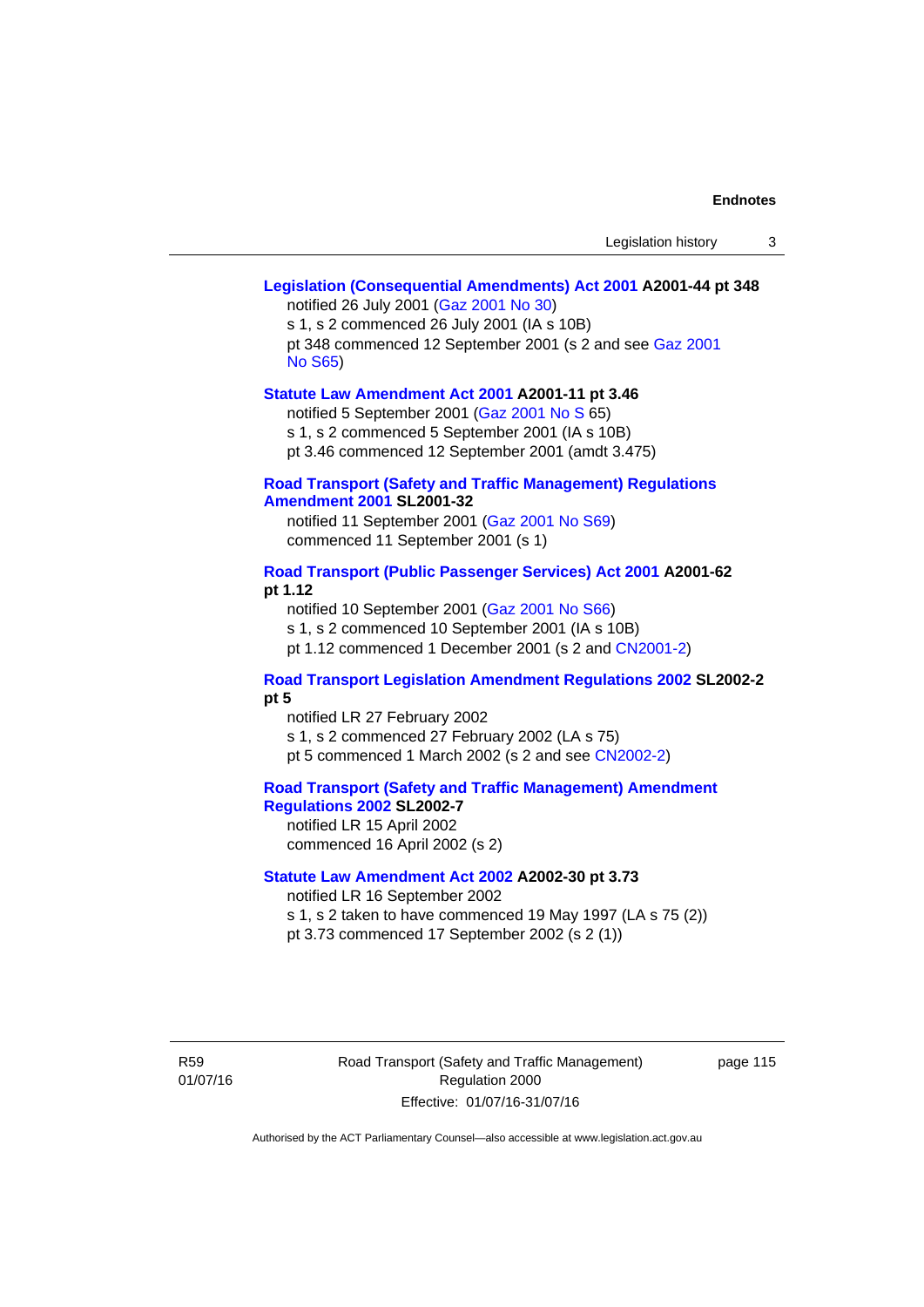3 Legislation history

#### **[Road Transport Legislation Amendment Regulations 2002 \(No 2\)](http://www.legislation.act.gov.au/sl/2002-31) SL2002-31 pt 5**

notified LR 31 October 2002 s 1, s 2 commenced 31 October 2002 (LA s 75 (1)) pt 5 commenced 1 November 2002 (s 2 (1))

#### **[Criminal Code 2002](http://www.legislation.act.gov.au/a/2002-51) A2002-51 pt 1.20**

notified LR 20 December 2002 s 1, s 2 commenced 20 December 2002 (LA s 75) pt 1.20 commenced 1 January 2003 (s 2 (1))

#### **[Urban Services \(Application of Criminal Code\) Amendment](http://www.legislation.act.gov.au/sl/2003-1)**

### **[Regulations 2002](http://www.legislation.act.gov.au/sl/2003-1) SL2003-1 pt 4**

notified LR 9 January 2003 s 1, s 2 commenced 9 January 2003 (LA s 75 (1)) pt 4 commenced 10 January 2003 (s 2 (3) and see LA s 73 (3) (b))

#### **[Road Transport \(Safety and Traffic Management\) Amendment](http://www.legislation.act.gov.au/sl/2003-12)  [Regulations 2003 \(No 1\)](http://www.legislation.act.gov.au/sl/2003-12) SL2003-12**

notified LR 22 May 2003 s 1, s 2 commenced 22 May 2003 (LA s 75 (1)) remainder commenced 1 June 2003 (s 2 and [CN2003-3](http://www.legislation.act.gov.au/cn/2003-3/default.asp))

#### **[Road Transport \(Safety and Traffic Management\) Amendment](http://www.legislation.act.gov.au/sl/2003-14)  [Regulations 2003 \(No 2\)](http://www.legislation.act.gov.au/sl/2003-14) SL2003-14**

notified LR 10 June 2003 s 1, s 2 commenced 10 June 2003 (LA s 75 (1)) remainder commenced 11 June 2003 (s 2)

#### **[Dangerous Substances Act 2004](http://www.legislation.act.gov.au/a/2004-7) A2004-7 sch 1 pt 1.8**

notified LR 19 March 2004 s 1, s 2 commenced 19 March 2004 (LA s 75 (1)) sch 1 pt 1.8 commenced 5 April 2004 (s 2 and [CN2004-6](http://www.legislation.act.gov.au/cn/2004-6/default.asp))

page 116 Road Transport (Safety and Traffic Management) Regulation 2000 Effective: 01/07/16-31/07/16

R59 01/07/16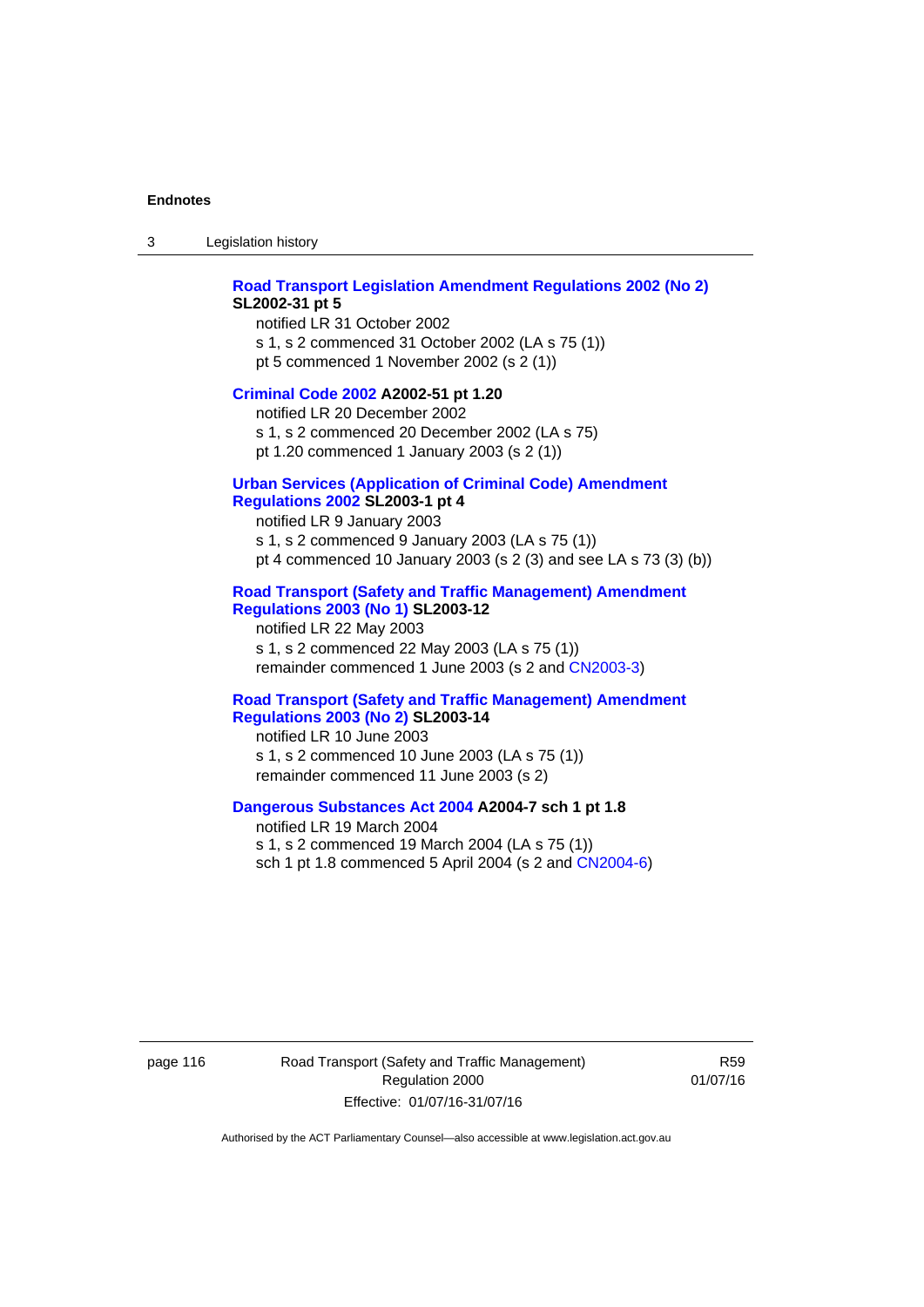### **[Road Transport Legislation \(Australian Road Rules\) Amendment](http://www.legislation.act.gov.au/sl/2004-16)  [Regulations 2004 \(No 1\)](http://www.legislation.act.gov.au/sl/2004-16) SL2004-16 pt 3**

notified LR 24 May 2004

s 1, s 2 commenced 24 May 2004 (LA s 75 (1))

pt 3 commenced 19 July 2004 (s 2 and [CN2004-10](http://www.legislation.act.gov.au/cn/2004-10/default.asp))

#### **[Emergencies Act 2004](http://www.legislation.act.gov.au/a/2004-28) A2004-28 sch 3 pt 3.20**

notified LR 29 June 2004

s 1, s 2 commenced 29 June 2004 (LA s 75 (1))

sch 3 pt 3.20 commenced 1 July 2004 (s 2 (1) and [CN2004-11](http://www.legislation.act.gov.au/cn/2004-11/default.asp))

#### **[Road Transport Legislation Amendment Regulations 2004 \(No 1\)](http://www.legislation.act.gov.au/sl/2004-47) SL2004-47 pt 5**

notified LR 9 September 2004

s 1, s 2 commenced 9 September 2004 (LA s 75 (1))

pt 5 commenced 10 September 2004 (s 2)

#### **[Road Transport Legislation \(Hire Cars\) Amendment Regulation 2005](http://www.legislation.act.gov.au/sl/2005-4)  [\(No 1\)](http://www.legislation.act.gov.au/sl/2005-4) SL2005-4 sch 2 pt 2.4**

notified LR 7 March 2005

s 1, s 2 commenced 7 March 2005 (LA s 75 (1))

sch 2 pt 2.4 commenced 9 March 2005 (s 2 and see [Road Transport](http://www.legislation.act.gov.au/a/2004-69)  [\(Public Passenger Services\) \(Hire Cars\) Amendment Act 2004](http://www.legislation.act.gov.au/a/2004-69) A2004-69, s 2 and LA s 79)

#### **[Road Transport \(Safety and Traffic Management\) Amendment](http://www.legislation.act.gov.au/sl/2005-7)  [Regulation 2005 \(No 1\)](http://www.legislation.act.gov.au/sl/2005-7) SL2005-7**

notified LR 8 April 2005 s 1, s 2 commenced 8 April 2005 (LA s 75 (1)) remainder commenced 9 April 2005 (s 2)

### **[Road Transport \(Safety and Traffic Management\) Amendment](http://www.legislation.act.gov.au/sl/2005-22)  [Regulation 2005 \(No 2\)](http://www.legislation.act.gov.au/sl/2005-22) SL2005-22**

notified LR 15 September 2005 s 1, s 2 commenced 15 September 2005 (LA s 75 (1)) remainder commenced 16 September 2005 (s 2)

#### **[Statute Law Amendment Act 2005 \(No 2\)](http://www.legislation.act.gov.au/a/2005-62) A2005-62 sch 1 pt 1.4**

notified LR 21 December 2005 s 1, s 2 commenced 21 December 2005 (LA s 75 (1)) sch 1 pt 1.4 commenced 11 January 2006 (s 2 (1))

R59 01/07/16 Road Transport (Safety and Traffic Management) Regulation 2000 Effective: 01/07/16-31/07/16

page 117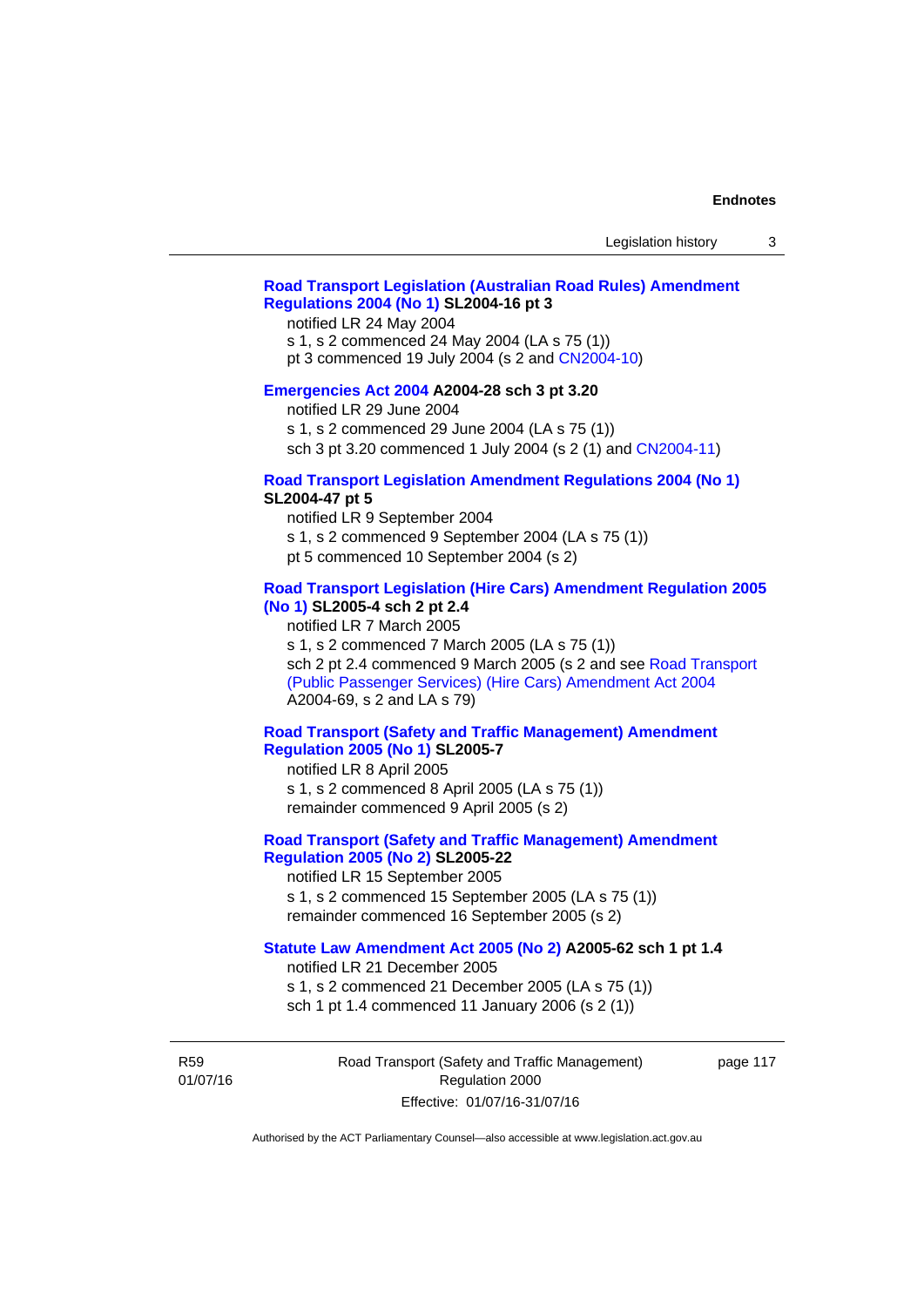| ు | Legislation history |
|---|---------------------|
|---|---------------------|

| <b>Road Transport (Safety and Traffic Management) Amendment</b><br><b>Regulation 2006 (No 1) SL2006-4</b><br>notified LR 16 January 2006<br>s 1, s 2 commenced 16 January 2006 (LA s 75 (1))<br>remainder commenced 17 January 2006 (s 2)                                                                   |
|-------------------------------------------------------------------------------------------------------------------------------------------------------------------------------------------------------------------------------------------------------------------------------------------------------------|
| <b>Road Transport (Public Passenger Services) Amendment</b><br>Regulation 2006 (No 1) SL2006-32 sch 1 pt 1.5<br>notified LR 26 June 2006<br>s 1, s 2 commenced 26 June 2006 (LA s 75 (1))<br>sch 1 pt 1.5 commenced 3 July 2006 (s 2 (2))                                                                   |
| <b>Road Transport (Safety and Traffic Management) Amendment</b><br><b>Regulation 2006 (No 2) SL2006-51</b><br>notified LR 4 December 2006<br>s 1, s 2 commenced 4 December 2006 (LA s 75 (1))<br>remainder commenced 5 December 2006 (s 2)                                                                  |
| <b>Road Transport (Safety and Traffic Management) Amendment</b><br><b>Regulation 2007 (No 1) SL2007-20</b><br>notified LR 30 July 2007<br>s 1, s 2 commenced 30 July 2007 (LA s 75 (1))<br>remainder commenced 31 July 2007 (s 2)                                                                           |
| <b>Planning and Development (Consequential Amendments) Act 2007</b><br>A2007-25 sch 1 pt 1.29<br>notified LR 13 September 2007<br>s 1, s 2 commenced 13 September 2007 (LA s 75 (1))<br>sch 1 pt 1.29 commenced 31 March 2008 (s 2 and see Planning and<br>Development Act 2007 A2007-24, s 2 and CN2008-1) |

#### **[Road Transport \(Safety and Traffic Management\) Amendment](http://www.legislation.act.gov.au/sl/2008-40)  [Regulation 2008 \(No 1\)](http://www.legislation.act.gov.au/sl/2008-40) SL2008-40**  notified LR 11 September 2008

s 1, s 2 commenced 11 September 2008 (LA s 75 (1)) remainder commenced 11 March 2009 (s 2 and LA s 79)

page 118 Road Transport (Safety and Traffic Management) Regulation 2000 Effective: 01/07/16-31/07/16

R59 01/07/16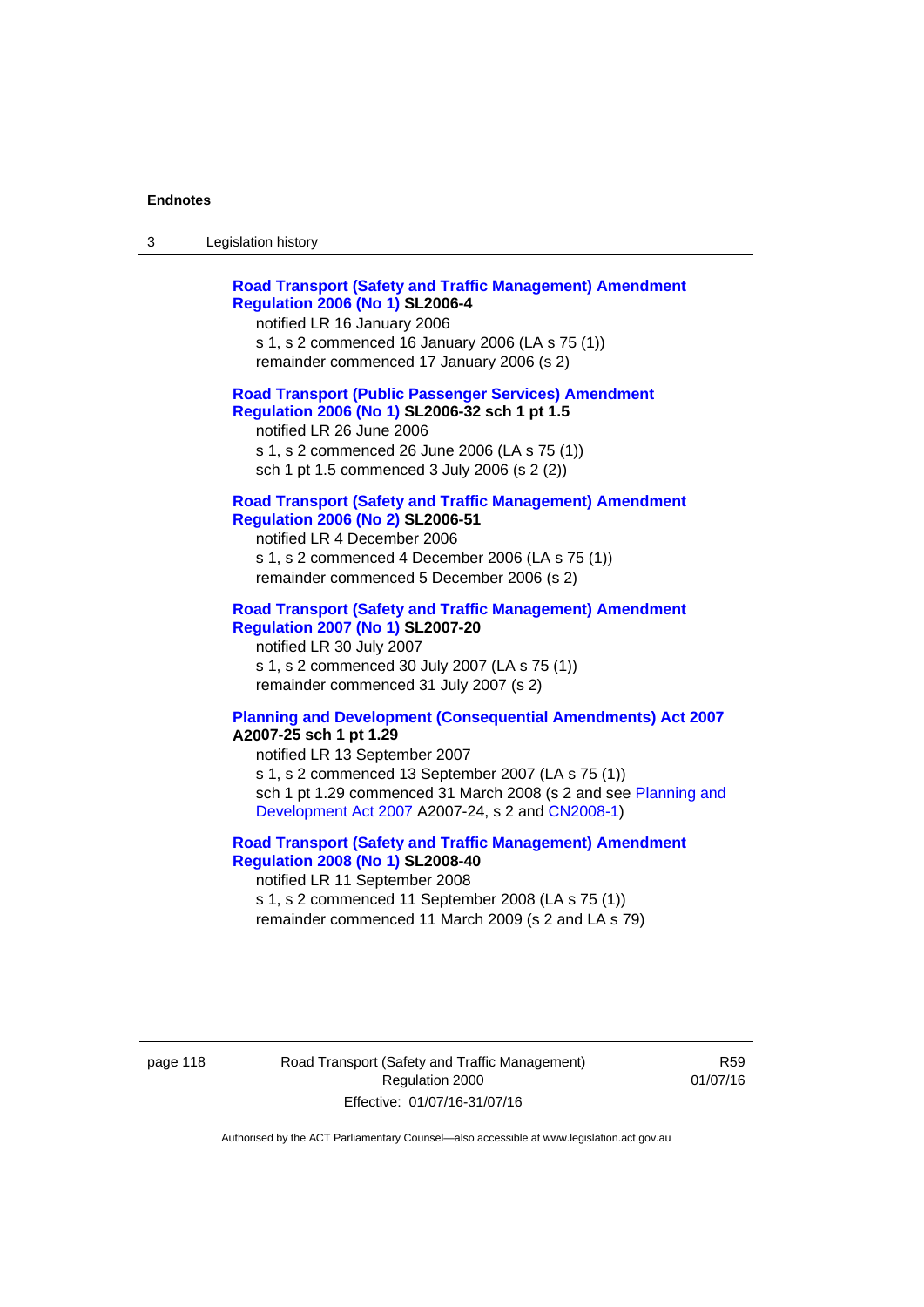#### **[Road Transport Legislation Amendment Regulation 2008 \(No 2\)](http://www.legislation.act.gov.au/sl/2008-47) SL2008-47 sch 1 pt 1.3**

notified LR 1 December 2008 s 1, s 2 commenced 1 December 2008 (LA s 75 (1)) sch 1 pt 1.3 commenced 2 December 2008 (s 2)

#### **[Road Transport Legislation Amendment Regulation 2009 \(No 1\)](http://www.legislation.act.gov.au/sl/2009-6) SL2009-6 pt 4**

notified LR 11 March 2009 s 1, s 2 commenced 11 March 2009 (LA s 75 (1)) pt 4 commenced 16 March 2009 (s 2 and [CN2009-7\)](http://www.legislation.act.gov.au/cn/2009-7/default.asp)

#### **[Road Transport \(Safety and Traffic Management\) Amendment](http://www.legislation.act.gov.au/sl/2009-7)  [Regulation 2009 \(No 1\)](http://www.legislation.act.gov.au/sl/2009-7) SL2009-7**

notified LR 12 March 2009 s 1, s 2 commenced 12 March 2009 (LA s 75 (1)) remainder commenced 13 March 2009 (s 2)

#### **[Road Transport \(Mass, Dimensions and Loading\) Act 2009](http://www.legislation.act.gov.au/a/2009-22/default.asp) A2009-22 sch 1 pt 1.10**

notified LR 3 September 2009 s 1, s 2 commenced 3 September 2009 (LA s 75 (1)) sch 1 pt 1.10 commenced 3 March 2010 (s 2 and LA s 79)

## **[Dangerous Goods \(Road Transport\) Act 2009](http://www.legislation.act.gov.au/a/2009-34) A2009-34 sch 1 pt 1.3**

notified LR 28 September 2009 s 1, s 2 commenced 28 September 2009 (LA s 75 (1)) sch 1 pt 1.3 commenced 2 April 2010 (s 2, [CN2010-5 a](http://www.legislation.act.gov.au/cn/2010-5/default.asp)nd LA s 77 (3))

**[Road Transport Legislation Amendment Regulation 2010 \(No 1\)](http://www.legislation.act.gov.au/sl/2010-5)**

#### **SL2010-5 pt 4**

notified LR 1 March 2010 s 1, s 2 commenced 1 March 2010 (LA s 75 (1)) s 55, ss 58-62 commenced 15 March 2011 (s 2 (2)) pt 4 remainder commenced 15 March 2010 (s 2 (1))

## **[Road Transport Legislation Amendment Regulation 2010 \(No 2\)](http://www.legislation.act.gov.au/sl/2010-7) SL2010-7 pt 5**

notified LR 16 March 2010 s 1, s 2 commenced 16 March 2010 (LA s 75 (1)) pt 5 commenced 17 March 2010 (s 2 (1))

R59 01/07/16 Road Transport (Safety and Traffic Management) Regulation 2000 Effective: 01/07/16-31/07/16

page 119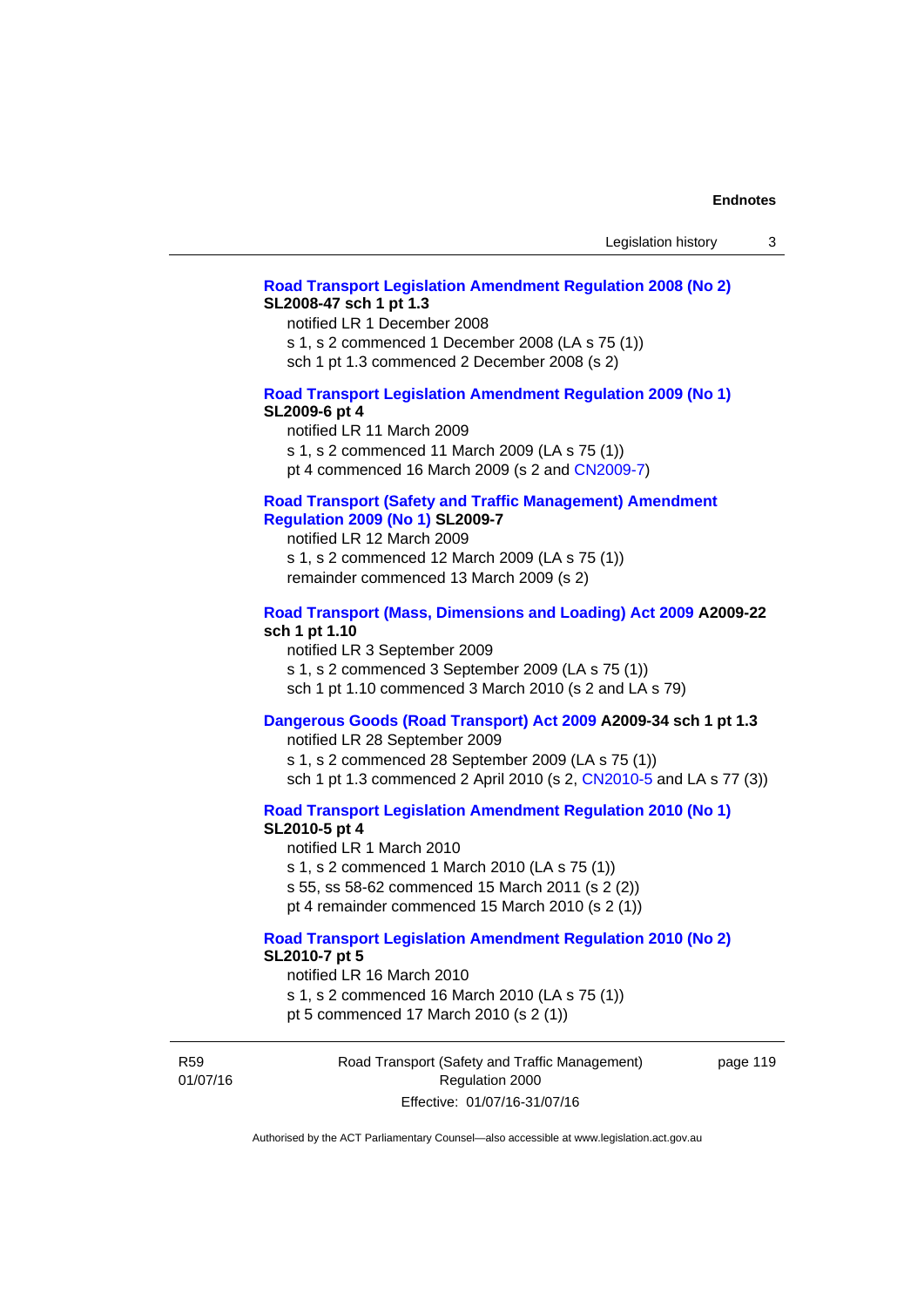3 Legislation history

#### **[Personal Property Securities Act 2010](http://www.legislation.act.gov.au/a/2010-15) A2010-15 sch 2 pt 2.5**

notified LR 1 April 2010 s 1, s 2 commenced 1 April 2010 (LA s 75 (1)) sch 2 pt 2.5 commenced 30 January 2012 (s 2 (2) (b))

#### **[Statute Law Amendment Act 2010](http://www.legislation.act.gov.au/a/2010-18) A2010-18 sch 3 pt 3.21**

notified LR 13 May 2010 s 1, s 2 commenced 13 May 2010 (LA s 75 (1)) sch 3 pt 3.21 commenced 3 June 2010 (s 2)

#### **[Road Transport Legislation Amendment Regulation 2010 \(No 4\)](http://www.legislation.act.gov.au/sl/2010-33) SL2010-33 pt 3**

notified LR 5 August 2010 s 1, s 2 commenced 5 August 2010 (LA s 75 (1)) pt 3 commenced 6 August 2010 (s 2)

#### **[Road Transport \(Safety and Traffic Management\) Amendment](http://www.legislation.act.gov.au/sl/2010-38)  [Regulation 2010 \(No 1\)](http://www.legislation.act.gov.au/sl/2010-38) SL2010-38**

notified LR 16 September 2010 s 1, s 2 commenced 16 September 2010 (LA s 75 (1)) remainder commenced 17 September 2010 (s 2)

#### **[Road Transport Legislation Amendment Regulation 2011 \(No 1\)](http://www.legislation.act.gov.au/sl/2011-2) SL2011-2 pt 3**

notified LR 27 January 2011 s 1, s 2 commenced 27 January 2011 (LA s 75 (1)) pt 3 commenced 28 January 2011 (s 2)

### **[Statute Law Amendment Act 2011 \(No 3\)](http://www.legislation.act.gov.au/a/2011-52) A2011-52 sch 3 pt 3.49**

notified LR 28 November 2011 s 1, s 2 commenced 28 November 2011 (LA s 75 (1)) sch 3 pt 3.49 commenced 12 December 2011 (s 2)

page 120 Road Transport (Safety and Traffic Management) Regulation 2000 Effective: 01/07/16-31/07/16

R59 01/07/16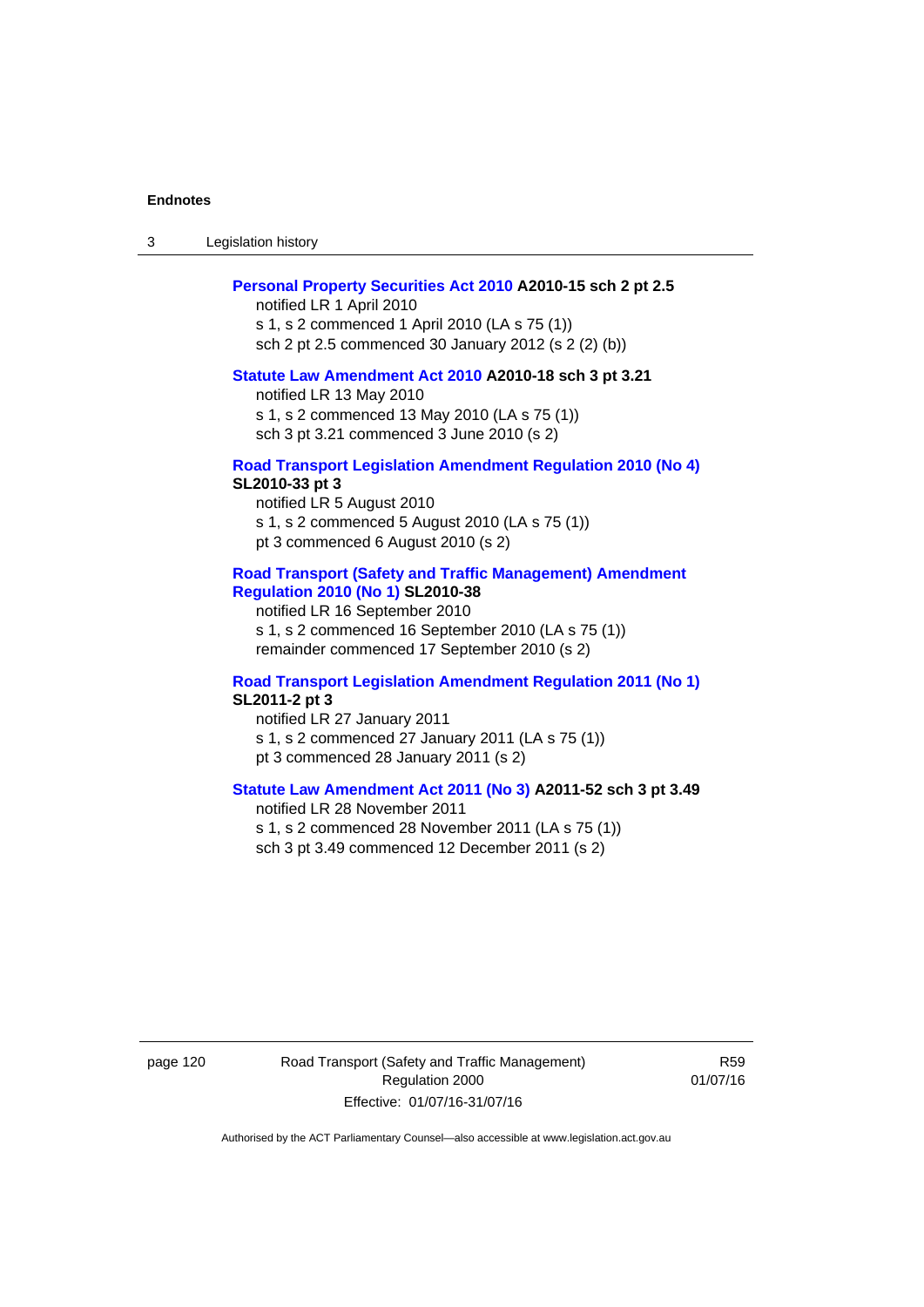#### **[Road Transport \(Safety and Traffic Management\) Amendment](http://www.legislation.act.gov.au/sl/2011-35)  [Regulation 2011 \(No 1\)](http://www.legislation.act.gov.au/sl/2011-35) SL2011-35**

notified LR 19 December 2011

s 1, s 2 commenced 19 December 2011 (LA s 75 (1)) remainder commenced 15 January 2012 (s 2 and see [Road Transport](http://www.legislation.act.gov.au/a/2011-38)  [\(Safety and Traffic Management\) Amendment Act 2011](http://www.legislation.act.gov.au/a/2011-38) A2011-38, s 2 and [CN2011-15\)](http://www.legislation.act.gov.au/cn/2011-15/default.asp)

**[Road Transport Legislation Amendment Regulation 2012 \(No 1\)](http://www.legislation.act.gov.au/sl/2012-44/default.asp) SL2012-44 pt 6** 

notified LR 19 December 2012

s 1, s 2 commenced 19 December 2012 (LA s 75 (1))

pt 6 commenced 20 December 2012 (s 2)

#### **[Road Transport \(Police Driver and Rider Exemptions\) Amendment](http://www.legislation.act.gov.au/sl/2013-9/default.asp)  [Regulation 2013 \(No 1\)](http://www.legislation.act.gov.au/sl/2013-9/default.asp) SL2013-9 pt 3**

notified LR 6 May 2013

s 1, s 2 commenced 6 May 2013 (LA s 75 (1))

pt 3 commenced 7 May 2013 (s 2)

#### **[Road Transport Legislation Amendment Regulation 2013 \(No 3\)](http://www.legislation.act.gov.au/sl/2013-20) SL2013-20 pt 3**

notified LR 29 July 2013 s 1, s 2 commenced 29 July 2013 (LA s 75 (1)) pt 3 commenced 1 August 2013 (s 2)

#### **[Road Transport \(Safety and Traffic Management\) Amendment](http://www.legislation.act.gov.au/sl/2013-25)  [Regulation 2013 \(No 1\)](http://www.legislation.act.gov.au/sl/2013-25) SL2013-25**

notified LR 5 September 2013 s 1, s 2 commenced 5 September 2013 (LA s 75 (1)) remainder commenced 6 September 2013 (s 2)

#### **[Heavy Vehicle National Law \(Consequential Amendments\) Act 2013](http://www.legislation.act.gov.au/a/2013-52) A2013-52 pt 13**

notified LR 9 December 2013

s 1, s 2 commenced 9 December 2013 (LA s 75 (1))

pt 13 commenced 10 February 2014 (s 2 and see [Heavy Vehicle](http://www.legislation.act.gov.au/a/2013-51/default.asp) 

[National Law \(ACT\) Act 2013](http://www.legislation.act.gov.au/a/2013-51/default.asp) A2013-51, s 2 (1) and [CN2014-2](http://www.legislation.act.gov.au/cn/2014-2/default.asp))

R59 01/07/16 page 121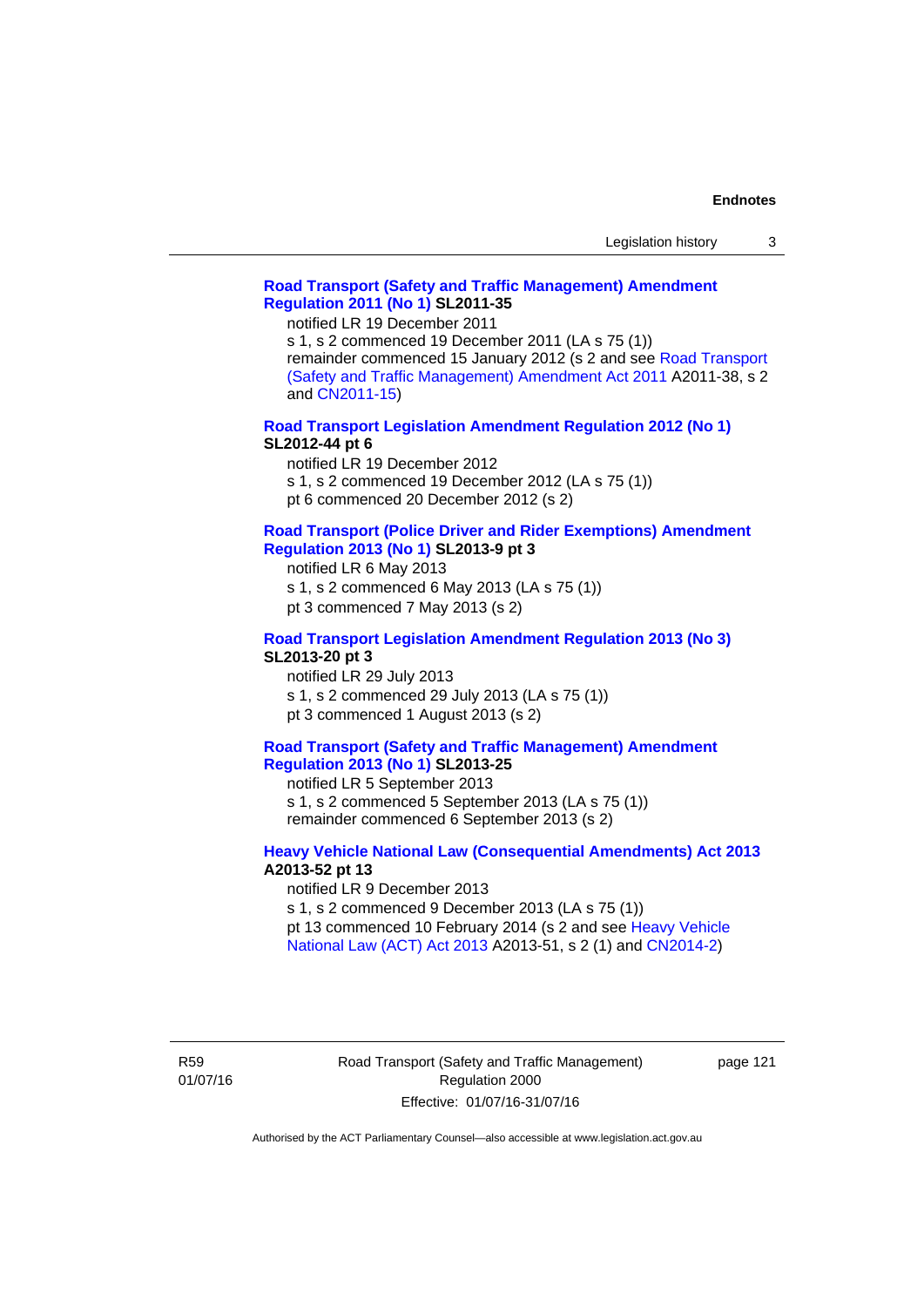| Legislation history<br>-3 |
|---------------------------|
|---------------------------|

| <b>Road Transport (Safety and Traffic Management) Amendment</b> |  |
|-----------------------------------------------------------------|--|
| <b>Regulation 2014 (No 1) SL2014-5</b>                          |  |
| notified LR 27 March 2014                                       |  |

s 1, s 2 commenced 27 March 2014 (LA s 75 (1)) remainder commenced 28 March 2014 (s 2)

#### **[Road Transport \(Safety and Traffic Management\) Amendment](http://www.legislation.act.gov.au/sl/2014-11)  [Regulation 2014 \(No 2\)](http://www.legislation.act.gov.au/sl/2014-11) SL2014-11**

notified LR 26 June 2014 s 1, s 2 commenced 26 June 2014 (LA s 75 (1)) remainder commenced 27 June 2014 (s 2)

#### **[Road Transport Legislation Amendment Act 2015](http://www.legislation.act.gov.au/a/2015-30/default.asp) A2015-30 pt 8**

notified LR 21 August 2015 s 1, s 2 commenced 21 August 2015 (LA s 75 (1)) pt 8 commenced 22 August 2015 (s 2)

#### **[Road Transport \(Safety and Traffic Management\) Amendment](http://www.legislation.act.gov.au/sl/2015-29)  [Regulation 2015 \(No 1\)](http://www.legislation.act.gov.au/sl/2015-29) SL2015-29**

notified LR 28 August 2015 s 1, s 2 commenced 28 August 2015 (LA s 75 (1)) remainder commenced 29 August 2015 (s 2)

## **[Road Transport Legislation Amendment Regulation 2015 \(No 1\)](http://www.legislation.act.gov.au/sl/2015-33) SL2015-33 pt 3**

notified LR 29 October 2015 s 1, s 2 commenced 29 October 2015 (LA s 75 (1)) pt 3 commenced 1 November 2015 (s 2)

### **[Road Transport \(Safety and Traffic Management\) Amendment](http://www.legislation.act.gov.au/sl/2015-35)  [Regulation 2015 \(No 2\)](http://www.legislation.act.gov.au/sl/2015-35) SL2015-35**

notified LR 18 November 2015 s 1, s 2 commenced 18 November 2015 (LA s 75 (1)) remainder commenced 19 November 2015 (s 2)

#### **[Statute Law Amendment Act 2015 \(No 2\)](http://www.legislation.act.gov.au/a/2015-50) A2015-50 sch 3 pt 3.30**

notified LR 25 November 2015 s 1, s 2 commenced 25 November 2015 (LA s 75 (1)) sch 3 pt 3.30 commenced 9 December 2015 (s 2)

page 122 Road Transport (Safety and Traffic Management) Regulation 2000 Effective: 01/07/16-31/07/16

R59 01/07/16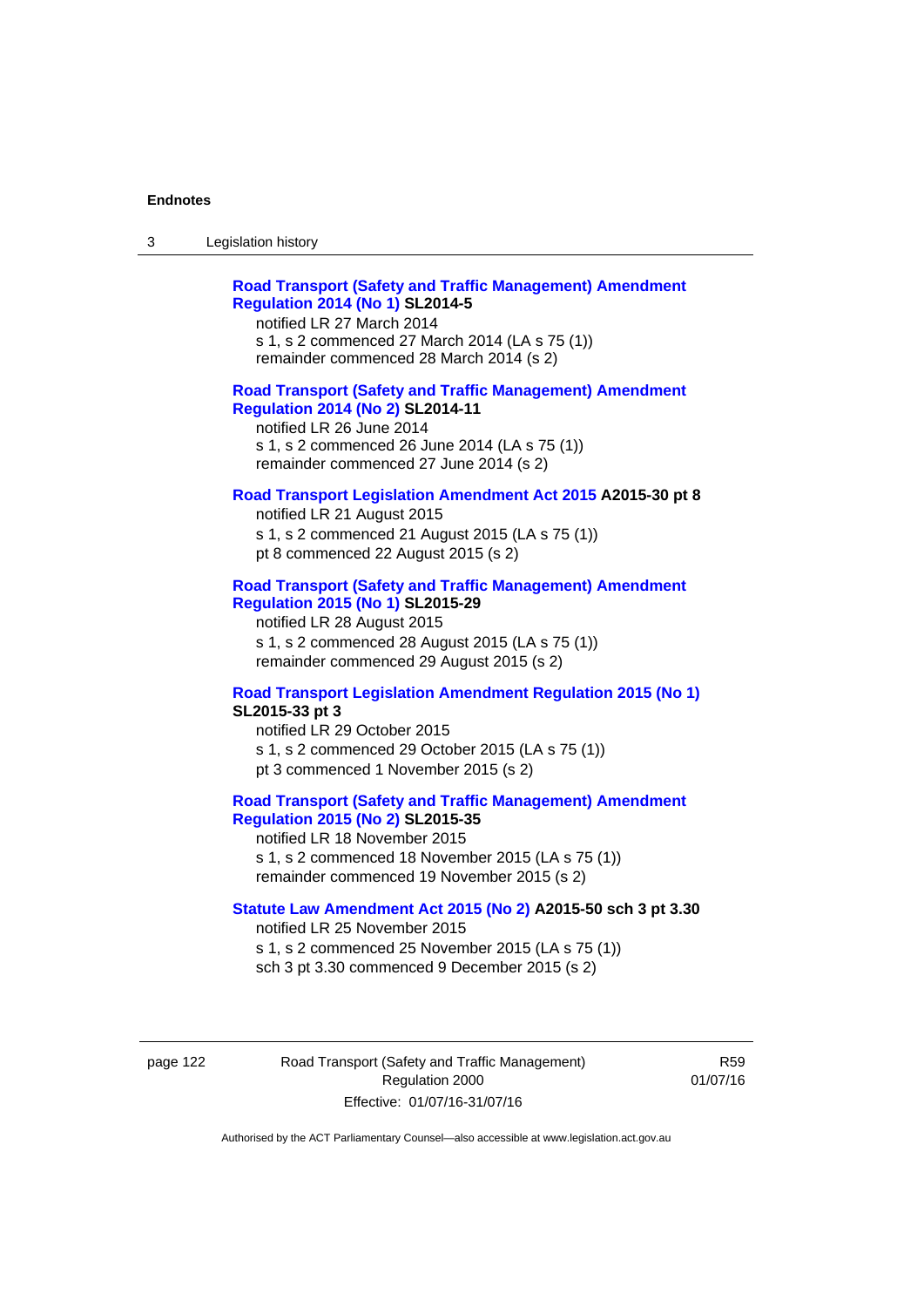Legislation history 3

## **[Road Transport Legislation Amendment Act 2016 \(No 2\)](http://www.legislation.act.gov.au/a/2016-14) A2016-14 pt 5**

notified LR 17 March 2016 s 1, s 2 commenced 17 March 2016 (LA s 75 (1)) pt 5 commenced 18 March 2016 (s 2)

#### **[Emergencies Amendment Act 2016](http://www.legislation.act.gov.au/a/2016-33) A2016-33 sch 1 pt 1.17**

notified LR 20 June 2016 s 1, s 2 commenced 20 June 2016 (LA s 75 (1)) sch 1 pt 1.17 commenced 21 June 2016 (s 2)

#### **[Road Transport \(Safety and Traffic Management\) Amendment](http://www.legislation.act.gov.au/sl/2016-15)  [Regulation 2016 \(No 1\)](http://www.legislation.act.gov.au/sl/2016-15) SL2016-15**

notified LR 29 June 2016 s 1, s 2 commenced 29 June 2016 (LA s 75 (1)) remainder commenced 1 July 2016 (s 2)

R59 01/07/16 Road Transport (Safety and Traffic Management) Regulation 2000 Effective: 01/07/16-31/07/16

page 123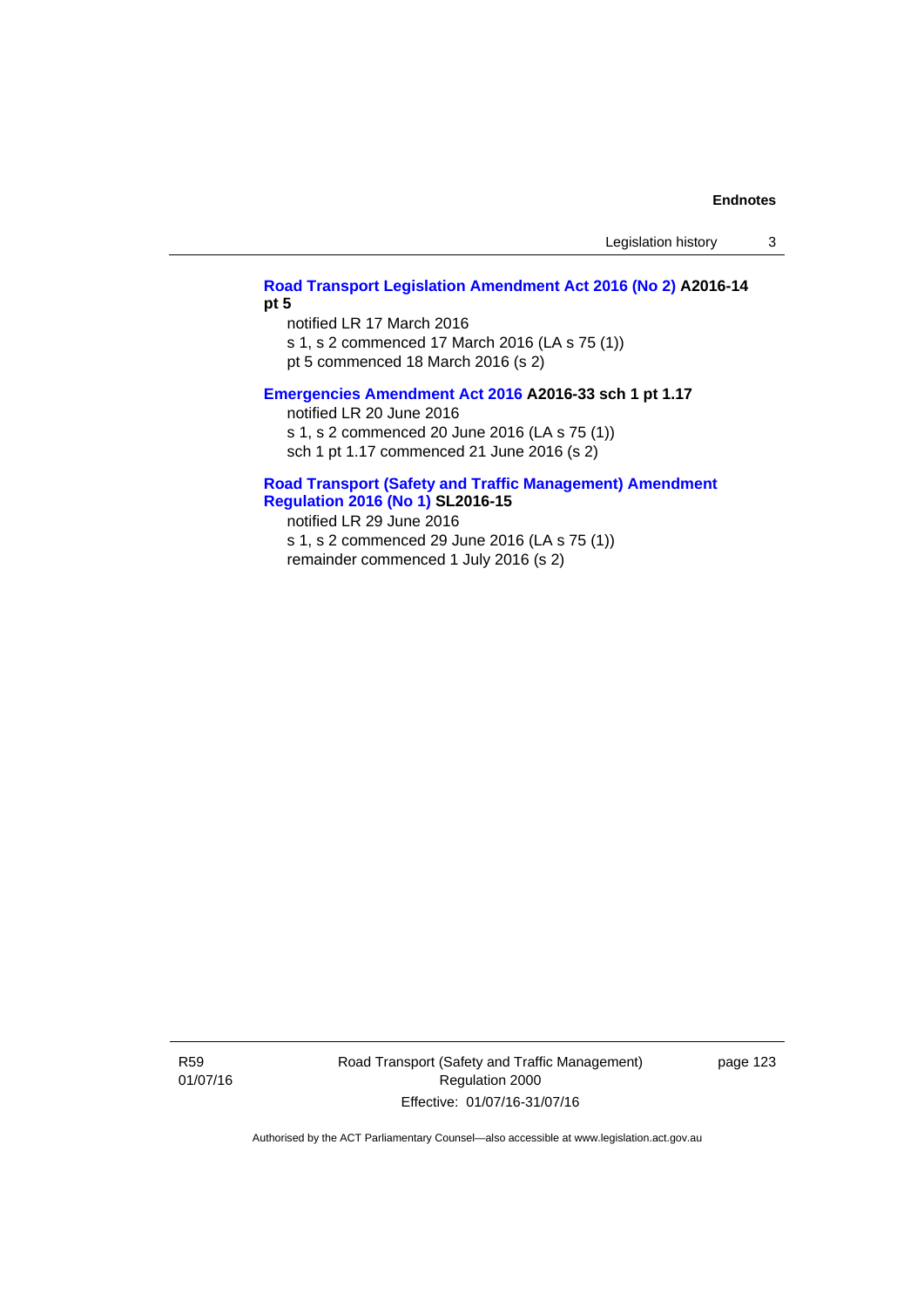| 4 | Amendment history |
|---|-------------------|
|---|-------------------|

# **4 Amendment history**

```
Name of regulation 
s 1 am R18 LA
Dictionary 
s 2 om A2001-27 amdt 4.24
                ins SL2005-22 amdt 1.1 
Dictionary—application to Australian Road Rules 
s 3 hdg bracketed note exp 17 September 2002 (s 4 (3))
s 3 am A2001-44 amdt 1.3793 
                sub SL2005-22 amdt 1.1 
Road includes road related area 
s 3A ins SL2005-22 amdt 1.1
Meaning of park and stop
SL2005-22 amdt 1.1
Notes 
s 4 hdg bracketed note exp 17 September 2002 (s 4 (3))<br>s 4 am A2001-44 amdt 1.3794: A2002-30 amdt 3.76
                A2001-44 A2002-30 amdt 3.769
                (2), (3) exp 17 September 2002 (s (4 (3)) 
Offences against regulation—application of Criminal Code etc 
SL2003-1 s 16
Offences against regulation are strict liability offences 
SL2003-1 s 16
General defence of accident or reasonable effort 
SL2003-1 s 16
Meaning of Australian Road Rules
s 5 hdg bracketed note exp 17 September 2002 (s 4 (3)) 
SL2004-16 s 25
                 am SL2005-22 amdt 1.2 
                sub SL2010-5 s 51 
                 am SL2013–20 s 24 
Incorporation of Australian Road Rules into ACT law 
s 6 hdg bracketed note exp 17 September 2002 (s 4 (3)) 
Transitional—ARR r 266 and r 267 
SL2010-5 s 52
                exp 14 March 2011 (s 6A (2)) 
Substitution—ARR r 300 
SL2010-38 s 4
                 om SL2013–20 s 25
```
page 124 Road Transport (Safety and Traffic Management) Regulation 2000 Effective: 01/07/16-31/07/16

R59 01/07/16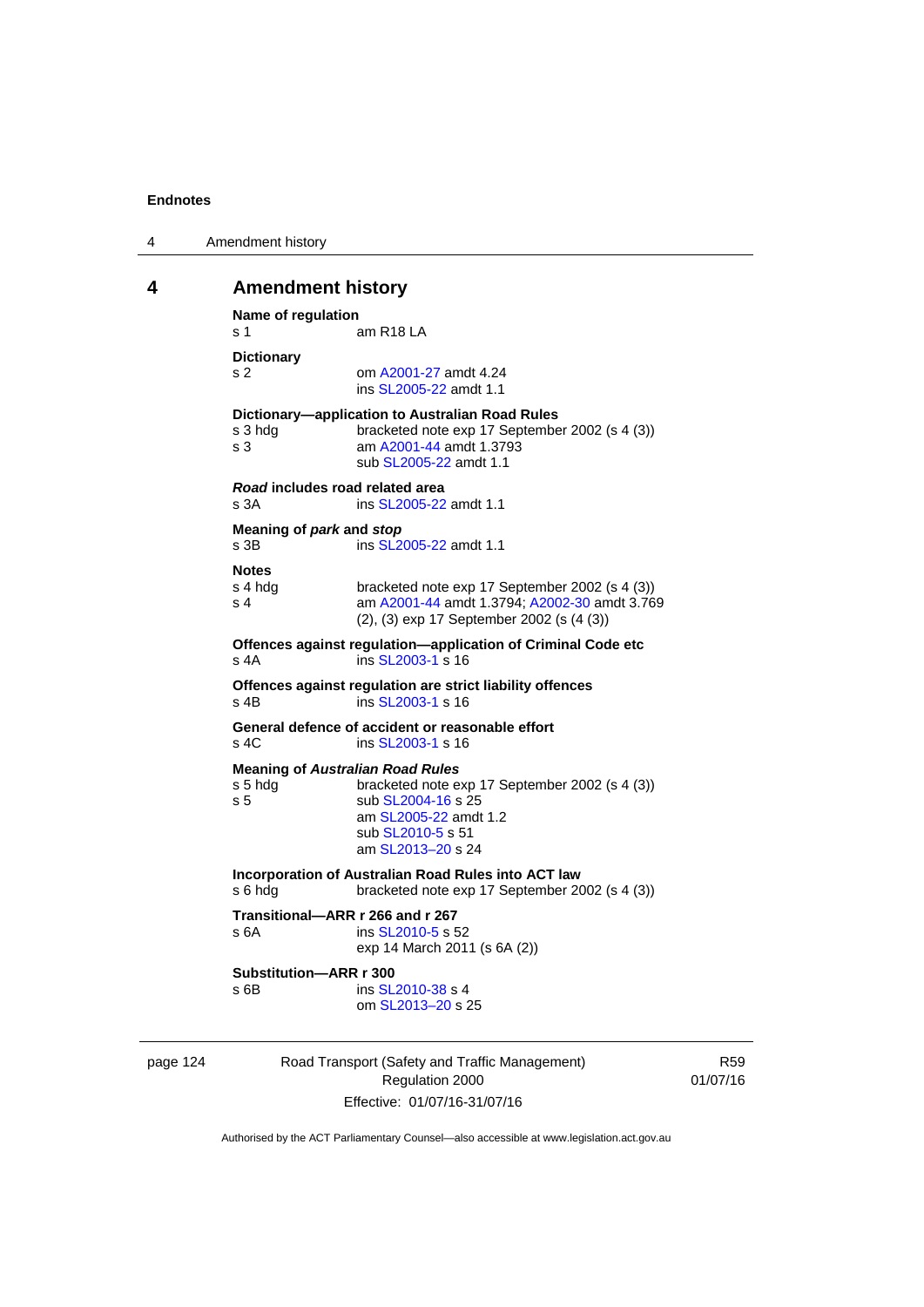| General<br>div 2.2.1 hdg                          |                                                                                                                                                                                               |
|---------------------------------------------------|-----------------------------------------------------------------------------------------------------------------------------------------------------------------------------------------------|
| note 2                                            | am SL2000-52 s 3; SL2001-32 s 3; SL2002-31 s 22;<br>SL2003-12 s 4; SL2004-16 ss 26-30<br>sub SL2005-22 s 4                                                                                    |
|                                                   | am SL2006-32 amdt 1.92; items renum R24 LA; SL2010-5<br>s 53, s 54; items renum R34 LA; SL2010-5 s 55; SL2013-20<br>ss 26-28; items renum R47 LA; SL2015-35 s 4; items renum<br><b>R55 LA</b> |
| div 2.2.1 hdg                                     |                                                                                                                                                                                               |
| note 3                                            | sub SL2005-22 s 4<br>am A2009-22 amdt 1.25; SL2010-33 s 5; items renum R38 LA;<br>A2013-52 s 65; A2015-30 s 42; SL2015-33 s 5, s 6; items<br>renum R54 LA                                     |
|                                                   | References to another law of this jurisdiction etc                                                                                                                                            |
| s 7 hdg<br>s <sub>7</sub>                         | bracketed note exp 17 September 2002 (s 4 (3))<br>am A2001-44 amdt 1.3795, amdt 1.3796                                                                                                        |
|                                                   | ARR r 10 (2)-penalties for offences                                                                                                                                                           |
| s 8 hda                                           | bracketed note exp 17 September 2002 (s 4 (3))                                                                                                                                                |
| ARR r 25 (2)-default speed-limit in built-up area |                                                                                                                                                                                               |
| s 8A                                              | ins SL2003-12 s 5<br>om SL2004-16 s 31                                                                                                                                                        |
|                                                   | ARR r 95-emergency stopping lane only signs                                                                                                                                                   |
| s 9 hdg<br>s 9                                    | bracketed note exp 17 September 2002 (s 4 (3))<br>am SL2005-22 amdt 1.3                                                                                                                       |
| ARR r 104-no truck signs                          |                                                                                                                                                                                               |
| s 10 hdg<br>s 10                                  | bracketed note exp 17 September 2002 (s 4 (3))<br>am SL2005-22 amdt 1.4                                                                                                                       |
|                                                   | ARR r 158 (2) (c)-other vehicles permitted to travel in bus lanes                                                                                                                             |
| s 12 hdg                                          | bracketed note exp 17 September 2002 (s 4 (3))                                                                                                                                                |
| s 12                                              | sub SL2002-31 s 23; SL2005-4 amdt 2.38<br>am SL2006-32 amdt 1.93                                                                                                                              |
|                                                   | ARR r 170 (1)-driver not to stop in intersection unless permitted                                                                                                                             |
| s 12A                                             | ins SL2004-16 s 32<br>om SL2010-5 s 56                                                                                                                                                        |
|                                                   | ARR r 179 (1) (c)-stopping in a loading zone-goods and permit vehicles                                                                                                                        |
| s 13 hdg<br>s 13                                  | bracketed note exp 17 September 2002 (s 4 (3))<br>sub SL2005-22 s 5                                                                                                                           |
| s 13A                                             | ARR r 179 (1) (c) and (2) (c)-stopping in loading zone-taxis<br>ins SL2005-22 s 5                                                                                                             |
|                                                   |                                                                                                                                                                                               |

R59 01/07/16 Road Transport (Safety and Traffic Management) Regulation 2000 Effective: 01/07/16-31/07/16

page 125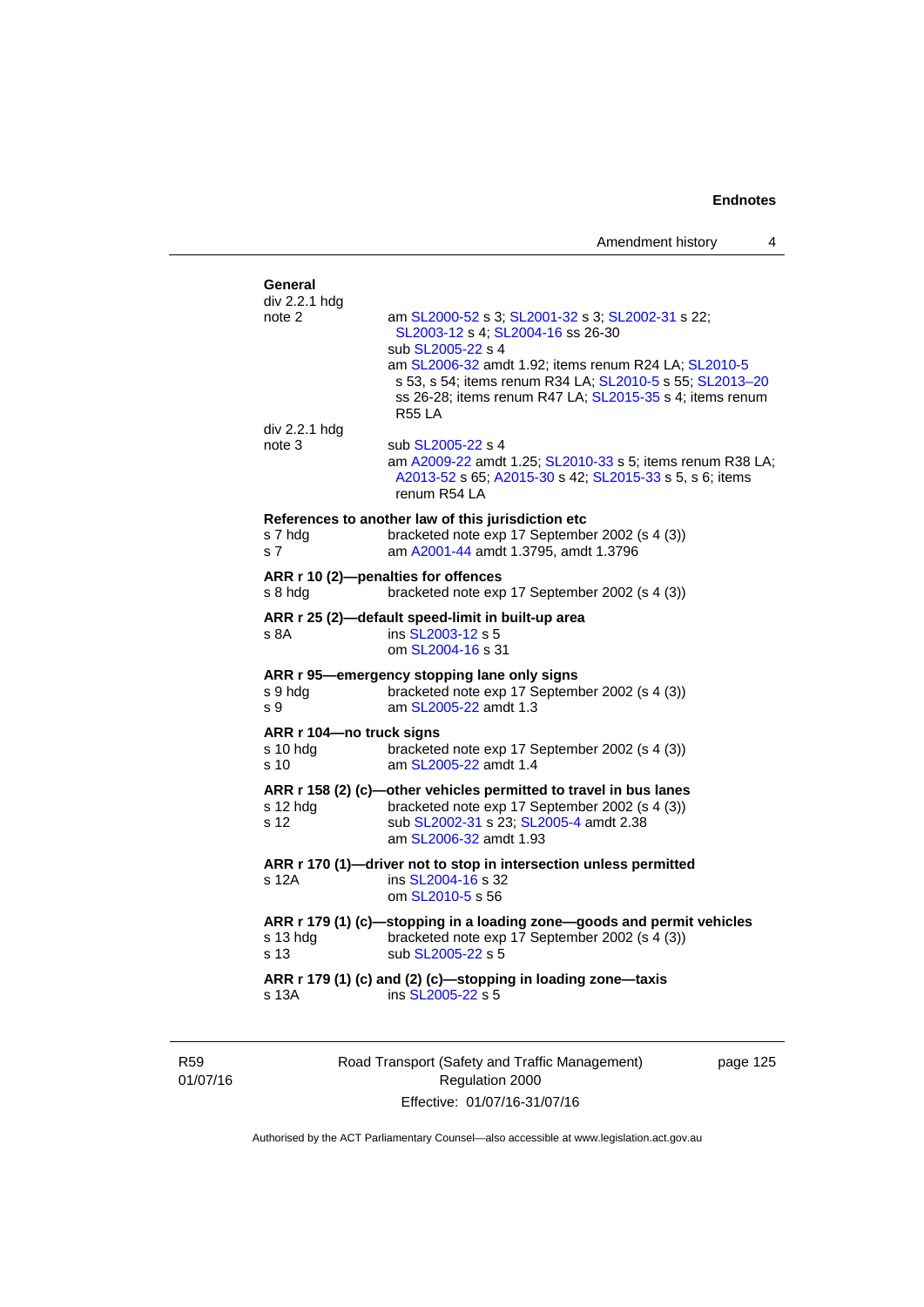4 Amendment history

| ARR r 183-stopping in a bus zone<br>s 13B    | ins SL2006-32 amdt 1.94                                                                                                                                                                                                |
|----------------------------------------------|------------------------------------------------------------------------------------------------------------------------------------------------------------------------------------------------------------------------|
| s 13BA                                       | ARR r 189-double parking-motorbikes<br>ins SL2016-15 s 4                                                                                                                                                               |
| s 13C                                        | ARR r 195—stopping at or near a bus stop<br>ins SL2006-32 amdt 1.94                                                                                                                                                    |
| s 14 hda                                     | ARR r 199 (2)-stopping near postbox<br>bracketed note exp 17 September 2002 (s 4 (3))                                                                                                                                  |
| s 15 hdg                                     | ARR r 206 (2) (b), (c)-time extension for people with disabilities permit<br>bracketed note exp 17 September 2002 (s 4 (3))<br>sub SL2005-22 amdt 1.5                                                                  |
| s 16 hdg                                     | ARR r 207 (2) (a)-fees for parking in pay parking spaces<br>bracketed note exp 17 September 2002 (s 4 (3))                                                                                                             |
| s 16A                                        | ARR r 213 (5)—making a motor vehicle secure—exception<br>ins Legislative Assembly AR2000-2 (see Gaz SL2000-20)<br>am SL2004-16 s 33<br>sub SL2005-22 amdt 1.6                                                          |
| s 18 hdg<br>s 18                             | ARR r 216 (3)-towing a vehicle at night or in hazardous weather conditions<br>bracketed note exp 17 September 2002 (s 4 (3))<br>sub A2009-34 amdt 1.6                                                                  |
| ARR r 225-use of radar detectors<br>s 22 hdg | bracketed note exp 17 September 2002 (s 4 (3))                                                                                                                                                                         |
| s 22A                                        | ARR r 236 (6)-hitchhiking, roadside commerce etc permitted<br>ins SL2004-16 s 34                                                                                                                                       |
| s 23 hda<br>s 23                             | ARR r 244C-motorised scooters not to be used<br>bracketed note exp 17 September 2002 (s 4 (3))<br>sub SL2010-5 s 57                                                                                                    |
| s 23A                                        | ARR r 266-children travelling in interstate registered vehicles<br>ins SL2000-21 s 3<br>om SL2004-16 s 35<br>ins SL2010-5 s 58<br>om SL2013-20 s 29                                                                    |
| s 23B                                        | ARR r 266 (2B)-children travelling in goods compartments<br>ins SL2001-32 s 4<br>am SL2002-2 s 28; A2002-51 amdt 1.38; SL2005-4 amdt 2.39,<br>amdt 2.40; SL2006-32 amdt 1.95<br>sub SL2010-5 s 58<br>om SL2013-20 s 29 |

| page 126 |  |
|----------|--|
|----------|--|

Road Transport (Safety and Traffic Management) Regulation 2000 Effective: 01/07/16-31/07/16

R59 01/07/16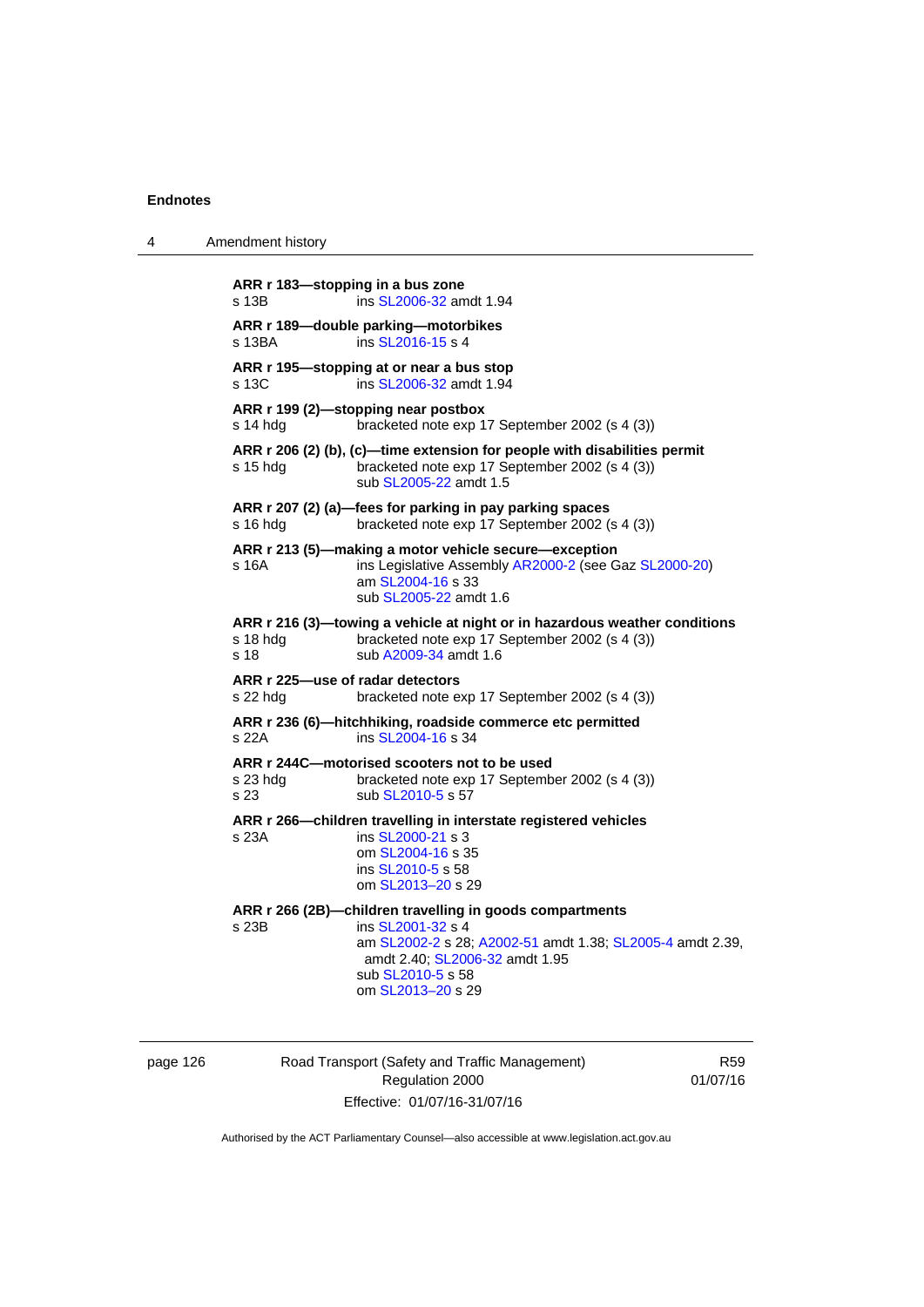| s 24 hda<br>s 24                     | ARR r 266 (7)—wearing of seatbelts by passengers under 16 years old<br>bracketed note exp 17 September 2002 (s 4 (3))<br>am SL2010-5 s 59                                       |
|--------------------------------------|---------------------------------------------------------------------------------------------------------------------------------------------------------------------------------|
| $s$ 25 hdg<br>s 25                   | ARR r 267 (3)—certificates of exemption from wearing seatbelts<br>bracketed note exp 17 September 2002 (s 4 (3))<br>om SL2010-5 s 60                                            |
| s 26 hdg                             | ARR r 270 (3)—wearing motorbike helmets<br>bracketed note exp 17 September 2002 (s 4 (3))                                                                                       |
| s 27 hdg                             | ARR r 271 (6)-riding on motorbikes<br>bracketed note exp 17 September 2002 (s 4 (3))                                                                                            |
| s 27A                                | ARR r 280 (2) (a)—other vehicles to which B light rules apply<br>ins SL2002-31 s 24<br>sub SL2005-4 amdt 2.41; SL2006-32 amdt 1.96                                              |
| s 28 hdg<br>s 28                     | ARR r 287 (3), (4)-duties of participants in crashes<br>bracketed note exp 17 September 2002 (s 4 (3))<br>sub SL2008-40 s 4                                                     |
| s 29 hdg<br>s 29                     | ARR r 289 (1) (g)—driving on nature strip<br>bracketed note exp 17 September 2002 (s 4 (3))<br>am SL2004-16 s 36; pars renum R16 LA (see SL2004-16<br>s 37); SL2005-22 amdt 1.7 |
| s <sub>30</sub>                      | ARR r 298-driving with a person in or on trailer<br>am SL2005-22 amdt 1.8                                                                                                       |
| s 30A                                | ARR r 299—television receivers and visual display units in motor vehicles<br>ins SL2015-35 s 5                                                                                  |
| s 30B                                | ARR r 300 (1) (c)—use of mobile phone<br>ins SL2015-35 s 5                                                                                                                      |
| ARR r 313-postal workers<br>s 32 hdg | bracketed note exp 17 September 2002 (s 4 (3))                                                                                                                                  |

R59 01/07/16 Road Transport (Safety and Traffic Management) Regulation 2000 Effective: 01/07/16-31/07/16

page 127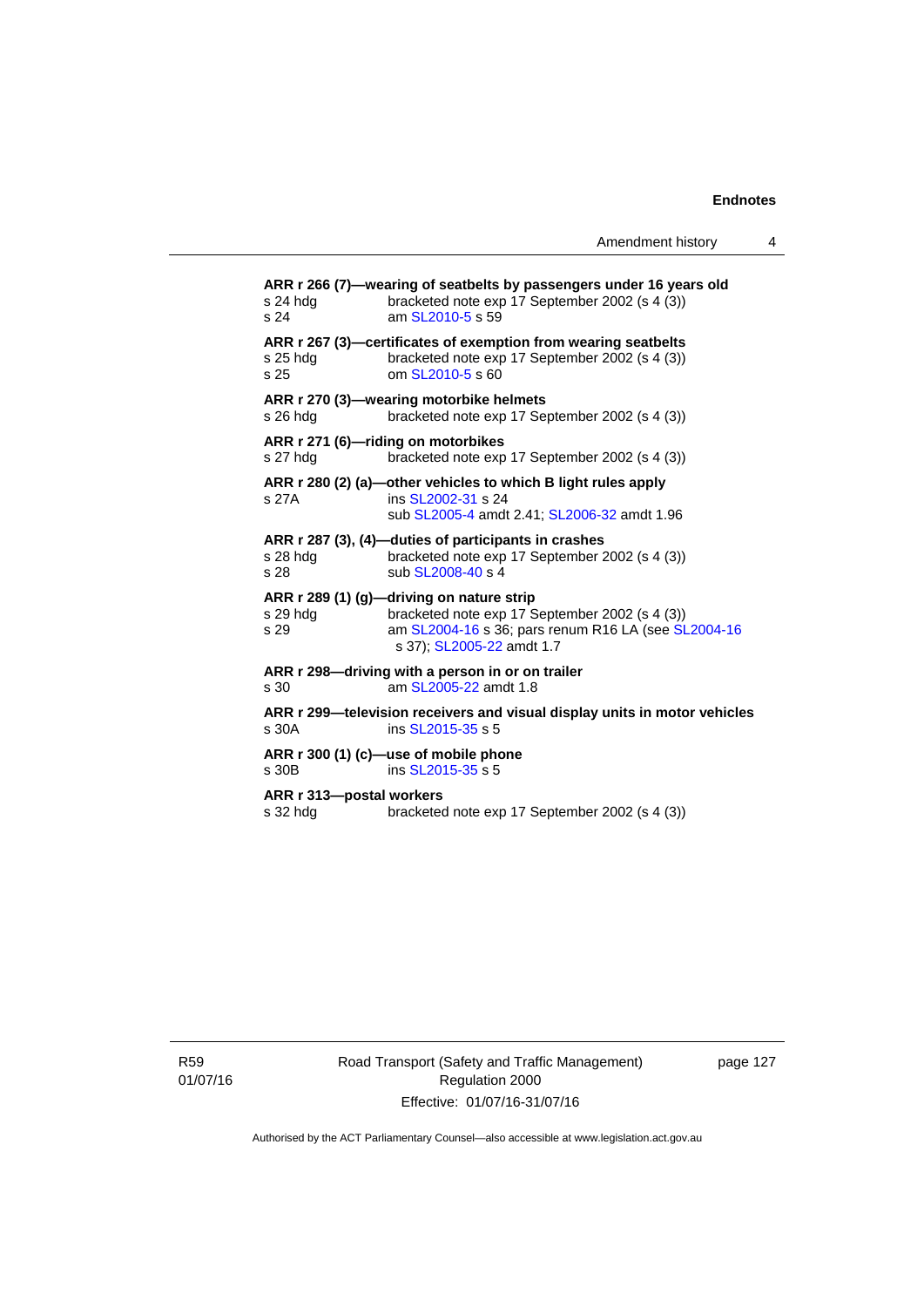| Amendment history                                       |                                                                                                                                                                                                                                                                                                                                                                                                                                                                                                                                                                                                                                                                                                       |
|---------------------------------------------------------|-------------------------------------------------------------------------------------------------------------------------------------------------------------------------------------------------------------------------------------------------------------------------------------------------------------------------------------------------------------------------------------------------------------------------------------------------------------------------------------------------------------------------------------------------------------------------------------------------------------------------------------------------------------------------------------------------------|
| s 33 hdg<br>s 33                                        | ARR dict-definitions for dictionary<br>bracketed note exp 17 September 2002 (s 4 (3))<br>am SL2005-22 amdt 1.9; SL2013-20 s 31<br>def approved seatbelt ins SL2013-20 s 30<br>def authorised person am SL2010-33 s 6<br>def emergency worker am A2004-28 amdt 3.61; A2015-50<br>amdt 3.144; A2016-33 amdt 1.40<br>def <i>hire car</i> ins SL2005-4 amdt 2.43<br>def oversize vehicle sub A2009-22 amdt 1.26<br>am A2013-52 s 66<br>def <i>police officer</i> sub A2001-56 amdt 3.475<br>def private hire car om SL2005-4 amdt 2.44<br>def <b>public bus</b> sub A2001-62 amdt 1.38<br>def restricted hire vehicle om SL2005-4 amdt 2.44<br>def <i>taxi</i> sub SL2002-2 s 29<br>am SL2005-4 amdt 2.42 |
| div 2.2.3 hdg                                           | <b>Offences against the Australian Road Rules</b><br>om SL2003-1 s 17                                                                                                                                                                                                                                                                                                                                                                                                                                                                                                                                                                                                                                 |
| <b>Application of Criminal Code</b><br>s 34 hdg<br>s 34 | bracketed note exp 17 September 2002 (s 4 (3))<br>sub A2002-51 amdt 1.39<br>om SL2003-1 s 17                                                                                                                                                                                                                                                                                                                                                                                                                                                                                                                                                                                                          |
| s 35 hdg<br>s 35                                        | Offences are strict liability offences<br>bracketed note exp 17 September 2002 (s 4 (3))<br>am A2002-51 amdt 1.40<br>om SL2003-1 s 17                                                                                                                                                                                                                                                                                                                                                                                                                                                                                                                                                                 |
| s 36 hdq<br>s 36                                        | General defence of accident or reasonable effort<br>bracketed note exp 17 September 2002 (s 4 (3))<br>am A2002-51 amdt 1.41<br>om SL2003-1 s 17                                                                                                                                                                                                                                                                                                                                                                                                                                                                                                                                                       |
| s 37 hdg                                                | Making unnecessary engine noise<br>bracketed note exp 17 September 2002 (s 4 (3))                                                                                                                                                                                                                                                                                                                                                                                                                                                                                                                                                                                                                     |
| s 38 hdg                                                | <b>Emission of waste oil or grease</b><br>bracketed note exp 17 September 2002 (s 4 (3))                                                                                                                                                                                                                                                                                                                                                                                                                                                                                                                                                                                                              |
| <b>Bicycle riders</b><br>div 2.3.1A hdg                 | ins SL2015-33 s 7                                                                                                                                                                                                                                                                                                                                                                                                                                                                                                                                                                                                                                                                                     |
| s 38A                                                   | Keeping safe lateral distance when passing bicycle rider<br>ins SL2015-33 s 7                                                                                                                                                                                                                                                                                                                                                                                                                                                                                                                                                                                                                         |
| s 38B                                                   | <b>Exceptions for passing bicycle rider</b><br>ins SL2015-33 s 7                                                                                                                                                                                                                                                                                                                                                                                                                                                                                                                                                                                                                                      |
|                                                         |                                                                                                                                                                                                                                                                                                                                                                                                                                                                                                                                                                                                                                                                                                       |

page 128 Road Transport (Safety and Traffic Management) Regulation 2000 Effective: 01/07/16-31/07/16

R59 01/07/16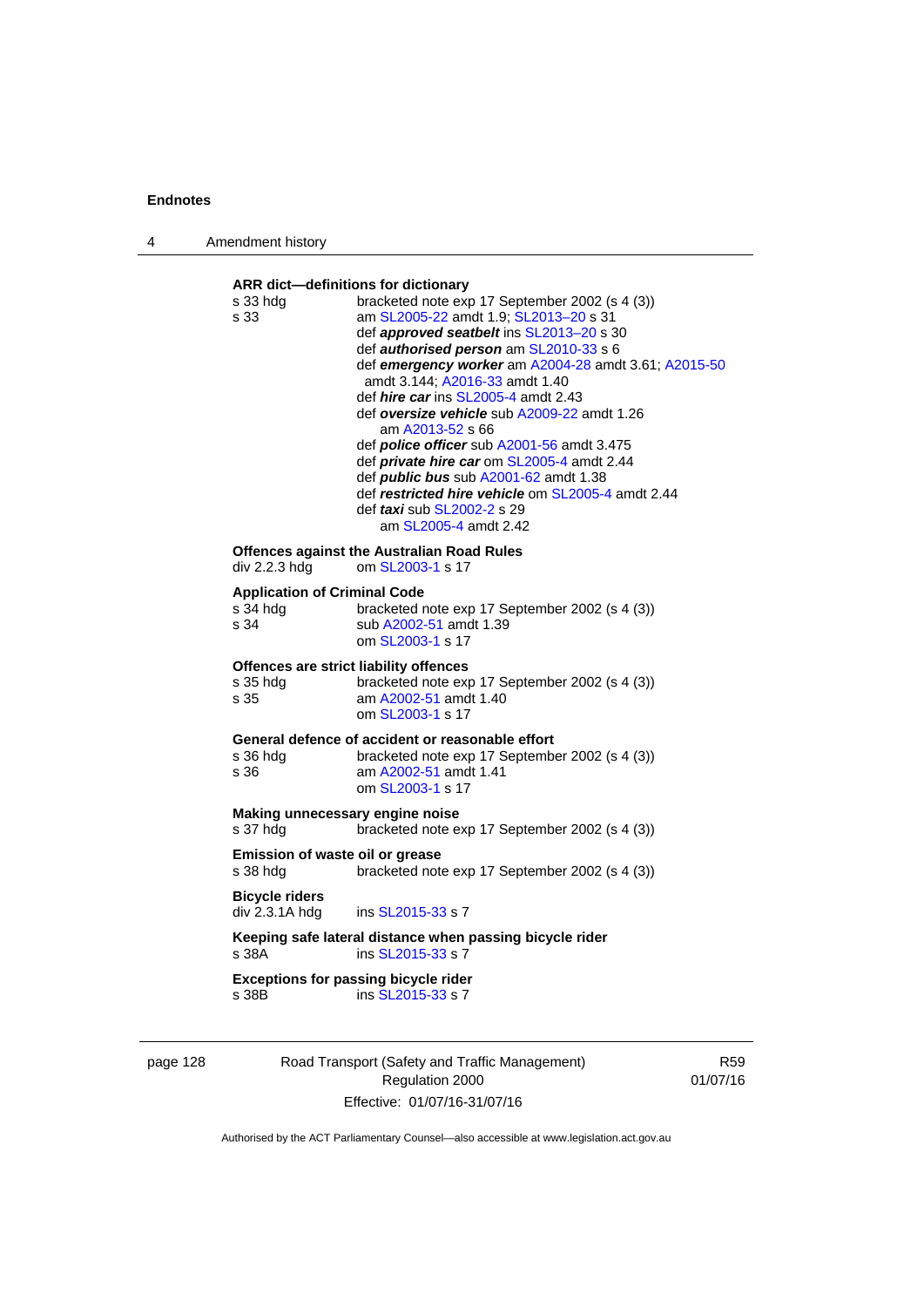```
Riding across road on crossing 
SL2015-33 s 7
Application of ARRs to riders crossing road on crossing 
                SL2015-33 s 7
Safety of persons on trailers<br>s 39 hdg bracketed
                bracketed note exp 17 September 2002 (s 4 (3))
s 39 am SL2005-22 amdt 1.10, amdt 1.11
Passengers in sidecars to be seated 
s 40 hdg bracketed note exp 17 September 2002 (s 4 (3))
Number of vehicles that may be drawn 
s 41 hdg bracketed note exp 17 September 2002 (s 4 (3)) 
Towing by vehicles under 4.5t 
s 42 hdg bracketed note exp 17 September 2002 (s 4 (3))
Lights on motor vehicles generally 
s 43 hdg bracketed note exp 17 September 2002 (s 4 (3)) 
Metered parking 
div 2.3.5 hdg sub SL2005-22 s 6
Metered parking—parking in spaces 
s 44 hdg bracketed note exp 17 September 2002 (s 4 (3))
SL2005-22 s 7
                 am SL2016-15 s 5; ss renum R59 LA
Metered parking—parking in spaces—motorbikes 
s 44AA SL2016-15 s 6
Metered parking—parking fees 
s 44A ins SL2005-22 s 7 
Metered parking—maximum length of stay 
s 44B ins SL2005-22 s 7 
Metered parking—exceptions to s 44A and s 44B 
s 45 hdg bracketed note exp 17 September 2002 (s 4 (3))
SL2005-22 s 7
Temporary closure of metered parking spaces 
s 46 hdg bracketed note exp 17 September 2002 (s 4 (3)) 
Misuse of parking meters 
s 47 hdg bracketed note exp 17 September 2002 (s 4 (3)) 
Interfering with parking meters etc 
s 48 hdg bracketed note exp 17 September 2002 (s 4 (3))
```
R59 01/07/16 Road Transport (Safety and Traffic Management) Regulation 2000 Effective: 01/07/16-31/07/16

page 129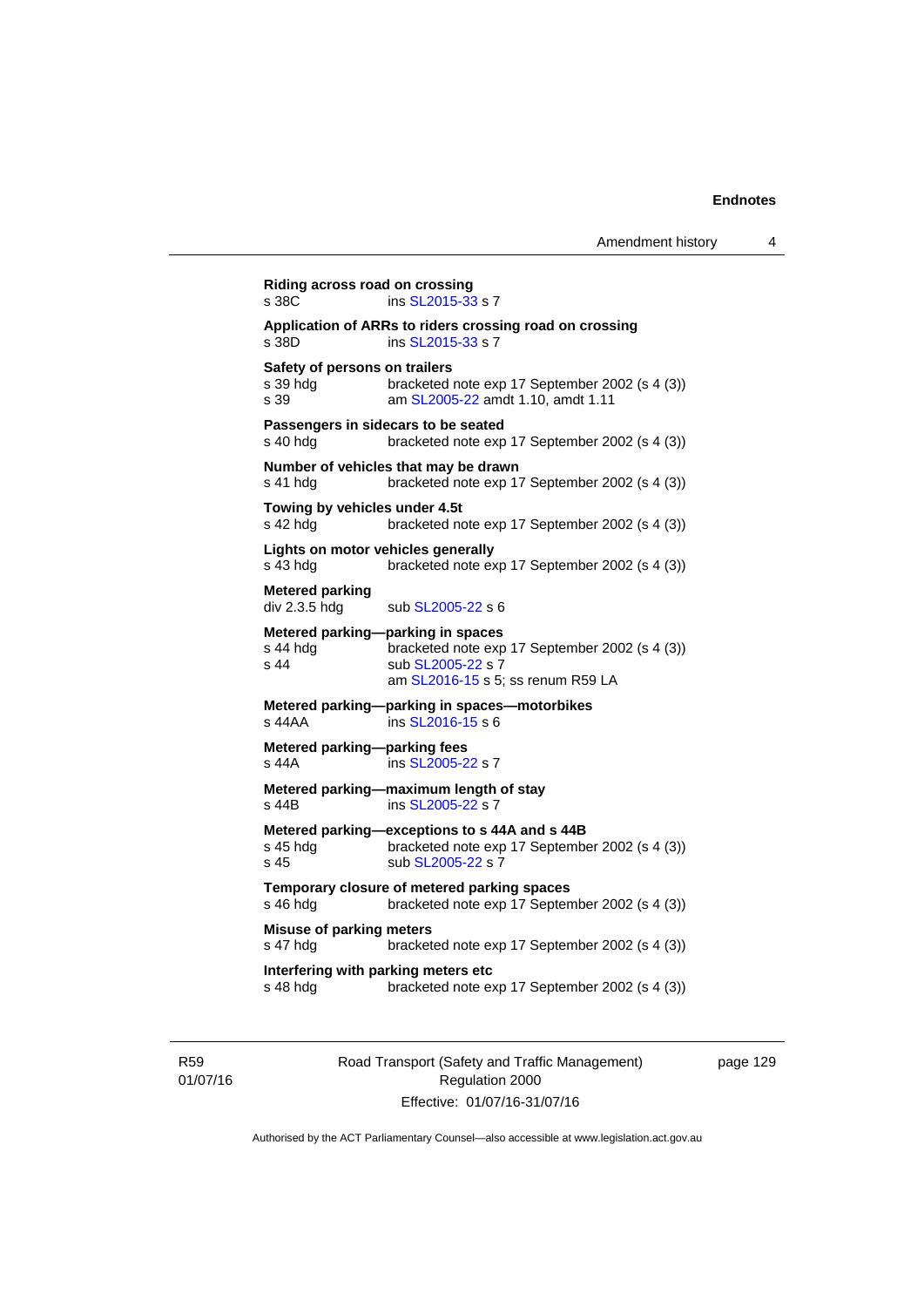4 Amendment history

**Ticket parking**  orig div 2.3.6 hdg renum as div 2.3.8 hdg ins by [SL2005-22](http://www.legislation.act.gov.au/sl/2005-22) s 8 **Ticket parking—parking in spaces**  s 49 hdg bracketed note exp 17 September 2002 (s 4 (3)) s 49 sub [SL2005-22](http://www.legislation.act.gov.au/sl/2005-22) s 8 am [SL2016-15](http://www.legislation.act.gov.au/sl/2016-15) s 7; ss renum R59 LA **Ticket parking—parking in spaces—motorbikes**  s 49AAA ins [SL2016-15](http://www.legislation.act.gov.au/sl/2016-15) s 8 **Ticket parking—display of tickets**  s 49A ins [SL2005-22](http://www.legislation.act.gov.au/sl/2005-22) s 8 am [SL2010-7](http://www.legislation.act.gov.au/sl/2010-7) s 42; [SL2014-11](http://www.legislation.act.gov.au/sl/2014-11) s 4 **Ticket parking—e-payment**  s 49AA **ins [SL2014-11](http://www.legislation.act.gov.au/sl/2014-11) s 5 Ticket parking—maximum length of stay**  s 49B ins [SL2005-22](http://www.legislation.act.gov.au/sl/2005-22) s 8 am [SL2014-11](http://www.legislation.act.gov.au/sl/2014-11) s 6, s 7; ss renum R51 LA **Ticket parking—exceptions to s 49A and s 49B**  s 50 hdg bracketed note exp 17 September 2002 (s 4 (3)) s 50 sub [SL2005-22](http://www.legislation.act.gov.au/sl/2005-22) s 8 **Temporary closure of ticket parking spaces and areas**  s 51 hdg bracketed note exp 17 September 2002 (s 4 (3)) sub [SL2005-22](http://www.legislation.act.gov.au/sl/2005-22) amdt 1.12 s 51 **am [SL2002-7](http://www.legislation.act.gov.au/sl/2002-7) s 4, s 5; regs renum R6 LA (see [SL2002-7](http://www.legislation.act.gov.au/sl/2002-7) s 6) Use of false or damaged parking tickets etc**  s 52 hdg bracketed note exp 17 September 2002 (s 4 (3))<br>s 52 sub SL2005-22 s 9 sub [SL2005-22](http://www.legislation.act.gov.au/sl/2005-22) s 9 **Misuse of parking ticket machines**  s 53 hdg bracketed note exp 17 September 2002 (s 4 (3)) s 53 sub [SL2005-22](http://www.legislation.act.gov.au/sl/2005-22) s 9 **Interfering with parking ticket machines etc**  s 54 hdg bracketed note exp 17 September 2002 (s 4 (3)) **Interfering with parking tickets**  s 55 hdg bracketed note exp 17 September 2002 (s 4 (3)) s 55 sub [SL2005-22](http://www.legislation.act.gov.au/sl/2005-22) s 10 **Other ACT road rules about stopping and parking**  div 2.3.7 hdg ins [SL2005-22](http://www.legislation.act.gov.au/sl/2005-22) s 10

page 130 Road Transport (Safety and Traffic Management) Regulation 2000 Effective: 01/07/16-31/07/16

R59 01/07/16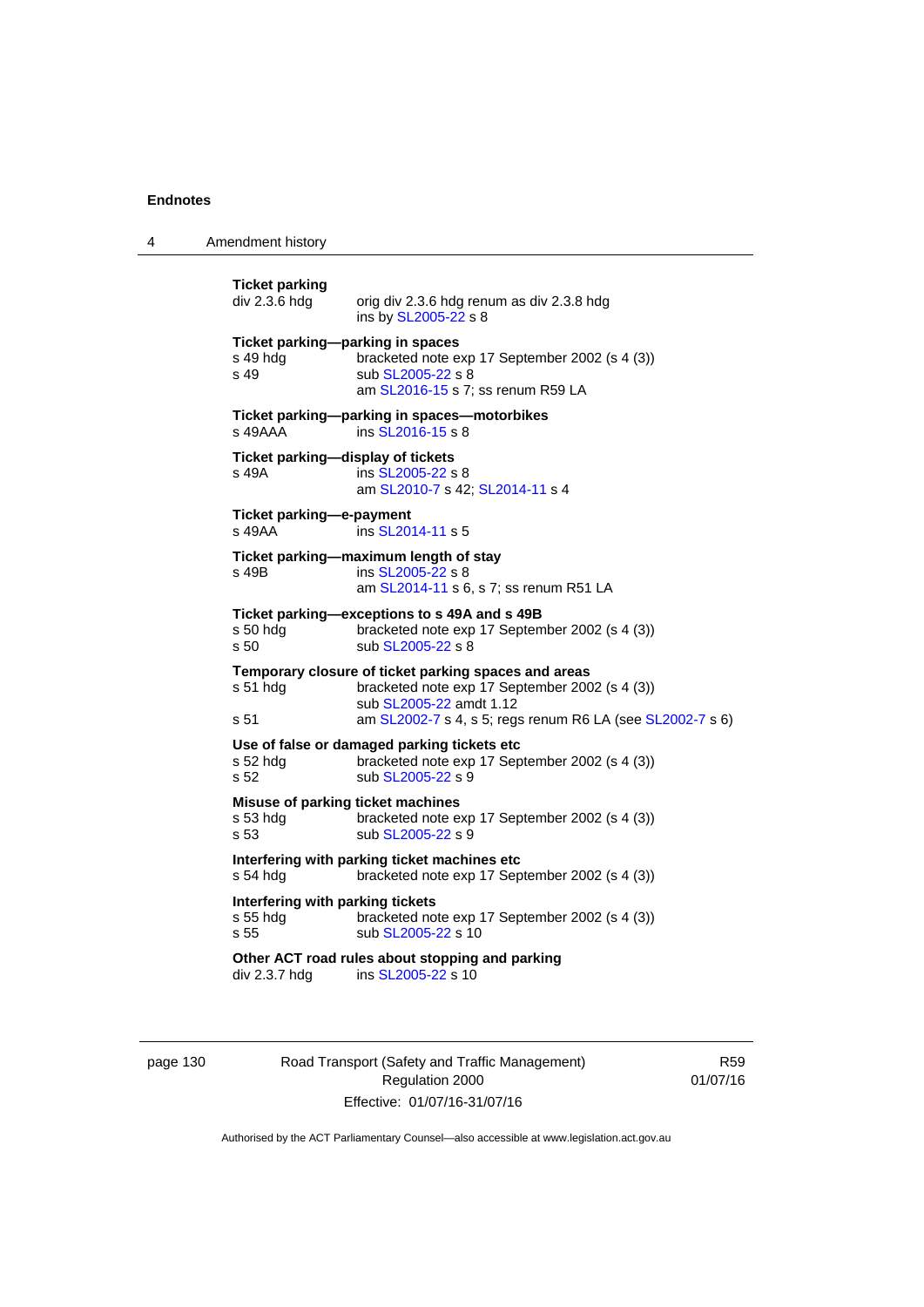| authorities<br>s 56 hda               | bracketed note exp 17 September 2002 (s 4 (3))                                                                                                                  |
|---------------------------------------|-----------------------------------------------------------------------------------------------------------------------------------------------------------------|
| s 56                                  | am A2002-30 amdt 3.770<br>sub SL 2005-22 s 10                                                                                                                   |
| s.56A                                 | Interfering with parking permits and mobility parking scheme authorities<br>ins SL2005-22 s 10                                                                  |
| s 57                                  | No stopping on a road with a red kerb<br>am SL2001-32 s 5<br>exp 1 December 2002 (s 57 (2))                                                                     |
| s 57A hdg<br>s 57A                    | Stopping public buses in bus zones and at bus stops<br>bracketed note exp 17 September 2002 (s 4 (3))<br>ins SL2000-33 s 3<br>am 2001 Act No 62 amdts 1.39-1.41 |
| s 58 hdg<br>s 58                      | Stopping in an emergency etc or to comply with another law<br>bracketed note exp 17 September 2002 (s 4 (3))<br>am SL2005-22 s 11, s 12                         |
| Other ACT road rules<br>div 2.3.8 hdg | (prev div 2.3.6 hdg) ins SL2005-22 s 13                                                                                                                         |
|                                       | <b>Carrying dangerous substances</b>                                                                                                                            |
| s 59 hdg                              | bracketed note exp 17 September 2002 (s 4 (3))<br>sub A2004-7 amdt 1.14                                                                                         |
| s 59                                  | am A2004-7 amdt 1.15, amdt 1.16<br>om A2009-34 amdt 1.7                                                                                                         |
| s 60 hda                              | Interrupting funeral processions etc<br>bracketed note exp 17 September 2002 (s 4 (3))                                                                          |
| s 61 hdg                              | Driving on roads closed to traffic<br>bracketed note exp 17 September 2002 (s 4 (3))                                                                            |
| s 62 hdg                              | Use of wheeled recreational devices and wheeled toys on roads<br>bracketed note exp 17 September 2002 (s 4 (3))                                                 |
| traffic control device                | Devices that are prescribed traffic control devices-Act, dict, def prescribed                                                                                   |
| s 63 hdg<br>s <sub>63</sub>           | bracketed note exp 17 September 2002 (s 4 (3))<br>sub SL2005-22 s 14                                                                                            |
| s 64 hdg                              | Preventing prescribed traffic control devices being clearly visible<br>bracketed note exp 17 September 2002 (s 4 (3))                                           |
|                                       | Use of do not overtake turning vehicle sign<br>bracketed note exp 17 September 2002 (s 4 (3))                                                                   |

R59 01/07/16 Road Transport (Safety and Traffic Management) Regulation 2000 Effective: 01/07/16-31/07/16

page 131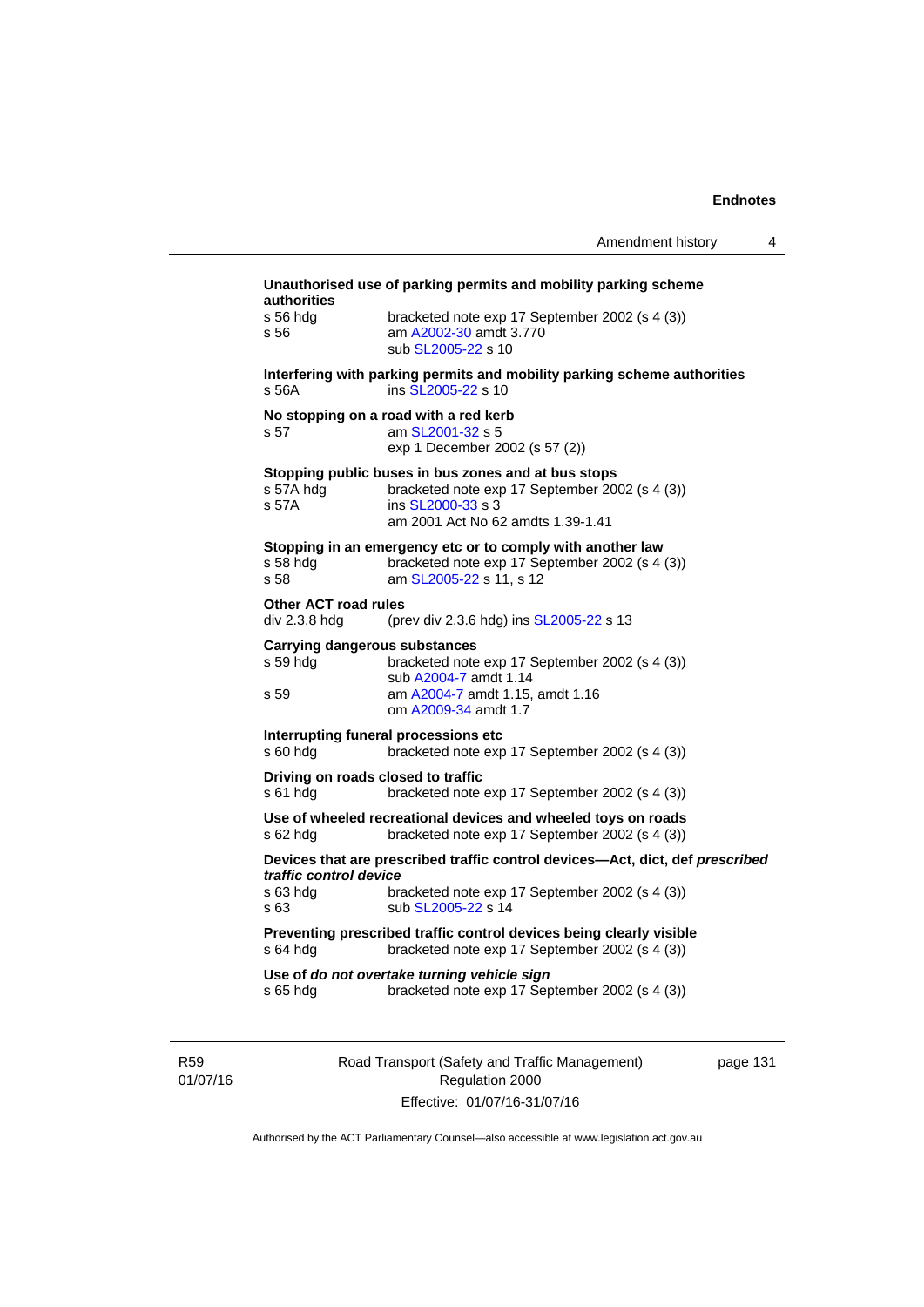| 4        | Amendment history                                         |                                                                                                                                                            |                             |
|----------|-----------------------------------------------------------|------------------------------------------------------------------------------------------------------------------------------------------------------------|-----------------------------|
|          | s 66                                                      | Approvals etc by road transport authority<br>am A2001-44 amdt 1.3797, amdt 1.3798; SL2010-5 s 61, s 62;<br>pars renum R41 LA; A2011-52 amdt 3.184          |                             |
|          | s 68 hdg                                                  | Defence of complying with direction of police officer or authorised person<br>bracketed note exp 17 September 2002 (s 4 (3))                               |                             |
|          | $s$ 69 hdg<br>s 69                                        | Exemption for driver of police vehicle—generally—Act, s 35<br>bracketed note exp 17 September 2002 (s 4 (3))<br>sub SL2013-9 s 8                           |                             |
|          | s 69A                                                     | Exemption for driver of police vehicle-training and assessment<br>ins SL2013-9 s 9<br>am A2015-30 s 43                                                     |                             |
|          | s 70 hdg                                                  | <b>Exemption for driver of emergency vehicles</b><br>bracketed note exp 17 September 2002 (s 4 (3))                                                        |                             |
|          | authorised people<br>s 71 hdg<br>s <sub>71</sub>          | Stopping and parking exemption for police and emergency vehicles and<br>bracketed note exp 17 September 2002 (s 4 (3))<br>sub SL2002-7 s 7; SL2005-22 s 15 |                             |
|          | <b>Parking</b><br>ch 3 hdg                                | ins SL2001-32 s 6                                                                                                                                          |                             |
|          | <b>Metered parking schemes</b><br>s 72 hdg                | bracketed note exp 17 September 2002 (s 4 (3))                                                                                                             |                             |
|          | <b>Metered parking areas</b><br>s 73 hdg<br>s 73          | bracketed note exp 17 September 2002 (s 4 (3))<br>am SL2005-22 amdt 1.13                                                                                   |                             |
|          | <b>Parking meters</b><br>s 74 hdg                         | bracketed note exp 17 September 2002 (s 4 (3))                                                                                                             |                             |
|          | <b>Metered parking spaces</b><br>s 75 hdg<br>s 74         | bracketed note exp 17 September 2002 (s 4 (3))<br>am SL2005-22 s 16                                                                                        |                             |
|          | <b>Parking authorities</b><br>s 75A                       | ins SL2002-7 s 8<br>am A2011-52 amdt 3.185                                                                                                                 |                             |
|          | <b>Parking authority guidelines</b><br>s 75B hdg<br>s 75B | bracketed note exp 17 September 2002 (s 4 (3))<br>ins SL2002-7 s 8<br>am A2011-52 amdt 3.186                                                               |                             |
|          | s 76 hdg                                                  | Ticket parking schemes-road transport authority<br>sub SL2002-7 s 9<br>bracketed note exp 17 September 2002 (s 4 (3))                                      |                             |
| page 132 |                                                           | Road Transport (Safety and Traffic Management)<br>Regulation 2000<br>Effective: 01/07/16-31/07/16                                                          | R <sub>59</sub><br>01/07/16 |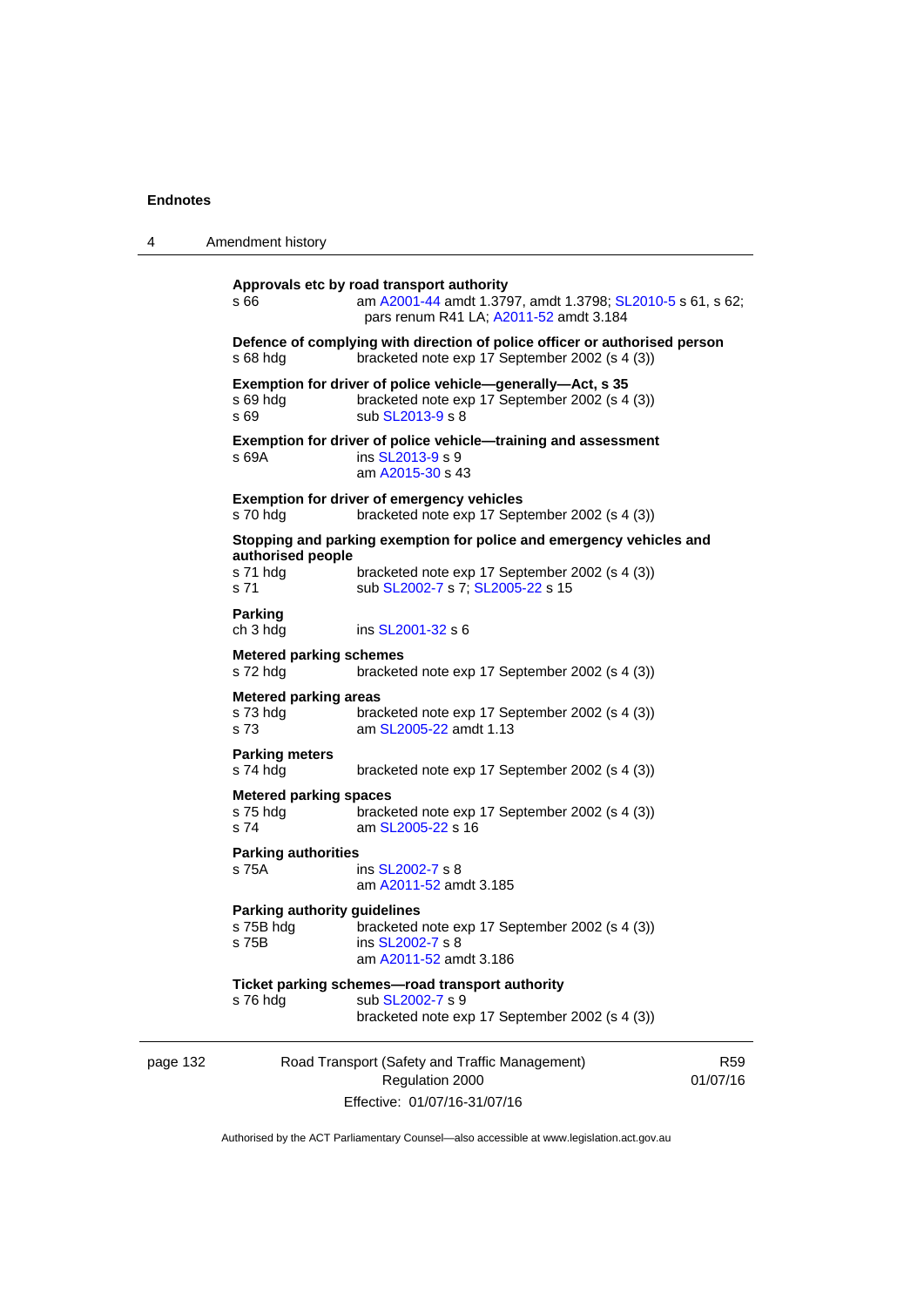Amendment history 4 s 76 am [SL2005-22](http://www.legislation.act.gov.au/sl/2005-22) s 17 **Approval of e-payment method**  s 76AA ins [SL2014-11](http://www.legislation.act.gov.au/sl/2014-11) s 8 **Ticket parking schemes—parking authorities**  bracketed note exp 17 September 2002 (s 4 (3)) sub [SL2005-22](http://www.legislation.act.gov.au/sl/2005-22) amdt 1.14 s 76A ins [SL2002-7](http://www.legislation.act.gov.au/sl/2002-7) s 10 **Ticket parking areas**  s 77 hdg bracketed note exp 17 September 2002 (s 4 (3)) s 77 **am [SL2005-22](http://www.legislation.act.gov.au/sl/2005-22) amdt 1.15, amdt 1.16** (3), (4) exp 1 December 2006 (s 77 (4)) **Ticket parking spaces**  s 78 hdg bracketed note exp 17 September 2002 (s 4 (3)) **Ticket machines**  s 79 hdg bracketed note exp 17 September 2002 (s 4 (3)) **Parking tickets**  s 80 hdg bracketed note exp 17 September 2002 (s 4 (3)) s 80 am [SL2002-7](http://www.legislation.act.gov.au/sl/2002-7) s 11; [SL2005-22](http://www.legislation.act.gov.au/sl/2005-22) ss 18-20; [SL2010-7](http://www.legislation.act.gov.au/sl/2010-7) ss 43-46 **Duration of parking tickets and e-payment parking period**<br>a 81 hda bracketed note exp 17 September 2002 (s s 81 hdg bracketed note exp 17 September 2002 (s 4 (3))<br>s 81 sub SL2014-11 s 9 sub [SL2014-11](http://www.legislation.act.gov.au/sl/2014-11) s 9 **Definitions—div 3.1.3**  s 82 hdg bracketed note exp 17 September 2002 (s 4 (3)) s 82 def *code of practice* om [SL2008-47](http://www.legislation.act.gov.au/sl/2008-47) amdt 1.4 def *exemption* om [SL2008-47](http://www.legislation.act.gov.au/sl/2008-47) amdt 1.4 def *existing operator* om [SL2008-47](http://www.legislation.act.gov.au/sl/2008-47) amdt 1.4 def *existing operator's certificate* om [SL2008-47](http://www.legislation.act.gov.au/sl/2008-47) amdt 1.4 **References in div 3.1.3 to land adjoining residential land**  s 83 hdg bracketed note exp 17 September 2002 (s 4 (3)) **Vehicle parked partly on residential land**  s 84 hdg bracketed note exp 17 September 2002 (s 4 (3)) **Parking of certain vehicles on residential land prohibited**  s 85 hdg bracketed note exp 17 September 2002 (s 4 (3))<br>s 85 **bracketed note 51 2005-22 amdt** 1.17: SI 2008-47 amdt 1.5 am [SL2005-22](http://www.legislation.act.gov.au/sl/2005-22) amdt 1.17; [SL2008-47](http://www.legislation.act.gov.au/sl/2008-47) amdt 1.5 **No more than 1 heavy vehicle on residential land**  s 85A **ins SL2008-47** amdt 1.6 **Heavy vehicles to be parked away from residential land boundaries**  s 85B ins [SL2008-47](http://www.legislation.act.gov.au/sl/2008-47) amdt 1.6

R59 01/07/16 Road Transport (Safety and Traffic Management) Regulation 2000 Effective: 01/07/16-31/07/16

page 133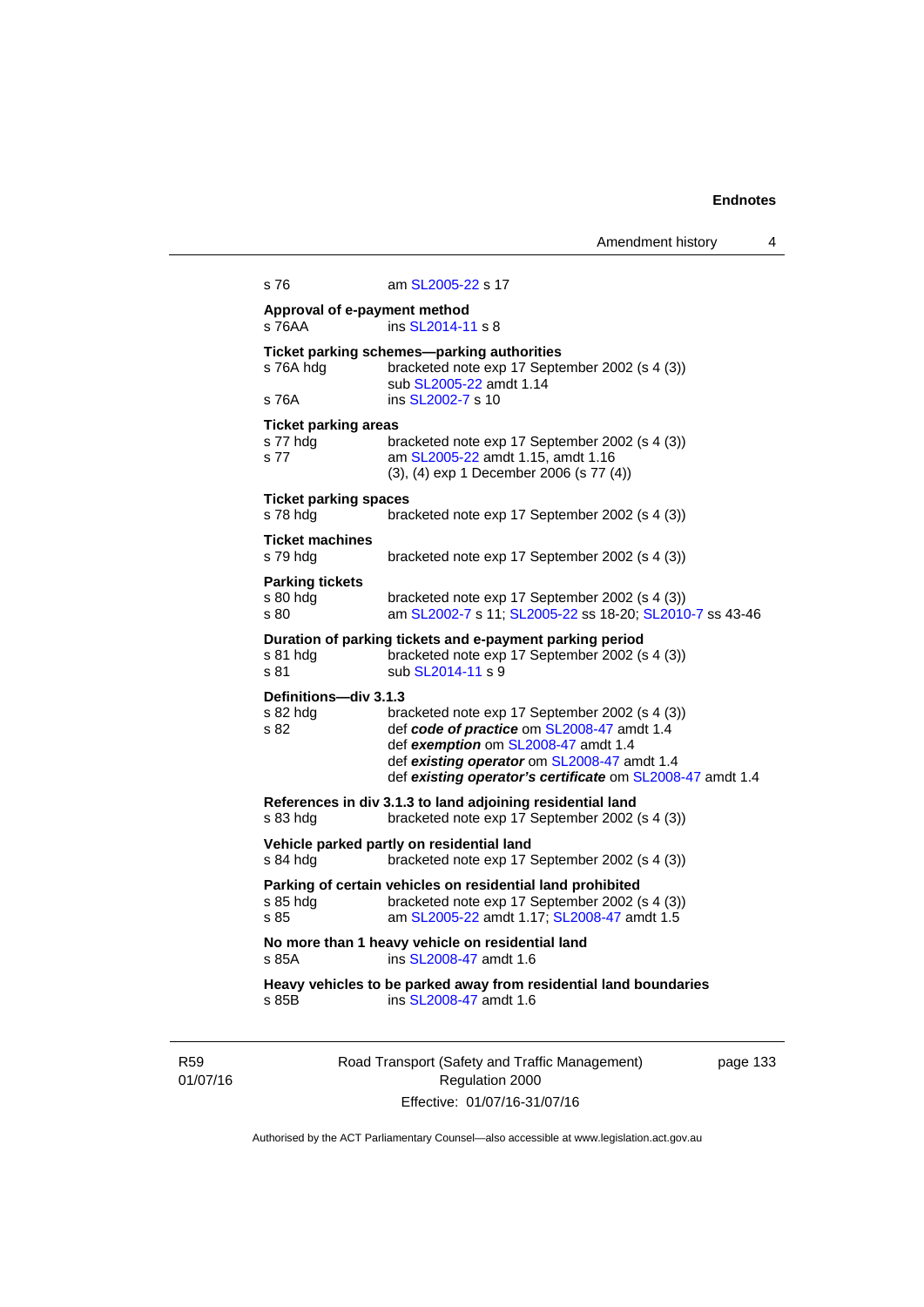| 4 | Amendment history                                   |                                                                                                                                                                                                                                                                                |
|---|-----------------------------------------------------|--------------------------------------------------------------------------------------------------------------------------------------------------------------------------------------------------------------------------------------------------------------------------------|
|   | s 86 hdg<br>s 86                                    | Parking of certain vehicles on land adjoining residential land prohibited<br>bracketed note exp 17 September 2002 (s 4 (3))<br>am SL2005-22 amdt 1.17; SL2008-47 amdt 1.7, amdt 1.8;<br>ss renum R29 LA                                                                        |
|   | s 87 hdg<br>s 87                                    | Parking of certain commercial vehicles on land with multi-unit housing<br>bracketed note exp 17 September 2002 (s 4 (3))<br>sub A2007-25 amdt 1.165<br>am A2002-30 amdt 3.771; SL2005-22 amdt 1.17; A2007-25<br>amdt 1.166, amdt 1.167; SL2008-47 amdt 1.9; ss renum R29<br>ΙA |
|   | s 87A                                               | No offence if reasonable necessity etc<br>ins SL2008-47 amdt 1.10                                                                                                                                                                                                              |
|   | s 87B                                               | Heavy vehicle refrigeration units not to be operated on residential land<br>ins SL2008-47 amdt 1.10                                                                                                                                                                            |
|   | s 87C                                               | Prohibition on night operation of heavy vehicle<br>ins SL2008-47 amdt 1.10                                                                                                                                                                                                     |
|   | Daily infringement<br>s 88 hdg<br>s 88              | bracketed note exp 17 September 2002 (s 4 (3))<br>am A2007-25 amdt 1.168<br>sub SL2008-47 amdt 1.11                                                                                                                                                                            |
|   | Heavy vehicle parking-enforcement<br>div 3.1.3A hdg | ins SL2008-47 amdt 1.13                                                                                                                                                                                                                                                        |
|   | Meaning of occupier-div 3.1.3A<br>s 89 hdg<br>s 89  | bracketed note exp 17 September 2002 (s 4 (3))<br>am A2001-44 amdt 1.3799, amdt 1.3800<br>om SL2008-47 amdt 1.12<br>ins SL2008-47 amdt 1.13                                                                                                                                    |
|   | Power to enter premises<br>s 90 hdg<br>s 90         | bracketed note exp 17 September 2002 (s 4 (3))<br>am A2001-44 amdts 1.3801-1.3803<br>def the code of practice om A2001-44 amdt 1.3803<br>om SL2008-47 amdt 1.12<br>ins SL2008-47 amdt 1.13                                                                                     |
|   | Production of identity card<br>s 91 hdg<br>s 91     | bracketed note exp 17 September 2002 (s 4 (3))<br>om SL2008-47 amdt 1.12<br>ins SL2008-47 amdt 1.13                                                                                                                                                                            |
|   |                                                     |                                                                                                                                                                                                                                                                                |

page 134 Road Transport (Safety and Traffic Management) Regulation 2000 Effective: 01/07/16-31/07/16

R59 01/07/16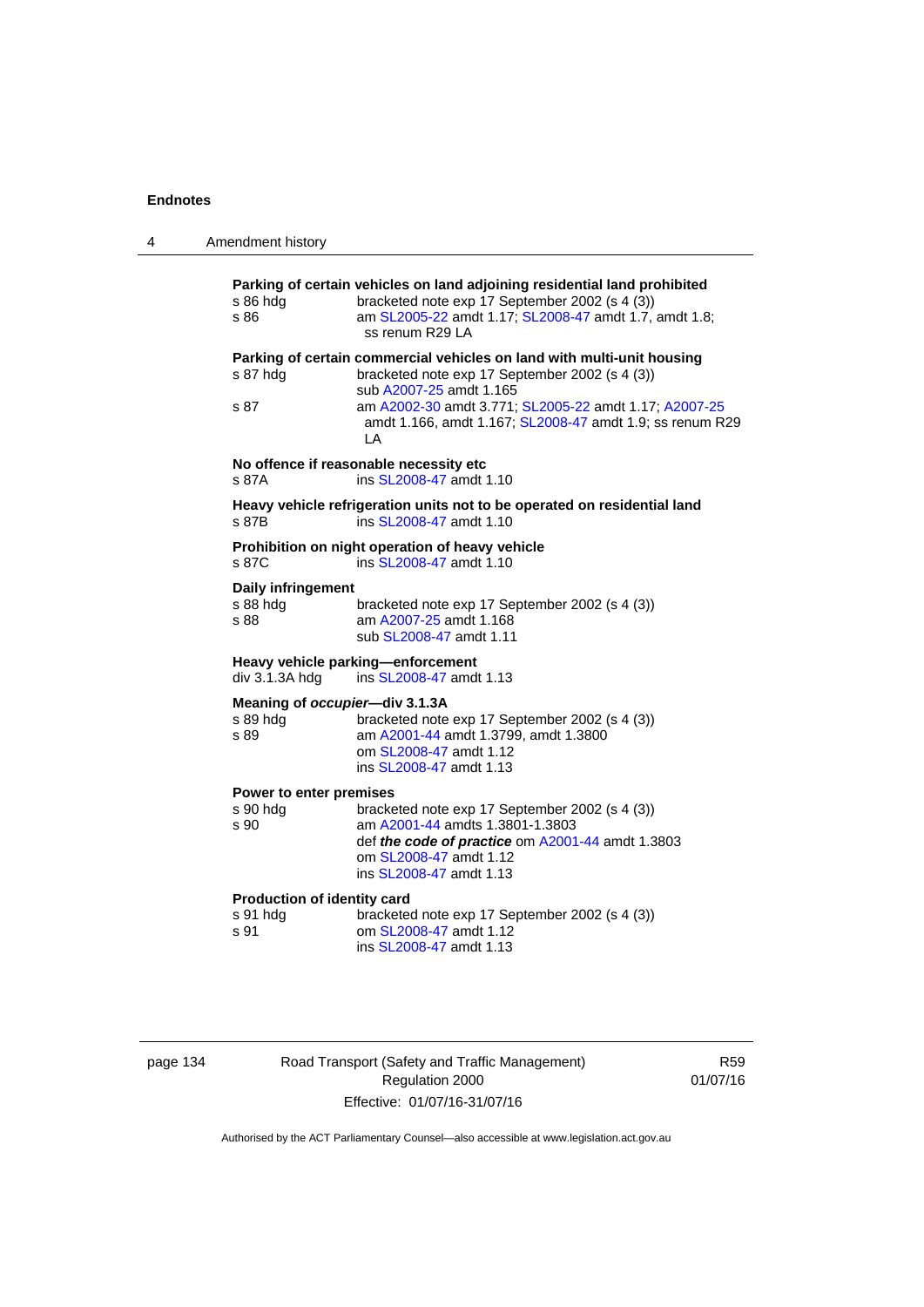| <b>Consent to entry</b><br>s 92 hdg<br>s 92          | bracketed note exp 17 September 2002 (s 4 (3))<br>am SL2005-22 s 21<br>om SL2008-47 amdt 1.12<br>ins SL2008-47 amdt 1.13<br>am A2010-18 amdt 3.93             |
|------------------------------------------------------|---------------------------------------------------------------------------------------------------------------------------------------------------------------|
| s 93 hda<br>s 93                                     | General powers on entry to premises<br>bracketed note exp 17 September 2002 (s 4 (3))<br>om SL2008-47 amdt 1.12<br>ins SL2008-47 amdt 1.13                    |
| Damage etc to be minimised<br>s 94 hda<br>s 94       | bracketed note exp 17 September 2002 (s 4 (3))<br>om SL2008-47 amdt 1.12<br>ins SL2008-47 amdt 1.13                                                           |
| s 95 hdg<br>s 95                                     | <b>Compensation for exercise of enforcement powers</b><br>bracketed note exp 17 September 2002 (s 4 (3))<br>om SL2008-47 amdt 1.12<br>ins SL2008-47 amdt 1.13 |
| s 96 hdg<br>s 96                                     | Loss etc of existing operator's certificate<br>bracketed note exp 17 September 2002 (s 4 (3))<br>om SL2008-47 amdt 1.12                                       |
| s 97 hdg<br>s 97                                     | Cancellation of existing operator's certificate etc<br>bracketed note exp 17 September 2002 (s 4 (3))<br>am A2002-30 amdt 3.772<br>om SL2008-47 amdt 1.12     |
| s 97A hdg<br>s 97A                                   | Other powers to provide pay parking<br>bracketed note exp 17 September 2002 (s 4 (3))<br>ins SL2002-7 s 12                                                    |
| <b>Overlapping schemes</b><br>s 98 hda<br>s 98       | bracketed note exp 17 September 2002 (s 4 (3))<br>am SL2002-7 s 13                                                                                            |
| s 98A hdg<br>s 98A                                   | Income from ticket parking scheme<br>bracketed note exp 17 September 2002 (s 4 (3))<br>ins SL2002-7 s 14                                                      |
| Costs of ticket parking scheme<br>s 98B hdg<br>s 98B | bracketed note exp 17 September 2002 (s 4 (3))<br>ins SL2002-7 s 14                                                                                           |
| s 99 hdg                                             | Trailers not separately chargeable<br>bracketed note exp 17 September 2002 (s 4 (3))                                                                          |

R59 01/07/16 Road Transport (Safety and Traffic Management) Regulation 2000 Effective: 01/07/16-31/07/16

page 135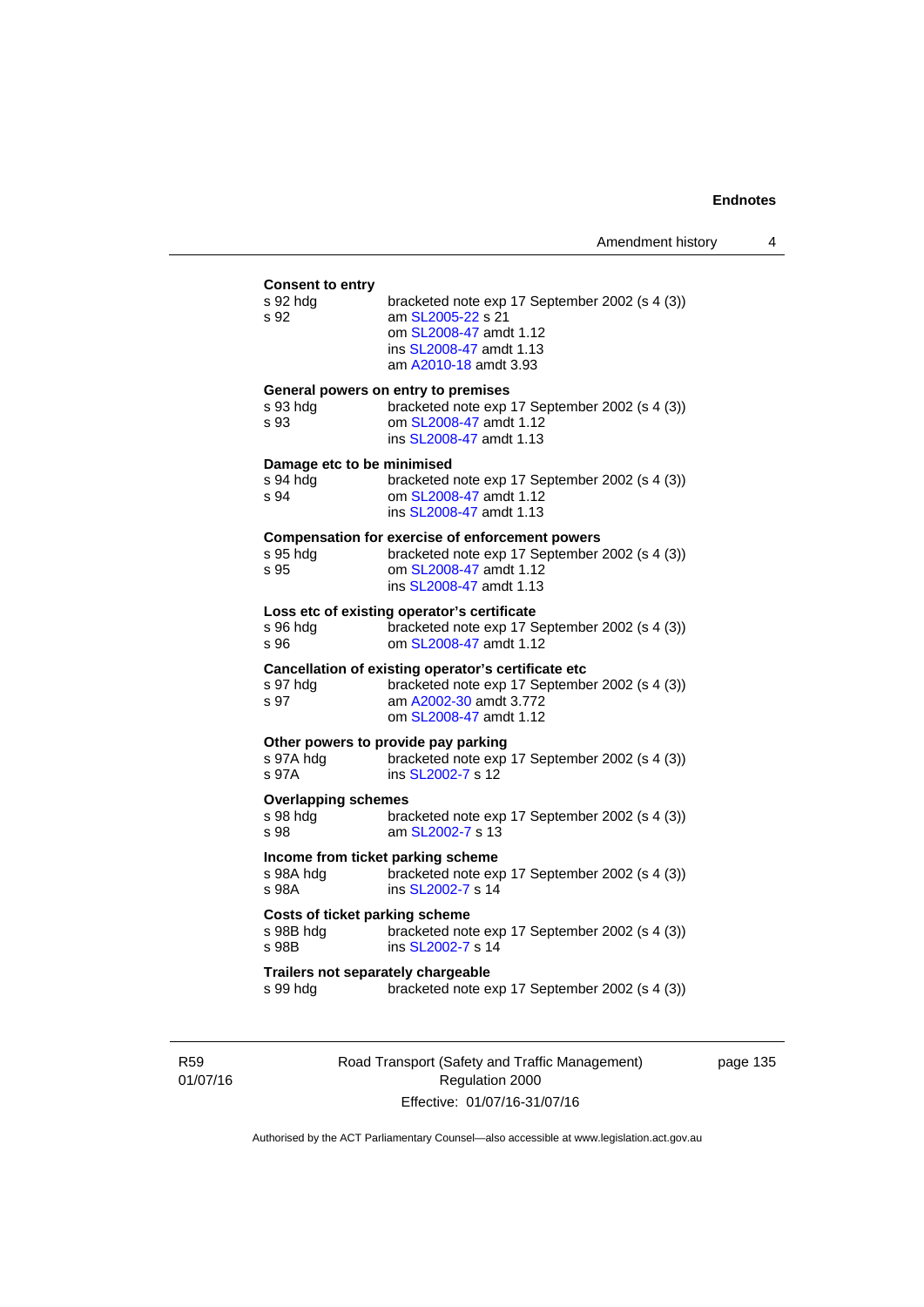4 Amendment history **Parking permits**  s 100 hdg bracketed note exp 17 September 2002 (s 4 (3)) s 100 sub [SL2005-22](http://www.legislation.act.gov.au/sl/2005-22) s 22 **Mobility parking scheme authorities**  s 101 hdg bracketed note exp 17 September 2002 (s 4 (3)) s 101 sub [SL2005-22](http://www.legislation.act.gov.au/sl/2005-22) s 22 **Parking permits and mobility parking scheme authorities—cancellation**  s 101A **ins SL2005-22** s 22 **Parking permits and mobility parking scheme authorities—return when cancelled**  s 101B ins [SL2005-22](http://www.legislation.act.gov.au/sl/2005-22) s 22 **Parking—other provisions**  pt 3.3 hdg ins [SL2006-51](http://www.legislation.act.gov.au/sl/2006-51) s 4 **Marking tyres by parking inspectors**  s 101C ins [SL2006-51](http://www.legislation.act.gov.au/sl/2006-51) s 4 **Definitions—ch 4**  s 102 hdg bracketed note exp 17 September 2002 (s 4 (3)) s 102 am [SL2000-33](http://www.legislation.act.gov.au/sl/2000-33) s 4; [SL2000-52](http://www.legislation.act.gov.au/sl/2000-52) s 4 def *approved police speedometer* ins [SL2001-32](http://www.legislation.act.gov.au/sl/2001-32) s 7 def *digital camera detection device* sub [SL2001-32](http://www.legislation.act.gov.au/sl/2001-32) s 8; [SL2007-20](http://www.legislation.act.gov.au/sl/2007-20) s 4 am [SL2014-11](http://www.legislation.act.gov.au/sl/2014-11) s 10 def *fixed camera detection device* ins [SL2007-20](http://www.legislation.act.gov.au/sl/2007-20) s 5 am [SL2014-11](http://www.legislation.act.gov.au/sl/2014-11) s 11; pars renum R51 LA def *laser speed measuring device* sub [SL2004-47](http://www.legislation.act.gov.au/sl/2004-47) s 40 am [SL2009-7](http://www.legislation.act.gov.au/sl/2009-7) s 4; [SL2014-11](http://www.legislation.act.gov.au/sl/2014-11) s 12 def *loop detector speed measuring device* ins [SL2006-51](http://www.legislation.act.gov.au/sl/2006-51) s 5 def *piezo strip speed measuring device* sub [SL2006-51](http://www.legislation.act.gov.au/sl/2006-51) s 6 def *radar speed measuring device* sub [SL2004-47](http://www.legislation.act.gov.au/sl/2004-47) s 41; [SL2007-20](http://www.legislation.act.gov.au/sl/2007-20) s 6 am [SL2009-7](http://www.legislation.act.gov.au/sl/2009-7) s 5; [SL2014-11](http://www.legislation.act.gov.au/sl/2014-11) s 13; pars renum R51 LA def *security checksum* ins [SL2001-32](http://www.legislation.act.gov.au/sl/2001-32) s 9 def *testing authority* am [SL2001-32](http://www.legislation.act.gov.au/sl/2001-32) s 10; [SL2004-47](http://www.legislation.act.gov.au/sl/2004-47) s 42; [SL2009-6](http://www.legislation.act.gov.au/sl/2009-6) s 33 def *traffic lights camera detection device* am [SL2006-51](http://www.legislation.act.gov.au/sl/2006-51) s 7 om [SL2007-20](http://www.legislation.act.gov.au/sl/2007-20) s 7 def *WORM disk* ins [SL2004-47](http://www.legislation.act.gov.au/sl/2004-47) s 43 om [SL2014-11](http://www.legislation.act.gov.au/sl/2014-11) s 14

page 136 Road Transport (Safety and Traffic Management) Regulation 2000 Effective: 01/07/16-31/07/16

R59 01/07/16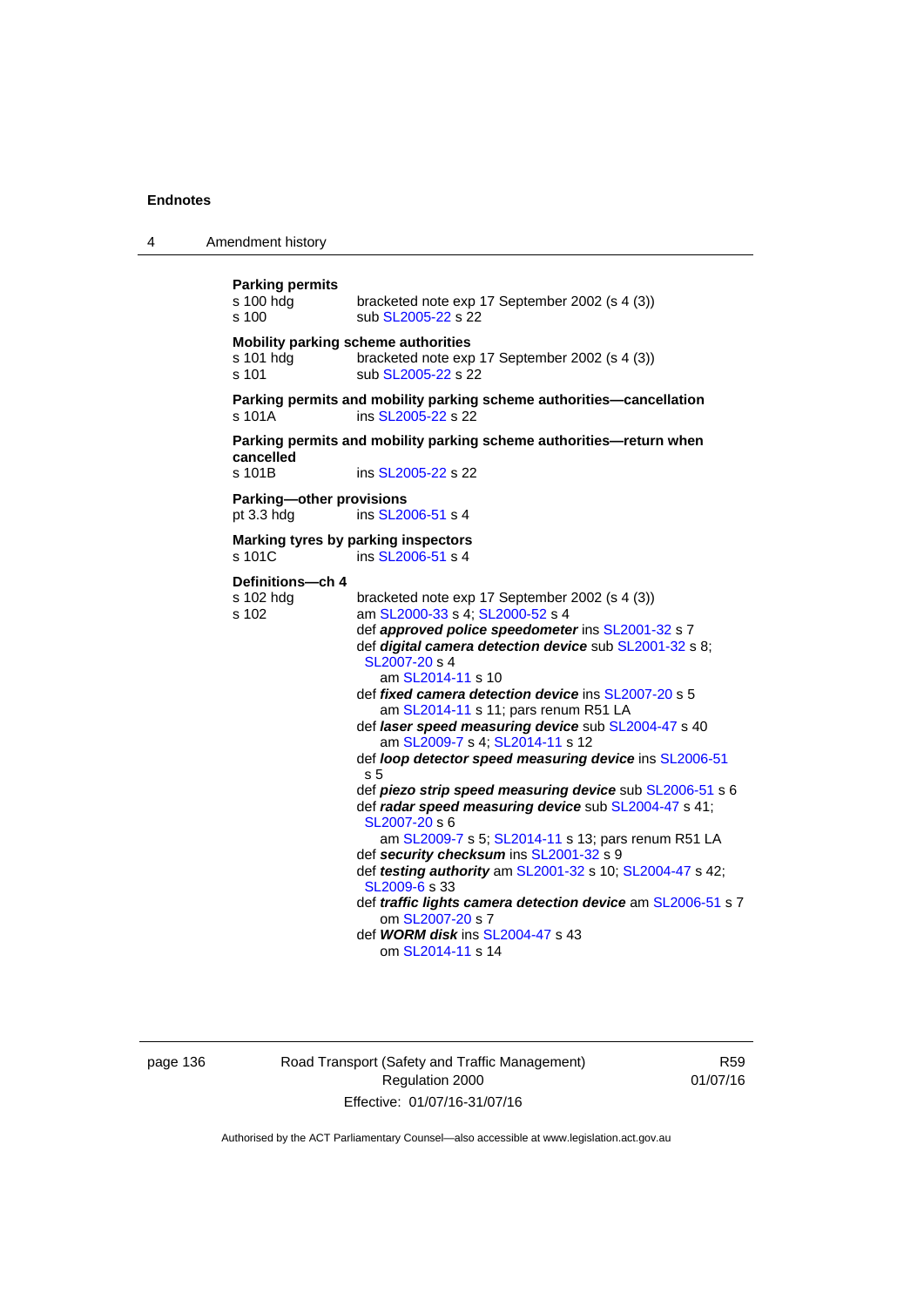# **Approved traffic offence detection devices**

| s 103 hdg<br>s 103   | bracketed note exp 17 September 2002 (s 4 (3))<br>sub SL2000-52 s 5<br>am SL2001-32 s 11; SL2006-51 s 8; SL2007-20 s 8;<br>SL2011-35 s 4                                                   |        |
|----------------------|--------------------------------------------------------------------------------------------------------------------------------------------------------------------------------------------|--------|
| s 103A               | Approval of police vehicle speedometers<br>ins SL2001-32 s 12<br>am A2011-52 amdt 3.187                                                                                                    |        |
| s 103B               | Average speed detection systems-Act, s 22AA, s 23B and s 24 (2)<br>ins SL2011-35 s 5<br>table am SL2013-25 s 4                                                                             |        |
| s 104 hdg<br>s 104   | Major testing of laser speed measuring devices<br>bracketed note exp 17 September 2002 (s 4 (3))<br>am SL2000-33 s 5<br>sub SL2000-52 s 5<br>am SL2001-32 regs 13-17<br>sub SL2004-47 s 44 |        |
| s 104A               | Major testing of other traffic offence detection devices<br>ins SL2004-47 s 44<br>am SL2006-51 ss 9-11; ss renum R26 LA<br>sub SL2007-20 s 9<br>am SL2011-35 s 6, s 7; SL2014-11 s 15      |        |
| s 104B               | Certification and sealing of traffic offence detection devices<br>ins SL2004-47 s 44<br>am SL2011-35 s 8                                                                                   |        |
| s 105 hdg<br>s 105   | Use of certain digital camera detection devices<br>bracketed note exp 17 September 2002 (s 4 (3))<br>sub SL2001-32 s 18; SL2007-20 s 10<br>am SL2014-11 s 16; ss renum R51 LA              |        |
| s 105A hdg<br>s 105A | Use of certain laser speed measuring devices<br>bracketed note exp 17 September 2002 (s 4 (3))<br>sub SL2007-20 s 11<br>ins SL2001-32 s 18<br>am SL2007-20 s 11; ss renum R27 LA           |        |
| s 105B hdg           | Use of certain radar speed measuring devices<br>bracketed note exp 17 September 2002 (s 4 (3))<br>sub SL2007-20 s 12                                                                       |        |
| s 105B<br>s 106 hdg  | ins SL2001-32 s 18<br>am SL2007-20 s 12; ss renum R27 LA<br>Approved people-testing and sealing<br>bracketed note exp 17 September 2002 (s 4 (3))                                          |        |
|                      | Road Transport (Safety and Traffic Management)                                                                                                                                             | page 1 |

R59 01/07/16

Regulation 2000 Effective: 01/07/16-31/07/16 137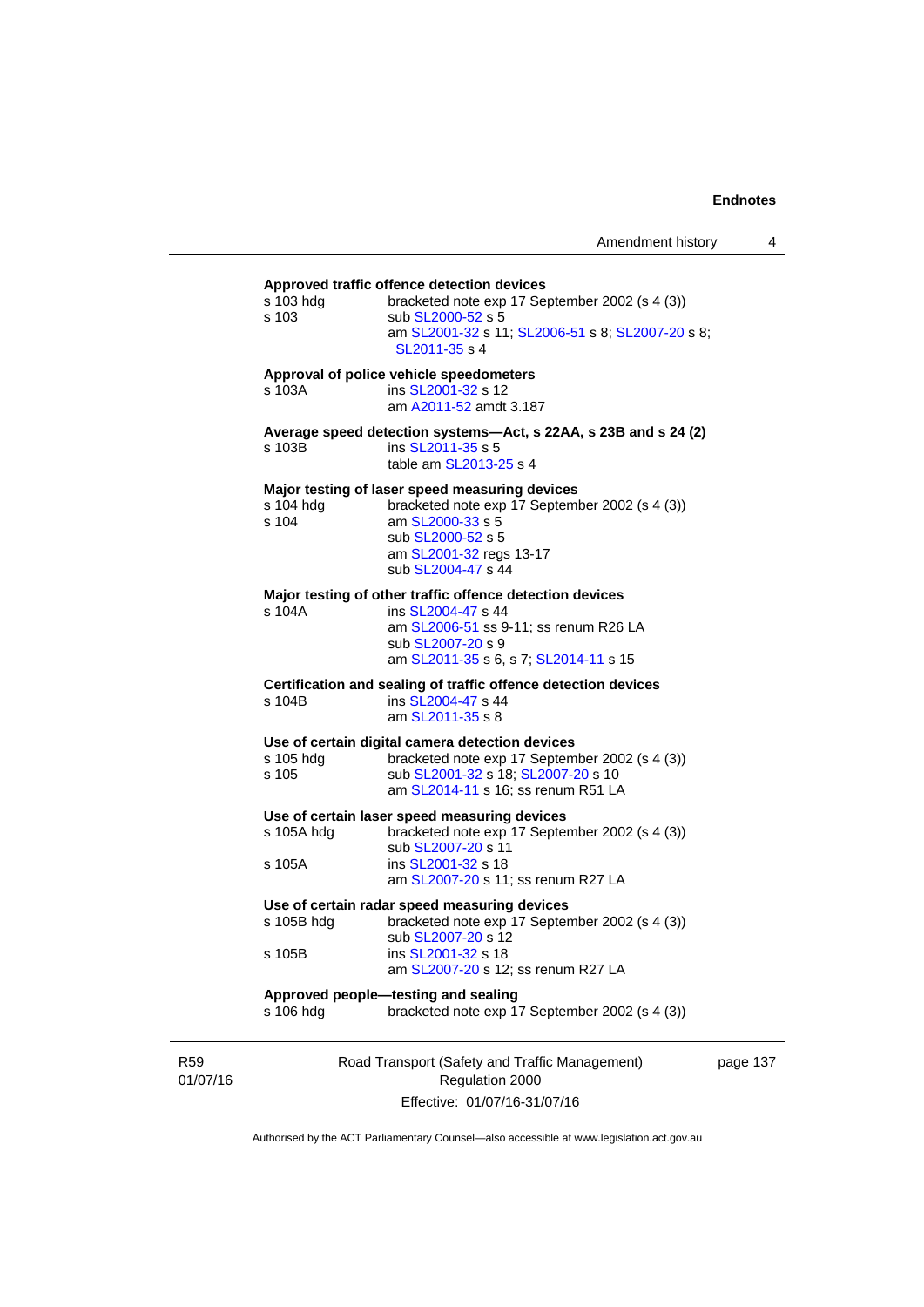4 Amendment history

| Approved people-use<br>s 107 hdg | bracketed note exp 17 September 2002 (s 4 (3))                              |
|----------------------------------|-----------------------------------------------------------------------------|
| s 107                            | am SL2000-52 s 6; SL2007-20 s 13                                            |
|                                  |                                                                             |
| s 107A                           | Recording of camera detection device image files-Act, s 23 (2) (c) (ii)     |
|                                  | ins SL2001-32 s 19<br>am SL2004-47 s 45                                     |
|                                  | sub SL2007-20 s 14                                                          |
|                                  | am SL2014-11 s 17                                                           |
|                                  | Verification of camera detection device image files-Act, s 23 (2) (c) (iii) |
| s 107B                           | ins SL2001-32 s 19                                                          |
|                                  | sub SL2007-20 s 14                                                          |
| s 23 (2) (c) (iii)               | Verification of traffic lights camera detection device image files-Act,     |
| s 107C                           | ins SL2001-32 s 19                                                          |
|                                  | om SL2007-20 s 14                                                           |
|                                  | Meaning of codes etc on image taken by approved camera detection device     |
|                                  | or approved average speed detection system-Act, s 24 (2) (a)                |
| s 108 hdg                        | bracketed note exp 17 September 2002 (s 4 (3))<br>sub SL2011-35 s 9         |
| s 108                            | sub SL2000-33 s 6; SL2000-52 s 7                                            |
|                                  | am SL2001-32 regs 20-22; SL2005-7 ss 4-6; SL2006-51 s 12;                   |
|                                  | SL2007-20 s 15, s 16; SL2011-35 s 10, s 11; SL2014-11                       |
|                                  | ss 18-21; A2015-29 s 4; ss renum R53 LA                                     |
|                                  | Additional police powers-removing parked cars                               |
| s 109 hdg                        | bracketed note exp 17 September 2002 (s 4 (3))                              |
|                                  | sub A2016-14 s 36                                                           |
| s 109                            | am A2016-14 s 37                                                            |
| Prohibition on car minding       |                                                                             |
| s 110 hdg                        | bracketed note exp 17 September 2002 (s 4 (3))                              |
|                                  | Removal of unattended vehicles-Act, s 32 (1) (c)                            |
| s 111 hdg                        | bracketed note exp 17 September 2002 (s 4 (3))                              |
| s 111                            | sub SL2005-22 amdt 1.18                                                     |
|                                  | Disposal of impounded or forfeited vehicles                                 |
| s 112 hdg<br>s 112               | bracketed note exp 17 September 2002 (s 4 (3))<br>am A2001-29 s 14          |
|                                  | sub SL2001-32 s 23                                                          |
|                                  | am A2010-15 amdt 2.5                                                        |
|                                  | Disposal of forfeited vehicles-Act, s 10J                                   |
| s 112A hdg                       | bracketed note exp 17 September 2002 (s 4 (3))                              |
| s 112A                           | ins SL2001-32 s 23                                                          |
|                                  |                                                                             |
|                                  |                                                                             |

page 138 Road Transport (Safety and Traffic Management) Regulation 2000 Effective: 01/07/16-31/07/16

R59 01/07/16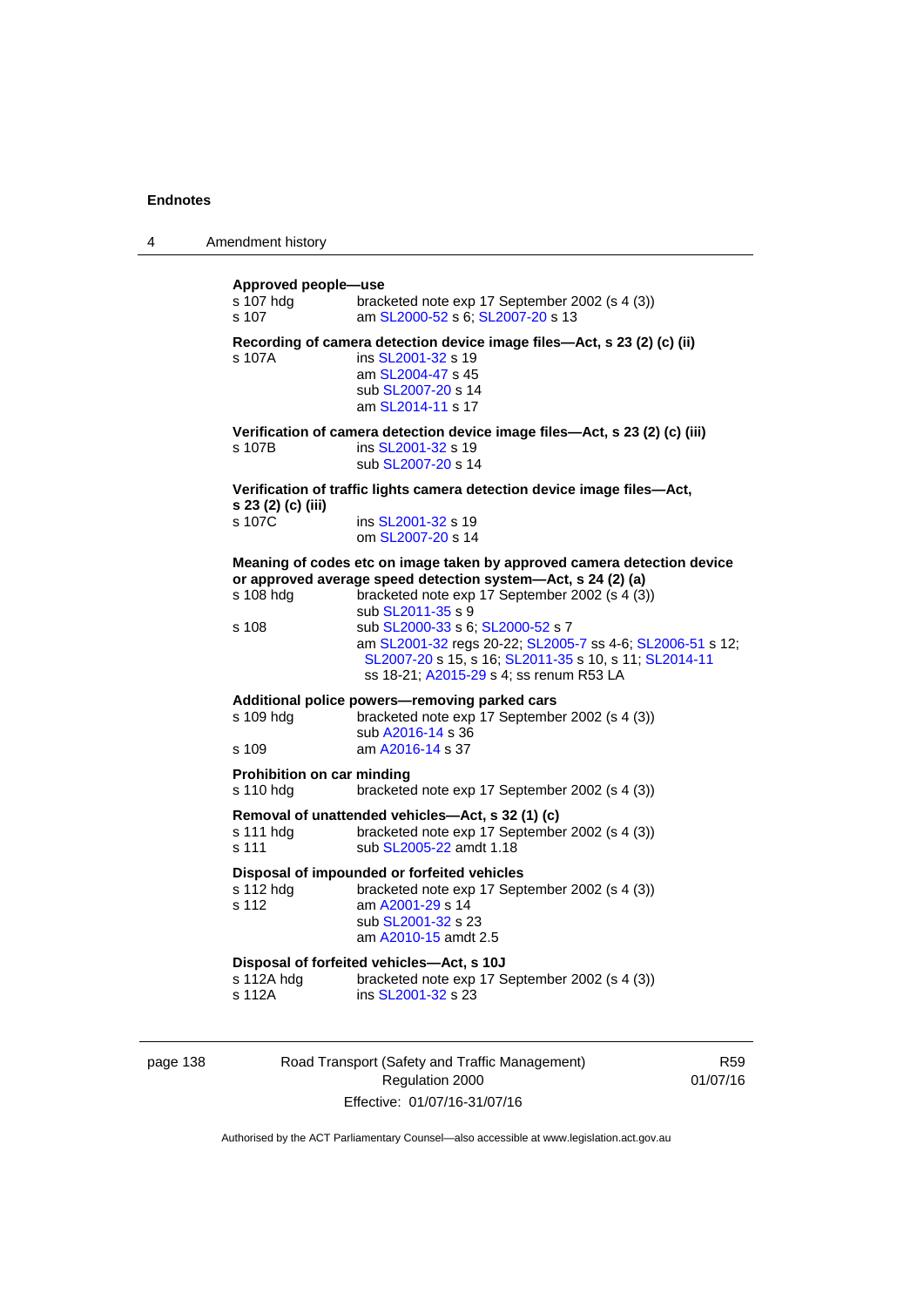```
Responsible person to inspect driver licence 
s 113 hdg bracketed note exp 17 September 2002 (s 4 (3)) 
Responsible person's consent 
s 114 hdg bracketed note exp 17 September 2002 (s 4 (3)) 
Standards for safe carriage of loads—Act, s 14 (2) 
s 115 hdg bracketed note exp 17 September 2002 (s 4 (3)) 
s 115 sub A2002-51 amdt 1.42 
                  om SL2003-1 s 18 
                  ins A2005-62 amdt 1.6 
Tracked vehicle—Act, dict, def vehicle, par (b) 
s 116 hdg bracketed note exp 17 September 2002 (s 4 (3)) 
s 116 am A2002-51 amdt 1.43
                  om SL2003-1 s 18 
                 ins SL2012-44 s 8 
Review of div 2.3.1A 
s 117 hdg bracketed note exp 17 September 2002 (s 4 (3)) 
s 117 am A2002-51 amdt 1.44
                  om SL2003-1 s 18 
                  ins SL2015-33 s 8 
                 exp 1 November 2017 (s 117 (3))
Transitional 
                 exp 1 March 2002 (s 128)
Parking 
pt 6.1 hdg exp 1 March 2002 (s 128) 
Existing Class A and Class B parking spaces 
s 118 exp 1 March 2002 (s 128) 
Existing parking labels 
s 119 exp 1 March 2002 (s 128) 
Existing disability labels 
s 120 exp 1 June 2000 (s 120) 
Existing codes of practice 
s 121 exp 1 March 2002 (s 128) 
Existing exemptions 
s 122 exp 1 March 2002 (s 128) 
Existing applications for exemptions and variation of conditions 
s 123 exp 1 March 2002 (s 128) 
Existing notices to show cause 
s 124 exp 1 March 2002 (s 128)
```
R59 01/07/16 Road Transport (Safety and Traffic Management) Regulation 2000 Effective: 01/07/16-31/07/16

page 139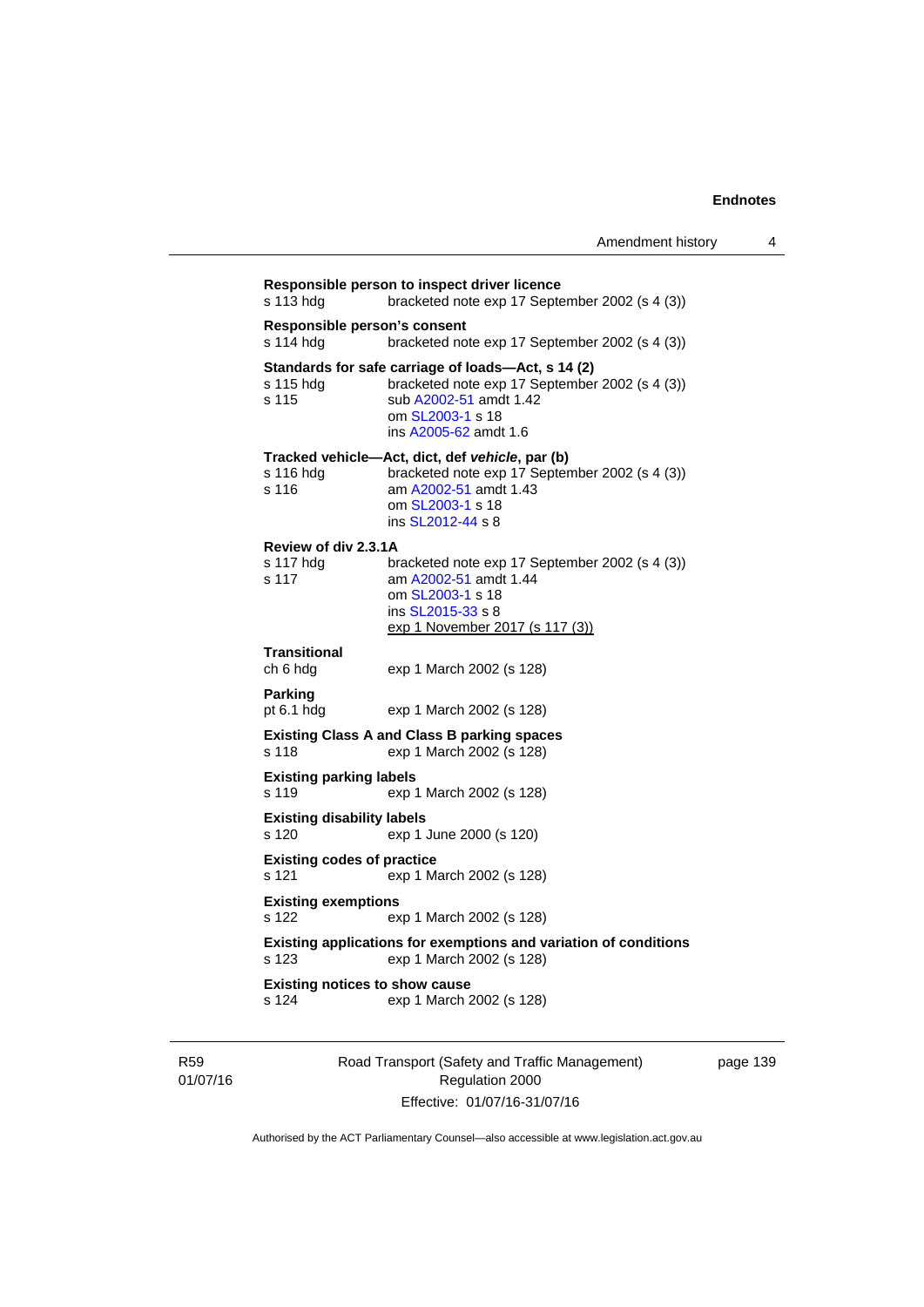4 Amendment history

| <b>Traffic offence detection devices</b><br>pt $6.2$ hdg    | exp 1 March 2002 (s 128)                                                                                               |
|-------------------------------------------------------------|------------------------------------------------------------------------------------------------------------------------|
| <b>Existing tests and certificates</b><br>s 125             | am SL2001-32 s 24<br>exp 1 March 2002 (s 128)                                                                          |
| <b>Existing approved people-use</b><br>s 126                | exp 1 March 2002 (s 128)                                                                                               |
| Other transitional provisions<br>pt $6.3$ hdg               | exp 1 March 2002 (s 128)                                                                                               |
| s 127                                                       | <b>Existing medical certificate about seatbelts</b><br>exp 1 March 2002 (s 128)                                        |
| Expiry of ch 6<br>s 128                                     | am A2001-27 amdt 4.25<br>am A2001-44 amdt 1.3804<br>exp 1 March 2002 (s 128)                                           |
| sch <sub>1</sub>                                            | <b>Meaning of location codes on images</b><br>sub SL2000-33 s 8<br>om A2015-29 s 5                                     |
| <b>Digital camera detection devices</b><br>sch 1 pt 1.1 hdg | (prev sch 1 pt 1 hdg) ins SL2000-52 s 8<br>renum R4 LA                                                                 |
| sch 1 pt 1.1                                                | am SL2000-52 s 8; SL2005-7 s 7; SL2006-4 s 4; SL2006-51<br>ss 13-15; SL2011-2 ss 6-10; SL2014-5 s 4<br>om A2015-29 s 5 |
| <b>Fixed camera detection devices</b>                       |                                                                                                                        |
| sch 1 pt 1.2 hdg                                            | (prev sch 1 pt 2 hdg) ins SL2000-52 s 8<br>renum R4 LA<br>sub SL2007-20 s 17                                           |
| sch 1 pt 1.2                                                | ins SL2000-52 s 8<br>am SL2003-14 s 4; items renum SL2005-7 s 8; SL2006-51<br>s 16; SL2007-20 s 18<br>om A2015-29 s 5  |
| Average speed detection system                              |                                                                                                                        |
| sch 1 pt 1.3                                                | ins SL2011-35 s 12<br>am SL2013-25 s 5<br>om A2015-29 s 5                                                              |

page 140 Road Transport (Safety and Traffic Management) Regulation 2000 Effective: 01/07/16-31/07/16

R59 01/07/16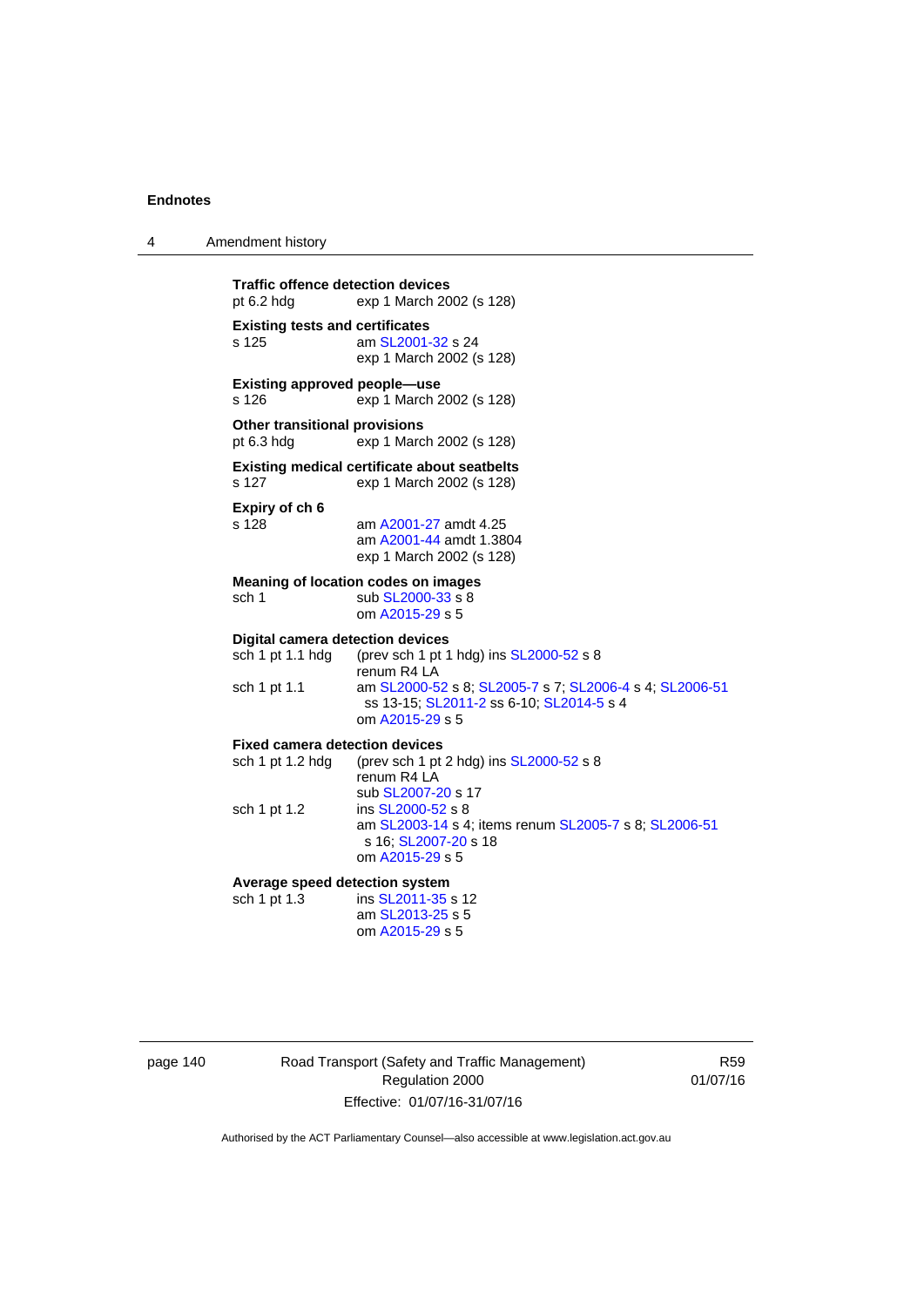| <b>Dictionary</b><br>dict | am A2004-28 amdt 3.62; SL2007-20 s 19; A2007-25                                           |
|---------------------------|-------------------------------------------------------------------------------------------|
|                           | amdt 1.169; SL2008-47 amdt 1.14; A2010-18 amdt 3.94;                                      |
|                           | SL2013-9 s 10; A2015-50 amdt 3.145; A2016-33 amdt 1.41                                    |
|                           | def approved e-payment method ins SL2014-11 s 22                                          |
|                           | def approved police speedometer ins SL2001-32 s 26                                        |
|                           | def area of operations ins SL2002-7 s 15                                                  |
|                           | def ARR ins SL2003-12 s 6                                                                 |
|                           | def <b>bicycle</b> om A2010-18 amdt 3.95<br>def camera detection device ins SL2000-52 s 9 |
|                           | sub SL2001-32 s 25                                                                        |
|                           | def centre of the road ins SL2000-52 s 9                                                  |
|                           | def code of practice om SL2008-47 amdt 1.15                                               |
|                           | def combination om A2010-18 amdt 3.96                                                     |
|                           | def demand responsive service vehicle ins SL2006-32<br>amdt 1.97                          |
|                           | def digital camera detection device ins SL2000-52 s 9                                     |
|                           | def emergency worker om SL2004-16 s 38                                                    |
|                           | ins SL2005-22 amdt 1.19                                                                   |
|                           | def exemption om SL2008-47 amdt 1.15                                                      |
|                           | def existing operator's certificate om SL2008-47 amdt 1.15                                |
|                           | def fixed camera detection device ins SL2007-20 s 20                                      |
|                           | def give way ins SL2000-21 s 4                                                            |
|                           | def <i>hire car</i> ins SL2005-4 amdt 2.43                                                |
|                           | def <i>indicated on</i> ins SL2001-32 s 26<br>om R18 LA                                   |
|                           | def laser speed measuring device ins SL2000-52 s 9                                        |
|                           | def length ins SL2000-52 s 9                                                              |
|                           | def <i>length of road</i> om SL2000-52 s 9                                                |
|                           | def loading zone permit om SL2005-22 s 23                                                 |
|                           | def marked foot crossing ins SL2000-21 s 4                                                |
|                           | def <i>motor vehicle</i> ins SL2000-52 s 9                                                |
|                           | om A2010-18 amdt 3.97                                                                     |
|                           | def <i>park</i> sub SL2005-22 amdt 1.10                                                   |
|                           | def parking authority ins SL2002-7 s 15                                                   |
|                           | def parking authority guidelines ins SL2002-7 s 15                                        |
|                           | def parking meter am SL2005-22 s 24                                                       |
|                           | def parking permit sub SL2005-22 s 25                                                     |
|                           | def parking ticket am SL2002-7 s 16                                                       |
|                           | def pay parking device sub SL2005-22 s 25                                                 |
|                           | def pay parking sign ins SL2005-22 s 26<br>def pedestrian ins SL2000-21 s 4               |
|                           | def piezo strip speed measuring device ins SL2000-52 s 9                                  |
|                           | def postal vehicle am SL2004-16 s 39                                                      |
|                           | def <i>premises</i> ins SL2008-47 amdt 1.16                                               |
|                           | def <i>private hire car</i> om SL2005-4 amdt 2.44                                         |
|                           |                                                                                           |

R59 01/07/16 Road Transport (Safety and Traffic Management) Regulation 2000 Effective: 01/07/16-31/07/16

page 141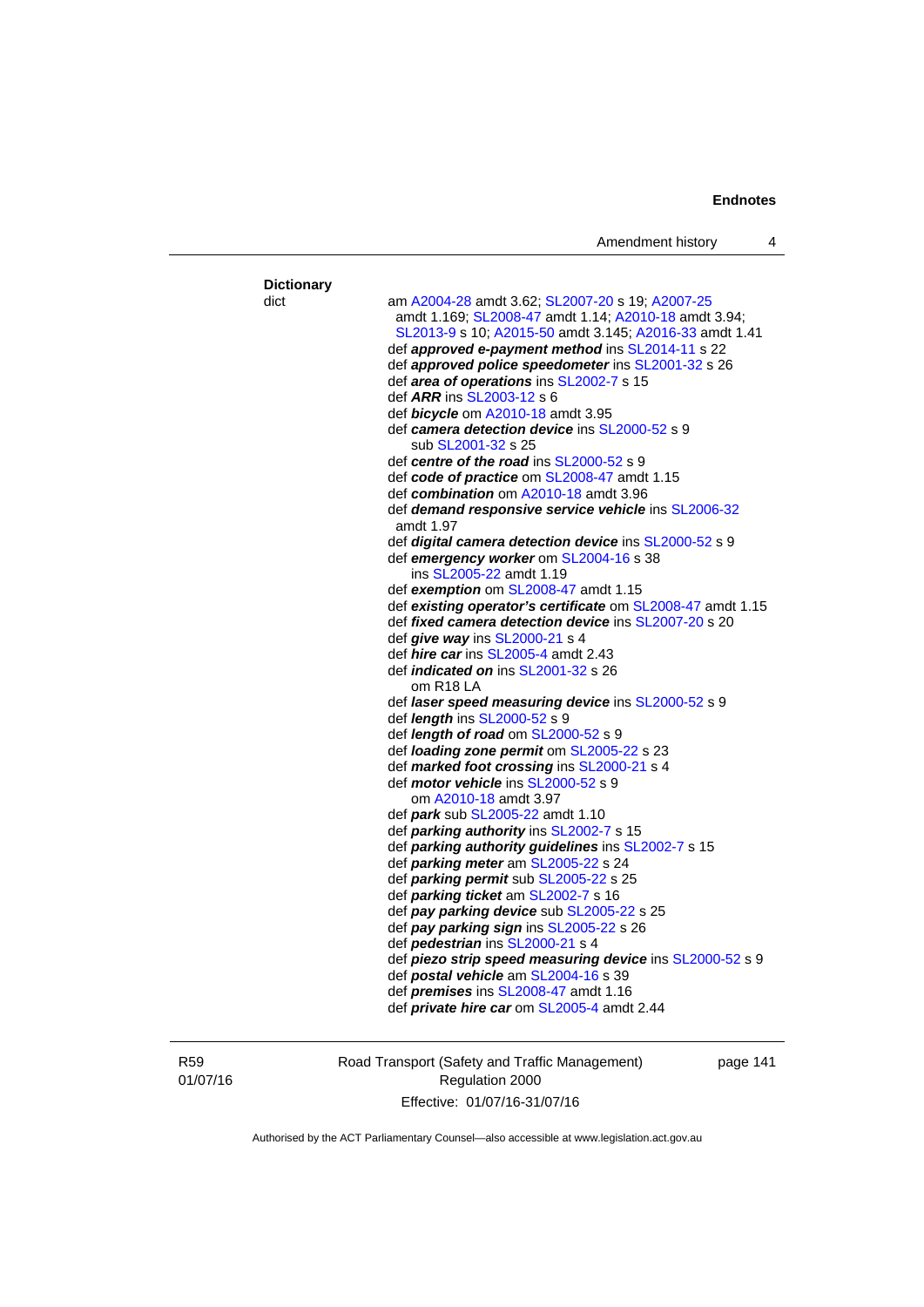4 Amendment history

 def *public bus* sub [A2001-62](http://www.legislation.act.gov.au/a/2001-62) amdt 1.42 def *radar speed measuring device* ins [SL2000-52](http://www.legislation.act.gov.au/sl/2000-52) s 9 def *recording medium* ins [SL2001-32](http://www.legislation.act.gov.au/sl/2001-32) s 26 def *red traffic arrow* ins [SL2000-52](http://www.legislation.act.gov.au/sl/2000-52) s 9 def *red traffic light* ins [SL2000-52](http://www.legislation.act.gov.au/sl/2000-52) s 9 def *registered interest* om R18 LA def *relevant parking fee* sub [SL2005-22](http://www.legislation.act.gov.au/sl/2005-22) s 27 def *restricted hire vehicle* om [SL2005-4](http://www.legislation.act.gov.au/sl/2005-4) amdt 2.44 def *restricted taxi* om [SL2002-2](http://www.legislation.act.gov.au/sl/2002-2) s 30 def *ride* ins [SL2000-21](http://www.legislation.act.gov.au/sl/2000-21) s 4 om [A2010-18](http://www.legislation.act.gov.au/a/2010-18) amdt 3.97 def *rider* ins [SL2000-21](http://www.legislation.act.gov.au/sl/2000-21) s 4 def *road* sub [A2002-30](http://www.legislation.act.gov.au/a/2002-30) amdt 3.773; [SL2005-22](http://www.legislation.act.gov.au/sl/2005-22) amdt 1.20 def *road related area* ins [A2002-30](http://www.legislation.act.gov.au/a/2002-30) amdt 3.774 om R18 LA def *security checksum* ins [SL2001-32](http://www.legislation.act.gov.au/sl/2001-32) s 26 def *speed measuring device* ins [SL2000-52](http://www.legislation.act.gov.au/sl/2000-52) s 9 om R18 LA def *stop* sub [SL2005-22](http://www.legislation.act.gov.au/sl/2005-22) amdt 1.20 def *taxi* sub [SL2002-2](http://www.legislation.act.gov.au/sl/2002-2) s 31 om [A2010-18](http://www.legislation.act.gov.au/a/2010-18) amdt 3.97 def *testing authority* ins [SL2000-52](http://www.legislation.act.gov.au/sl/2000-52) s 9 def *the Act* om [A2001-44](http://www.legislation.act.gov.au/a/2001-44) amdt 1.3805 def *ticket parking area* sub [SL2005-22](http://www.legislation.act.gov.au/sl/2005-22) s 27 def *ticket parking space* sub [SL2005-22](http://www.legislation.act.gov.au/sl/2005-22) s 27 def *traffic lights camera detection device* ins [SL2000-52](http://www.legislation.act.gov.au/sl/2000-52) s 9 om [SL2007-20](http://www.legislation.act.gov.au/sl/2007-20) s 21 def *trailer* ins [SL2000-52](http://www.legislation.act.gov.au/sl/2000-52) s 9 om [A2010-18](http://www.legislation.act.gov.au/a/2010-18) amdt 3.97 def *use* om [A2010-18](http://www.legislation.act.gov.au/a/2010-18) amdt 3.97 def *vehicle* ins [SL2000-52](http://www.legislation.act.gov.au/sl/2000-52) s 9 def *WORM disk* ins [SL2001-32](http://www.legislation.act.gov.au/sl/2001-32) s 26 sub [SL2004-47](http://www.legislation.act.gov.au/sl/2004-47) s 46 om [SL2014-11](http://www.legislation.act.gov.au/sl/2014-11) s 23

page 142 Road Transport (Safety and Traffic Management) Regulation 2000 Effective: 01/07/16-31/07/16

R59 01/07/16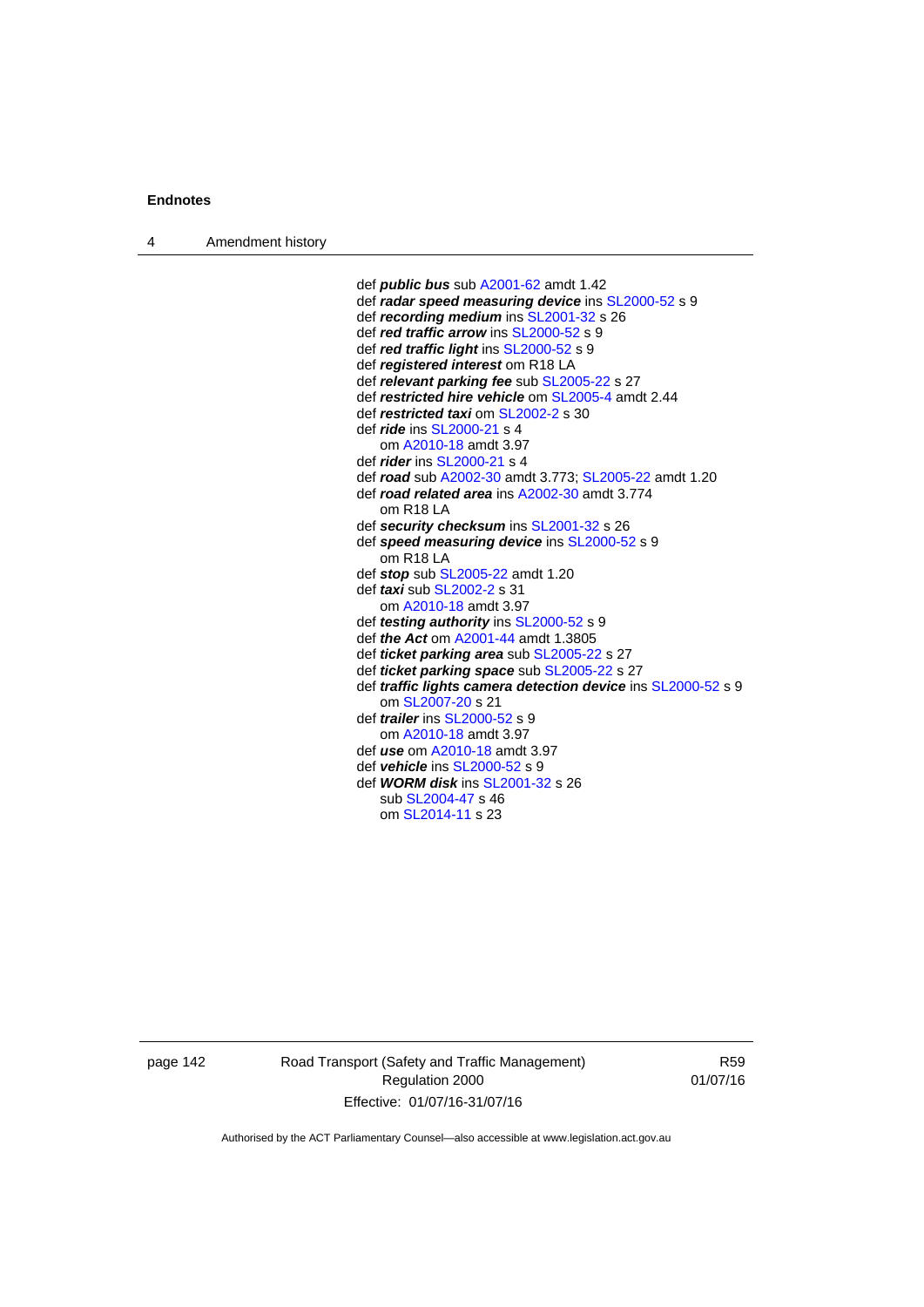# **5 Earlier republications**

Some earlier republications were not numbered. The number in column 1 refers to the publication order.

Since 12 September 2001 every authorised republication has been published in electronic pdf format on the ACT legislation register. A selection of authorised republications have also been published in printed format. These republications are marked with an asterisk (\*) in column 1. Electronic and printed versions of an authorised republication are identical.

| <b>Republication No</b> | <b>Amendments to</b> | <b>Republication date</b> |
|-------------------------|----------------------|---------------------------|
| 1                       | not amended          | 1 March 2000              |
| $\overline{2}$          | A2001-56             | 12 September 2001         |
| 3                       | A2001-62             | 3 December 2001           |
| $\overline{4}$          | SL2002-2             | 1 March 2002              |
| $5*$                    | SL2002-2             | 2 March 2002              |
| 6                       | SL2002-7             | 16 April 2002             |
| $\overline{7}$          | A2002-30             | 10 October 2002           |
| 8                       | SL2002-31            | 1 November 2002           |
| 9                       | SL2002-31            | 2 December 2002           |
| 10                      | A2002-51             | 1 January 2003            |
| 11                      | SL2003-1             | 10 January 2003           |
| $12*$                   | SL2003-12            | 1 June 2003               |
| 13                      | SL2003-14            | 11 June 2003              |
| 14                      | A2004-7              | 5 April 2004              |
| 15                      | A2004-28             | 1 July 2004               |
| 16                      | A2004-28             | 19 July 2004              |
| 17                      | SL2004-47            | 10 September 2004         |
| 18                      | SL2004-47            | 2 November 2004           |
| 19                      | <b>SL2005-4</b>      | 9 March 2005              |
| 20                      | <b>SL2005-7</b>      | 9 April 2005              |
| $21*$                   | SL2005-22            | 16 September 2005         |
|                         |                      |                           |

R59 01/07/16 Road Transport (Safety and Traffic Management) Regulation 2000 Effective: 01/07/16-31/07/16

page 143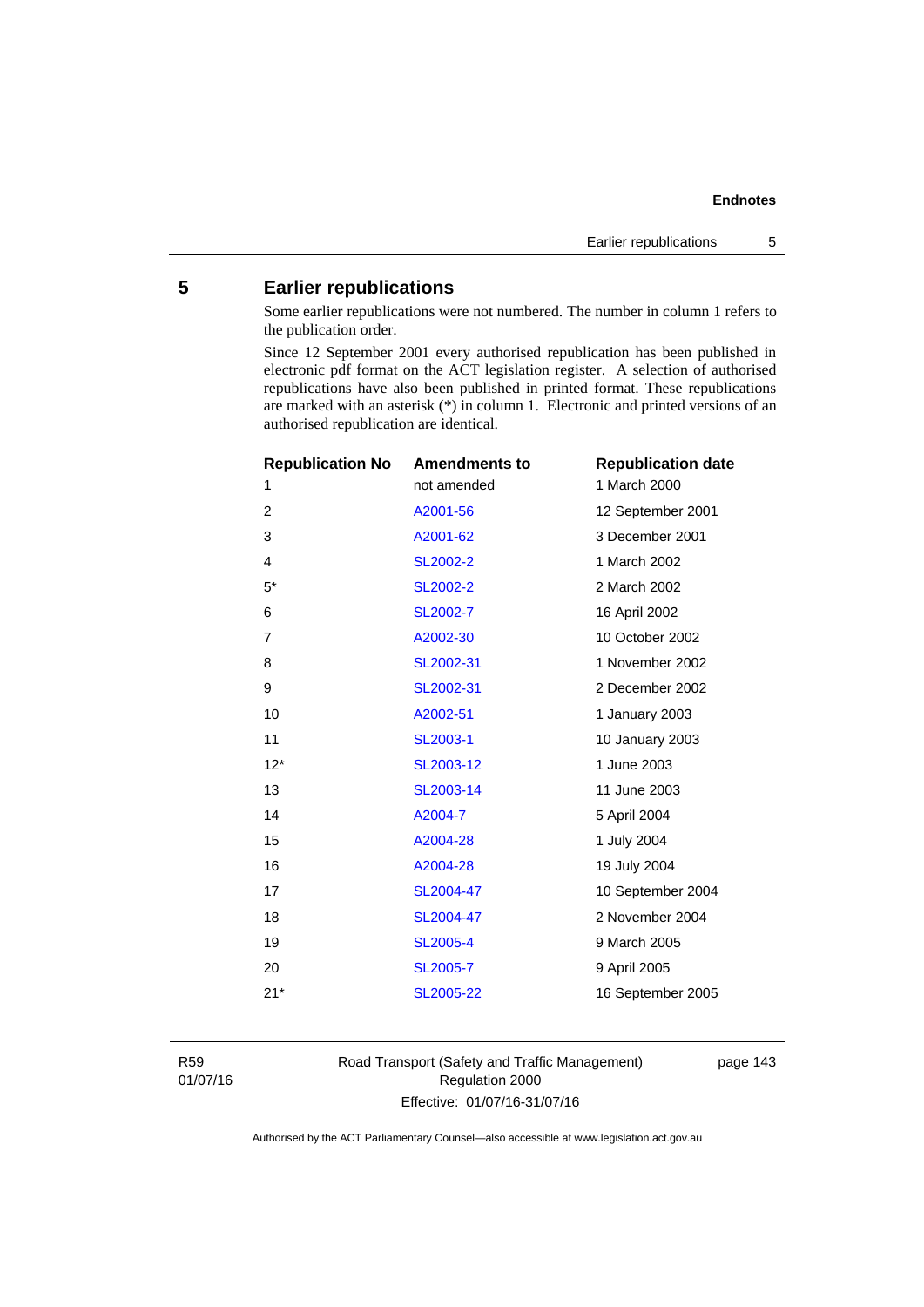| <b>Republication No</b> | <b>Amendments to</b> | <b>Republication date</b> |
|-------------------------|----------------------|---------------------------|
| 22                      | A2005-62             | 11 January 2006           |
| 23                      | <b>SL2006-4</b>      | 17 January 2006           |
| 24                      | SL2006-32            | 3 July 2006               |
| 25                      | SL2006-32            | 2 December 2006           |
| 26                      | SL2006-51            | 5 December 2006           |
| 27                      | <b>SL2007-20</b>     | 31 July 2007              |
| 28                      | A2007-25             | 31 March 2008             |
| 29                      | SL2008-47            | 2 December 2008           |
| 30                      | SL2008-47            | 11 March 2009             |
| 31                      | SL2009-7             | 13 March 2009             |
| 32                      | SL2009-7             | 16 March 2009             |
| 33                      | SL2010-5             | 3 March 2010              |
| 34                      | SL2010-5             | 15 March 2010             |
| 35                      | SL2010-7             | 17 March 2010             |
| 36 (RI)                 | A2010-15             | 6 April 2010              |
| 37                      | A2010-18             | 3 June 2010               |
| 38                      | SL2010-33            | 6 August 2010             |
| 39                      | SL2010-38            | 17 September 2010         |
| 40                      | SL2011-2             | 28 January 2011           |
| 41                      | SL2011-2             | 15 March 2011             |
| 42                      | A2011-52             | 12 December 2011          |
| 43                      | SL2011-35            | 15 January 2012           |
| $44*$                   | SL2011-35            | 30 January 2012           |
| 45                      | SL2012-44            | 20 December 2012          |
| 46                      | SL2013-9             | 7 May 2013                |
| 47                      | SL2013-20            | 1 August 2013             |
| 48                      | SL2013-25            | 6 September 2013          |

page 144 Road Transport (Safety and Traffic Management) Regulation 2000 Effective: 01/07/16-31/07/16

R59 01/07/16